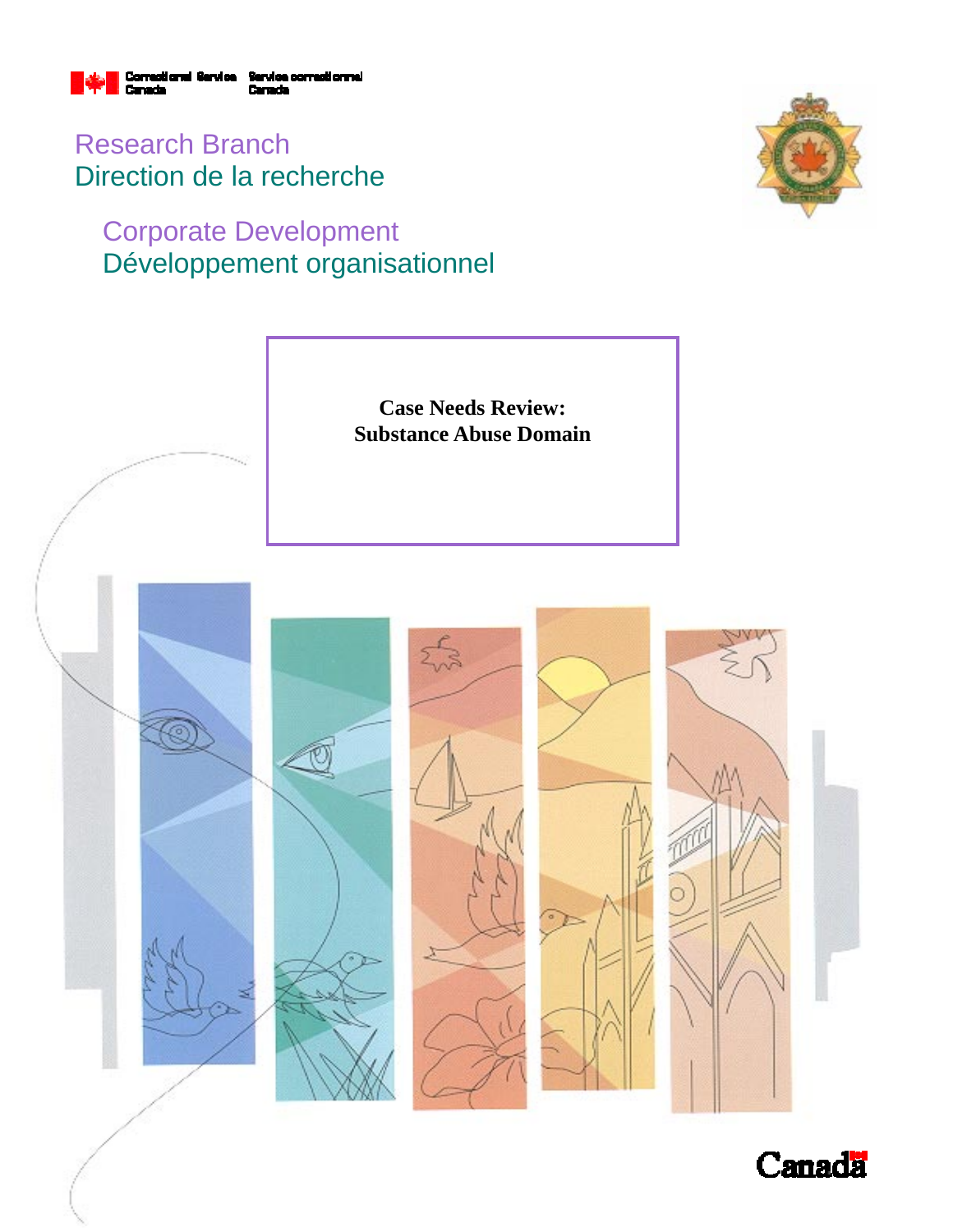**Case Needs Review: Substance Abuse Domain**

by

Fred J. Boland, Katherine Henderson, & Jan Baker

Queen's University

March, 1998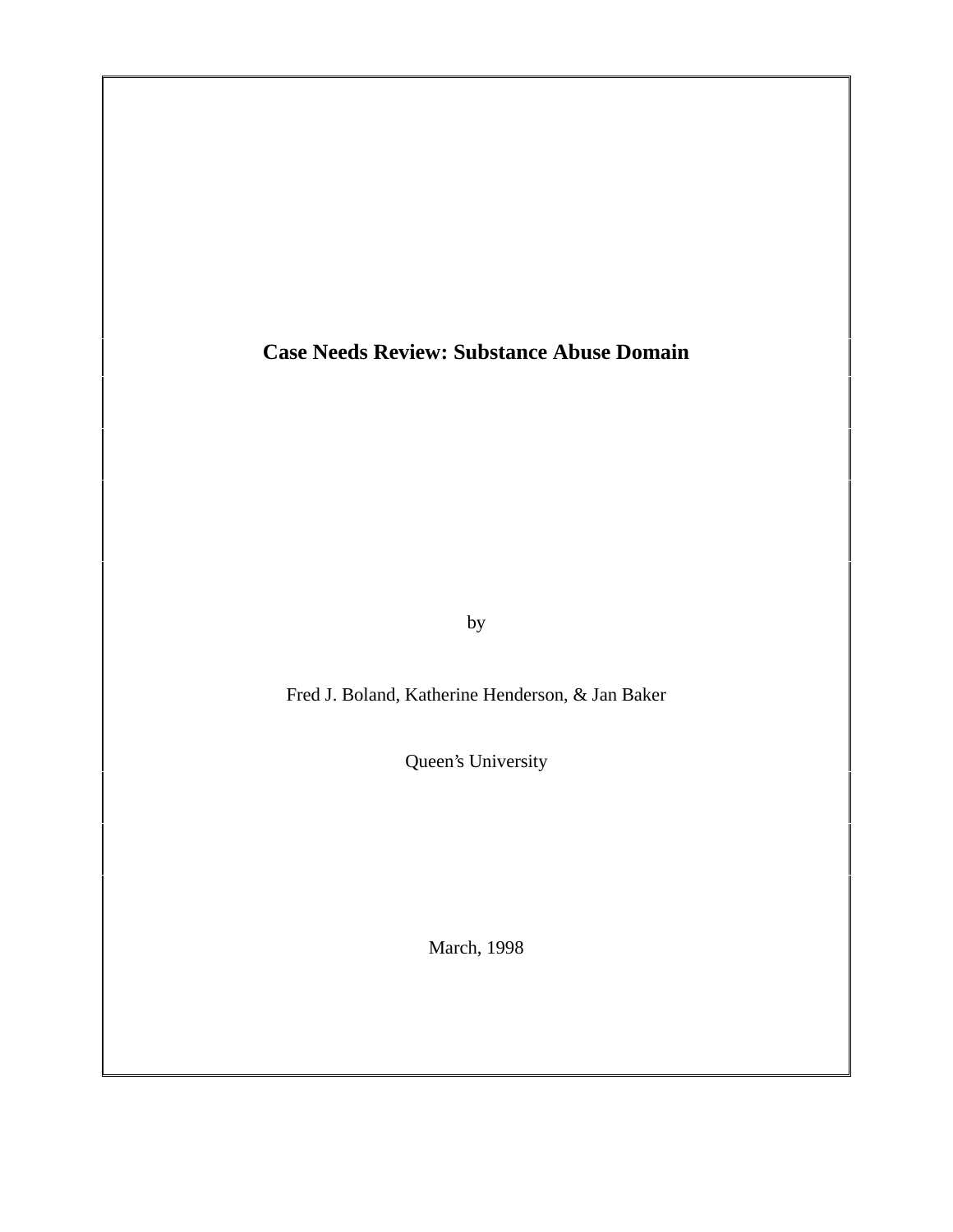#### **EXECUTIVE SUMMARY**

About two thirds of offenders evidence some degree of substance abuse problems. This high prevalence, along with other sources of data, indicate a strong association between substance abuse and various types of crime. At this point, the particular nature of this association is not clear. However, there is support for the assertion that effective treatment of substance abuse reduces crime.

Since incarcerated substance abusers constitute a heterogeneous group that vary on many dimensions, assessment is needed to identify their particular needs, to match them to appropriate treatments, and to manage risks when they are released. In addition, there is a need to create a database for research and other purposes.

Assessment instruments for substance abuse can be roughly grouped into screening instruments, where the major function is to determine the presence or absence of a problem; more in-depth instruments that elaborate on the problem (e.g. allowing an estimate of the severity of the problem); specific instruments that are useful for establishing targets for treatment and relapse prevention, as well as assessing pre-post changes; and comprehensive batteries that assess not only patterns and severity of substance abuse, but functioning in many other domains. These broad assessment instruments can serve many purposes including the determination of multiple needs, determining appropriate treatments, and building a data base for research and other purposes. The CLAI would fit into this category.

Our review established that there are a number of brief and reasonable accurate screening instruments available, including the AUDIT, CAGE, ACI and MAST. However, the function of screening instruments is to identify those who should have a more thorough assessment. Since all admissions to federal prisons are assessed by the CLAI, the use of a screening instrument would be redundant.

Our review also identified several very good measures for assessing the severity of substance abuse problems, including the LDH, SADD, SADQ, ADS and DAST. Our analysis showed that the ADS and DAST, currently used by CSC as part of the CLAI, are as good or

ii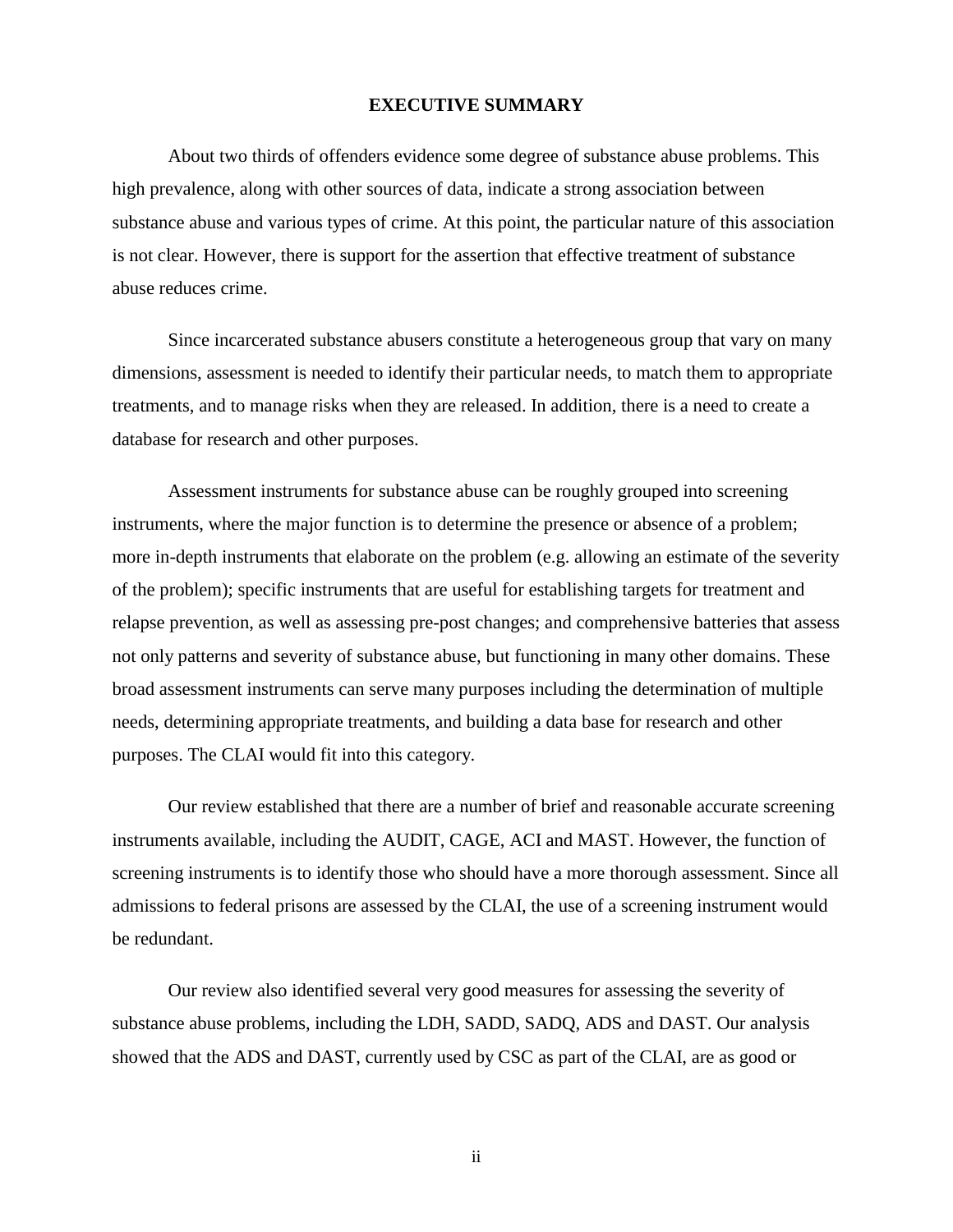better in terms of reliability and validity and other factors, as any comparable instruments available. Thus, we do not recommend any changes.

Our review of comprehensive assessment batteries also determined some excellent candidates, including the ASI, the AUI, CDAP, and the CLAI. At least one of these batteries, the ASI, is very widely used and is in its fifth edition. All batteries have generally good psychometric properties. In terms of number of items, the CLAI is possibly the most comprehensive and we could find no compelling reason to suggest the use of any other comprehensive battery in its place.

In effect, the CLAI serves multiple functions of screening, in depth assessment of substance abuse (including assessment by ADS and DAST), as well as assessment of many other domains (e.g. health, social, etc.). It can be used for treatment planning, and it has already resulted in a tremendous database of information on federal offenders. In addition, the computerized format is state-of-the-art and well accepted by the offenders. The immediate provision of feedback to offenders and extensive feedback to case management officers also is a distinct asset.

One of the few gaps in coverage by the CLAI is the lack of a screen for neurological deficits. CSC might consider the use of some recent computerized neuropsychological instruments that would fit the format of the CLAI, such as the Wisconsin Card Sort. Substance abusers, especially those with severe alcohol problems, commonly have neurological deficits that can interfere with treatment response. Identifying these deficits may be important in determining the best type of treatment to meet their needs. Such screening, together with other instruments routinely used by CSC may also serve to identify offenders with Fetal Alcohol Syndrome (Boland, 1998; CSC Research Report). Such individuals are likely to require special programming.

Our review of instruments assessing specific treatment targets suggests a number that might be incorporated into CSC substance abuse programs. Some of these, such as the IDS and IDTS, which assess situations where alcohol or drug use are most likely to be problematic, and the SCQ and DTCQ, which assess self-efficacy related to those situations, are already incorporated into CSC programs such as the CHOICES and OSAPP. However, other interesting

iii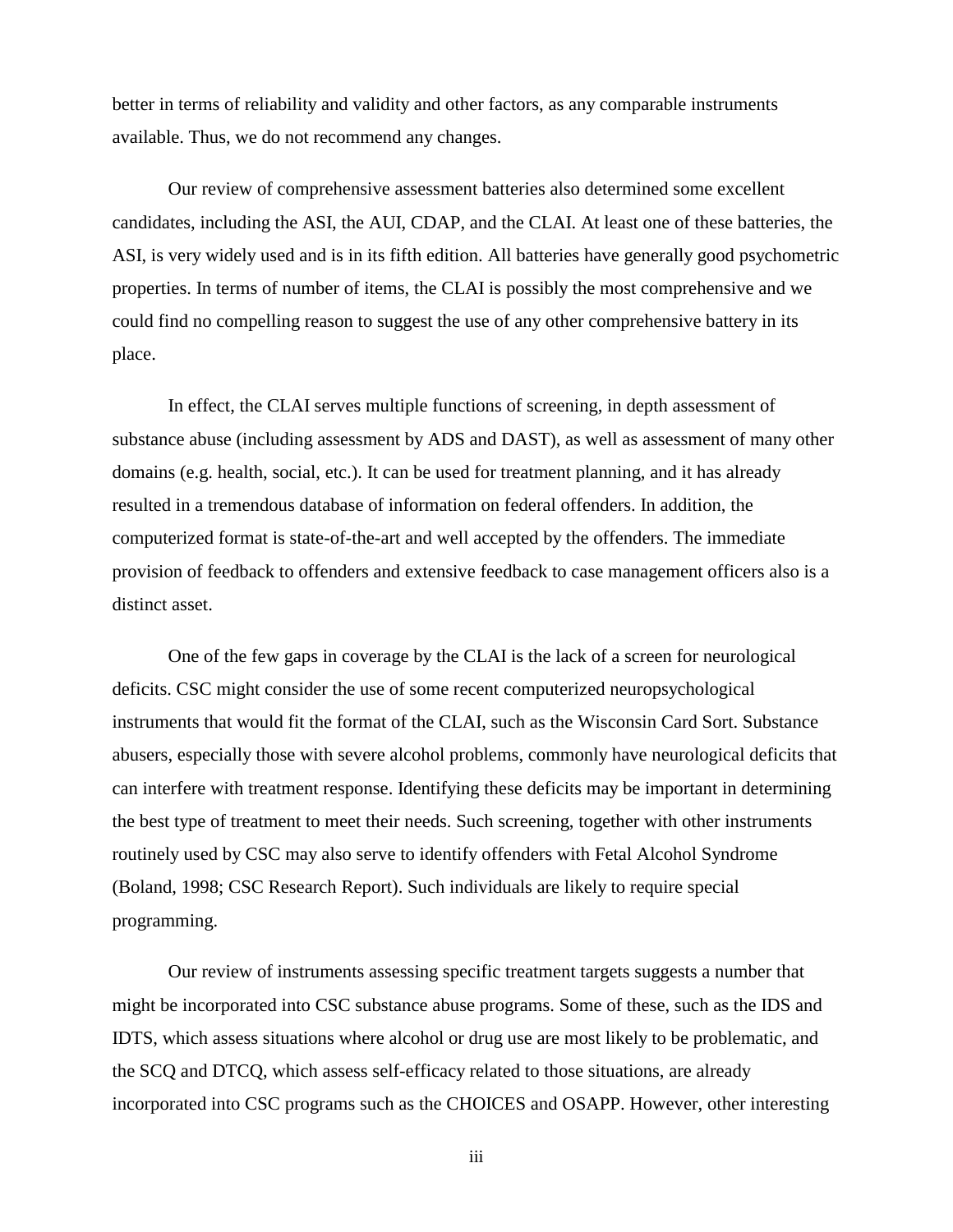scales with good psychometrics are available. For example, the NAEQ measures offenders' expectations of negative consequences if she or he were to "go for a drink now". Such scales that isolate drinking expectancies (e.g. DEQ) are also useful for determining targets in cognitivebehavioural programs as well as allowing assessment of pre-post changes in those areas. The DEQ also has a useful companion scale (DRSEQ) that measures self-efficacy in various expectancy situations. Similarly, the AASE, which has excellent psychometric properties, also has considerable promise as a brief (20 item) assessment of self-efficacy at maintaining abstinence in high-risk situations. Accommodation to drug abuse situations should be relatively easy. Finally, the TRI should prove valuable in programs that target urges and craving for drugs or alcohol.

Many substance abuse treatment programs are now incorporating some versions of Prochaska and Di Clemente's Stages of Change model in order to better address treatment readiness and motivational issues. The SOCRATES and RTCQ appear to be good bets in this regard and might be incorporated into pre-treatment assessment as well as pre-post evaluations.

Our analysis of the substance abuse domains of "Case Needs Identification and Analysis" instrument, admissions version, noted that there was considerable subjectivity in assessing the primary indicator "Abuses alcohol (drugs)?", as well as with the other indicators in this section.

Our recommendation suggests that CSC adopt one of the following alternatives: 1) Operationalize what a positive response to this indicator would constitute; 2) Place the "Abuses alcohol (drugs)?" at the end of the other indicators and use these as an operational definition; 3) Substitute, or supplement with, the ADS and DAST and other information from the CLAI to determine if the offender "Abuses alcohol (drugs)?"

The reviewer would also like to raise the question of apparent overlap with the CLAI, in the substance abuse area and several other domains. Since both the "Case Needs Identification and Analysis" instrument and CLAI are completed on admission, it is not clear to this reviewer why the substantial information that is made available to the case manager from the CLAI cannot substitute for some of the domains of the "Case Needs Identification and Analysis" instrument that overlap (e.g. substance abuse). For example, it appears to this reviewer that the CLAI information is more thorough and valuable in determining substance abuse needs and treatment

iv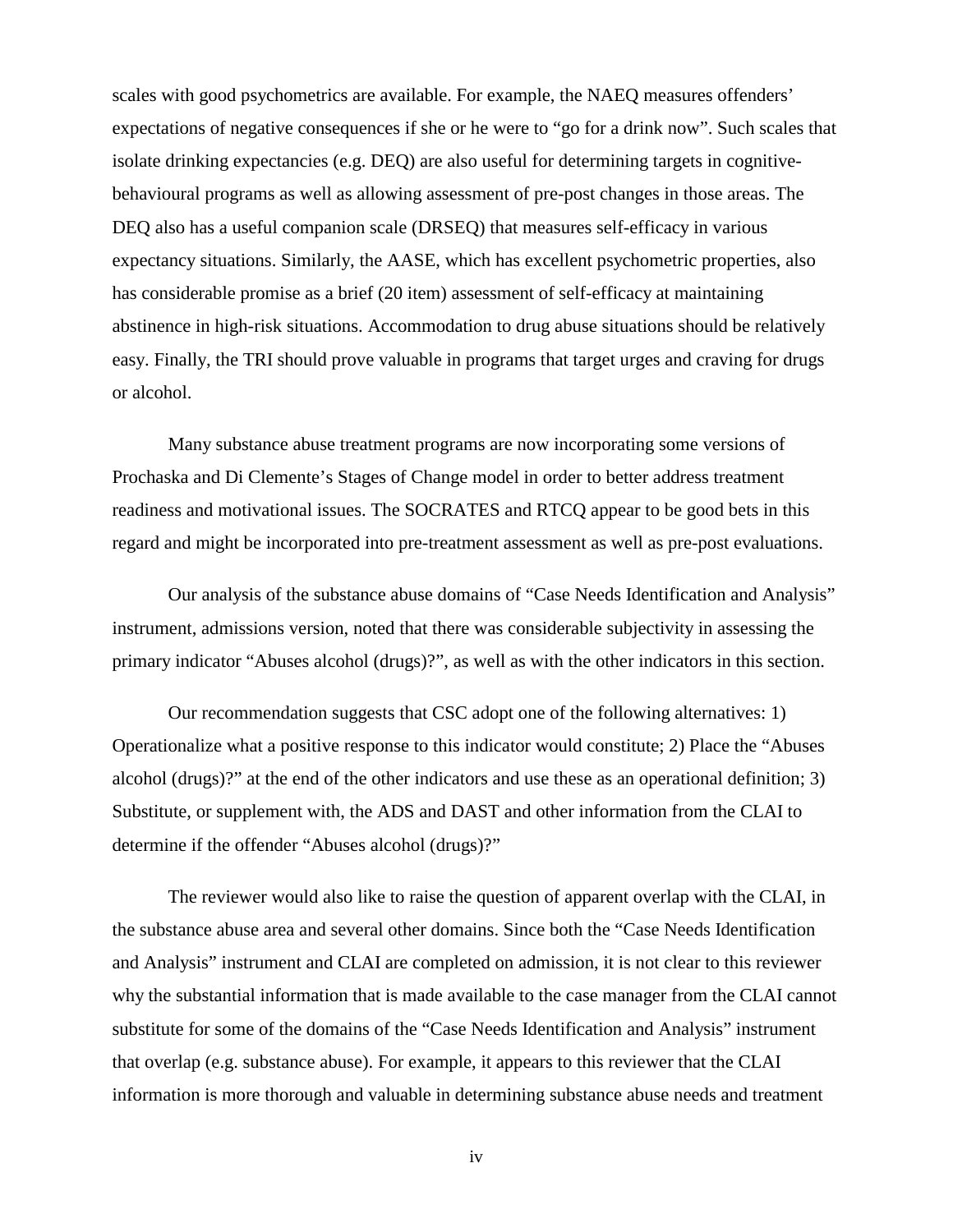options than the more limited and subjective "Case Needs Identification and Analysis" instrument. Based on materials provided, the reviewer could find no evidence for psychometric evaluation of the admissions version. While this is likely to be in progress, it is recommended that substance abuse identification on this instrument be compared with results from the same offenders on the CLAI.

The community version of this instrument has a clear function and the need for a brief, simple instrument makes practical sense. As well, substance abuse is determined in terms of interference with functioning in important life areas, although what constitutes interference is not defined. The review noted some inconsistencies, in that interference with social functioning other than marital/family is not included, nor is interference with mental and emotional health. This can be easily remedied, if desired. The reviewer notes that the single indicator question used has a built in redundancy that makes it likely to reflect the more numerous indicators used in the admissions version. If this measure is used as a general monitor of progress after release, the reviewer recommends a change in wording to reflect the period being monitored.

Motiuk and Brown (1993) present encouraging data on identification of substance abuse with the community version. A further validity study comparing identification rates with the ADS and DAST is recommended. In addition, since the criteria on which case managers base their judgements are not specified, a study exploring inter-rater reliability would also be appropriate. This seems particularly relevant if one of the aims of this scale is to have case managers systematically classify offender needs. Finally, a study on the same offenders comparing judgements made at admissions with those made at release would be useful.

These are the main conclusions from our review. The reader should note that other minor conclusions and suggested improvements are mentioned in the body of the text.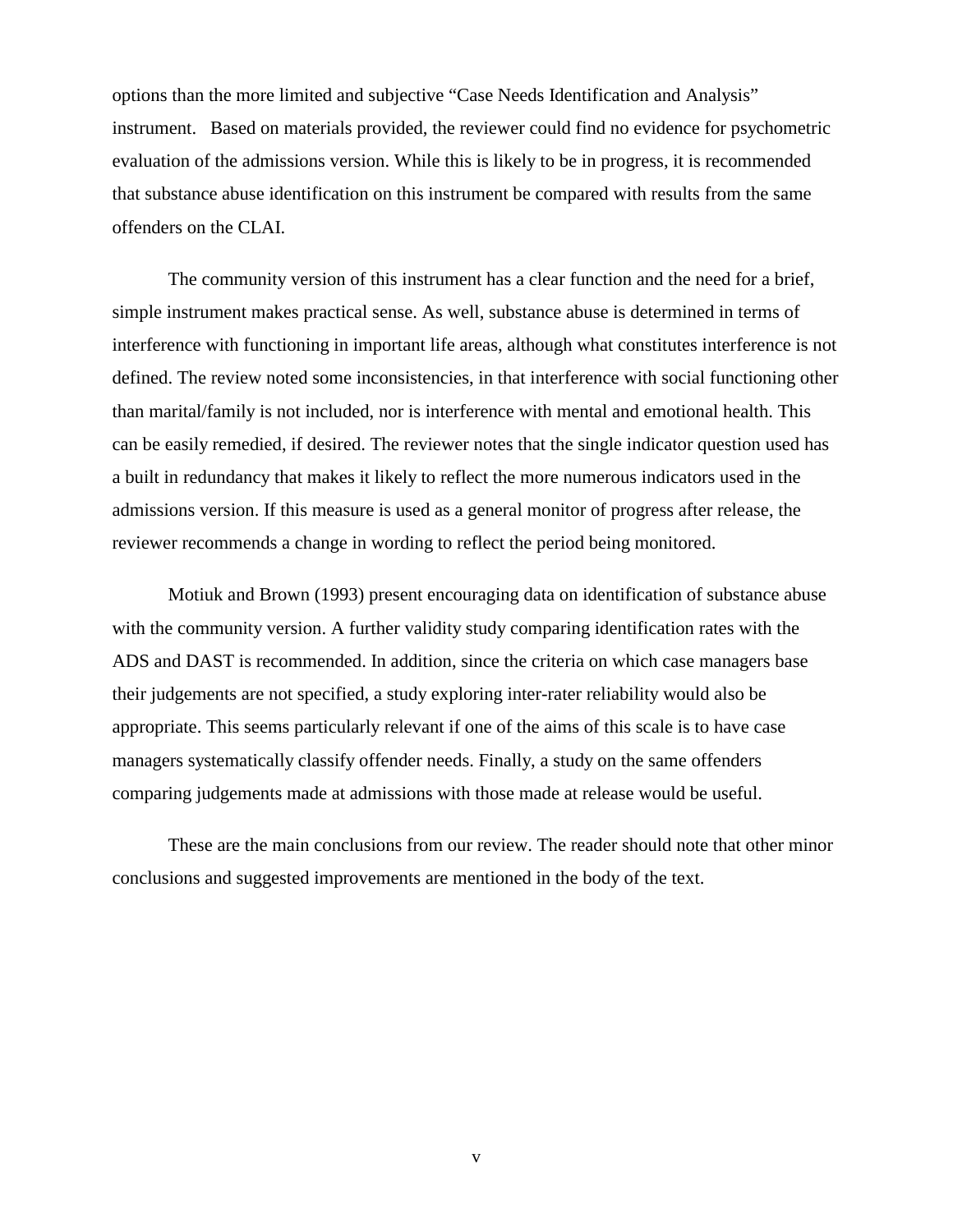## **TABLE OF CONTENTS**

| PART II: ASSESSMENT OF SUBSTANCE ABUSE IN OFFENDER POPULATIONS 5           |  |
|----------------------------------------------------------------------------|--|
|                                                                            |  |
|                                                                            |  |
|                                                                            |  |
|                                                                            |  |
|                                                                            |  |
|                                                                            |  |
|                                                                            |  |
|                                                                            |  |
|                                                                            |  |
|                                                                            |  |
|                                                                            |  |
|                                                                            |  |
|                                                                            |  |
|                                                                            |  |
|                                                                            |  |
| Instruments for Elaborating on the Nature of the Substance Abuse Problem30 |  |
|                                                                            |  |
|                                                                            |  |
|                                                                            |  |
|                                                                            |  |
|                                                                            |  |
|                                                                            |  |
|                                                                            |  |
|                                                                            |  |
|                                                                            |  |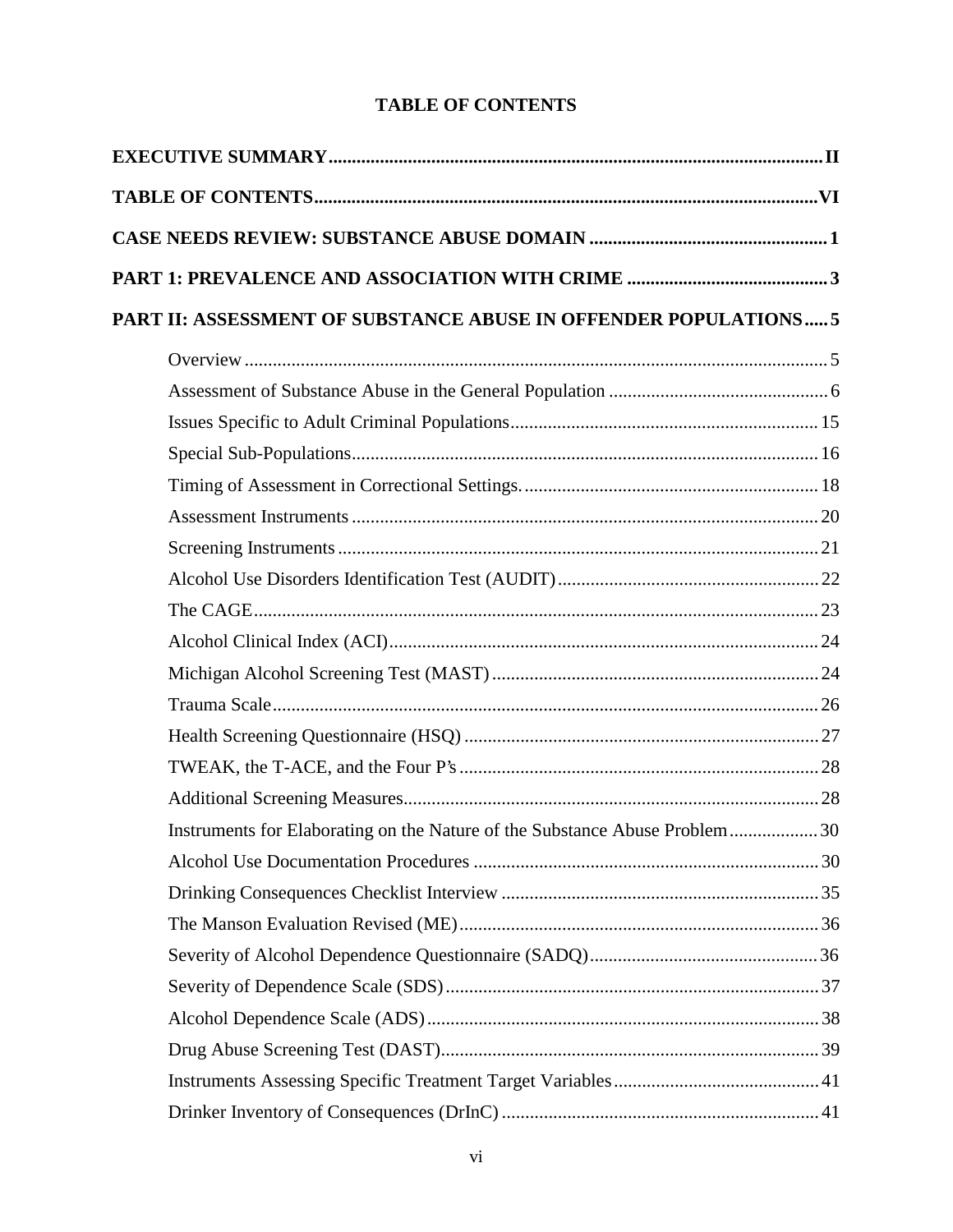| Stages of Change Readiness and Treatment Eagerness Scale (SOCRATES)52           |  |
|---------------------------------------------------------------------------------|--|
|                                                                                 |  |
|                                                                                 |  |
|                                                                                 |  |
|                                                                                 |  |
| A Structured Addictions Assessment Interview for Selecting Treatment (ASIST) 57 |  |
|                                                                                 |  |
|                                                                                 |  |
|                                                                                 |  |
|                                                                                 |  |
|                                                                                 |  |
|                                                                                 |  |
|                                                                                 |  |
|                                                                                 |  |
|                                                                                 |  |
|                                                                                 |  |
|                                                                                 |  |
|                                                                                 |  |
|                                                                                 |  |
|                                                                                 |  |
|                                                                                 |  |
|                                                                                 |  |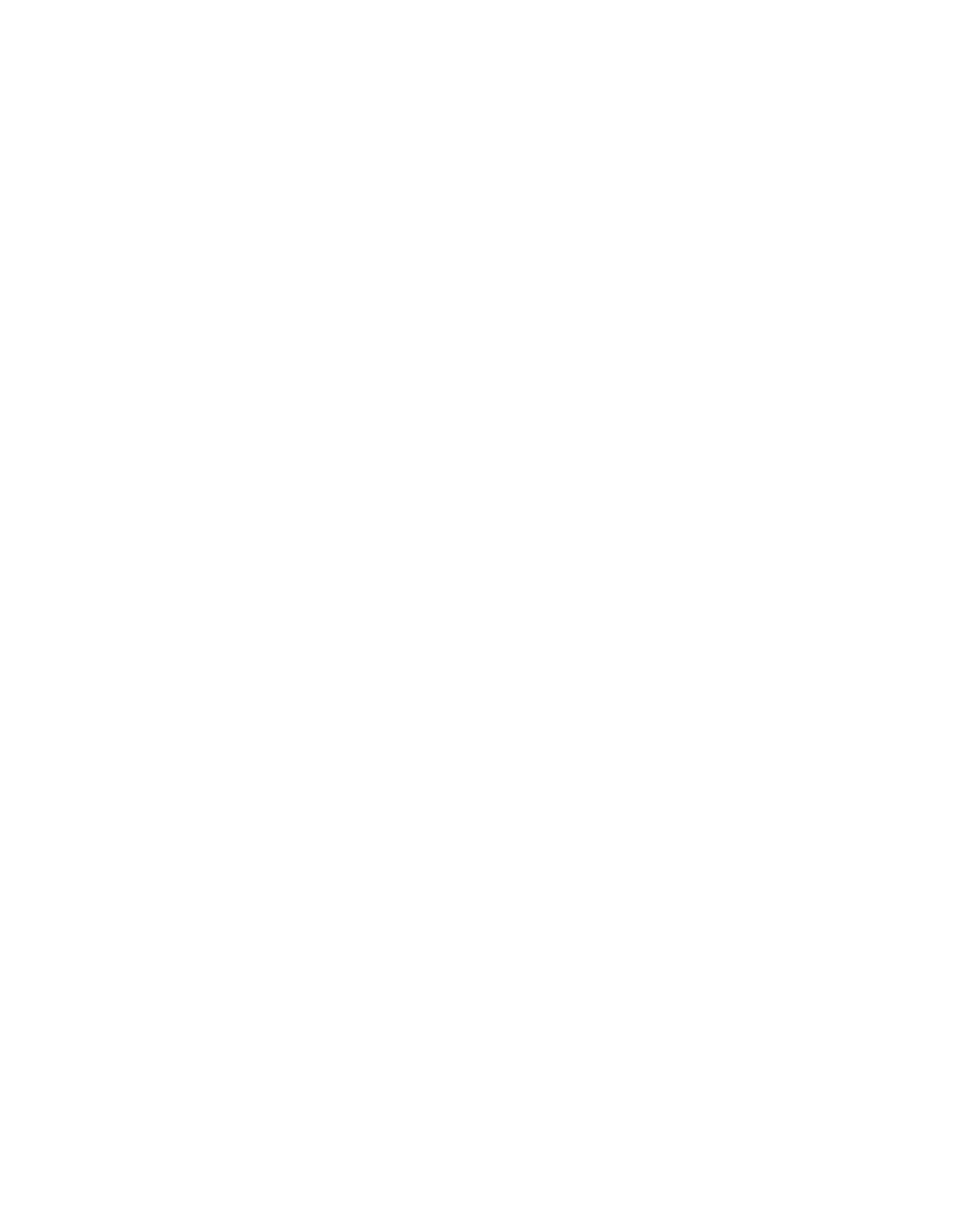### **CASE NEEDS REVIEW: SUBSTANCE ABUSE DOMAIN**

This report is divided into three sections. Part I briefly considers the prevalence of substance abuse in adult offender populations and notes the relationship between substance abuse and crime. Part II reviews assessment instruments for substance abuse in offender and nonoffender populations and critically examines the substance abuse domain of the 'Case Needs Identification and Analysis' instrument. Part III concerns conclusions and recommendations.

On the following page, we have provided a key to the substance abuse assessment instrument acronyms used throughout. We suggest the reader detach this key for easy reference while reading the report.

## **KEY TO ASSESSMENT INSTRUMENT ACRONYMS**

| <b>Acronym</b> | <b>Instrument</b>                                                    |
|----------------|----------------------------------------------------------------------|
| AASE           | Alcohol Abstinence Self-Efficacy Scale                               |
| <b>ABQ</b>     | <b>Alcohol Beliefs Questionnaire</b>                                 |
| ACI            | <b>Alcohol Clinical Index</b>                                        |
| <b>ADD</b>     | Alcohol Dependence Data                                              |
| <b>ADS</b>     | Alcohol Dependence Scale                                             |
| <b>AEQ</b>     | <b>Alcohol Expectancy Questionnaire</b>                              |
| <b>ASI</b>     | <b>Addiction Severity Index</b>                                      |
| <b>ASIST</b>   | A Structured Addictions Assessment Interview for Selecting Treatment |
| <b>AUDIT</b>   | <b>Alcohol Use Disorders Identification Test</b>                     |
| <b>AUDADIS</b> | Alcohol Use Disorder and Associated Disabilities Interview Schedule  |
| <b>AUI</b>     | Alcohol Use Inventory                                                |
| CAGE           | Cut down, Annoyed, Guilt, Eye-opener                                 |
| <b>CBI</b>     | Coping Behaviour Inventory                                           |
| <b>CDAP</b>    | <b>Chemical Dependency Assessment Profile</b>                        |
| <b>CDP</b>     | Comprehensive Drinking Profile                                       |
| <b>CDT</b>     | plasma carbohydrate deficient transferase                            |
| <b>CGT</b>     | plasma gamma glutamyl transferase                                    |
| <b>DASES</b>   | Drug Avoidance Self-Efficacy Scale                                   |
| <b>DAST</b>    | Drug Abuse Screening Test                                            |
| <b>DATAR</b>   | Drug Abuse Treatment for AIDS Risk Reduction                         |
| <b>DEQ</b>     | <b>Drinking Expectancy Questionnaire</b>                             |
| DICA-R         | Revised Diagnostic Interview for Children and Adults                 |
|                |                                                                      |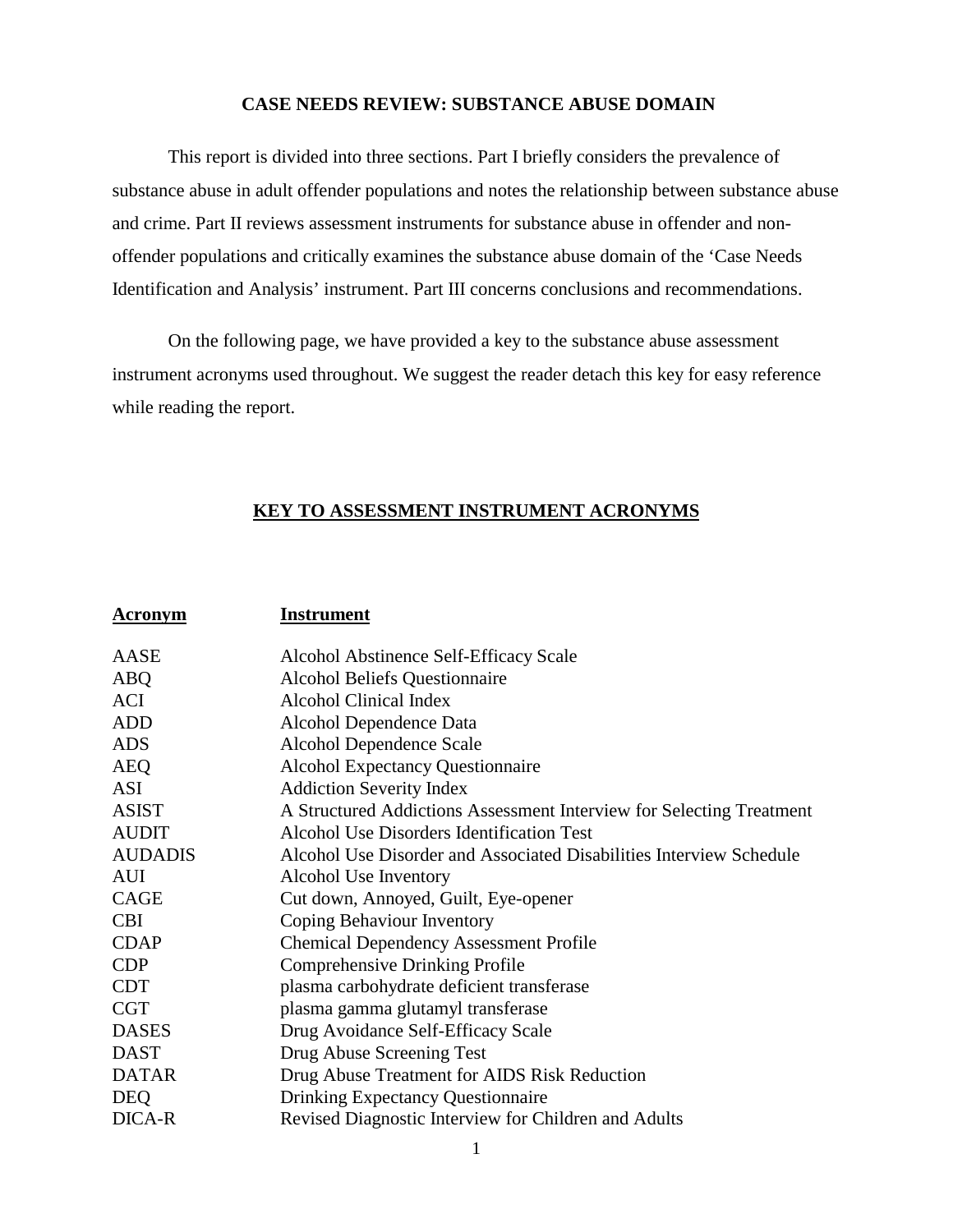| <b>DIS</b>      | Diagnostic Interview Schedule                                     |
|-----------------|-------------------------------------------------------------------|
| <b>DOPERS</b>   | Drug Offender Profiles: Evaluation and Referral Strategy          |
| <b>DOPI</b>     | Drug Offender Profile Index                                       |
| <b>DRInC</b>    | Drinker Inventory of Consequences                                 |
| <b>DTCQ</b>     | Drug Taking Confidence Questionnaire                              |
| <b>DUSI</b>     | Drug Use Screening Inventory                                      |
| 4P's            | Four P's                                                          |
| <b>GMAST</b>    | G-Michigan Alcohol Screening Test                                 |
| <b>HSO</b>      | <b>Health Screening Questionnaire</b>                             |
| <b>HSS</b>      | <b>Health Screening Survey</b>                                    |
| <b>IAP</b>      | <b>Individual Assessment Profile</b>                              |
| $ICD-10$        | <b>International Classification of Diseases Screener</b>          |
| <b>ICS</b>      | <b>Impaired Control Scale</b>                                     |
| <b>IDS</b>      | <b>Inventory of Drinking Situations</b>                           |
| <b>IDTS</b>     | <b>Inventory of Drug Taking Situations</b>                        |
| <b>LDH</b>      | <b>Lifetime Drinking History</b>                                  |
| <b>MALT</b>     | <b>Munich Alcoholism Test</b>                                     |
| <b>MAST</b>     | Michigan Alcohol Screening Test                                   |
| <b>MCMI</b>     | Millon Clinical Multiaxial Inventory                              |
| ME revised      | <b>Manson Evaluation Revised</b>                                  |
| <b>MMPI</b>     | Minnesota Multiphasic Personality Inventory                       |
| <b>NAEQ</b>     | <b>Negative Alcohol Expectancy Questionnaire</b>                  |
| <b>OPI</b>      | Offender Profile Index                                            |
| <b>PRISM</b>    | Psychiatric Research Interview for Substance and Mental Disorders |
| Q/F             | <b>Quantity/Frequency Method</b>                                  |
| <b>QIAD</b>     | Quantitative Inventory of Alcohol Disorders                       |
| <b>RAATE</b>    | Recovery Attitude and Treatment Evaluator                         |
| <b>RDS</b>      | <b>Restrained Drinking Scale</b>                                  |
| <b>RTCQ</b>     | <b>Readiness to Change Questionnaire</b>                          |
| <b>SAAST</b>    | Self Administered Alcoholism Screening Test                       |
| <b>SADD</b>     | Short Alcohol Dependence Data                                     |
| SADQ            | Severity of Alcohol Dependence Questionnaire                      |
| <b>SASSI</b>    | <b>Substance Abuse Subtle Screening Inventory</b>                 |
| <b>SASST</b>    | Self Administerd Alcoholism Screening Test                        |
| <b>SCID</b>     | <b>Structured Clinical Interview for Diagnosis</b>                |
| <b>SCQ</b>      | <b>Situational Confidence Questionnaire</b>                       |
| <b>SDS</b>      | Severity of Dependence Scale                                      |
| <b>SMAST</b>    | <b>Short MAST</b>                                                 |
| <b>SOCRATES</b> | <b>Stages of Change Readiness and Treatment Eagerness Scale</b>   |
| <b>SUDDS</b>    | Substance Use Disorder Diagnosis Schedule                         |
| T-ACE           | Tolerance, Annoyed, Cut-down, Eye-opener                          |
| <b>TLFB</b>     | <b>Timeline Followback Procedure</b>                              |
| TRI             | <b>Temptation and Restraint Inventory</b>                         |
| <b>TWEAK</b>    | Tolerance, Worried, Eye-opener, Amnesia, Cutdown                  |
| <b>VAST</b>     | <b>Veterans Alcohol Screening Test</b>                            |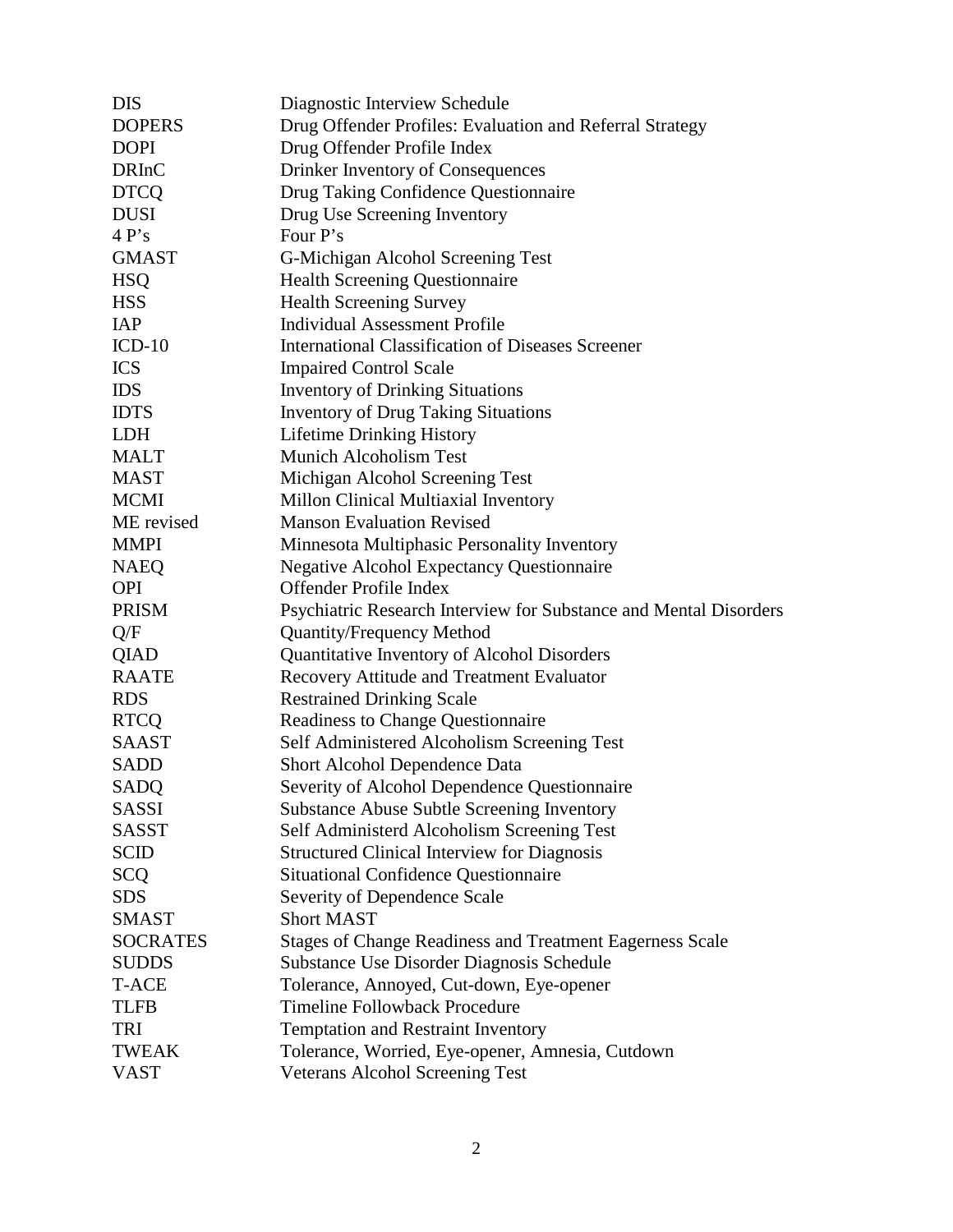#### **PART 1: PREVALENCE AND ASSOCIATION WITH CRIME**

Survey studies and reviews consistently conclude that alcohol problems (e.g. Anglin, 1992; Greenfield and Weisner, 1995; Walfish and Blount, 1989), drug problems (e.g. Harrison and Gfroerer, 1992; Nurco, Hanlon and Kinlock, 1991), and a mixture of the two (Miller and Welte, 1986) are associated with crime.

Establishing prevalence of substance abuse problems among federal offenders has been greatly facilitated by the foresightful instituting of routine screening of new prison admissions using the Computerized Lifestyle Assessment Instrument (CLAI), a multidimensional assessment that includes the Alcohol Dependence Scale (ADS; Skinner and Horn,1984), the Drug Abuse Screening Test (DAST; Skinner, 1982), and other indicators of substance abuse ( Robinson, Porporino and Millson, 1991; Robinson, Fabiano, Porporino, Millson and Graves, 1992; Weekes, Fabiano, Porporino, Robinson and Millson, 1993).

Typical findings from repeated sampling of this large and growing database show that 35% of incarcerated male offenders report low severity alcohol problems; 9% report intermediate level problems; and 8% show substantial to severe alcohol problems as defined by ADS's score. Approximately 20% report low levels of drug problems; 12% intermediate severity problems; and 16% report substantial to severe drug problems as judged by DAST score.

If one considers intermediate and substantial to severe levels to correspond to substance abuse and substance dependence respectively, as defined by DSM III ( and generally by DSM IV) respectively, then the 17% who fall into these categories according to the ADS is some what higher than the 13.1% reported for a random sample of U.S. state of fenders identified by the Diagnostic Interview Schedule (US Bureau of Justice Statistics, 1983a). A similar breakdown in terms of drug abuse/dependence shows 28% for the DAST and 16.8% for the Diagnostic Interview Schedule (US Bureau of Statistics, 1983a). Robinson et al., (1991) note that the higher percentages for Canadian offenders may be due to their greater access to substances as the ADS and DAS anchor the assessment to the six months prior to their current arrest. Alternatively, they suggest that these two computerized instruments encourage offenders to reveal their drug use problems. A third possibility not considered by the authors is that since these scales have well established reliability and validity with offender and non-offender populations they are simply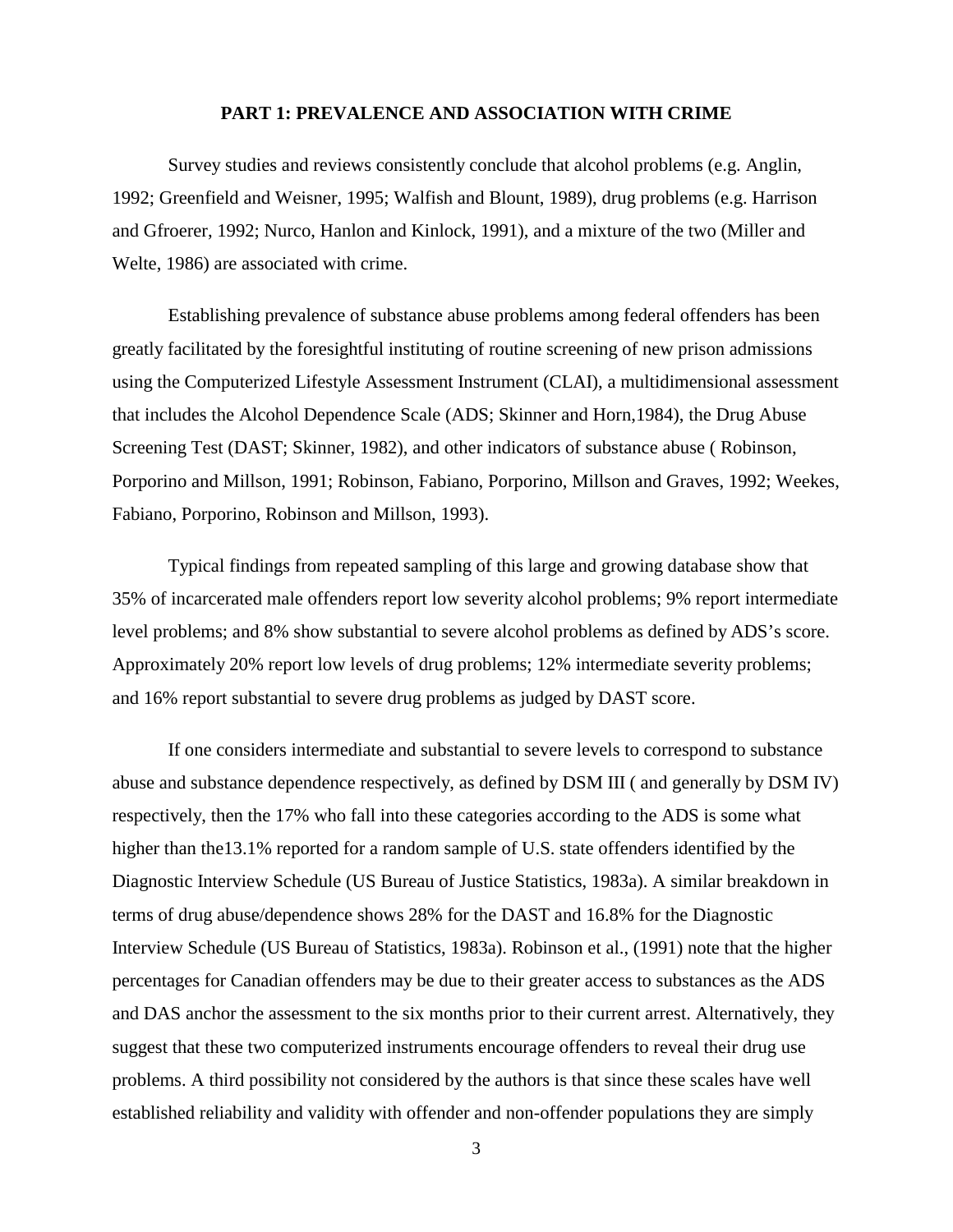better at identifying substance abuse problems than the Diagnostic Interview Schedule.

On the other hand, using the same categorical approach, results from an earlier study by Lightfoot and Hodgins (1988), utilizing the ADS and DAST as part of an interview survey with volunteer offenders, reported very high percentages of 47% in the alcohol abuse/dependence category and 63.5% in the substance abuse /dependence category. Robinson et el. reasonably note that these higher percentages are likely due to a self-selection bias as the primary purpose of the study was to collect information of value in developing substance abuse programming options; a feature of which subjects in the study were aware.

When alcohol and drug indicators on these two assessment instruments are combined to show the proportion of offenders who have one or the other of these problems, 32% show low severity problems; 16% intermediate problems; and 20% substantial to severe substance abuse problems (Weekes, Moser and Langevin, 1997).

Among female offenders the rate of alcohol problems identified using the ADS and DAST as part of a structured interview appears to be lower than in male offenders with 72% reporting no alcohol problems; 15% intermediate level problems; and 12.5% substantial to severe alcohol problems. About 11% report low level drug problems; 19% intermediate level problems; and 35% substantial to severe drug problems ( Lightfoot and Lambert, 1991).

A test of the CLAI with a sample of Aboriginal offenders (Vanderburg, Weekes and Millson, 1994, as cited in Weekes et al., 1997) showed that while prevalence and severity of drug problems were the same as in non-Aboriginal offenders, the Aboriginal offenders had more serious alcohol problems (almost 75%).

In summary, excellent data from Correctional Service Canada show a high rate (about two-thirds) of some degree of substance abuse problems in incarcerated federal offenders.

With the large percentage of incarcerated offenders showing substance abuse problems, and the large percentage of offenders who report some degree of intoxication from drugs and/or alcohol while committing their crime (Weekes, Moser, & Langevin, 1997), it is not difficult to argue for an association between substance abuse and crime. However, the nature of this association is complex and controversial and a review is beyond the scope of this report. Some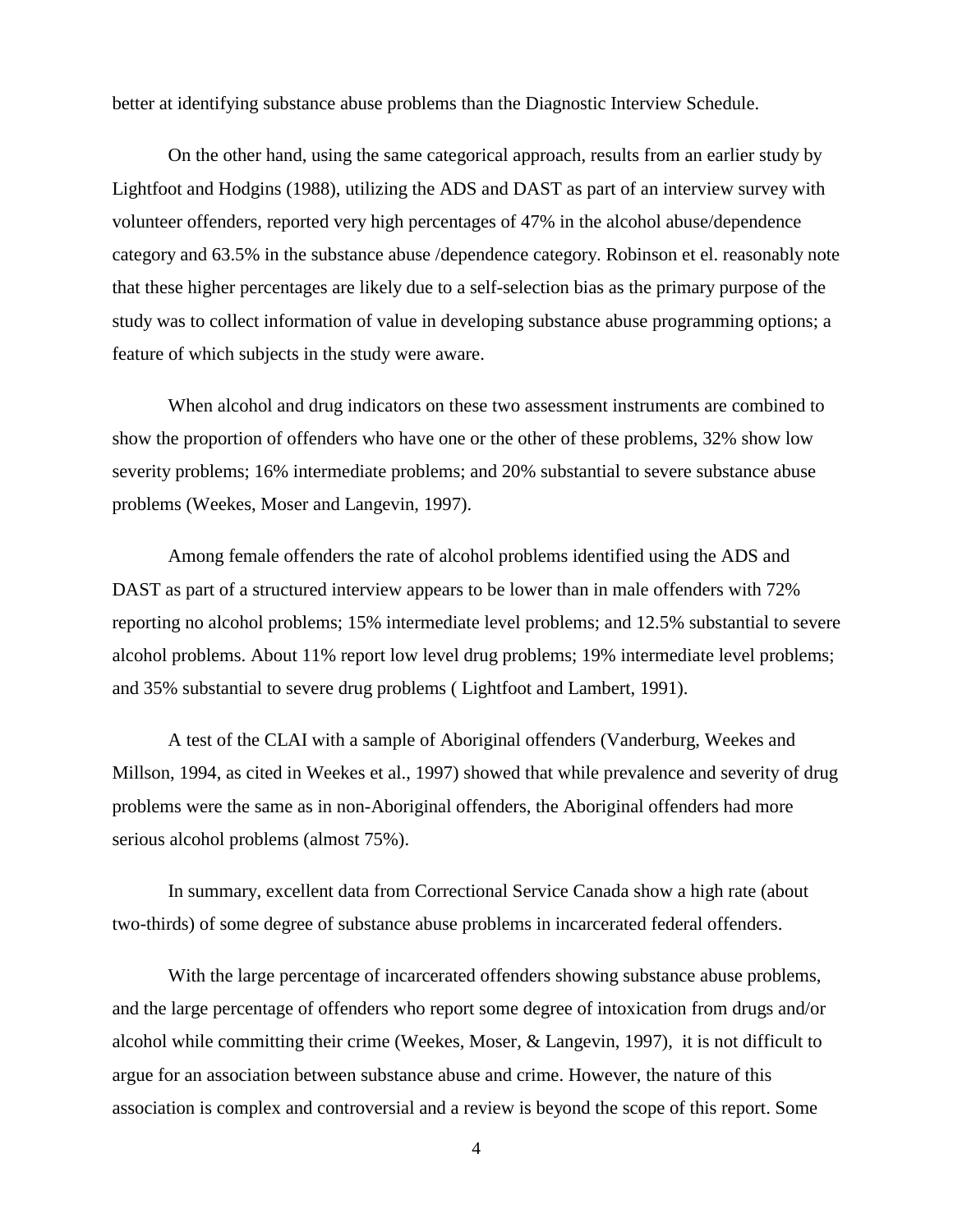argue that substance abuse causes crime, either through acute situational use or through chronic use, others that substance abuse is the result of a deviant criminal lifestyle, and still others that a third factor (e.g. genetics) contributes to both criminality and substance abuse (Bradford, Greenberg and Motayne, 1992; Collins, 1982; Goldstein, 1985; Hammersley, Forsyth, Morrison and Davies, 1989; Harrison and Gfroerer, 1992; Pernanen, 1982; Risser, Bonsch and Schneider, 1995; Speckart and Anglin, 1986; Smith and Newman, 1990; Walfish and Blount, 1989). Complex interactional models and reciprocal relationships between substance abuse and crime also are possible.

Regardless which model eventually predominates, the question of whether correctional substance abuse treatments have an effect on reducing crime can be independently evaluated. In this respect the evidence is quite encouraging ( Annis, 1988; Field, 1989; Inciardi, 1995; Millson, Weekes and Lightfoot, 1995; Parnanen, 1981; Vigdal, Stadler, Goodrick and Sutton, 1980; Wexler, Falkin and Lipton,1990). Further improvements are likely to occur as clinical researchers get better at matching particular substance abusing offenders to particular treatments that are suitable to their needs. The strategy of treatment matching evolved from the recognition that substance abusers in general were not a homogenous group and that great variability existed, not only in the substances abused, but in the severity of the abuse and in many other areas of their lives related to substance use and to their response to treatment (Allen & Kadden, 1995; Miller, 1986; Project MATCH Research Group, 1997 ). If these factors are to be considered, assessment that can differentiate them is critical.

This paper reviews the various measures that have evolved for substance abuse assessment in offender and non-offender populations and examines the substance abuse domain indicators of the 'Case Needs Identification and Analysis' instrument currently being tested by Correctional Service Canada.

# **PART II: ASSESSMENT OF SUBSTANCE ABUSE IN OFFENDER POPULATIONS Overview**

The present review of substance abuse assessment measures for use in offender populations will begin with a cursory introduction to assessment of substance abuse generally.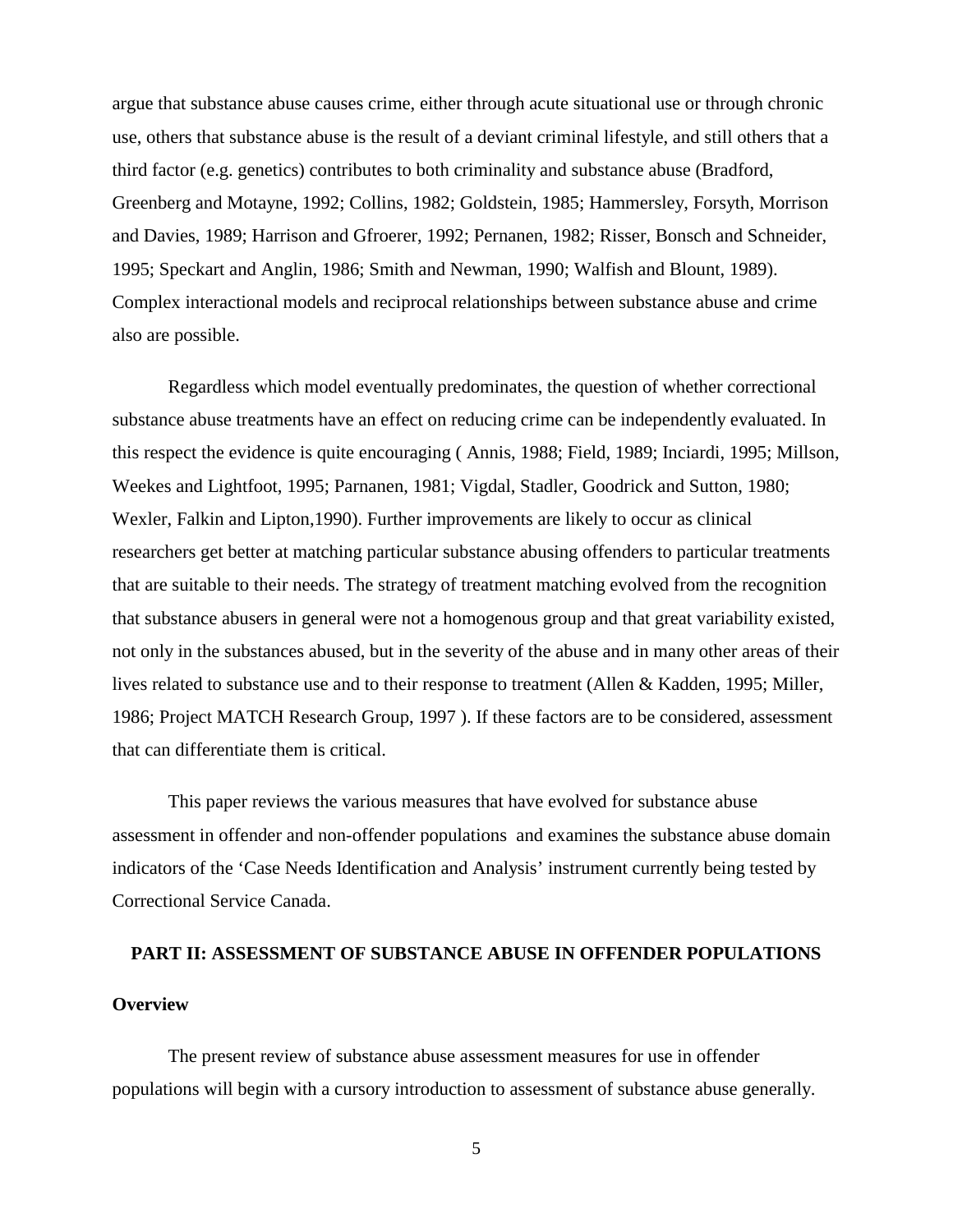Brief attention will be given to the issues of the purpose or rationale underlying assessment, the content and techniques available for assessment, and general methodological issues in psychometric assessment -- substance abuse-related and otherwise. Following, issues particular to assessment in offender populations will be introduced, with some attention paid to special subpopulations. Next, the instruments themselves will be described and evaluated; finally, a detailed examination of the 'Case Needs Identification and Analysis' instrument, currently in use within the Correctional Service of Canada (CSC), will be presented.

#### **Assessment of Substance Abuse in the General Population**

*Purpose of Assessment.* A number of purposes underlie the assessment process. Some of these are relevant to assessment across general substance abuse populations, while other purposes are particularly suited to, or take on a different twist in, special populations such as criminal justice populations. These differences will be duly noted in the following sections.

A main purpose of assessment of substance use is to identify those with a substance abuse problem (i.e., dependence or abuse), with an eye to providing treatment, or with an eye to providing appropriate treatment. To clarify this distinction, the Institute of Medicine (1990) has stated that "A major conclusion from the substantial body of research on treatment outcome in this field is that there is no single treatment approach that is effective for all persons with alcohol problems...This being so, for optimal treatment, matching is not optional but is required. Assessment provides the basis for matching" (p. 242). On the other hand, some types of treatment have proved to be -- across the board -- more generally effective than have others (Hester & Miller, 1995). Thus, the issue of the efficacy of treatment-client matching has plagued the general psychotherapy literature for some time.

However, as the Institute of Medicine points out, assessment eliciting information for the purpose of treatment matching is only useful if a variety of treatment options are available.

Additional purposes of assessment include pre-treatment/baseline data collection, and the amassing of a database of information for particular populations of interest. These alternate purposes may necessitate the collection of different kinds of information. For example initial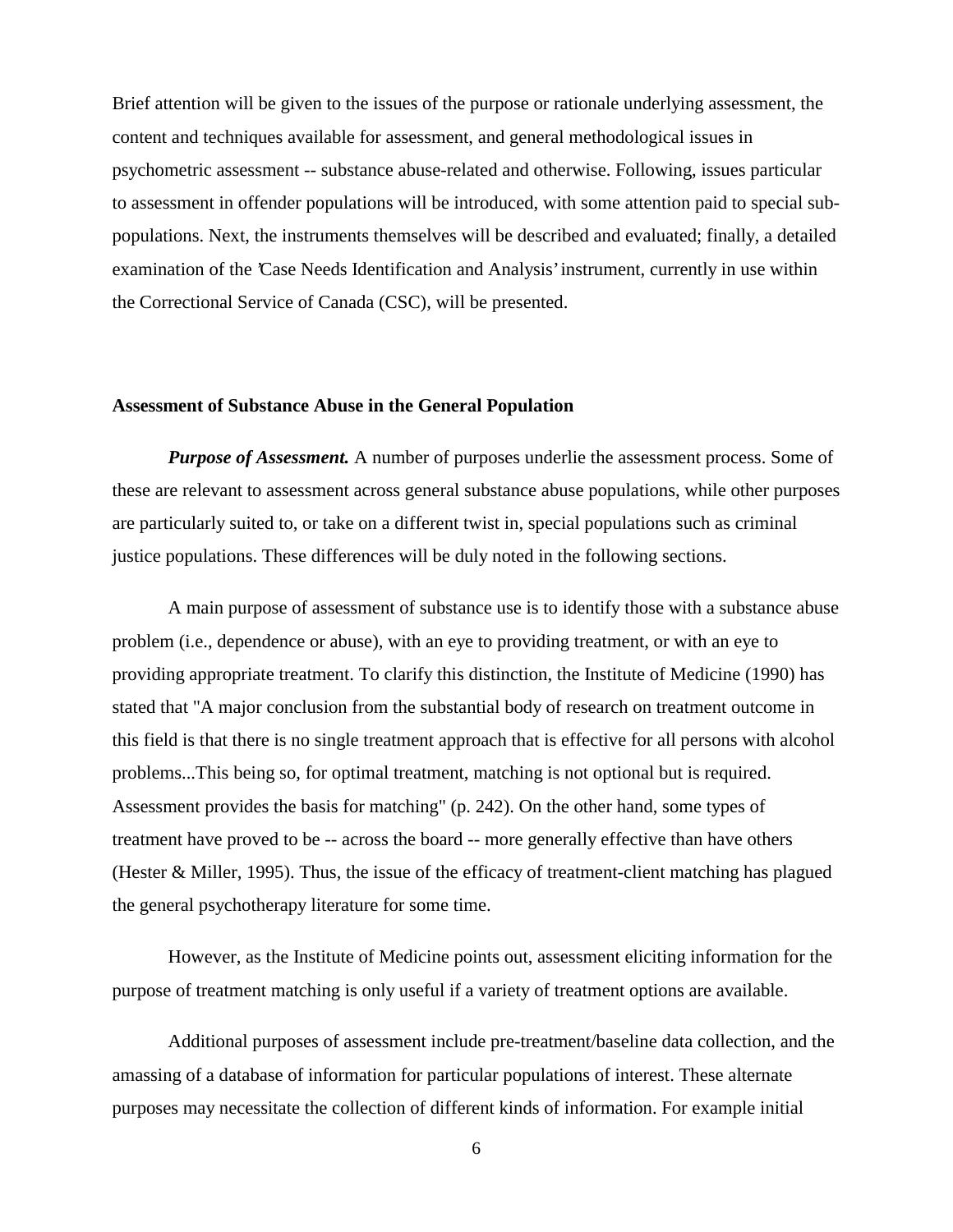assessment should: a) determine the presence or absence of the problem; b) determine the extent of the problem along several dimensions (discussed further below); and c) provide information useful in assignment to any treatment options, if options are available. Initial assessment may thus include a number of static/history variables and dynamic variables, and content will include both direct substance abuse variables, and those known to be related to substance use or to impact on a client's ability to benefit from treatment. Alternatively, pre-treatment/baseline data is usually gathered in order to evaluate the effect of the intervention on the client, and should thus consist of variables amenable to change and measures sensitive to such change; the focus will typically be on direct substance abuse variables. Finally, in establishment of a database, there is a need to collect a much broader base of information, some of which will represent static historical and demographic variables, and some of which will move beyond the realm of the substance abuse itself and substance abuse-related areas.

A further goal in assessment, particularly assessment geared with specific treatment options in mind, is that of paving an easier path to intervention. Cooney, Zweben, and Fleming (1995) review a study in which individuals assessed received either feedback on the severity of their alcohol problem and were offered referrals, or received no feedback at all. The feedback/referral group fared better at 12-month follow-up, indicating that feedback or referral had some impact. Miller's motivational interviewing framework is based on the notion that feedback on assessment results can move individuals closer toward acceptance of treatment.

Thus, an assessment process may serve the additional function of providing a brief, early contribution to intervention ( Miller, Westerberg, & Waldron, 1995).

*Staging and Content of Assessment* **.** The Institute of Medicine (1990) has devised a useful framework for conceptualizing the process of assessment. This framework includes a sequential aspect and a multidimensional aspect. The sequential aspect specifies a three-stage assessment process: A screening stage (Is there a problem?), a problem assessment stage (problems that are attributable to the substance use), and a personal assessment stage (problems that are not attributable to the substance use); each of these stages is viewed as critical to a comprehensive assessment. Cooney et al. (1995), and Miller et al. (1995) also note the important distinction between a screening and a full assessment. Each stage is uniquely important. For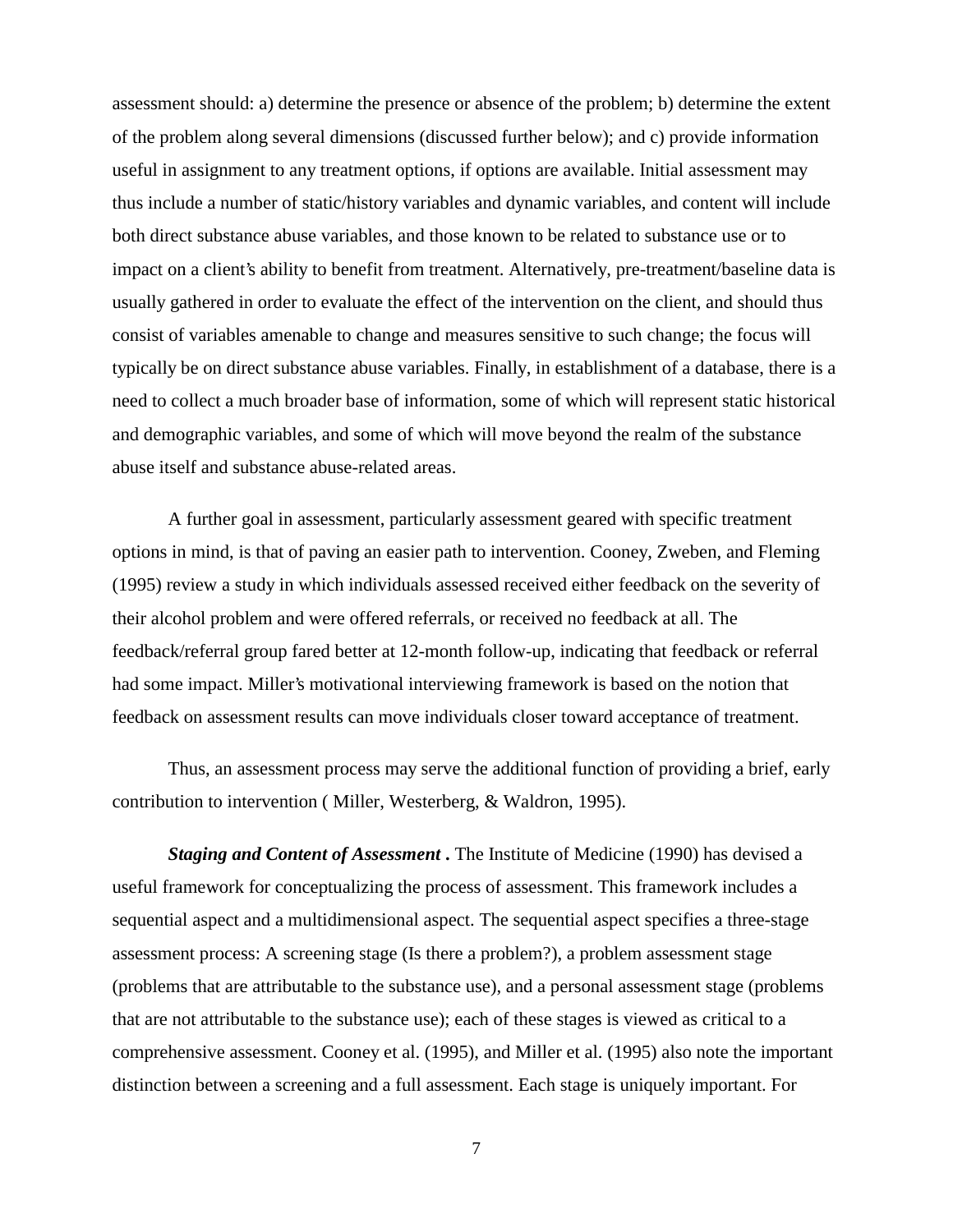example, if the individual does not have a substance abuse problem, administering lengthy and expensive assessment tools to quantify the problem is not necessary. Thus, a standard, compulsory, lengthy battery administered to all individuals in a given population, such as a correctional population, is not cost-effective unless the primary goal is to establish an informational database. On the other hand, Miller et al. (1995) are clear that screening instruments are woefully inadequate to the task of a proper assessment. They highlight in particular the dichotomous nature of such instruments (i.e., one is classified as either substance dependent/abusing or non-dependent/non-abusing) as over-simplifying the multidimensional nature of substance abuse and dependence, and further over-simplifying the continuous nature of each of those dimensions; they note the recent movement toward a continuum-conceptualization of many psychiatric diagnoses. They also note that, in many clinical settings, screening instruments are the norm when more complete assessment batteries should be employed.

According to the Institute of Medicine (1990), the multidimensional aspect of the assessment refers to the need to explore a number of domains within the latter two stages. Within the problem assessment stage, these would include level, pattern, and history of use; signs and symptoms of use such as tolerance, withdrawal, neglect of alternate activities, compulsion, continuing to drink despite adverse consequences, drinking to produce relief, narrowing drinking repertoire, and feelings of being out of control; and consequences which may be medical, psychiatric, family, work/educational, legal, or financial. Within the personal assessment stage, a wide range of areas should be screened initially for potential problems, and then focused in on if a problem is suspected. Such areas may include family, marital, vocational, sexual, personal, medical, or psychiatric problems, and assessment of social supports, family structure, and use of leisure time. In addition, this body recommends the collection of demographic information, and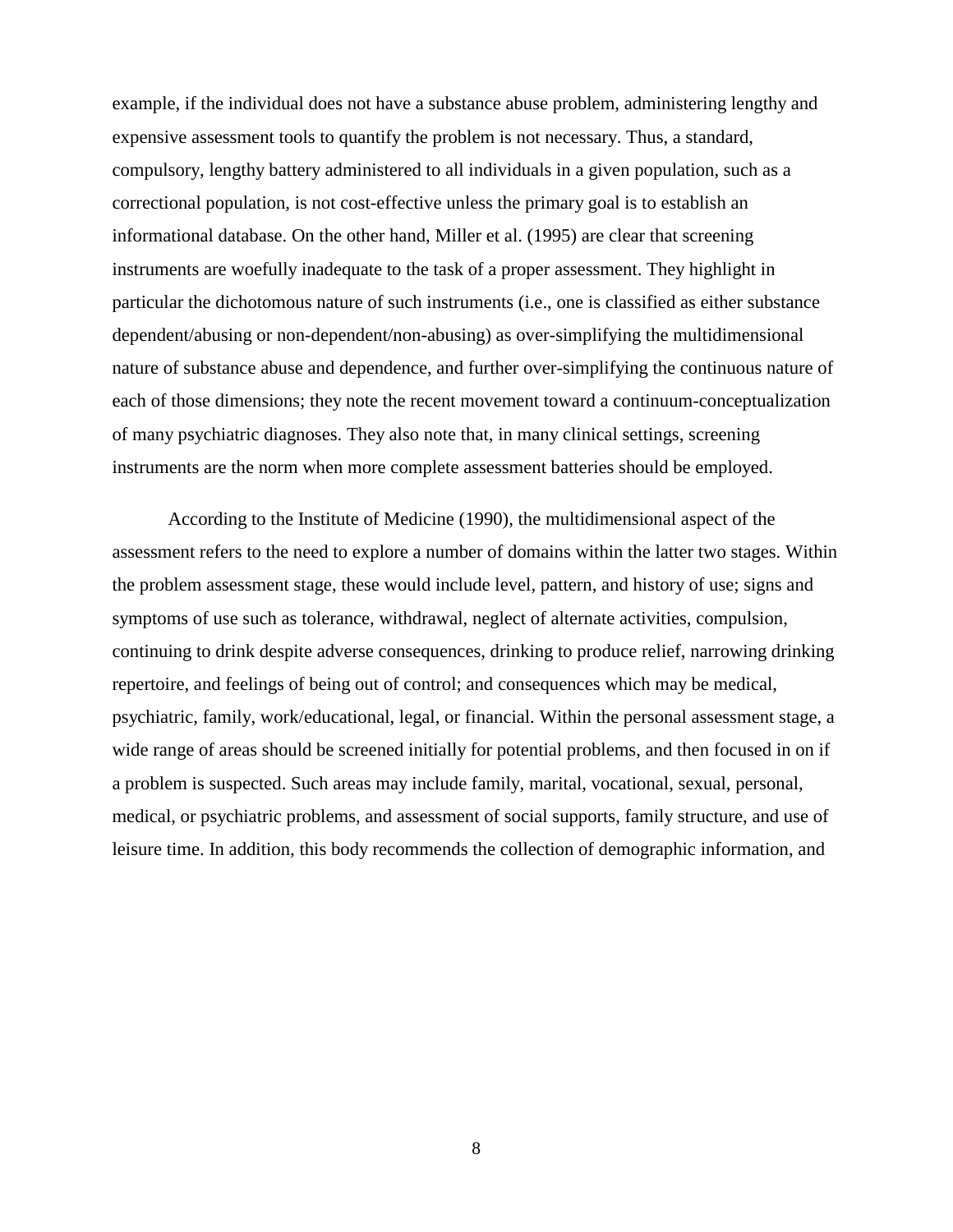assessment of personality, cognitive functioning, family history of substance use, stressful life events and situational factors, social stability, and prior treatment history.

Miller et al. (1995) also outline a number of content dimensions to be covered during the assessment stage (with specific reference to alcohol use). These include: alcohol use; negative consequences of use; alcohol dependence; family history; neuropsychological functioning; and physical sequelae. These authors echo the recommendation of the Institute of Medicine (1990) that broader psychological functioning also be assessed. Sobell, Toneatto, and Sobell (1994) and Lightfoot (1995) emphasize the need to cover the following dimensions: Recent substance use; antecedents and consequences of use; substance use history; psychiatric comorbidity/life problems; medical problems; and potential barriers to change.

Thus, from the above descriptions, it is clear that assessment may include brief, singledimension screener instruments; multi-dimensional substance use measures or inventories (the length of which may vary widely across inventories); or broad, full assessment batteries which incorporate both substance use measures and the measurement of variables purported to have some use in the treatment of clients with substance use problems. The present report will include detailed reviews of both screener and multi-dimensional substance use measures. In addition, a selection of the broader lifestyle batteries will be addressed; such batteries almost always contain one or more of the screeners or inventories to be reviewed in the other two sections, and the reader will be referred to those sections when appropriate.

*Assessment Techniques***.** A number of approaches to assessment of substance abuse are in current use. Most techniques consist of either self-report, observer report, or both; the information may be gathered via written questionnaire, behavioral ratings or recordings, face-toface interviews (structured, semi-structured, or open-ended; administered by clinical or nonclinical staff), or computer-administered protocols (straight-through or looped protocols, with the option of mid-protocol client feedback in some cases). Additionally, laboratory tests can tap biological markers of current and chronic use of certain substances.

The greatest source of debate surrounding optimal information gathering techniques seems to concern the validity of self-report data. Frequently, the questioning of the integrity and validity of self-report data is pitted against the limited information accessible through observer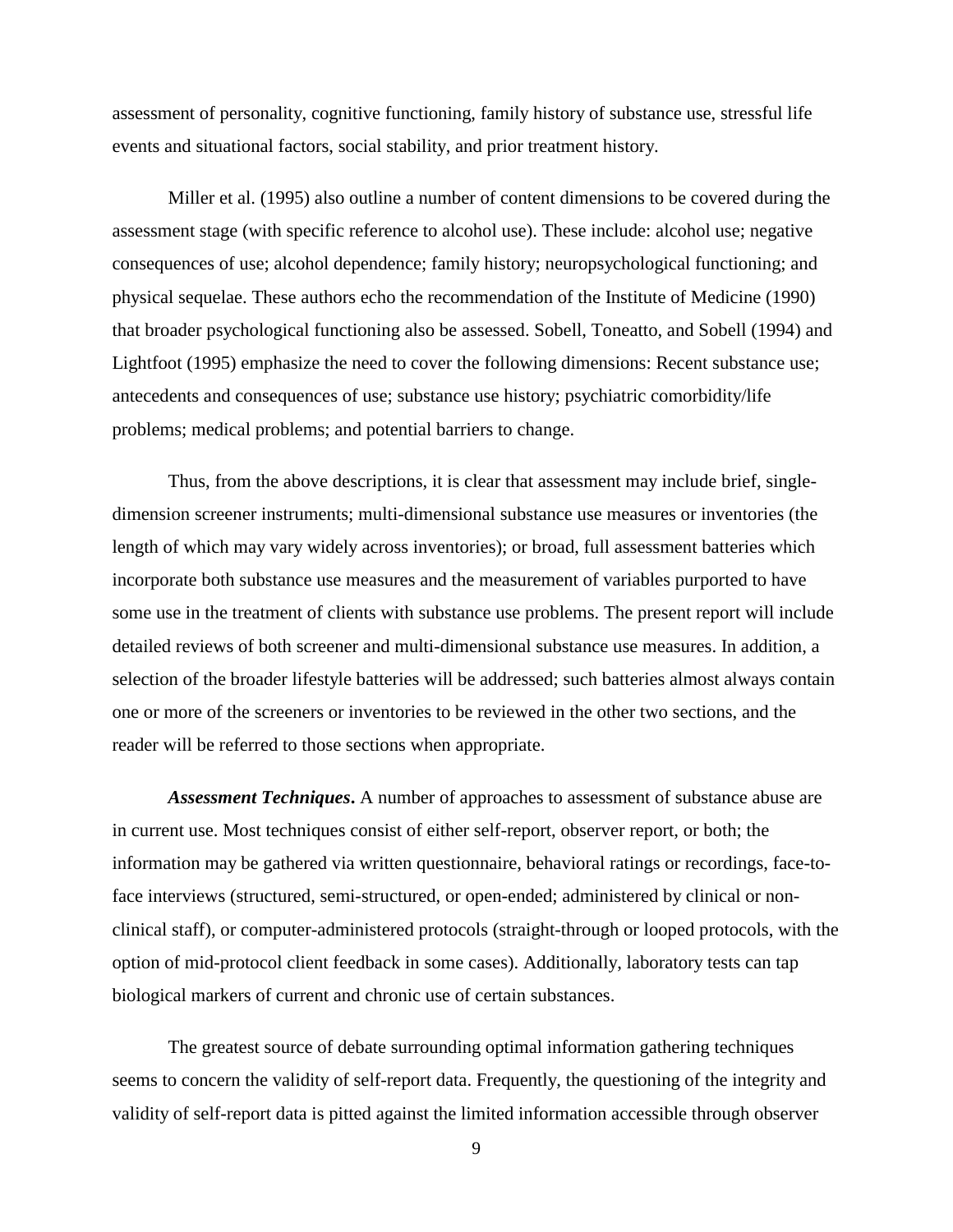report, and the limited or questionable sensitivity and time-frame constraints of biological markers. While Sobell et al. (1994) have noted the general accuracy of self-report in substance abusers, and the greater accuracy of the clients themselves over collateral reporters, Wish (1988) reviewed data supporting the claim that *offenders in particular* underreport their drug use when reports were compared to urinalysis. Lightfoot (1995) echoes this possibility, but also notes that some offenders may exaggerate substance abuse problems in order to lessen criminal responsibility. However, this may not be a major problem after admission to prison (Weekes, Moser, & Langevin, 1997). In any case, the Institute of Medicine (1990) makes an excellent point in stating that "Verbal reports are inherently neither valid nor invalid; rather, their validity varies, depending on circumstances" (p. 263). The Institute of Medicine (1990) lists the following factors that systematically affect (decrease) the validity of self-report: a) the client has a positive blood alcohol level during assessment; b) the client is experiencing withdrawal during assessment; c) the assessment includes unstructured, general, vague inventory items; d) the client is not aware of cross-checking of data provided; e) the clinician has only brief contact with the patient; f) the client has a motive to distort information; g) the client is concerned about confidentiality; and h) the clinician conveys obvious expectations for certain behaviours. In a correctional setting, points *f* and *g* may be particularly problematic and have to be considered carefully (Lightfoot, 1995). Cooney et al. (1995) note that the accuracy of self-report depends on cultural norms, the institutional setting, who is present at the assessment, demand characteristics of the situation, perceived attitude of the interviewer, client's state of sobriety, client's motivation, and cognitive functioning. Weekes, Moser, and Langevin (1997) have concluded that, in general, self-reports tend to be fairly accurate and are therefore a useful and valid source of information, but that collateral sources are recommended to support self-report data.

With respect to how the information (self-report or otherwise) is gathered, the Institute of Medicine has noted the rapport advantage of face-to-face interviewing, but also noted that the neutrality of pencil and paper tests, or those same tests administered by computer, can elicit greater acknowledgement of sensitive problem areas (see also Cooney et al., 1995). In addition, face-to-face approaches can be relatively unstructured, at least compared to a pencil or computer, and the data produced in an interview may be difficult to record, score, quantify, and compare to standardization data. A highly structured interview approach may overcome some of these difficulties and has been shown to be reliable over time. However, the personnel and time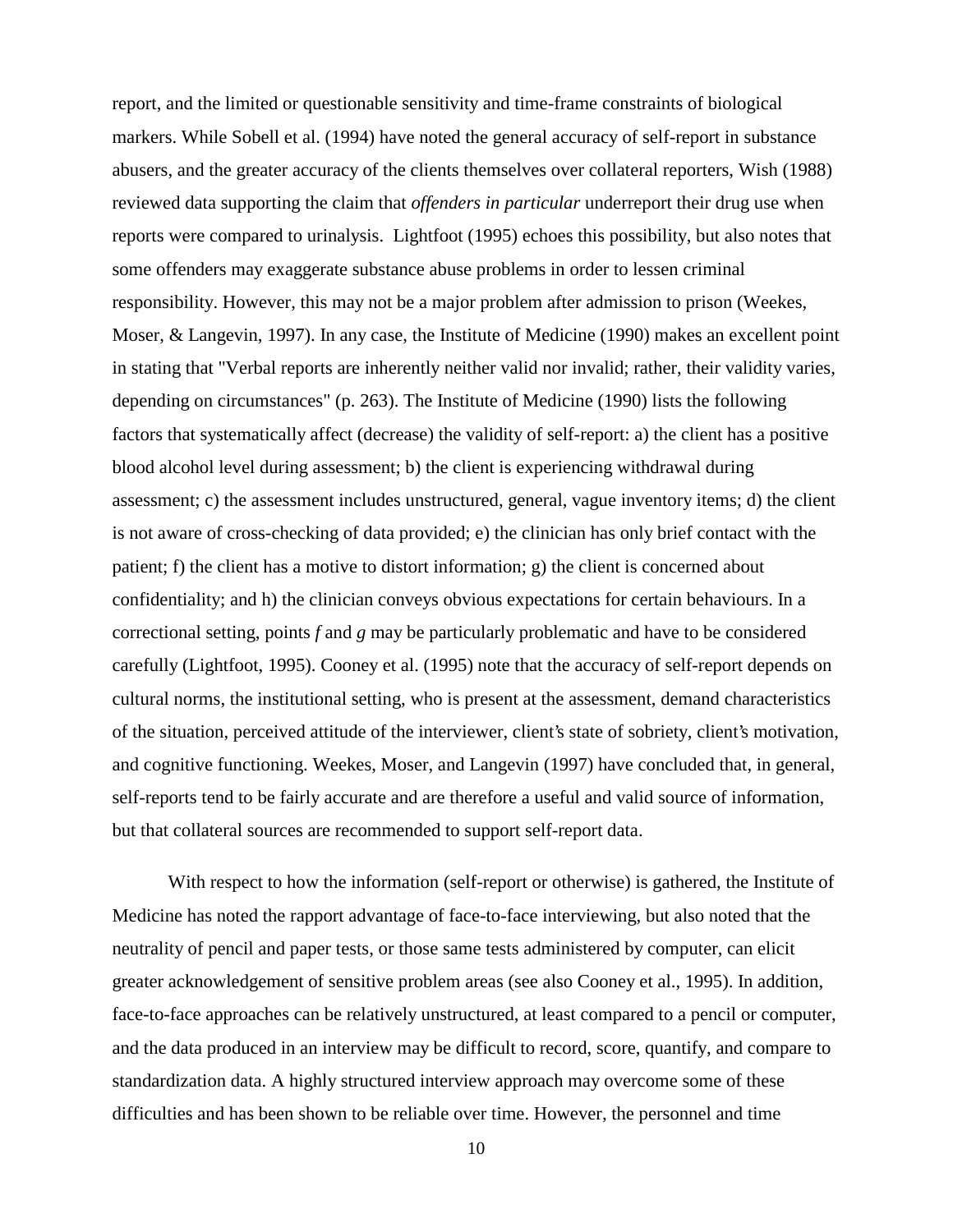required to carry out this approach render it an expensive strategy; these costs are lessened through a pencil and paper approach, although scoring the tests requires personnel time. Computer-administered batteries have the advantage of saving on personnel resources, and can take the form of a highly structured interview, such that certain pieces of the battery may only be administered under certain circumstances. Thus, one might implement the sequential stage approach to assessment through computer. For example, if

there is no indication through administration of a brief screener that alcohol is a problem, the lengthier alcohol batteries might be omitted.

Cooney et al. (1995) review a sampling of studies comparing information-gathering methods. Findings indicate concordance across clinician and non-clinician driven face-to-face interviews, and across pencil-and-paper versus computer-administered assessment, with respect to sensitivity and specificity on the CAGE and S-MAST. Cooney et al. (1995) note the costefficacy of computer or paper and pencil tests, and also note that clients seem to enjoy the computer format. Erdman, Klein, and Greist (1983) found that computer results were comparable to those obtained by pencil-and-paper format, but that the computer outperformed the pencil-andpaper test in its ability to detect logically inconsistent responses. They also note that their sample preferred the computerized assessment. Skinner and Allen (1983) observed that the computerized version of the MAST was preferred by individuals with good visual-motor performance skills, and was least preferred by individuals with higher levels of education and higher levels of defensiveness.

*Development of psychometric instruments.* Miller et al. (1995) have commented that "there are literally hundreds of published instruments for use in assessing alcohol problems" (p. 68) -- and the list grows when expanded to those employed to assess use of a wider variety of substances. They also note the lack of good data, particularly psychometric data, on many if not most of these instruments -- a criticism echoed by many researchers in the field of substance abuse. The Institute of Medicine stated that "ideally, information gathered during an assessment will be quantitative, reliable, valid, standardized, and recordable" (p. 261). This section reviews some of the problems in, and barriers to, development of sound measures to assess substance abuse.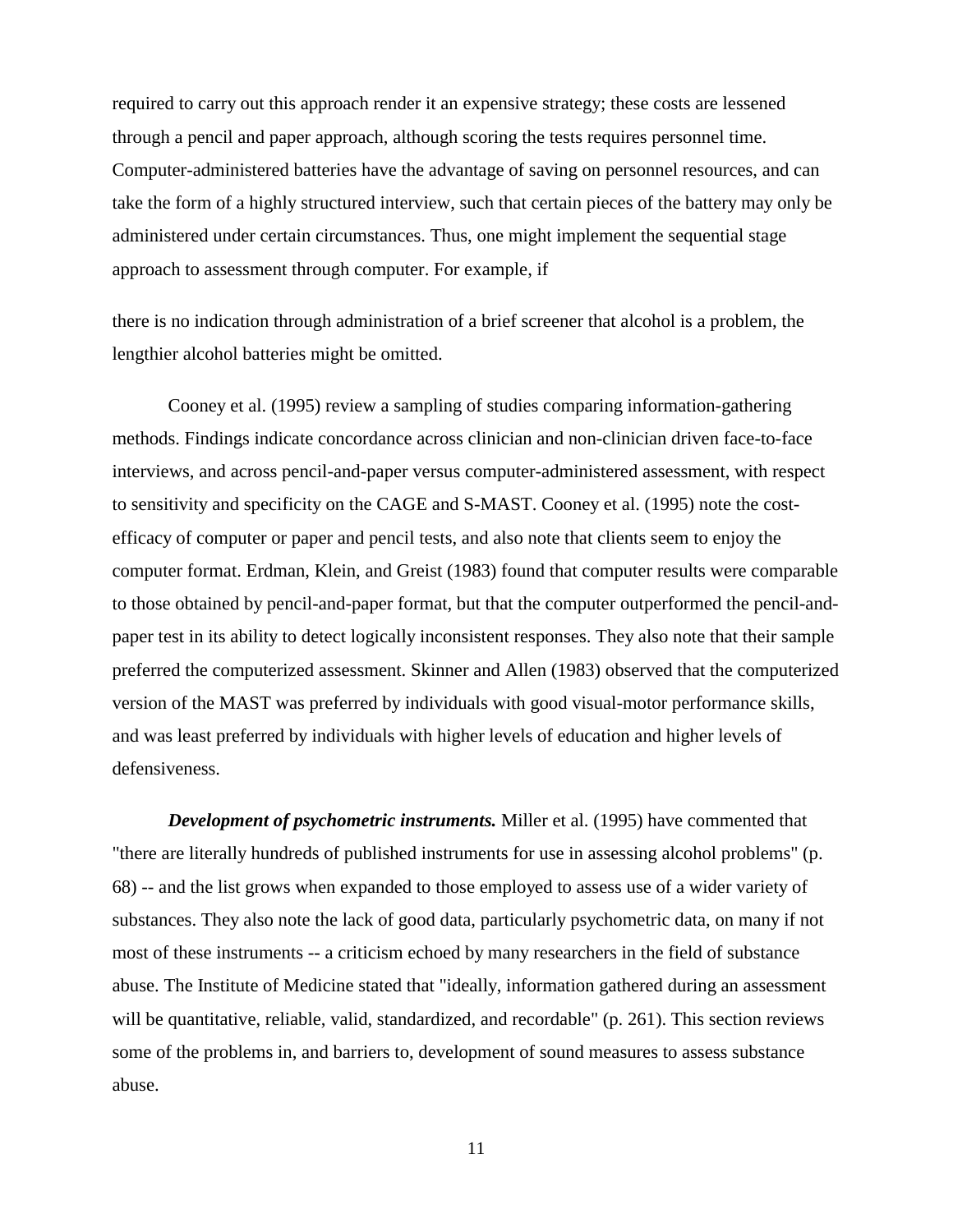*Quantitative versus Qualitative Information.* Assessment instruments produce data intended to inform decision-making of some sort. These data may be quantitative or qualitative in nature. Quantitative data provide a numerical summary of such indices as the presence or absence of a problem; the severity of that problem; number of symptoms present; and frequency of various symptoms. These summary data may apply to general constructs (e.g., substance abuse) or more narrow, specific constructs (e.g., the effect of substance abuse on occupational functioning). Qualitative data may also address both general and more narrow constructs, but do not provide a numerical summary of those constructs; rather, the purpose is to describe the individual or group under investigation. The development of both solid quantitative and qualitative assessment instruments requires methodological rigour, but the criteria of adequate rigour vary. While the bulk of the instruments described below *may* offer some qualitative information particularly useful in the treatment process, they are used primarily as quantitative indices. Thus, this section reviews standards of development with respect to quantitative measures.

With respect to the foundation upon which an assessment instrument is built, there exist a number of schools of thought. Some have taken a rational/theoretical approach, in that they have generated items consistent with their theoretical view of the construct (e.g., measures based on the domains identified as the alcohol dependence syndrome). Others have opted for strong external validity, generating items through conducting unstructured or semi-structured interviews with the population to which they wish the measure to apply, and have derived scale items from interview content (some measures of alcohol expectancy are based on such derivations). Typically, these two approaches contain fairly face valid items. (A "face valid" item is one which measures exactly what it appears to measure, for example, "I am concerned that I cannot control my drinking"). Still others have taken a purely empirical approach; frequently, this will involve the researchers' generating items themselves and compiling items from myriad previous measures of the construct of interest, then subjecting these items to field-testing. Items which are able to discriminate the target population and which meet rigorous psychometric standards (to be described subsequently) are retained, whether or not they possess face validity. The Minnesota Multiphasic Personality Inventory (MMPI) is probably the best-known example of this approach. There is no consensus with respect to which of these approaches is superior, and the debate varies across subject areas. However, it is important that the test developer be clear about the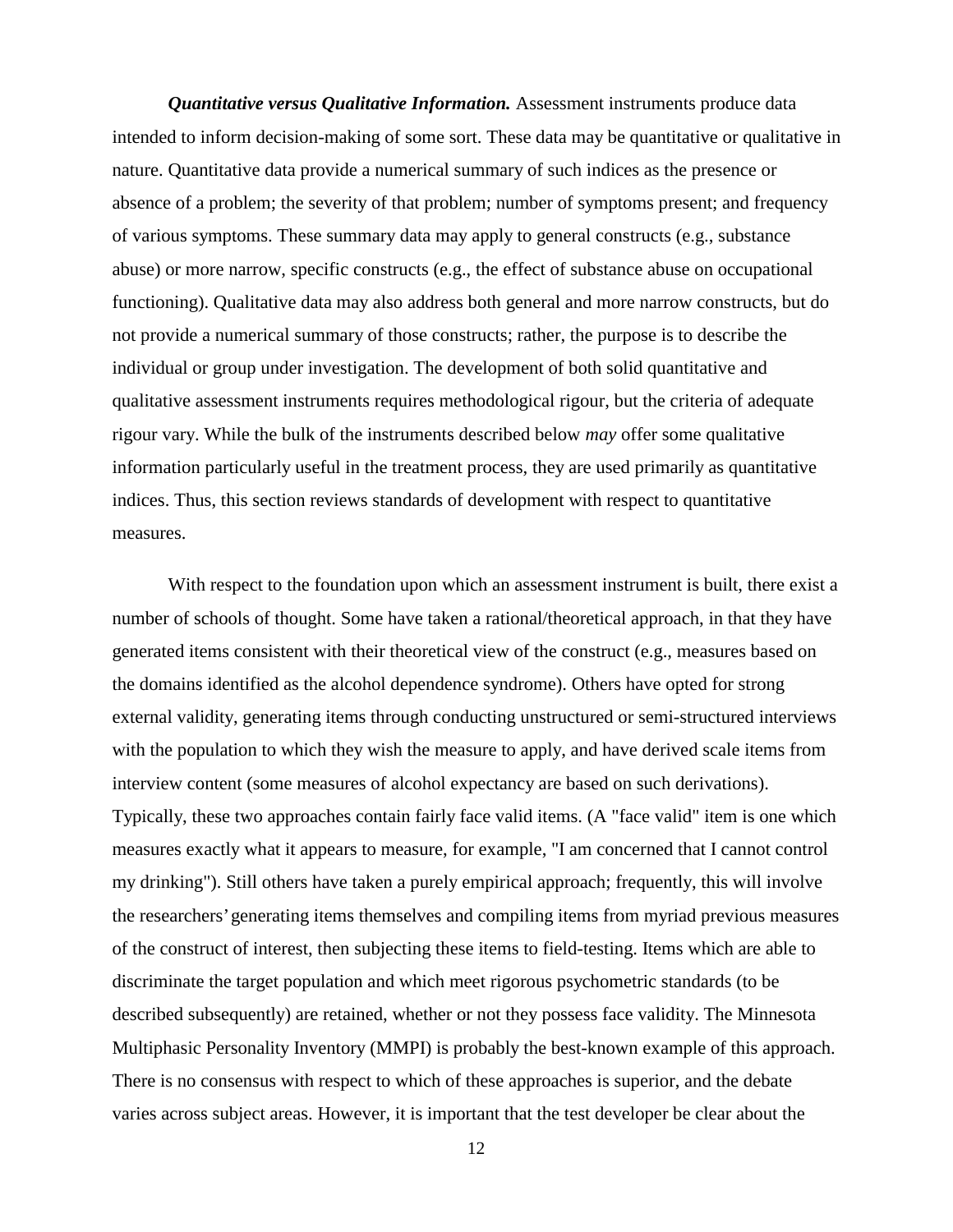approach underlying his or her test, so that those choosing a test can evaluate whether the test construction meets their own requirements. However, regardless of the basis for item generation, any assessment instrument should possess some basic psychometric properties; these properties will now be outlined briefly.

Some instruments reviewed below represent single dimension constructs, that is, they purport to assess one relatively homogeneous aspect of substance use (e.g., frequency of use). Others however, contain a number of subscales, and represent several aspects of substance use. While some multi-dimensional measures are theoretically based, it is important that these dimensions (a) be empirically validated as distinct dimensions; and (b) that the relationships between the dimensions be clarified. Factor analytic work and, in some cases, structural equation modelling, provide a means of establishing the validity of multiple dimensions. In particular, one may wish to ensure that items load (only) onto the factors (subscales) of which they are purported to be a part, and that inter-factor correlations are not so high as to render factors redundant to one another. Factor analysis also provides a means of testing theoretical models of substance use.

*Reliability.* It is important that assessment instruments be reliable. Reliability can have a number of meanings. One type of reliability is internal consistency, a measure of how well the items of a scale come together to measure a single construct; it is based on the intercorrelations among all items. Internal consistency is measured by Cronbach's alpha coefficient (known alternately as alpha, coefficient alpha, Cronbach's alpha); this statistic may range from 0.0 to 1.0, with higher values indicating greater reliability. Typically, one hopes for values of .80 or greater, but values of .70 are sometimes deemed acceptable. Split-half reliability is very much like internal consistency and is, in fact, somewhat redundant to it; it assesses the degree to which one half of the test, when randomly split, correlates with the other half. Acceptable values are very similar to those indicated for Cronbach's alpha. Test-retest reliability is a measure of the relationship between a test score at one administration and the score on the same test at a second administration, with some time delay in between. Alternate form reliability is the extent to which two parallel forms of a test are related; this is of particular interest in the present review with respect to the equivalence of short versus full-length forms of scales.

*Validity*. It is equally important that assessment measures possess validity. Again, a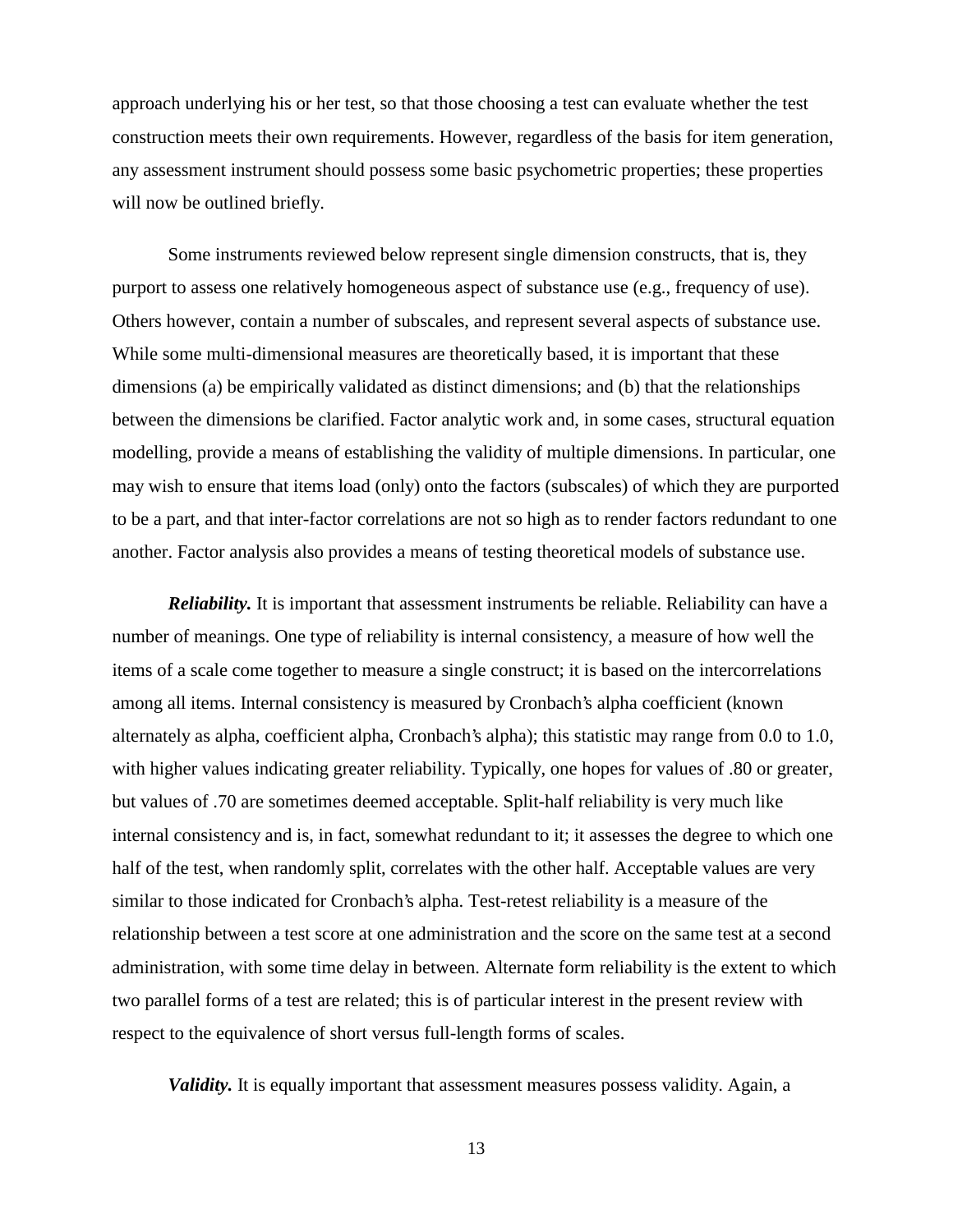variety of "validities" are relevant. Content validity refers to whether or not the content of the test items fully represent the construct being assessed; that is, has the domain been adequately and fully sampled, and are the items appropriate to the domain?. Construct validity is the extent to which the instrument is believed to measure the construct it claims to measure. For example, does a scale purported to measure alcohol dependence syndrome truly measure the dimensions of that syndrome as they are theoretically defined? Construct validity is typically established by relating the test to theory, or by factor analytic work to establish multiple dimensions. Criterionrelated validity refers to the extent to which the scale is related to some type of criterion or outcome measure. Two sub-types of criterion-related validity are concurrent validity and predictive validity. Concurrent (diagnostic) validity refers to whether the test is correlated with some already existing measure of the construct of interest, often a "gold standard" measure in the field. Frequently, one is interested in concurrent validity when one wishes to replace a more onerous assessment process with something briefer or more efficient. Predictive (prognostic) validity is the extent to which the instrument accurately predicts outcomes deemed important to the construct, for example, likelihood of relapse after treatment; this would seem to be particularly relevant to the context of CSC, where emphasis is placed on the reduction of criminal recidivism.

**Sensitivity and Specificity.** Many of the instruments reviewed below are used (correctly or not) to render a diagnosis; that is, we wish to answer the question: Does the individual have a substance use problem? The property of discriminative validity is critical to answering this question, and two sub-classes of discriminative validity are typically reported. The sensitivity of an instrument refers to the rate at which it correctly detects a problem; for example, a particular screening instrument may pick up 95% of those with alcohol problems. However, a sensitive test may well produce numerous false positives, that is, identify those as "alcohol abusers" who do *not* have a problem. The specificity of an instrument refers to the rate at which the test identifies only those who really *do* have the problem of interest; that is, if the test produces a positive result, we can be very sure that the individual does have a substance abuse problem. However, a test with high specificity may well be insensitive, resulting in a failure to identify many of those with the problem, producing many false negatives. Ideally, a test will possess both high sensitivity and high specificity; the reality, however, is that one is frequently sacrificed for the other. Whether one elects to esteem sensitivity over specificity or vice versa, depends upon the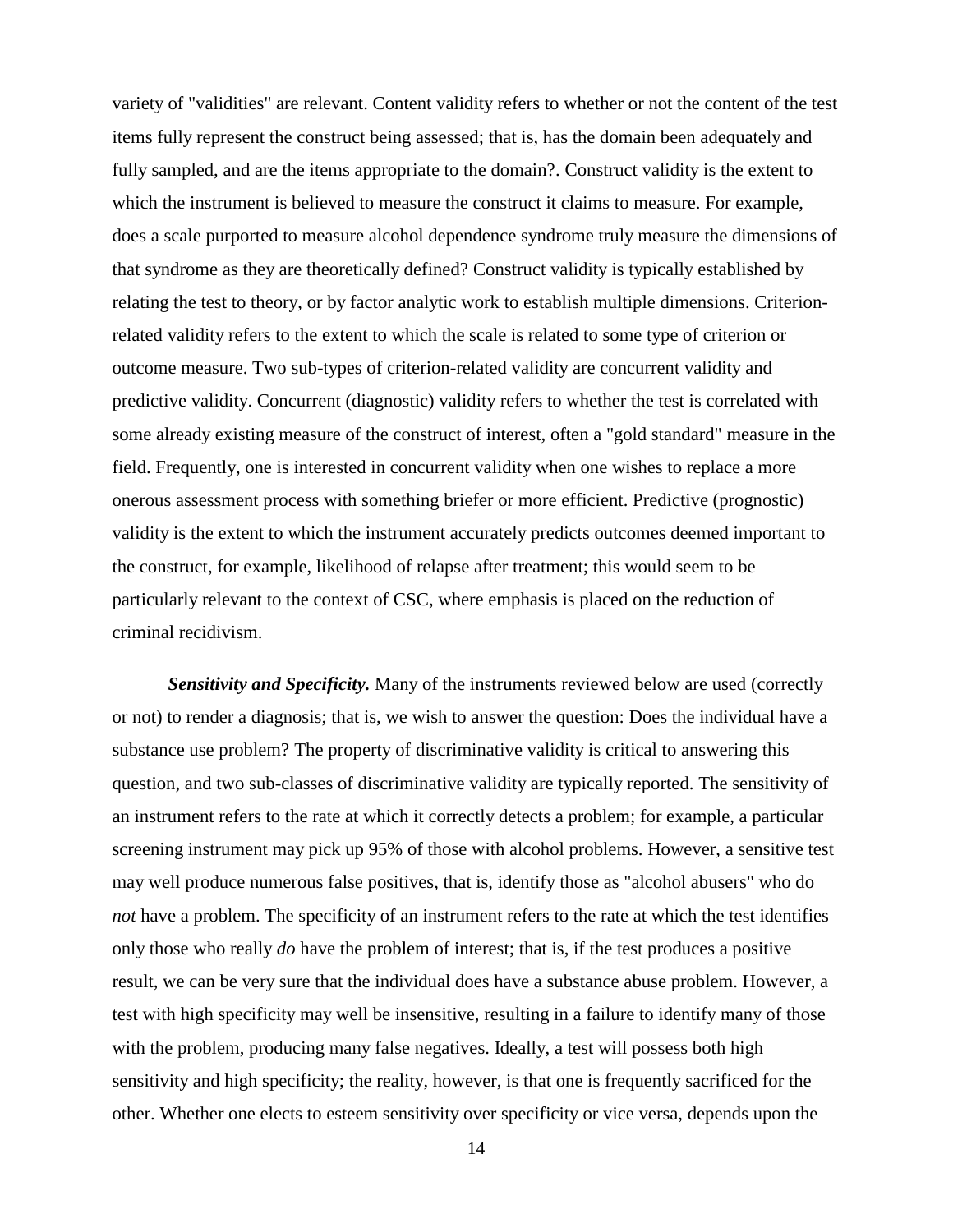purpose of the assessment and the consequences of false positives and false negatives in a given context.

*Normative Data.* Finally, it is useful for the developers of an instrument to amass a good solid base of normative data. Normative data derive from using the instrument on (ideally) large samples and establishing psychometric properties, average scores, and typical score spread, within these populations. Ideally, a substance use instrument is accompanied by normative data for a wide variety of samples (e.g., community samples, college samples, social drinkers, problem drinkers, psychiatric populations, various age and gender groups, etc.); most critically, however, one wishes to select a test for which normative data exist that are relevant to the population of interest. For correctional contexts, this would mean selecting instruments validated on inmates, parolees, female offenders, and any additional sub-populations of interest such as native populations, juvenile offenders, etc.

#### **Issues Specific to Adult Criminal Populations**

We have addressed the issue of why to assess for substance abuse generally, but the question of why to assess substance abuse in offender populations in particular deserves attention. The answer to this question may seem self-evident, but it is important, at this point, to state the assumption that we assess for substance abuse for the purpose of treating the problem. The assumption that follows, then, is that we treat substance abuse in correctional facilities because we assume a decrease in abuse will result in a decrease in recidivism in criminal activity post-release. Part I of this review notes that the relationship between substance abuse and crime is a complex one. However, evidence points to the fact that reducing or eliminating substance abuse reduces crime.

The assumptions underlying assessment of substance abuse lead to one obvious difficulty posed in offender populations. The eventual purpose is to be able to provide appropriate treatment, but these individuals did not present in the setting for the purpose of seeking substance abuse treatment. Cooney et al. (1995) note that "a different approach is needed when you begin to address drinking with those individuals who are not seeking help". In particular, the validity of the assessment may be threatened when coercion is perceived. In general, however, there is good evidence that self-reports provided by such instruments as the Computerized Lifestyle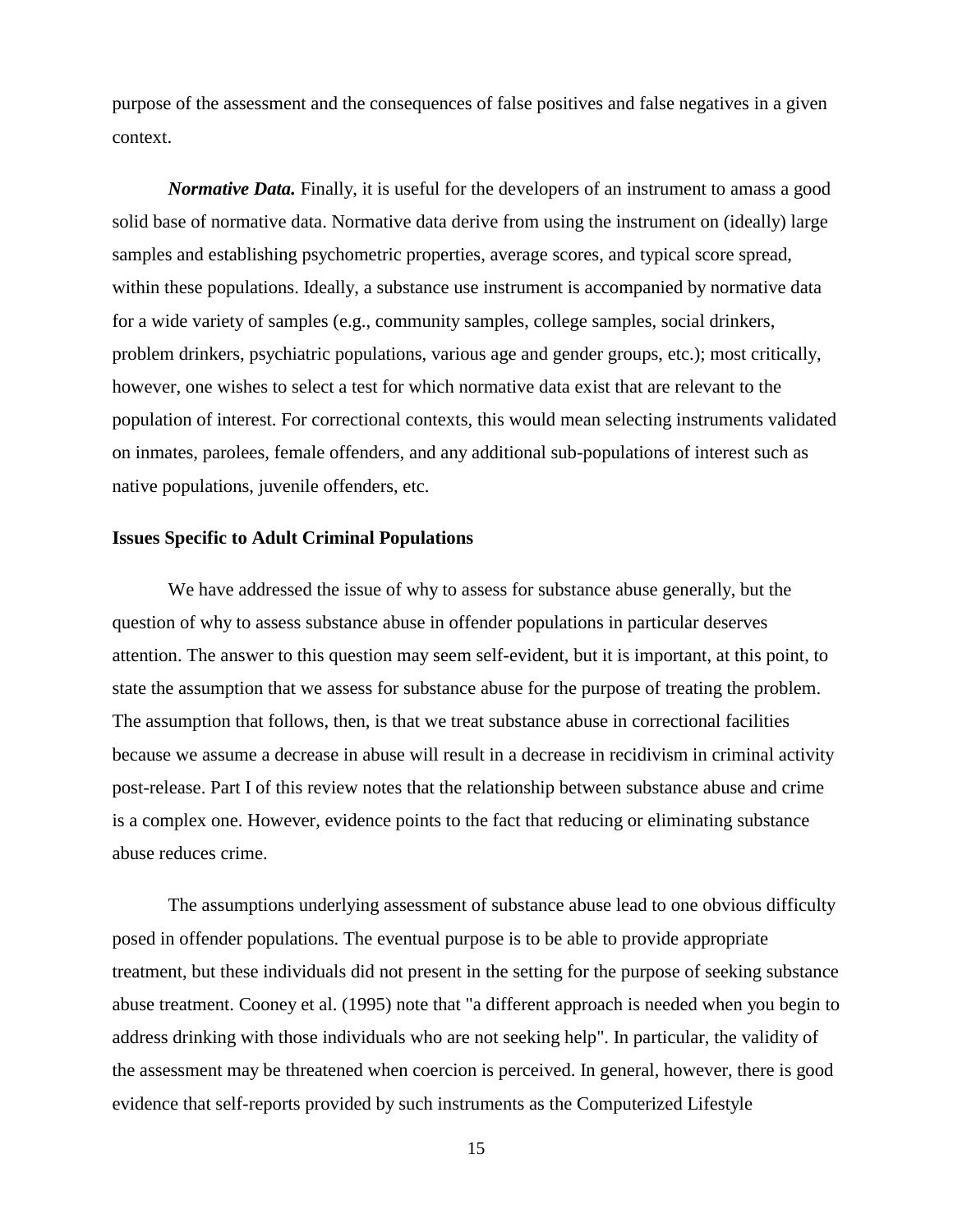Assessment Inventory paint a relatively accurate picture of substance abuse among federal offenders (Weekes, Moser, & Langevin, 1997).

### **Special Sub-Populations**

*Women*. Canale (1996) has documented some characteristics of substance use and abuse patterns particular to women. For example, compared to men, women are more likely to use both over-the-counter and prescription benzodiazepines and opiates for both physical and psychological symptoms; they are more likely to take these medications concurrently with alcohol; they are more likely to develop non-alcohol drug dependence before developing problems with alcohol use; and they are less likely to use illegal drugs. Kinney (1991) echoes these differences, and adds to them the greater likelihood of women to use drugs in combination; to have a substance use history characterized by a cyclical pattern; and to have a substanceabusing partner. Given these differences, it would seem critical to incorporate certain key items in any inventory developed for the assessment of substance abuse in women. Such items should: address the use of prescription medication, particularly anxiolytics and anti-depressants *not necessarily obtained through illegal means*; assess substance use over a fairly extended period of time, given its cyclical nature; assess polydrug use; and assess pressure from a partner to use substances.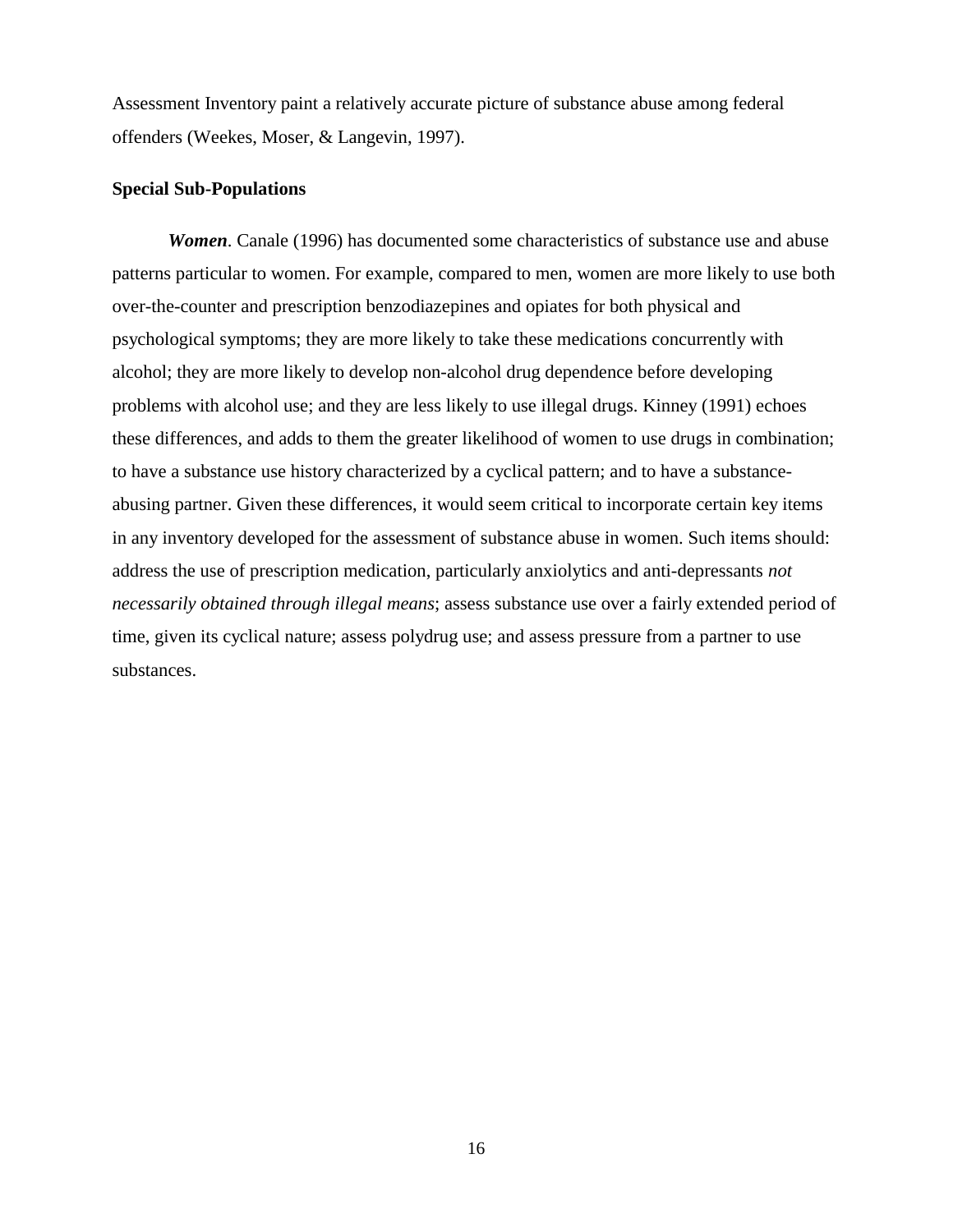Canale (1996) has also put together topic areas to cover during a substance use assessment with female clients. In addition to the usual substance abuse items (i.e., frequency, amount, type, patterns, consequences of use, treatment history, family history, triggers, and degree of dependence), a number of other domains are recommended. These include general physical and mental health history, physical and other abuse history, living arrangements, social support, ethnocultural variables, financial circumstances, legal issues, education/work circumstances, current life events, and goals. Two specific screening tools are suggested for use with women, the Women's Health and Drug Use Questionnaire, and the TWEAK Test; the TWEAK is described below in the test review section, but it should be noted that it is a brief screening instrument, and can in no way be seen to provide full assessment addressing the issues specific to women documented above. Hodgins and Lightfoot (1988) have successfully utilized the ADS and DAST (also reviewed below) with female offenders.

This special focus notwithstanding, the Institute of Medicine (1990) reviewed the literature and concluded that "In general, in treatment for alcohol problems, males and females with comparable sociodemographic characteristics (marital status, employment, social stability, etc.) and at the same levels of problem severity appear to do equally well in the same treatment settings" (p. 356). However, these authors, as do those cited above, note some differences in the presentation of substance abuse problems in women. They note, with specific reference to alcohol, that women are more likely than men to have primary affective disorders, liver disease, marital instability, instability of family of origin, spouses with alcohol problems, lower selfesteem, a pattern of drinking in response to major life crises, a history of sexual abuse, opposition to treatment from family and friends, and more child care responsibilities. When dealing with populations of female offenders, it may be useful to assess which of these variables might impact on treatment outcome, and which of those might be amenable to treatment in their own right.

*Aboriginal Peoples.* Most of the literature available on assessment and treatment of substance abuse in Aboriginal populations has as its referent Native Americans (e.g., Kinney, 1991). How well this literature generalizes to Aboriginal Canadians is not clear. Weekes, Morison, Millson, and Fettig (1995) reported on a study in which they assessed the validity of the Millon Clinical Multiaxial Inventory (MCMI) in Canadian Aboriginal populations. The MCMI achieved similar psychometric properties (alpha = .84) and factor structure (four-factor solution)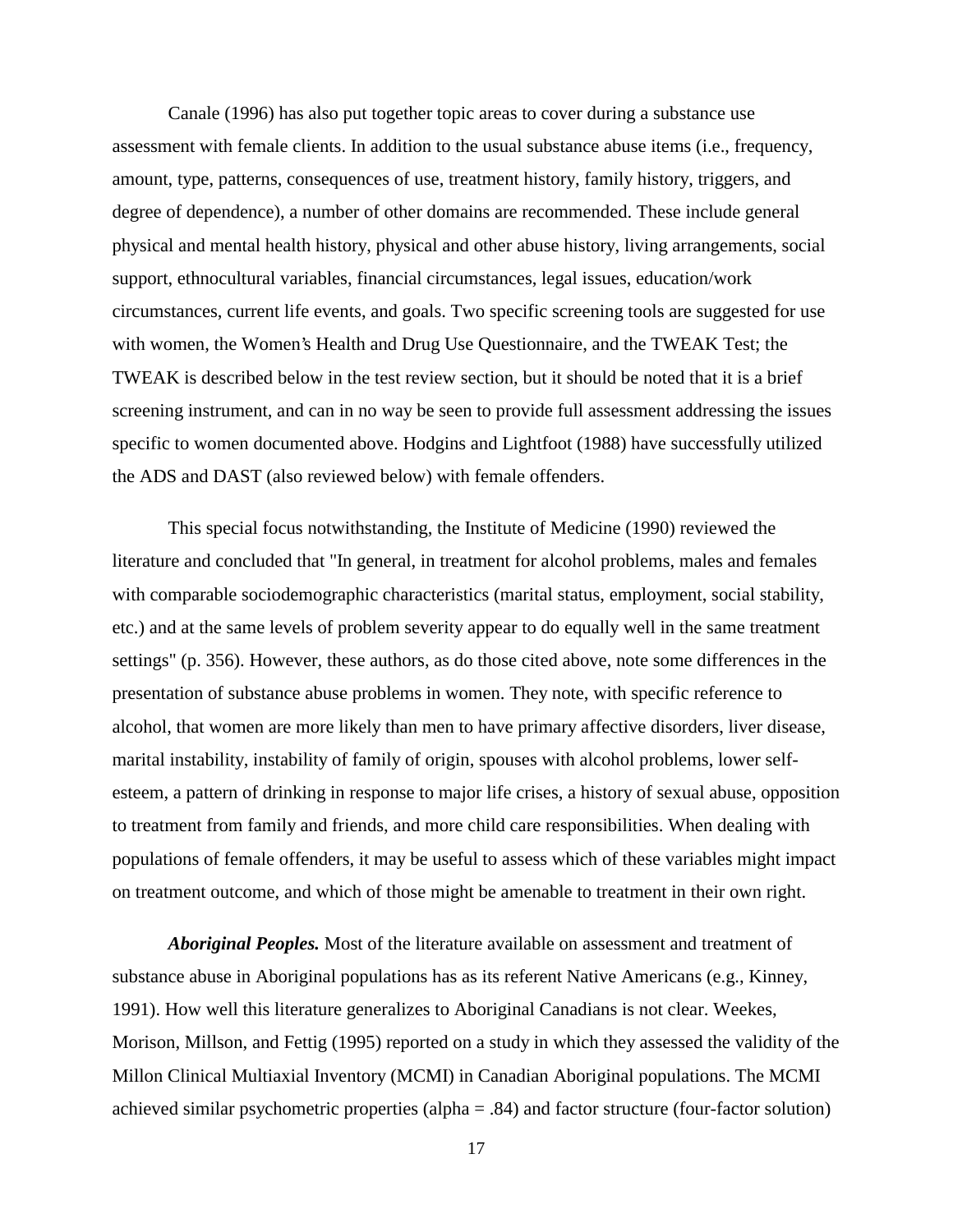to those derived from Caucasian populations. Weekes et al. (1995) recommend the use of the substance abuse portion of this instrument in Aboriginal offenders. However, difficulties with use of the MCMI and similar diagnostic schedules are noted below. The Computerized Lifestyle Assessment Inventory (CLAI) has also be used in Canadian Aboriginal populations (Vanderburg, Weekes, & Millson, 1994). The Addiction Research Foundation has designed treatment manuals with aboriginal populations in mind (Bohm & Sharma, 1987)**.**

#### **Timing of Assessment in Correctional Settings.**

One major issue in the assessment of substance abuse in offender populations is the timing of assessment; more specifically, there is a need for attention to content appropriate to different times of assessment. The nature of the current incarceration process results in a number of periods of delay between arrest, conviction, institutional assignment, and participation in the determined appropriate treatment programming, and in considerations concerning substance abuse at the time of release. These delays can impact on the appropriateness of many substance abuse instruments for a number of reasons. First, some of the instruments have been developed such that respondents report substance use behaviours and consequences of substance use with respect to a number of weeks or months immediately preceding the time of testing. If the individual has been incarcerated for that period of time, psychometric assessment may not indicate the severity of the problem, as access to certain substances may have been limited by circumstance. Second, if the offender is assessed early on in the justice process, so that the preceding weeks do cover time prior to incarceration, there may be quite a delay before any intervention programme is offered to the offender. Thus, the information provided at the time of assessment, particularly with respect to knowledge and attitudes, may no longer be accurate by the time the treatment programme begins. Third, if the instruments are modified so that they can be administered shortly before assignment to a treatment programme, and have the offender recall behaviours and consequences from the period prior to incarceration, accurate recall may be compromised. This latter issue might be addressed by a simple research study, in which a sample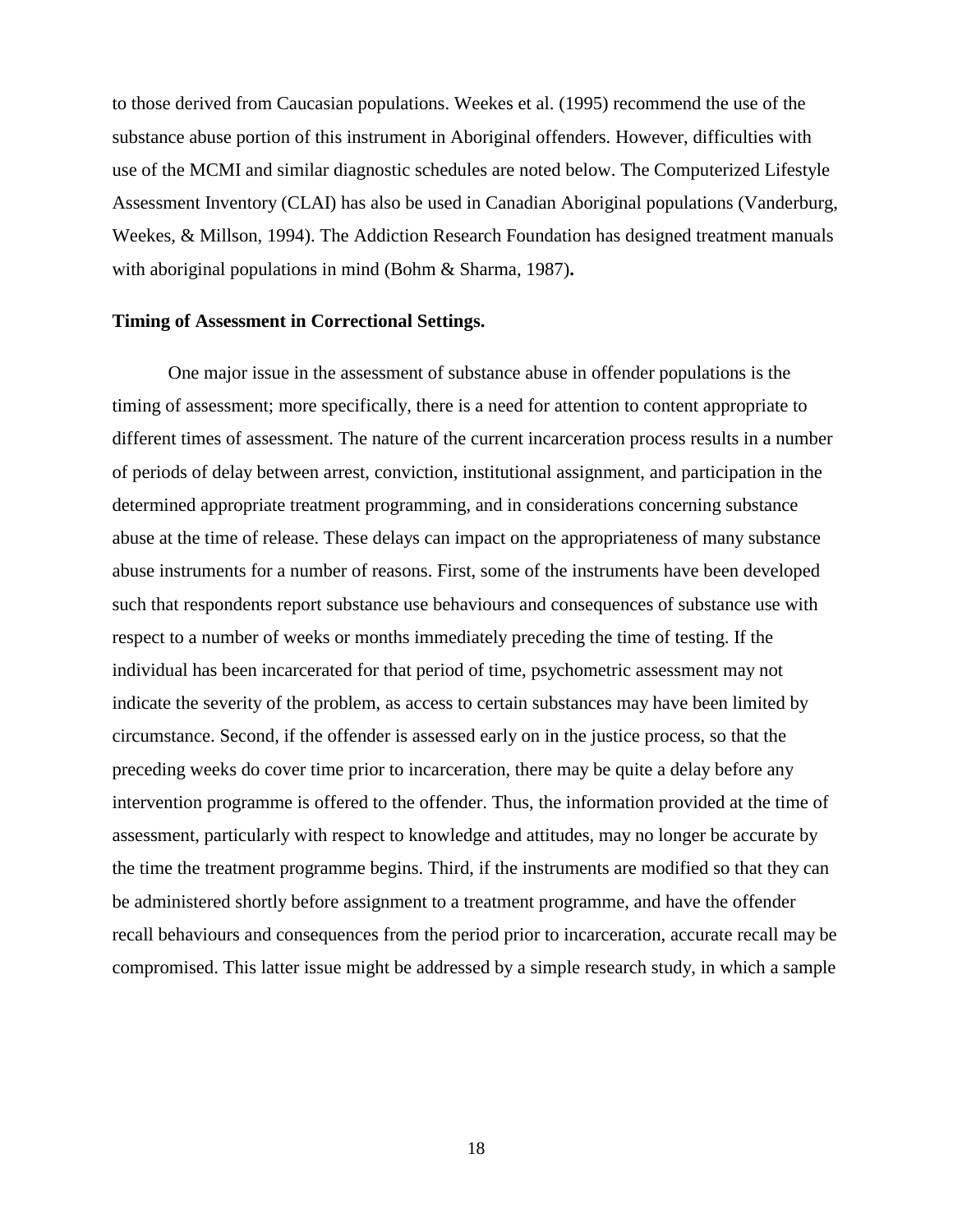of offenders completes the instruments in question at the time of initial incarceration, and again at the time the offender is being assigned to a treatment programme.

It would seem reasonable, then, to suggest that the offender be assessed on different variables appropriate to the different time points in his or her incarceration. A comprehensive, initial assessment which takes place early on in the incarceration process should be focused on historical (static) variables, substance use behaviour and related coping behaviours, and observed consequences of substance use; some coverage of the offender's knowledge and attitudes with respect to substance use would be useful as well in facilitating preliminary assignment to the appropriate level/intensity of treatment. In Correctional Services of Canada, this initial comprehensive assessment is currently accomplished by use of the CLAI and the Case Needs Identification and Analysis instrument. Later in the process, shortly before participation in treatment, assessment of specific knowledge and attitudes is critical, as these are the kinds of variables which are amenable to measurable change in an institutional setting. That is, immediately post-treatment, assessment of substance use behaviours and consequences cannot serve as very useful indices as the offender does not have the same access to substances that he or she might have once released. Currently in CSC, these assessments vary with the treatment offered. The most thorough assessment of pre-post treatment changes is likely associated with the OSAPP programme (Lightfoot, 1993; Millson, Weekes, & Lightfoot, 1995). Assessment of substance abuse behaviours and consequences would be more appropriate to the post-release period, and such follow-up is recommended.

The present review is focused largely on assessment tools to be incorporated into the initial, comprehensive assessment. Those who carry out substance abuse treatment programmes have frequently developed their own sets of measures quite specific to the particular programme goals. For example, the CHOICES Programme (Lightfoot & Boland, 1993) and the Offender Substance Abuse Pre-Release Programme (OSAPP; Lightfoot, 1993; Millson, Weekes, & Lightfoot, 1995) in Ontario have developed measures to assess the domains targeted within their respective interventions. It is the more widely used and validated instruments which are of concern in the present report. However, we have included a section addressing well-recognized instruments designed to tap dimensions which might be particularly useful to individual treatment planning. These instruments might assess, for example, motivation for change, self-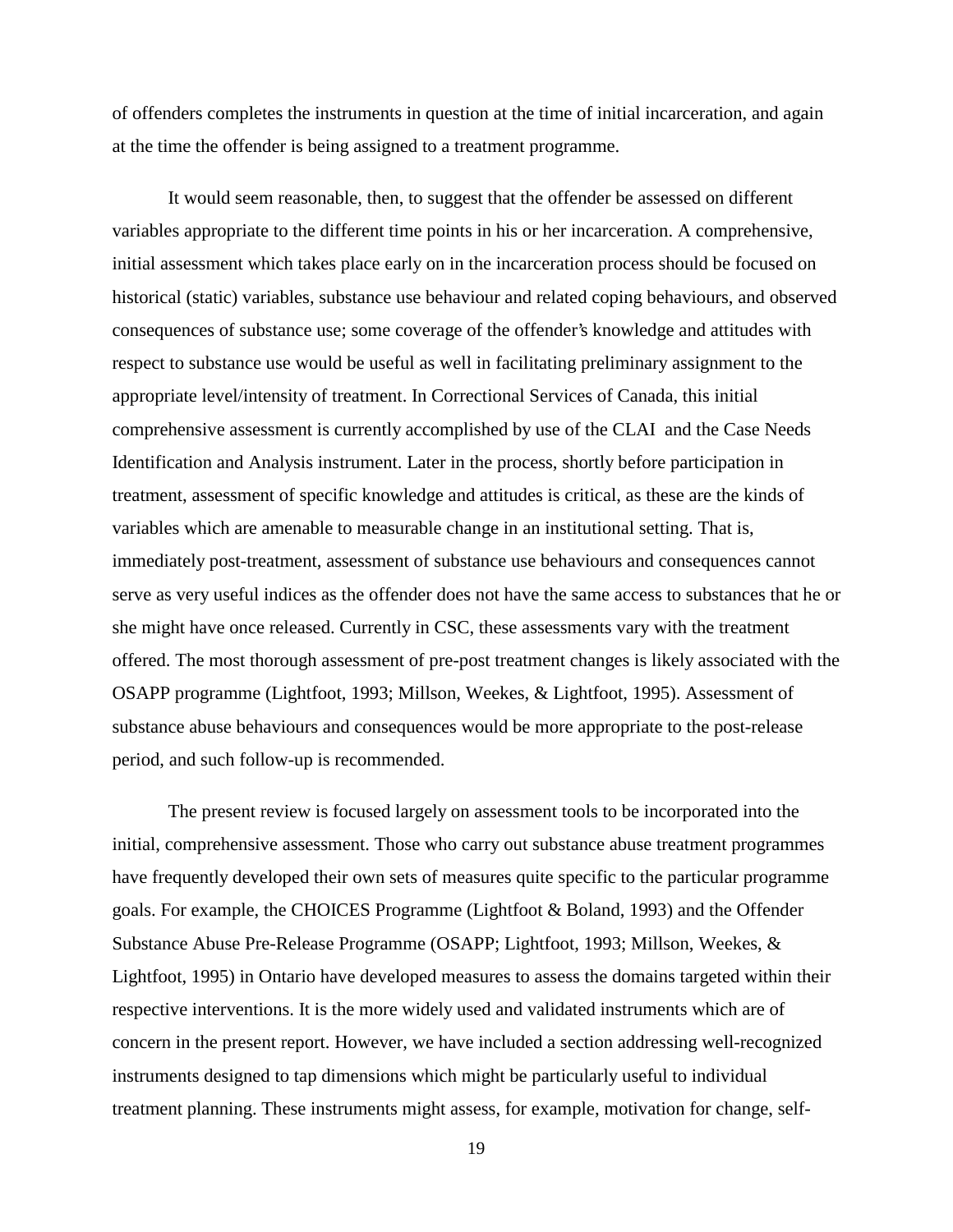efficacy with respect to success in a drug treatment programme, beliefs and attitudes about the consequences (both positive and negative) of drug use. It is our belief that addressing these variables is critical to success in drug treatment programmes, thus individual assessment of such variables is critical.

#### **Assessment Instruments**

The instruments reviewed below have been selected for their prominence in the literature and the extent of data available on each of them. In keeping with the important distinction made above, between screening instruments and longer inventories, the present review has been partitioned into a number of sections. In the first section, we review screening instruments, that is, those very brief measures designed to identify individuals likely to have a drug or alcohol problem. It is the intention of most developers of such instruments that a positive finding be followed up with more elaborate assessment of the nature of the problem and, finally, a further assessment to facilitate treatment planning -- thus, ideally, a stepped approach to assessment is recommended. The second section, therefore, focuses on instruments -- uni- or multi-dimensional -- which document the nature of an existing problem. In the third section, we review those instruments which assess specific problems which might be addressed in treatment, for example, motivation for change, self-efficacy with respect to the substance abuse problem, etc. In the fourth section, we review a number of existing broad assessment packages; these packages typically move beyond documentation of the nature of the specific substance abuse problem to assess strengths and/or weaknesses across a number of potentially related domains, such as general health, interpersonal functioning, etc. This is followed by a brief section for laboratory assessment procedures. Finally, the indicators of the substance abuse domain of the 'Needs Identification and Analysis' instruments used at admission and at release are reviewed in detail.

In the case of some instruments, there seems to be disagreement as to whether they are screening instruments, or whether they provide enough information to classify as assessment tools (e.g., the MAST). Additionally, within each of these sub-sections, some instruments tap into the use of a range of substances, while others focus specifically on a particular substance,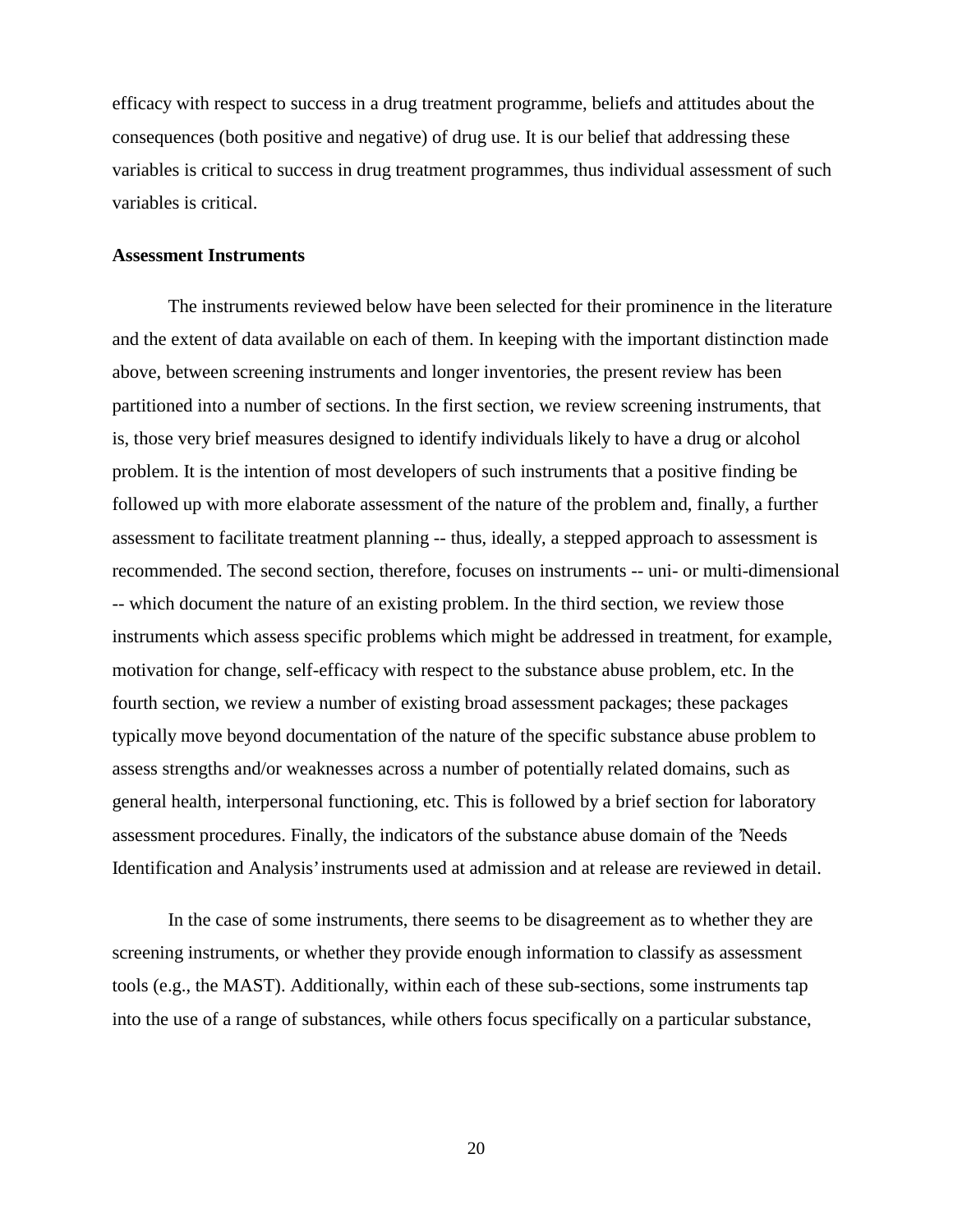most frequently alcohol; still others may be adapted for use with both single or polydrug use. Within the sub-sections instruments are presented alphabetically.

An effort has been made to document and/or comment on the following properties of, and information about, each instrument: 1)Statistical and methodological quality of instrument development; 2) Rationale and/or theoretical premise underlying development; 3) Design, content, and scoring of the instrument; 4) Normative data; 5) Psychometric properties (internal consistency, test-retest reliability, validity, and factor structure); 6) Practical aspects of administration (e.g., time required, education level required for both the client *and* the test administrator; 7) Ability of the instrument to discriminate problematic substance use from nonproblematic use; 8) Sensitivity of the instrument to change; 9) Generalizability to offender populations; and 10) Potential for integration of the instrument into a larger forensic assessment protocol. It should be noted that for very few instruments is this complete roster of information available. Further, for some instruments, we were unable to obtain the administration manuals, and thus were only able to discern that particular psychometric properties had been investigated but were not able to report precise values with respect to those properties. We have included as much precise information as has been available to us at the present time.

#### **Screening Instruments**

To reiterate, the purpose of screening instruments is to identify the presence (or likely presence) of a substance abuse problem. In the interest of efficiency, it would seem important that screening instruments be brief and simple both to administer and to score; more time can be spent in elaborating on and quantifying the nature of the problem, should the screener produce a positive result. Not all instruments denoted by their developers as "screeners" meet these brevity criteria. We have elected to review in detail those screeners that are brief and simple; longer identification protocols are reviewed in less detail in a summary sub-section at the end of this section of screening instruments.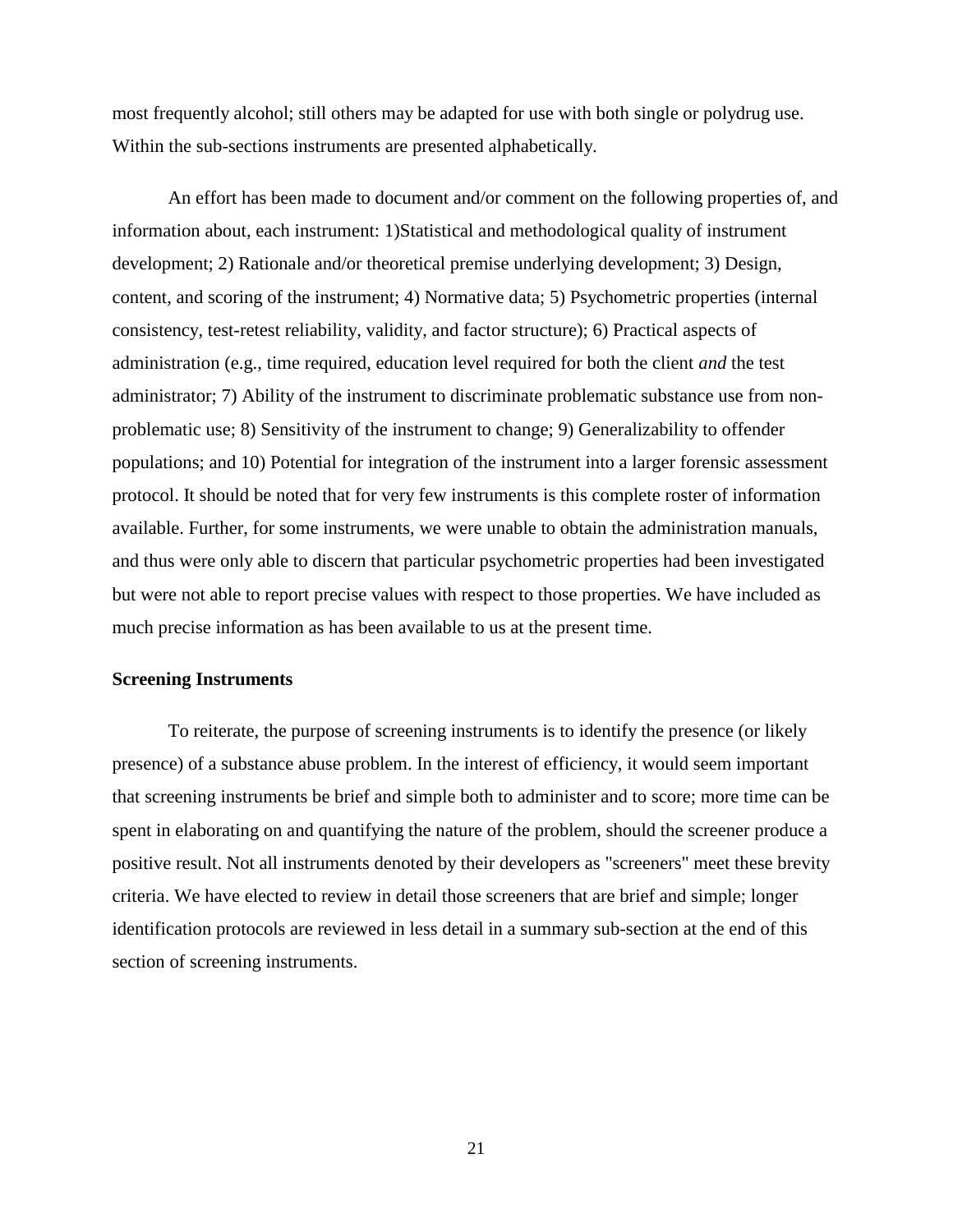#### **Alcohol Use Disorders Identification Test (AUDIT)**

Developed by the World Health Organization (WHO; Babor, de la Fuente, Saunders, & Grant, 1992), the AUDIT is a 10-item scale intended to identify problem drinkers, with a particular emphasis on related health hazards. It takes only about 2 minutes to administer. The items address consumption (frequency, binge drinking), dependence symptoms (inability to stop, drinking in the morning, blackouts, guilt), and alcohol-related problems (interference with life activities, injury to self or others, others expressing concern); items were selected to conform with the definitions of alcohol dependence and harmful alcohol use provided in the International Classification of Diseases -- 10th edition (ICD-10; World Health Organization, 1992). The term "harmful use" is considered equivalent to the term "abuse" used in other mental health classification systems, such as the Diagnostic and Statistical Manual of Mental Disorders. The temporal referent point is the past year, although some items refer to lifetime frequency, and are thus less sensitive to change than those anchored within a recent time period. Item responses are scored on a 5- or 6-point scale, depending on the item (0 through 4 or 0 through 5); a score of eight or more is considered indicative of problem drinking. The scale may be administered in written or spoken format, and a series of physical and laboratory findings are intended to supplement the self-report screener for purposes of problem elaboration. One major advantage of the AUDIT is that it was developed from data which discriminated high-risk drinkers in a study across six countries, and thus it has some cross-cultural validity. In addition, good psychometric data -- reliability (test-retest and internal consistency), validity (content, predictive, concurrent, and construct), and normative data -- are available (Sobell et al., 1994); the AUDIT was normed on "heavy drinkers" and alcoholics (Allen & Columbus, 1995). Cherpitel reports excellent sensitivity (.86 - .93) and specificity (.82 - .89). Sobell et al. (1994) also report good specificity and sensitivity using the recommended cut-off score of 8, and note the ability of the AUDIT to identify mild and moderate abusers, as well as those with severe problems. Despite its primary use in general medical settings, Allen and Columbus (1995) state the AUDIT to be appropriate for prison populations, and the WHO (Babor, de la Fuente, Saunders, & Grant, 1992) endorses this recommendation.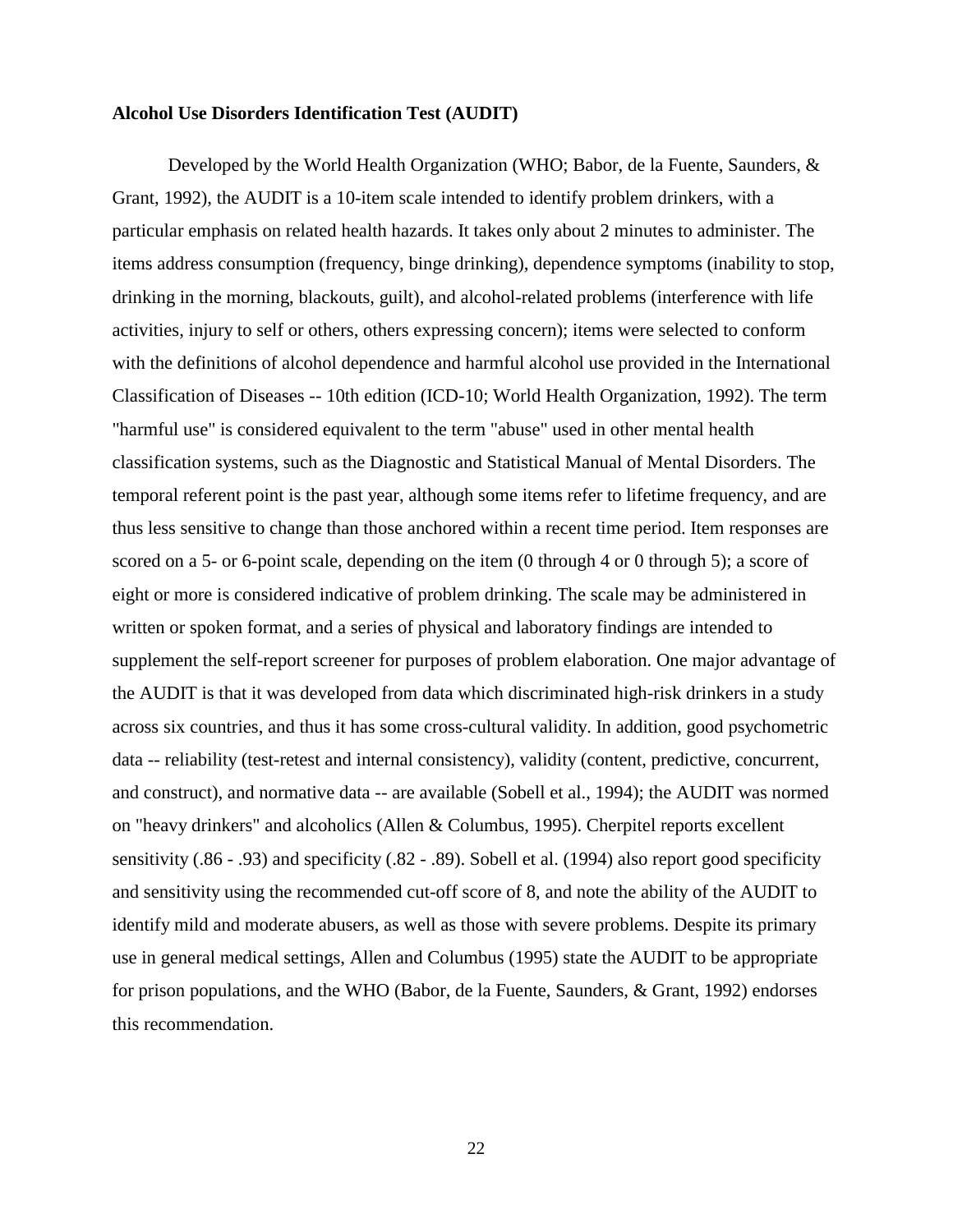The WHO has also published the **ICD-10 screener**, an 11-item inventory whose items correspond to the six criteria for alcohol or drug dependence syndrome specified by the International Classification of Diseases, 10th Edition. Criteria domains include urges, difficulty in controlling use, withdrawal, tolerance, neglect of life activities, use despite adverse consequences. Fulfilment of three or more of the six criteria suggests some degree of dependence.

#### **The CAGE**

Developed by Ewing and Rouse (1970), the four-item CAGE (Cut down, Annoyed, Guilt, Eye-opener) has the advantage of extreme brevity -- administration takes about one minute. For the purpose of rapid screening, Kinney (1991) notes the CAGE as "the one to adopt", and it appears to be quite popular among medical professionals (Allen & Columbus, 1995). Areas assessed are feeling the need to reduce drinking, acknowledge others criticizing one's drinking, feeling guilty about drinking, and drinking first thing in the morning. Endorsement of each item receives one point, and a score of two or more suggests problem drinking. The instrument is typically administered orally by the clinician. While Cherpitel (1997) reports excellent sensitivity (.68 - .89) and specificity (.85 - .91), Cooney et al. (1990) and Kinney (1991) note that sensitivity generally ranges from 60-95%, and specificity from 40 - 95%; Kitchens (1994) notes an even broader range of values. Inciardi (1994) notes, however, that two "yes" answers will correctly identify 75% of alcoholics and accurately eliminate 96% of non-alcoholics, thus the two-question cut-off has been recommended. Reliability information has not been reported (Kitchens 1994). The CAGE has been criticized for its failure to assess current behaviour and level (frequency, amount, pattern) of alcohol consumption, although one might restrict time frame to assess more current behaviour and allow for sensitivity to change; that is, one could anchor the questions in "the past month" or "the past 6 months". Internal consistency and validity (predictive and concurrent) data are available. Norms are available (Allen & Columbus, 1995). Inciardi (1994) suggests that the CAGE is easily modified to assess use of substances other than alcohol by substituting "drug use" for "drinking" with respect to the first three questions, and changing the fourth ("eye-opener") question to "Do you use one drug to change the effects of another drug" or "Do you ever use drugs first thing in the morning to 'take the edge off'?".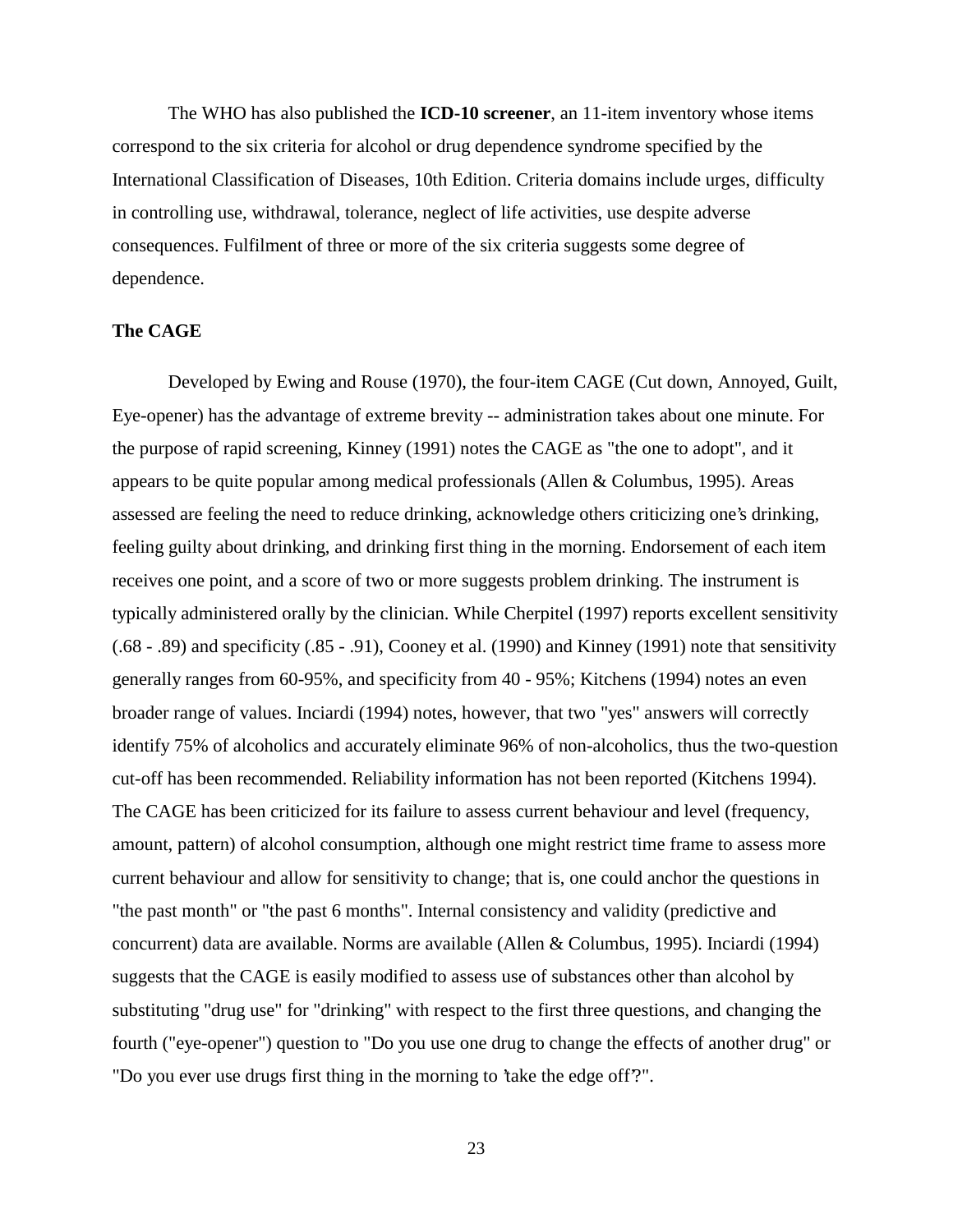#### **Alcohol Clinical Index (ACI)**

The ACI (Skinner, Holt, Sheu, & Israel, 1986) is a 54-item inventory developed to assist health professionals in identifying alcohol problems in patients. The four different sections are: Clinical signs (e.g., gait disturbance, cigarette burns); medical history (e.g., "Do you often wake up with a headache?"); the Alcohol Questionnaire (e.g., "On how many days in this typical month did you *not* have alcoholic beverages to drink?") and CAGE screening items (reviewed above); and early indicators and risk factors (e.g., "Concern or arguments by family members about the patient's drinking"). The ACI items were selected from a pool of items, and were those which best identified alcohol abuse in a Canadian sample, and could distinguish among outpatients with alcohol problems, social drinkers, and general family practice patients. The ACI requires a combination of pencil-and-paper, interview, and physical examination information gathering, and training is recommended for the administering health professional. Administration is said to require five minutes, and is scored by hand (no computer versions yet available). Allen and Columbus (1995) report work done on internal consistency and criterion (predictive and concurrent) validity, and general population norms are available. In distinguishing alcoholic outpatients from social drinkers, the developmental study produced a sensitivity of 75%, specificity of 93%, and 84% overall general accuracy. Further, ACI items were more successful at identifying alcohol problems than were laboratory biological markers (Skinner et al., 1986)

#### **Michigan Alcohol Screening Test (MAST)**

Developed by Selzer in 1981, the MAST is a 25-item self-report questionnaire; items are answered in a *yes/no* response format, and positive (problem) responses receive either a 2 or 5, depending on the item. Sample items include "Have you ever been in a hospital because of drinking?" and "Have you ever gotten into trouble at work because of drinking". A seventh grade reading level is recommended for the MAST (Inciardi, 1994). It can be administered in 5-7 minutes, and provides a single severity score. The MAST is frequently incorporated into larger inventories or structured interviews. Reliability and validity data are available across a number of populations; internal consistency ranges from .83 to .95, while test-retest reliability values range from .84 to .97 (Kitchens, 1994); lower values associated with longer delays between administration. The original normative male-only sample covered a wide age range and assessed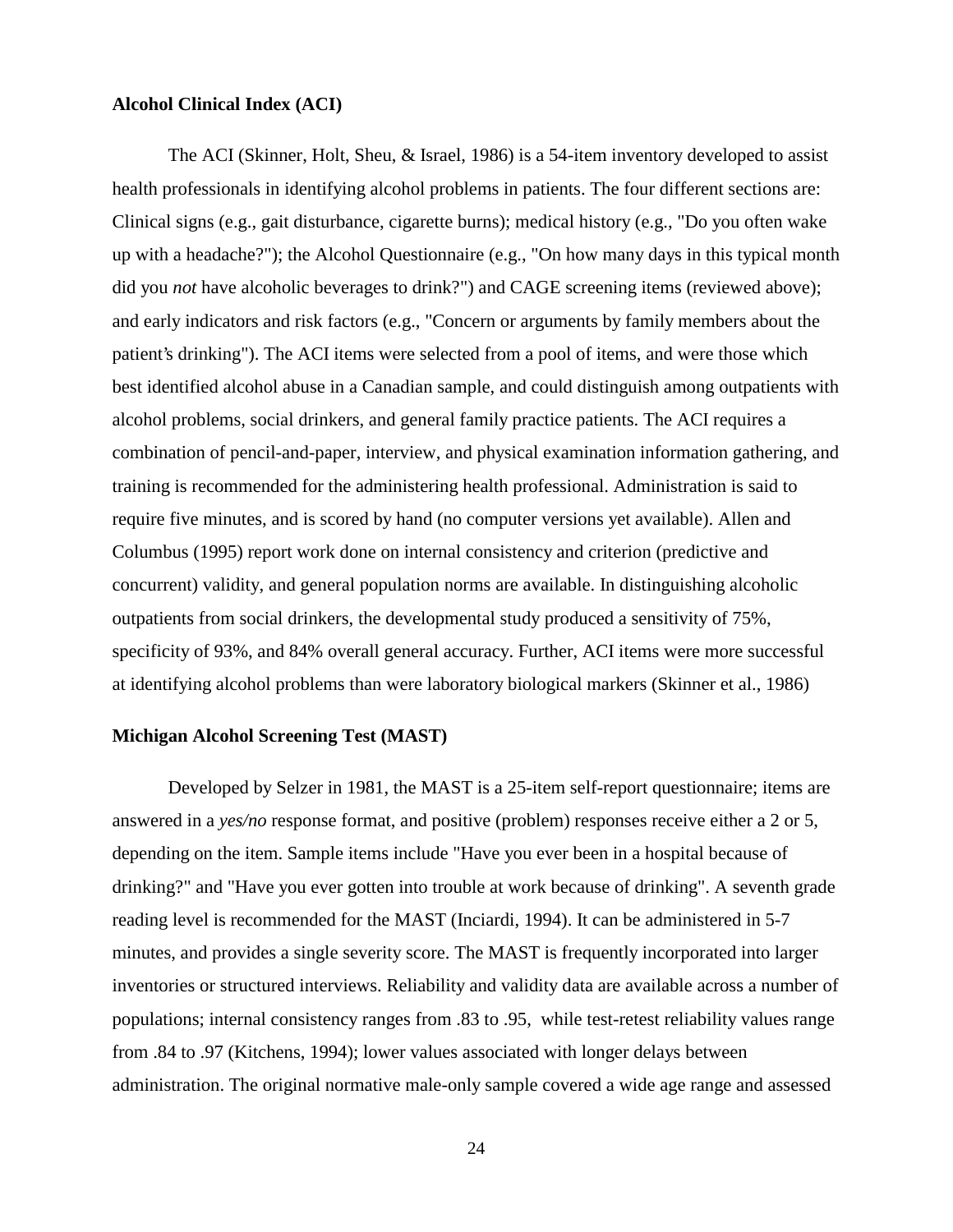both clinical and non-clinical populations, and the popularity of the MAST has resulted in data available across numerous special populations, including offender populations (Millson, Weekes, & Lightfoot, 1995; Swett, 1984). The MAST boasts a specificity of 95% and a sensitivity of 98% in some samples (Kinney, 1991), but does range in sensitivity from 71 to 100% and in specificity from 81 to 96% in others (Kitchens, 1994). Further, the MAST has been criticized for its transparency (obvious face validity), but this criticism could apply equally to most assessment tools under review in the present report. Further, the MAST as it stands would appear to have little sensitivity to change, as most items are prefaced with "Have you ever...."; however, timeanchored modifications are possible. Some factor analyses of the MAST have revealed four and six factors (Parsons, Wallbrown, & Meyers, 1994); the four-factor structure has held across a number of samples, including a female offender population (Saltstone, Halliwell, & Hayslip, 1994). However, the MAST is generally considered to be a unidimensional instrument.

The original MAST validation sample of 526 included hospitalized alcoholics, drivers convicted of driving under the influence (DUI) or who had amassed numerous driving penalty points, persons convicted of drink and disorderly behaviour, and a control sample.

Modifications of the MAST include the 10-item **Brief MAST**, the 13-item **Short MAST** (SMAST), and the 9-item **Malmo** modification (Mm-MAST); these briefer instruments would seem perhaps more appropriate for screening purposes than would the original 25-item scale, although Cherpitel (1997) reports that the BMAST shows poor sensitivity (but good specificity - values reaching .99) in some samples, particularly of African American individuals. In addition, the **G-MAST** was developed by Blow, Young, Hill, Singer, and Beresford (1991) for use with older adults. The **Veterans Alcoholism Screening Test** (VAST; Magruder-Habib, Harris, & Fraker, 1982) is also an extension of the MAST; it arose out of a need for charting alcohol problems over multiple historical periods. Thus, for each item, the respondent indicates a response with respect to the past year, the period of time between one and five years past, and the period of time preceding the past five year period.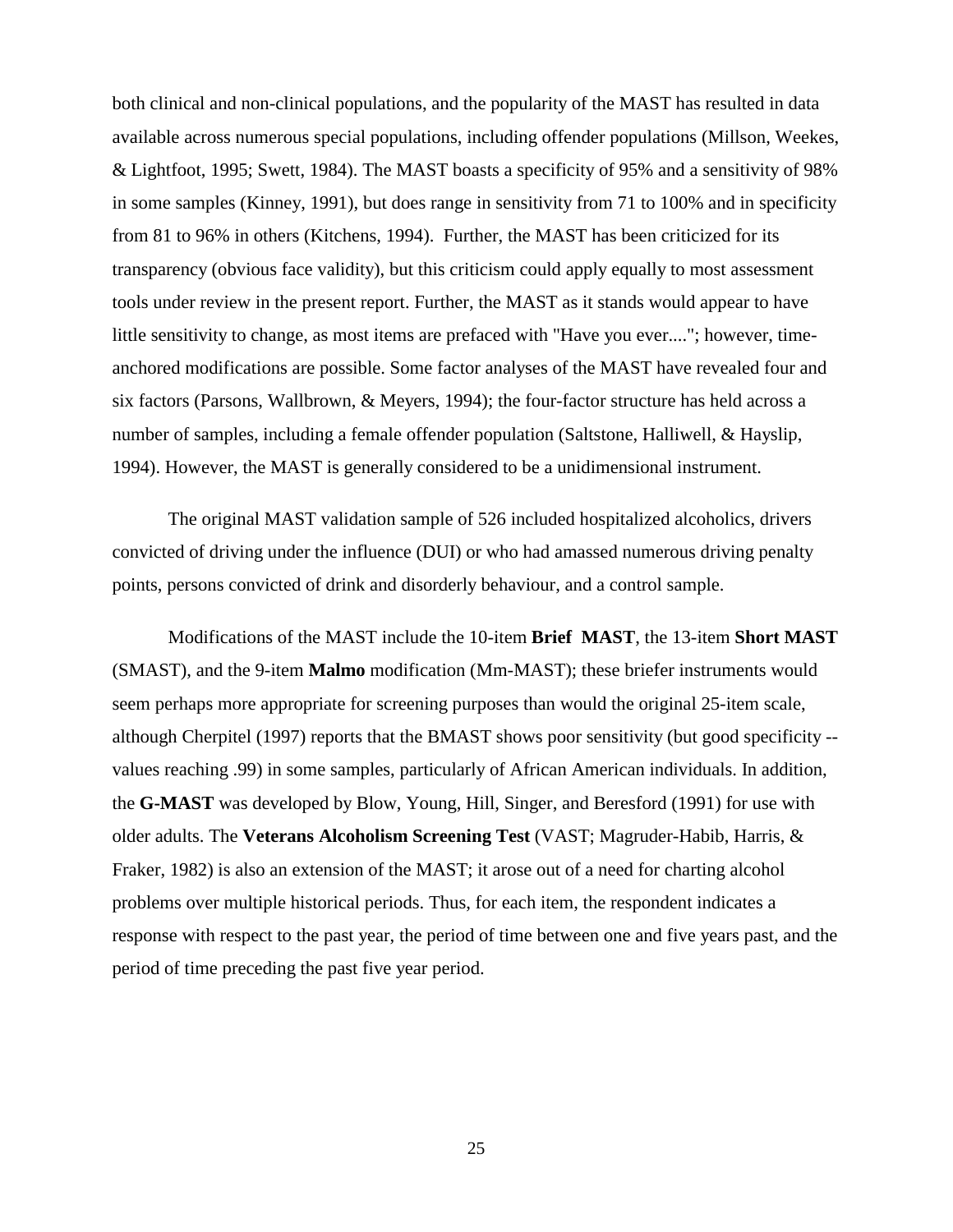Finally, the 35-item **Self-Administered Alcoholism Screening Test** (SAAST; Swenson & Morse, 1975) was modified to be of greater use in general medical settings. Two forms exist: one to collect information from the patient, and one for data collection from a friend or family member. The following domains are explored: Loss of control; occupational and social disruption; physical consequences; emotional consequences; concern on the part of others; and family history of alcohol problems. Both forms may be administered in pencil-and-paper or computer format, and take about 5 minutes to complete; no special training is required of the tester.

Psychometric work includes internal consistency, predictive and concurrent validity, and factor analysis for confirmation of the purported domains. Norms are available for different sex by age groups.

#### **Trauma Scale**

Developed by Skinner, Holt, Schuller, Roy, and Israel (1984), the Trauma Scale is a very brief (5-item) scale intended to assess injury associated with non-normative drinking (either abuse or dependence; Kinney, 1991). It has as its temporal referent point "Since your 18th birthday....". Sample items include "Have you been injured in a road traffic accident?" and "Have you injured your head?" Endorsement of 2 or more of the 5 items is suggestive of an alcohol problem. It is typically administered orally during an interview. Specificity of 81% and sensitivity of 68% have been reported for distinguishing outpatients abusing alcohol from social drinkers, with an overall accuracy of 74%; for detection of excessive drinking in family practice patients, overall accuracy was 70%, with a sensitivity of 67% and a specificity of 70%. Cherpitel (1997) has reported similar values. Kinney (1991) recommends it as a "highly effective screening device", although the authors of the scale suggest its use in medical settings in combination with laboratory tests; the two appear to boost specificity and sensitivity significantly in combination with one another. For use with offender populations, the Trauma Scale would be appropriately time-anchored (e.g., "In the six months before your incarceration...")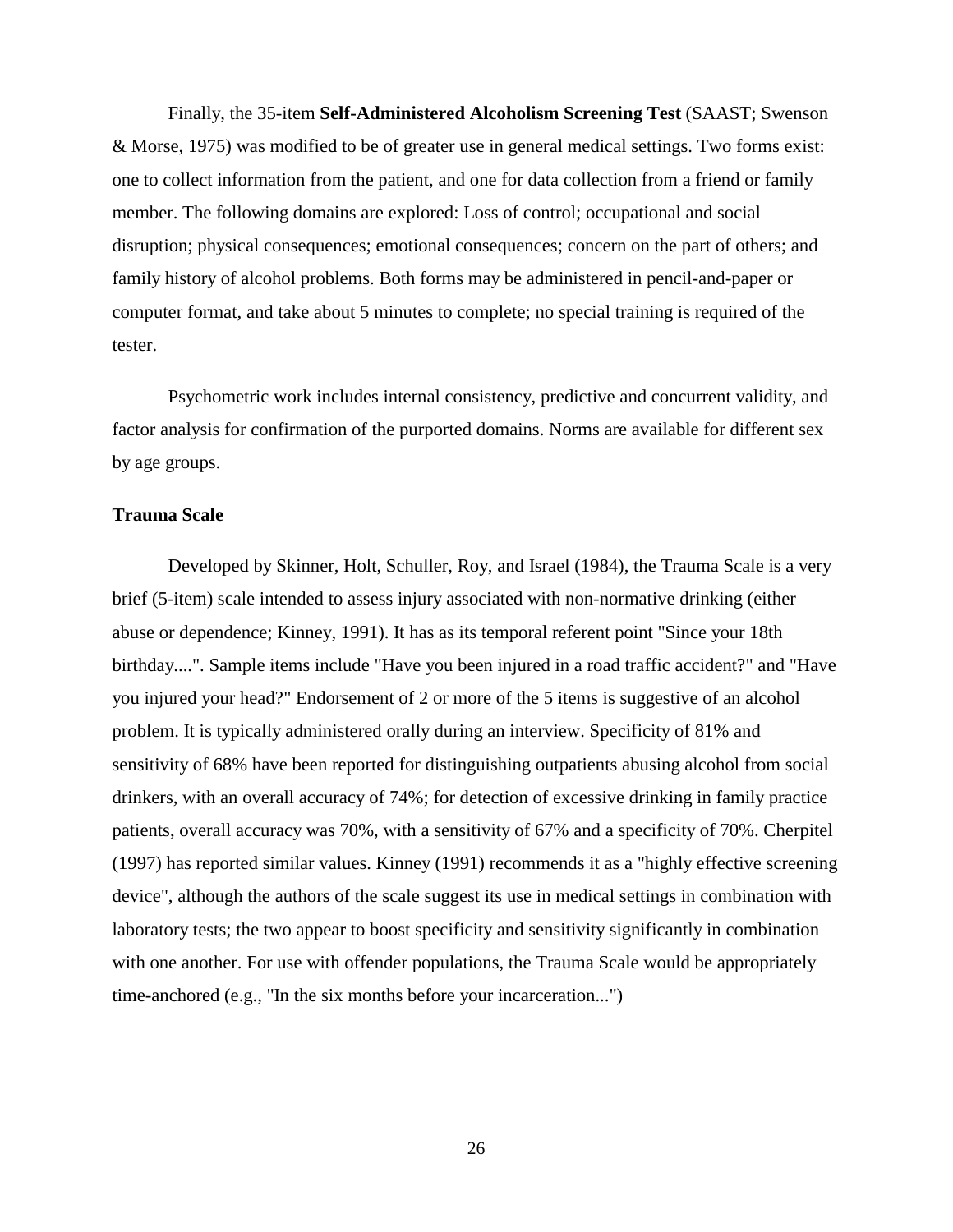#### **Health Screening Questionnaire (HSQ)**

Also available in modified form as the **Health Screening Survey** (HSS; Fleming & Barry, 1991), the HSQ was developed by Wallace and Haines (1985). Both instruments are intended as more general lifestyle questionnaires (much as the larger CLAI). We will focus on the HSS for our present purposes. The impetus for the development of the HSS arose out of concern for individuals' masking of substance abuse problems when questioned directly. The authors believed that embedding drug and alcohol questions in a larger inventory examining a variety of health topics such as smoking, fitness, and nutrition may increase the validity of the responses, in that the questions would not elicit the same degree of defensiveness or denial that direct questioning might. In the alcohol section of the HSS, the CAGE has been incorporated, as well as frequency and use questions with the past three months as temporal referent, the Trauma Scale (reviewed above), and additional "problem drinking" questions which ask for the individual's self-perception of current or past problems with alcohol use, and physician communication to the individual of concern about alcohol use.

Psychometric validation of the HSS was carried out on three sub-samples of patients from substance abuse treatment centres and primary care centres, and their respective family members. For the two substance abuse centre samples, sensitivity ranged from .95-.96, with .78 for the primary care sample. Specificity ranged from .70 to .80 across the three samples. Revisions to the instrument did little to alter these values. Gender comparisons indicate that both versions have stronger internal consistency in the substance abuse samples for women, but that reliability is slightly greater for men in the primary care sample. In substance abuse centre samples, both versions of the HSS showed greater sensitivity and specificity for women, but showed greater sensitivity in men in the primary care sample; specificity was roughly equivalent across gender in the primary care sample. Overall, the HSS correctly identified 95% of alcoholic patients in treatment programs, and classified 78% of the primary care individuals. The revised version improved specificity without sacrificing sensitivity. Despite its promising properties, as an initial screener, the HSS is somewhat lengthy, and it does not incorporate the breadth necessary to be considered a broad assessment battery. In addition, it is perhaps less applicable to correctional settings than it would be to the general medical settings for which it was originally designed.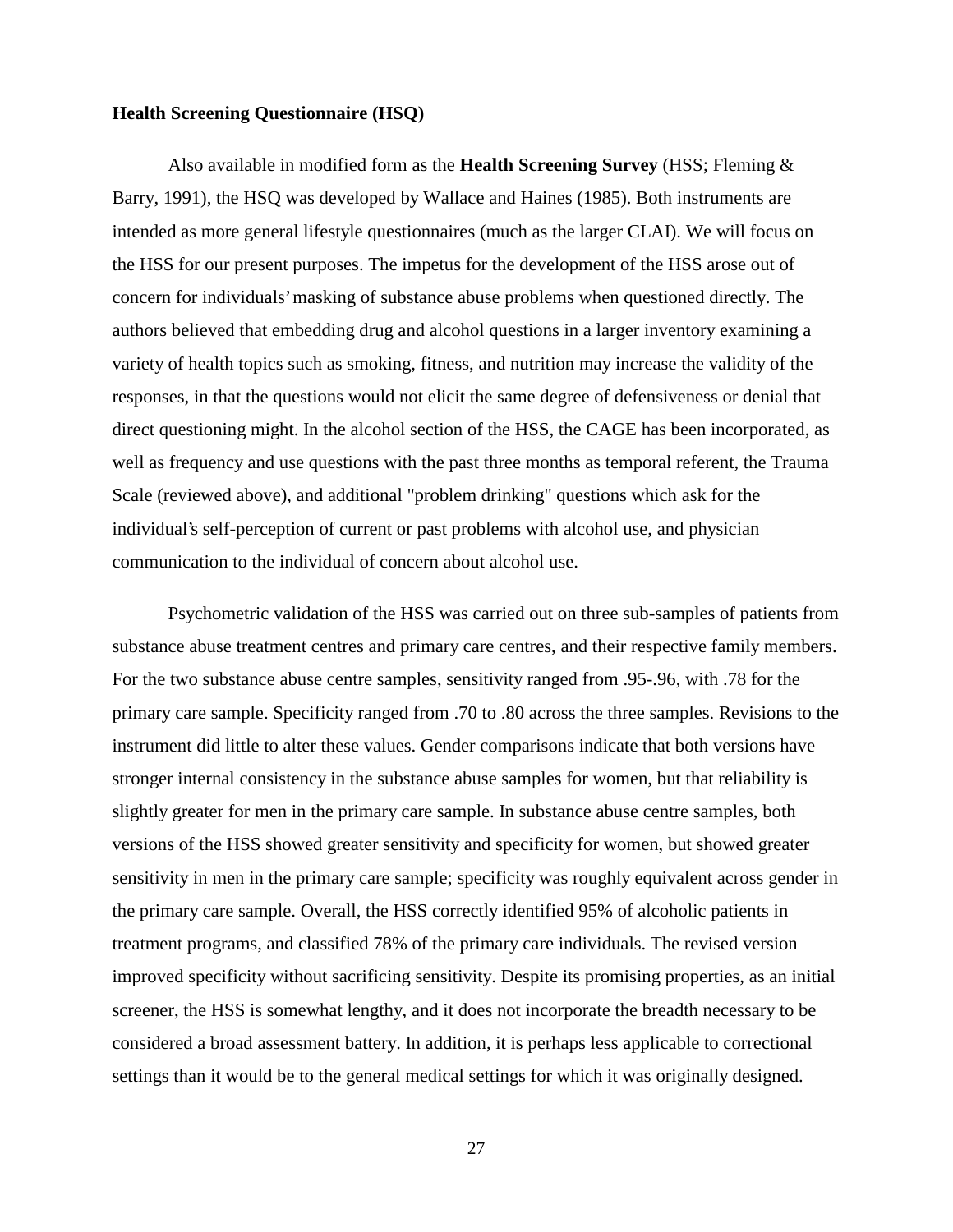#### **TWEAK, the T-ACE, and the Four P's**

Developed by Russell (1994) as a modification to the CAGE, the TWEAK is a 5-item alcohol screener developed specifically for pregnant women, eliciting information about tolerance, concerned responses from significant others, drinking in the mornings, blackouts, and desire to reduce drinking. Endorsed items receive either 1 or 2 points, and a total score of 2 or more indicates potential problem drinking. Like the CAGE, the TWEAK is administered in interview format. Cooney et al. (1995) have noted that this instrument proved more sensitive than either the CAGE or the MAST in a large sample of African-American women, lending some weight to its use with women and with at least one ethnic minority group. Cherpitel also notes reasonable sensitivity (.83 - .91) and specificity (.81 - .86) in a culturally and geographically diverse U.S. sample. Sobell et al. (1994) note its adequate psychometric properties with respect to predictive and concurrent validity, although no reliability studies have been done, and its advantage over other screeners is that it uses the present as its temporal referent, rather than basing diagnoses largely on historical variables.

The T-ACE (Sokol, Martier, & Ager, 1989) represents an alternative modification of the CAGE, again for the purpose of assessing high-risk drinking in pregnant women. Like the TWEAK, the 4-item T-ACE also assesses tolerance, cutting down, and drinking upon waking, but substitutes annoyance at friends' expressed concern rather than the concern itself; the amnesia item is not included.

The four-item Four P's test (Ewing, 1992) was designed specifically for use with women, and assesses parental history of substances, partner's use of substances, the client's past substance use problems, and use of substances during a pregnancy (Cooney et al., 1995).

Allen and Columbus (1995) note that the TWEAK has been used generally in women of reproductive age, not just pregnant women; it would be interesting to investigate the validity of the T-ACE and the Four P's under similar conditions. Thus, under certain circumstances, these instruments may well be useful with female offenders.

## **Additional Screening Measures**

A number of measures have been developed specifically to render diagnoses based on the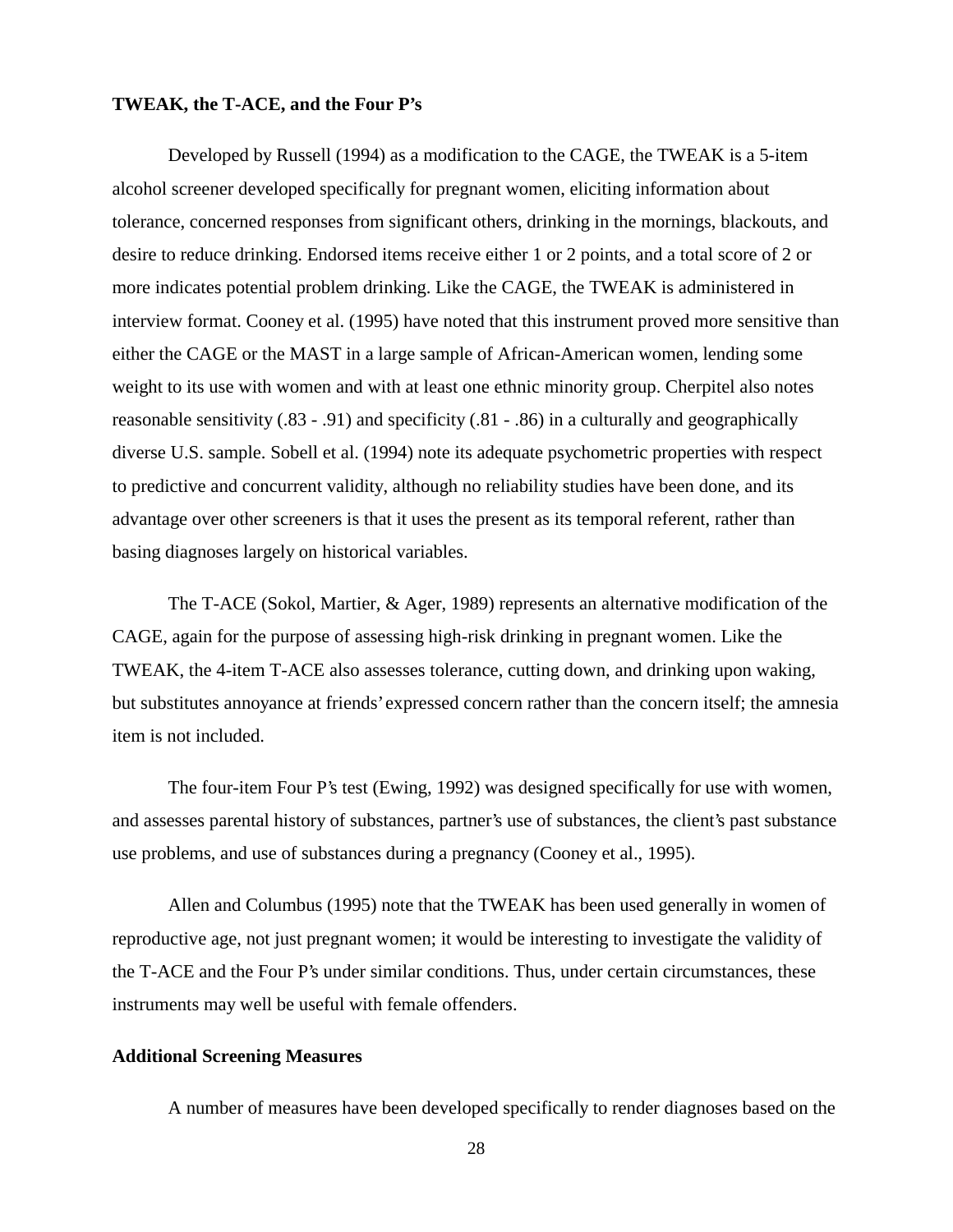criteria stipulated by the Diagnostic and Statistical Manual of Mental Disorders (DSM-III-R; DSM-IV, American Psychiatric Association), or the International Classification of Diseases (ICD-10, World Health Organization, 1992). These are typically clinician-administered structured interviews, and they assess a wide spectrum of psychiatric and psychological problems. Among them are the **Structured Clinical Interview for Diagnosis** (SCID), also known as the **Psychiatric Research Interview for Substance and Mental Disorders** (PRISM; Spitzer & Williams, 1987); the **Revised Diagnostic Interview for Children and Adults** (DICA-R; Reich et al., 1990); the **Diagnostic Interview Schedule** (DIS; Robbins, Cottler, & Keating, 1989); and the **Alcohol Use Disorder and Associated Disabilities Interview Schedule** (AUDADIS; Grant & Hasin, 1992; Grant, 1996). In addition, the **Minnesota Multiphasic Personality Inventory** (MMPI; MacAndrew, 1965) and the **Millon Clinical Multiaxial Inventory** (MCMI; Millon, 1977) contain subscales which assess substance use. However, these instruments are long and time-consuming, and were developed for use mainly in psychiatric populations. For these reasons, they are not recommended as optimal instruments for use in screening, or assessing for treatment planning, of offender populations, although some have some history of use in the criminal justice system (e.g., the DIS; Breteler, Van Den Hurk, Schippers, & Meerkerk, 1996; and the MCMI; Weekes, Moser, & Langevin, 1997).

The **Munich Alcoholism Test** (MALT; Feuerlein, Ringer, Kofner, & Antons, 1977) was developed as a diagnostic tool. However, little literature exists on its use. Similarly, the **Quantitative Inventory of Alcohol Disorders** (QIAD; Ridley & Kordinak, 1988) was developed as a brief 22-item self-report screener, assessing frequency and amount of consumption, as well as alcohol-related problems in occupational, physiological, legal, emotional, and social domains. Psychometric properties seemed promising, and the scale had fairly good discriminative ability, but the test has not been marketed and there is thus little information derived beyond the very small original normative sample.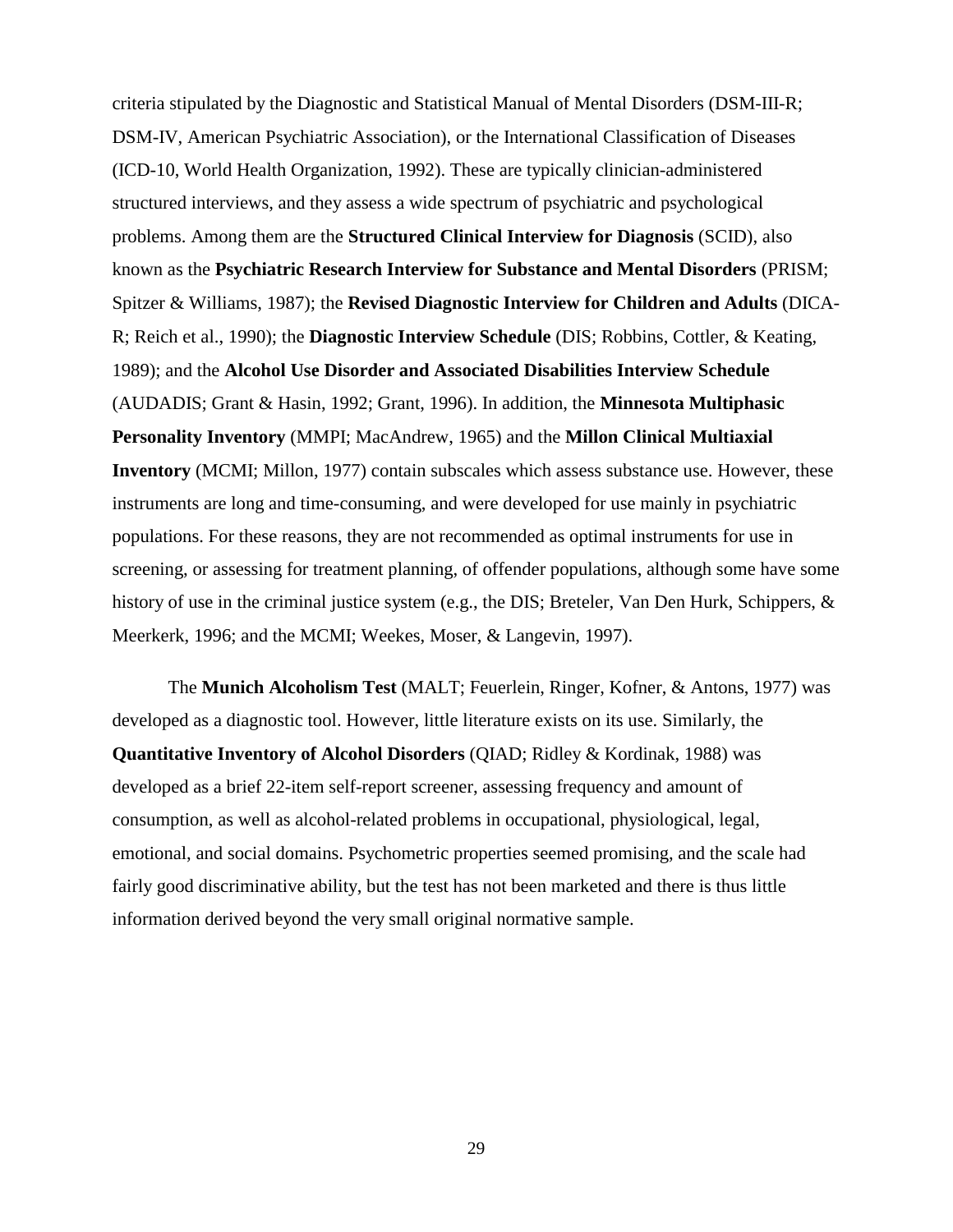Finally, the 78-item pencil-and-paper (can be administered by computer) **Substance Abuse Subtle Screening Inventory** (SASSI; Miller, 1985) was developed out of concern about the potential for distortion of responses on substance abuse measures; the authors of the SASSI claim its resistance to efforts at faking. Allen and Columbus (1995) note the effectiveness of the SASSI in identifying early stage substance abuse in those who have not yet acknowledged their patterns to themselves. Some items require a true/false response, while others are endorsed with respect to frequency on a 4-point scale. Sample items include "I take all my responsibilities seriously" and "How often have you become depressed after sobering up?". Disadvantages of the SASSI as a screening instrument include its length. In addition, to date, we have not found much literature incorporating the SASSI, although it might be recommended as a useful research addendum tool for the purpose of investigating the question of faking on substance abuse measures; as noted above, this question may be of particular relevance to offender populations.

### **Instruments for Elaborating on the Nature of the Substance Abuse Problem**

As noted in the previous section, most screening instruments contain some measure of consumption of alcohol, as well as a measure of consequences of adverse use. In this section, a number of instruments are reviewed which also cover these areas; however, their coverage is much more in-depth and they lead to the development of a much fuller picture of the extent and nature of the problem. A number of the consequence measures assess the "alcohol dependence syndrome". This construct derived originally from Edwards and Gross (1976), and included the following: "narrowing of the drinking repertoire...salience of drink-seeking behavior, increased tolerance to alcohol, repeated withdrawal symptoms, relief or avoidance of withdrawal symptoms by further drinking, subjective awareness of a compulsion to drink, and reinstatement after abstinence". Alcohol dependence is considered to be the best-quantified subset of the broader construct of 'consequences of alcohol or drug use'. Measures have been constructed to tap into other "consequences" domains, and these domains are considered important particularly from a motivational and relapse prevention standpoint. While these other domains are considered less well established, we nonetheless review some of them below.

## **Alcohol Use Documentation Procedures**

*Quantity/Frequency Method (Q/F).* Q/F provides the very simplest of measures of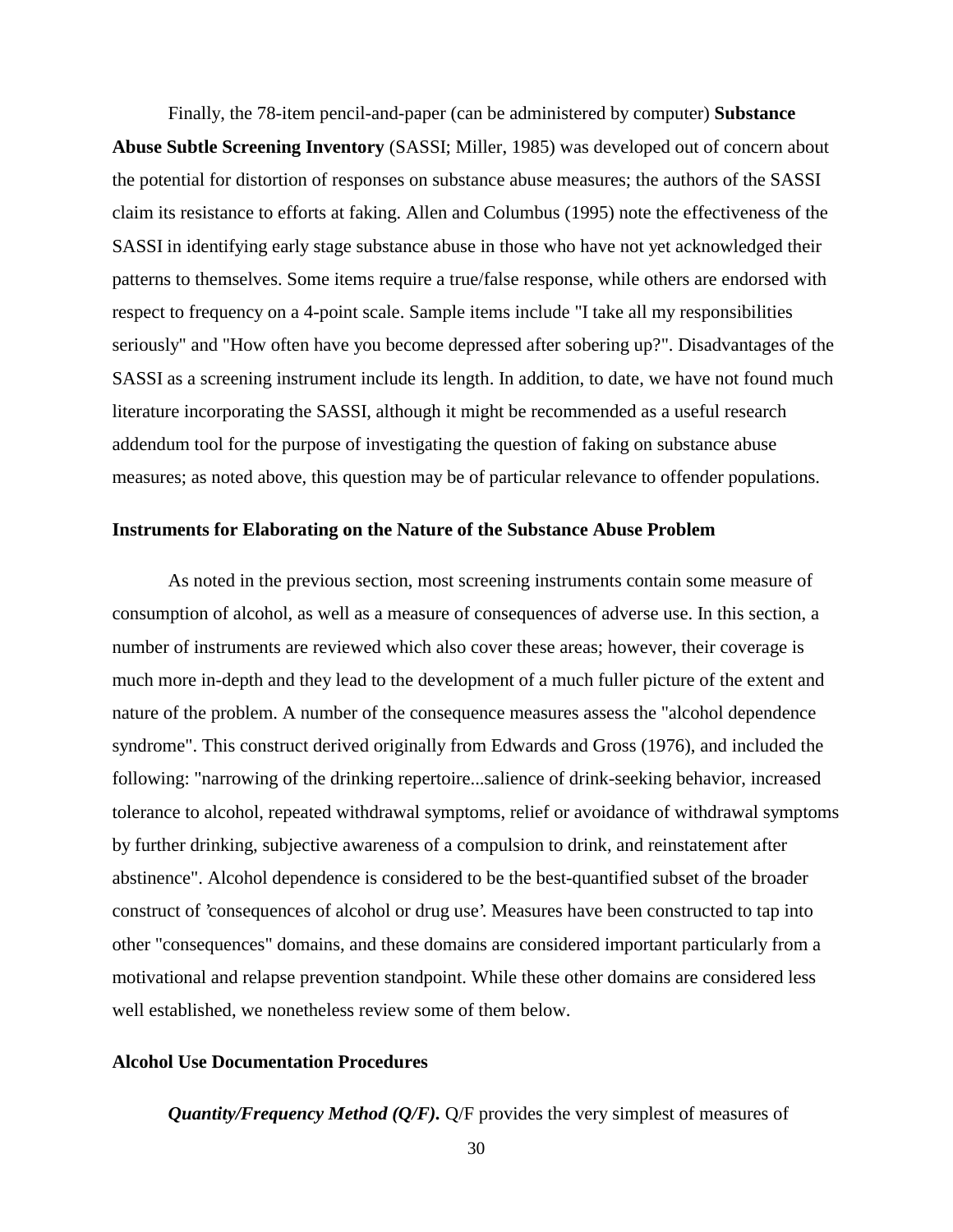substance use, and is applied most frequently to the assessment of alcohol use. At its most basic, a Q/F consists of two questions: 1) During the past days, on how many days did you drink alcohol?; and 2) On days when you did drink, how many drinks did you usually have? Standard drink conversions are provided (e.g., 1 drink  $= 12$  oz of beer, 5 oz of wine, 1.5 oz hard liquor), and are typically provided for all alcohol documentation procedures discussed in this section. Q/F items are frequently incorporated into brief scales or larger inventories (for example, the ASIST), and can be asked with specific reference to particular types of alcohol. These items take at most about two minutes to administer, and some literature exists on the reliability/validity (Miller et al., 1995). Skinner's "One-minute alcohol consumption history" (ARF, September, 1992) provides a standard example of such a tool, and includes examples of a single serving of alcohol. Sobell et al. (1994) criticize the Q/F method for its typical focus on "average" days, leading to a tendency to miss the clinically important binge-drinking periods; in addition, the Q/F has been criticized for its relative insensitivity to change (Addictions Research Foundation, 1998). However, the general idea of assessing quantity and frequency underlies most of the other consumption procedures, to be reviewed immediately below, and incorporation of a binge drinking indicator poses no difficulty. Also, some work exists on the reliability of the use of the Q/F within offender populations (McMurran, Hollin, & Bowen, 1990).

It should be noted that Wilkinson, Leigh, Cordingley, Martin, and Lei (1987) have produced a Q/F measure of sorts for quantifying multiple drug use. The **Psychoactive Drug Use History Questionnaire** was developed from the statistical analysis of data produced by clients assessed for a drug abuse treatment program. This questionnaire is administered interview style, and elicits information on the number of months of use in the past year; typical frequency of use during this time; typical number of times used per day; typical dosage; and additional comments about use. This procedure can be repeated for each drug class, and each drug within that class. The authors found wide discrepancies in responses across drug classes and thus note the importance of exploring each drug separately. Cluster analysis confirmed the differences among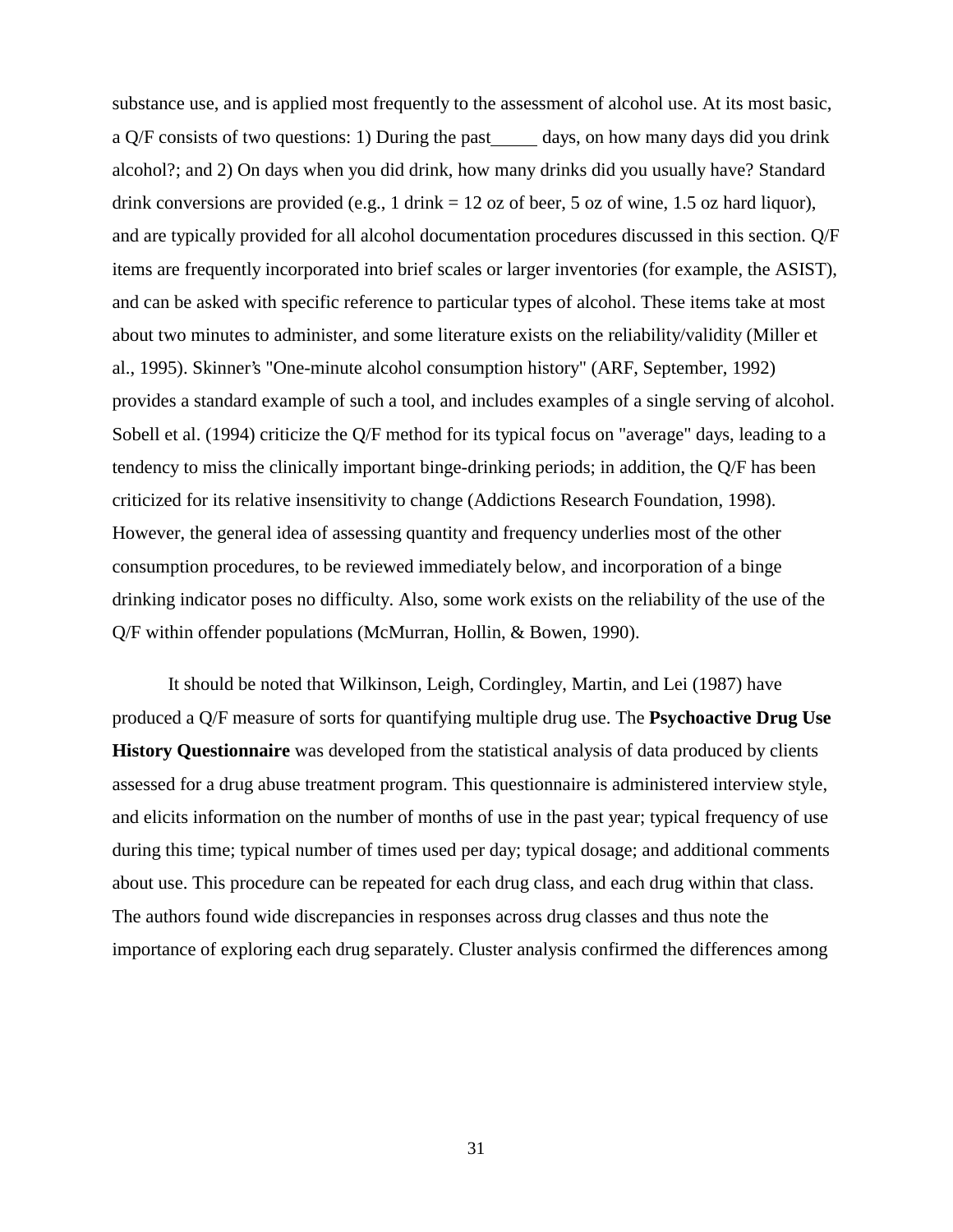drug classes with respect to use, numerous demographic variables, and scores on the MAST (reviewed above) and Drug Abuse Screening Test (DAST; reviewed below).

*Lifetime Drinking History (LDH).* Skinner (1979) has designed the LDH interview, during which the client recalls data from the time he or she began drinking up to the present time. This period may also be broken down into shorter discrete time periods. Frequency and quantity of drinking may be noted, and information on both "average" and "maximum" patterns is collected. In addition, type of alcohol consumed is noted, as is the presence or absence of morning drinking patterns (Addictions Research Foundation, 1998 of client outcome measures). Approximately 20 minutes is required for administration, with the number of items dependent upon the number of discrete periods explored; training is required for administration. The LDH is hand-scored. Test-retest reliability, and content and construct validity have been explored. Some general population norms are available. To the extent that long-term history of drinking is assumed to predict treatment outcome, likelihood of relapse, or likelihood of criminal recidivism (see Part I), information collected from the LDH would serve a purpose in correctional settings. In addition, Allen and Columbus (1995) note its usefulness with respect to treatment motivation in working through charting drinking patterns with the client. The assessment of binge drinking can easily be incorporated into this approach by inquiring as to the number of days that five or more drinks are consumed (four for women) in a single session (Wechsler, Davenport, et al., 1994).

*Diary.* Alternatively, a diary might be used to assess alcohol or drug use. The client selfmonitors and records use exactly when it occurs, thus has the advantage of not relying on retrospective recall (Sobell et al., 1994). Miller et al. (1995) report reasonable psychometric properties associated with this strategy. However, as most of the data collection on offenders is retrospective, this method does not appear to be very useful.

*Timeline Followback Procedure (TLFB) .* Sobell, Maisto, Sobell, and Cooper (1979) developed the TLFB, which consists of a structured interview (although self-administration is possible, computer software is available and computer scoring is recommended by Allen and Columbus, 1995). During the interview, the client is assisted through use of memory aids and an interviewer probes to reconstruct drinking patterns over a particular period of time (e.g., one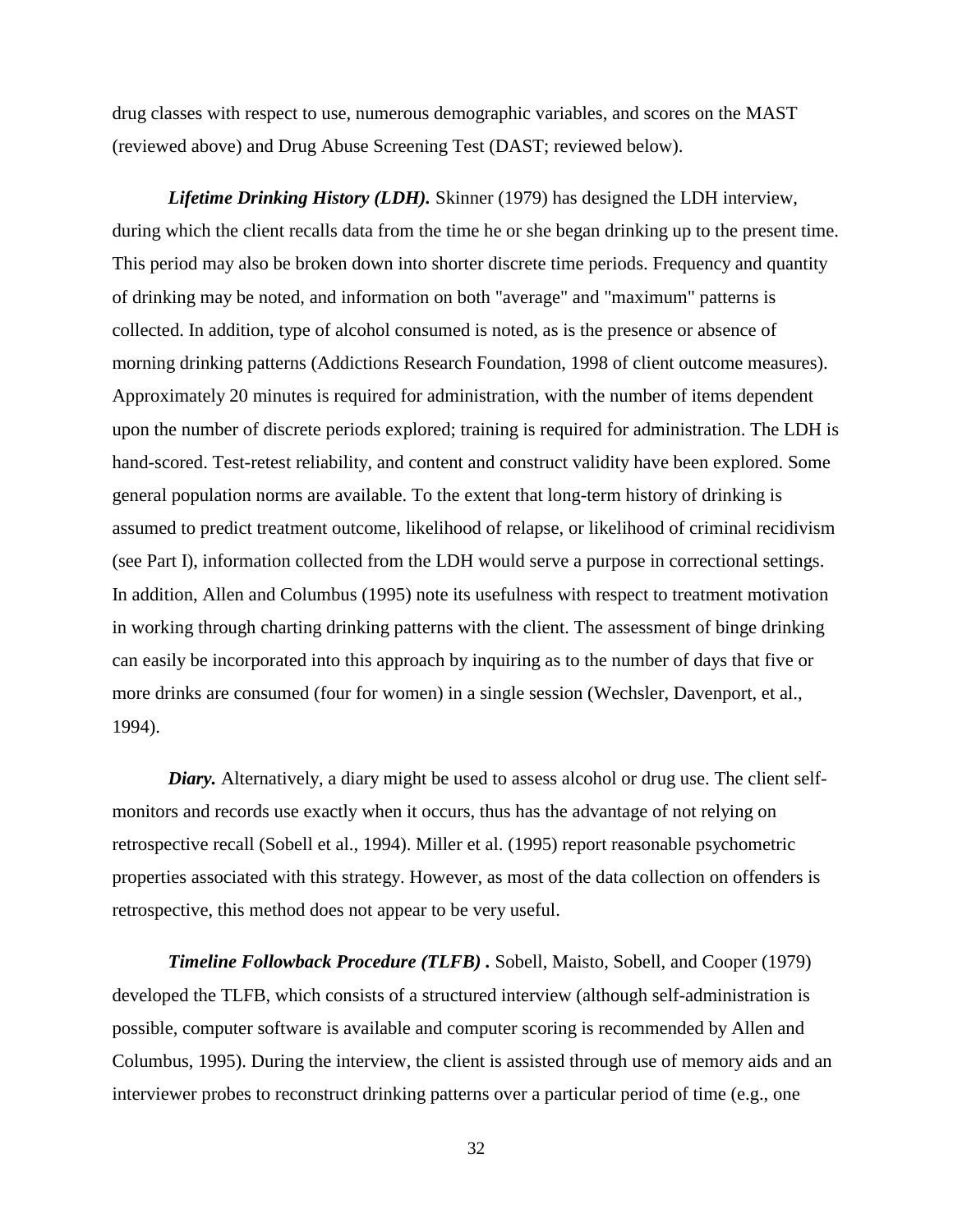month). Memory aids include the daily calendar; key dates; the standard drink conversion; discrete events and anchor points; black and white days (periods of abstinence and binging); boundary procedure (establishing upper and lower limits of consumption); and the exaggeration technique (presenting to the interviewee the possibility of greater amounts than he is likely to have consumed in order to encourage honest report). This approach may take 10 - 30 minutes, depending on the time period covered. Reliability, validity, and normative data have been documented for this approach (Miller et al., 1995; Sobell et al., 1994); ARF (1998) reports "very good reliability [particularly high test-retest] and validity with a variety of drinker groups including males, females, chronic alcohol abusers, and problem drinkers" (p. 11), although no data are available with respect to its use in other cultural populations (p. 11). Validity studies have established strong relationships between the TLFB and official record data on alcoholrelated arrests, hospitalizations, stays in residential programs (*r*'s ranged from .42 to .93); relationships between the TLFB and physiological markers such as liver functioning; strong relationships between the TLFB and other measures of alcohol problems such as the ADS and the SMAST (*r*'s between .51 and .62); and high correlations with collateral reports (*r*'s between .52 and .95). Allen and Columbus (1995) also summarize and confirm the strong psychometric properties of the TLFB, and note its process usefulness in highlighting for the client patterns associated with his or her particular drinking problem, and in providing useful feedback for the client. Normative data are available for a number of populations (e.g., college students, community samples, clinical outpatients), but correctional populations are not among these. Because of its focus on precise recall of data over discrete chunks of time, the TLFB can be quite sensitive to change with respect to substance consumption patterns. The TLFB acknowledges the possibility of periods of incarceration, and so might be of some use in correctional settings, when detailed patterns of use are needed. A computerized version is now available (Allen & Columbus, 1995).

In summary, alcohol use documentation procedures have the major advantage of providing very direct, accurate, behavioral accounts. However, for offender populations, this could present difficulties when utilized under certain circumstances. Specifically, the likelihood of accurate recording and reporting of such behaviours is not encouraged by the contraband status of substances within correctional institutions. Nor is it likely to be particularly useful in assessing post-release patterns as the typical conditions of parole dictate total abstinence from all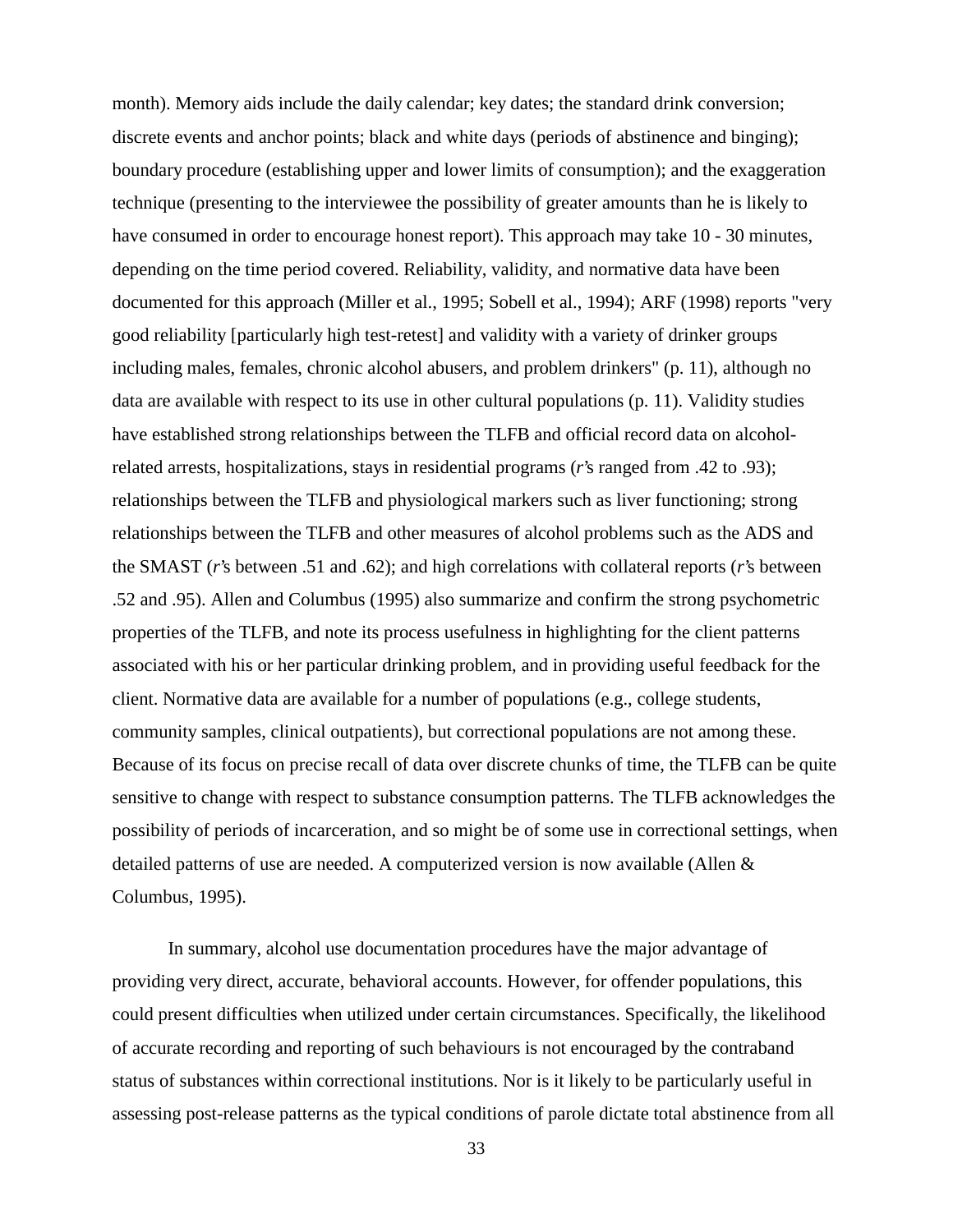substances. If an offender reports that he or she *has* consumed alcohol or taken drugs, he or she runs the risk of having parole suspended. In addition, consumption procedures have limited applicability to non-alcohol substances as "standard" measures are almost impossible to specify, due to the variability in the purity of street drugs; thus, *frequency* of consumption can be assessed, but *quantity* presents a challenge. Finally, it is not clear that "all drugs are equal" - thus, if a user switches from daily use of heroin to daily use of marijuana with infrequent heroin use, has he or she maintained status, declined, or improved? In general, behavioral assessment of polydrug consumption is challenging. Some efforts at developing thorough and detailed assessment instruments specific to this question include the Psychoactive Drug Use History (Wilkinson et al., 1987; noted above), the **TOPS Drug Use Patterns** (French, Zarkin, Hubbard, & Rachal, 1993; Hubbard et al., 1986), the **Alcohol and Drug Use Patterns and Problems** used in the Ontario Drug Abuse Treatment Outcome Study (Ogborne, 1991).

#### **(Short) Alcohol Dependence Data ((S)ADD)**

The ADD (Raistrick, Dunbar, & Davidson, 1983) is a 39-item pencil-and-paper questionnaire (but may be administered through interview) designed to assess all dimensions of the original alcohol dependence syndrome in mildly to moderately affected populations; items were, in fact, selected on the basis of their ability to measure the Edwards and Gross (1976) dependence syndrome, lending high content validity. On the ADD, each item is rated on a 4 point scale (0 through 3) for frequency of occurrence.

Its short form, the SADD, contains 15 items and is purported to be more narrowly focused than the ADD (Allen & Columbus, 1995). The two forms correlated .92, and the SADD is now in much greater use than its parent inventory. A single total score is rendered, which may range from 0 to 45. Respondents may be classified into none (score of 0), low (1-9), medium (10- 19), or high dependence (20+) groups. The temporal referent is "your most recent drinking habits". Sample SADD items include "Do you plan your day around when and where you can drink?" and "After a heavy drinking session, do you see frightening things that later you realize were imaginary?". The SADD takes about 2-5 minutes to complete, and no special training is required for the tester. Some reliability data are available (Sobell et al., 1994). No measure of internal consistency is available, although item-total correlations range from .47 to .81, split-half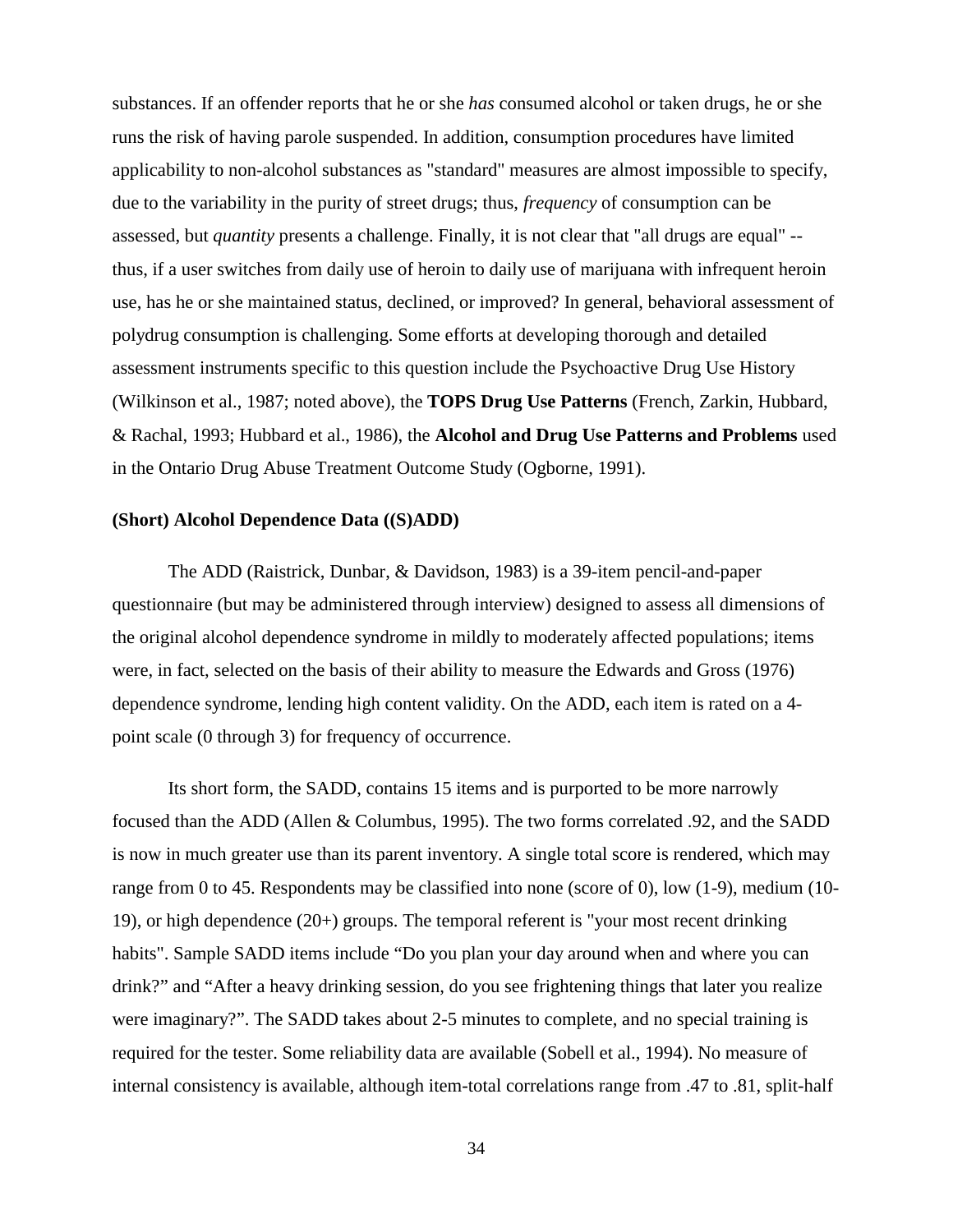reliability is reported to be .87, and test-retest reliability reports range from .81 to .92 (ARF, 1998). Factor analysis confirms conceptualization of the SADD as a single construct measure. The SADD correlates highly with the SADQ (.81-.83), the ADS (.61), alcohol consumption (.53), the SMAST (.49), and the Alcohol-Related Problems Questionnaire (.38), but not with blood tests or liver functions (the problematic interpretation of biochemical markers is discussed below). Reasonable discriminative validity has been shown, such that the SADD was able to distinguish between social and problem drinkers. It is hypothesized that the SADD should be sensitive to change, but no data are available addressing that question. The SADD has been used with male and female substance abusing adults, and with young male offenders (McMurran & Hollin, 1989; McMurran, Hollin, & Bowen, 1990), and psychometric properties have been maintained (e.g., test-retest =  $.87-.88$ ; split-half reliability =  $.85$ ).

#### **Drinking Consequences Checklist Interview**

The Drinking Consequences Checklist Interview (Polich, Armor, & Braiker, 1981) has as its base 19 *yes/no* items that assess withdrawal symptoms; symptoms of extreme intoxication, attempts to cut down; consequences of drinking: vocational, legal, medical, or social problems; binge drinking; and previous treatment that occurred in the prior six-month period. In addition, space is left for the interviewee to report problems *not* directly assessed in the 19 items. The authors do not recommend the development of a numerical scale from an assessment of consequences. The basic use of this scale is as a measure of the continuing presence of an "alcohol problem" following treatment. The authors use the presence of even one consequence as an indicator of "alcohol problem" -- thus, in its form as stipulated by the authors, this checklist may not be particularly useful in quantitative assessment of substance-abusing offenders.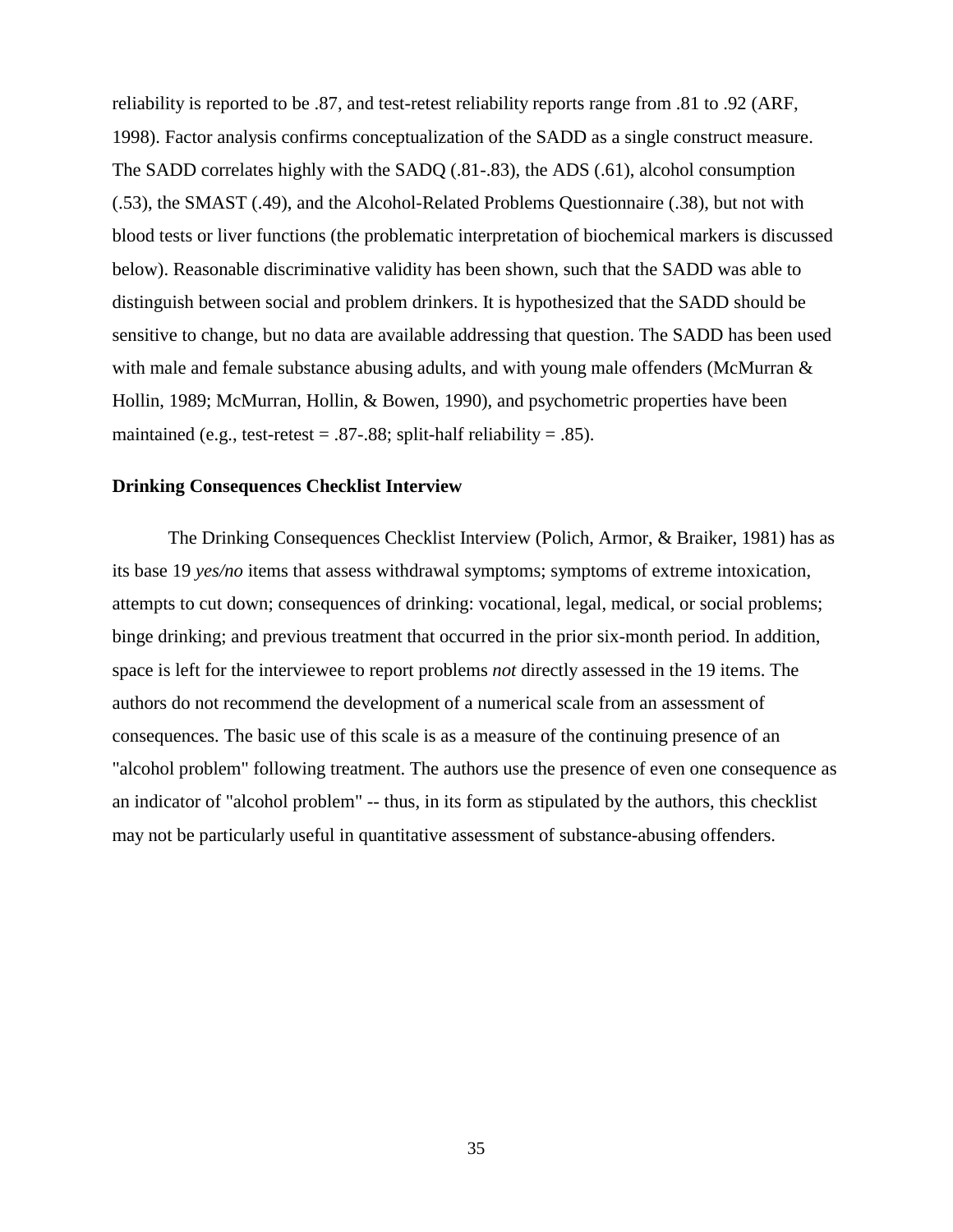### **The Manson Evaluation Revised (ME)**

The ME (Manson & Huba, 1987) is a self-report 72-item instrument which assesses a number of psychological variables (anxiety, depression, mood lability, interpersonal relationships) in addition to substance use. It requires 5-10 minutes to administer and can be computer-scored; the advantage to the computer software is that it also generates a client profile and produces a "probability index" of the likelihood of "alcohol abuse proneness". Normative data for both male and female samples exist; these data are based on non-clinical community samples from Los Angeles (Inciardi, 1994). Internal consistency values of .87 are reported for the normative sample. With respect to validity, gender-specific cut-off scores produced correct alcoholic diagnoses in 79-84% of respondents (varied across gender), and 71 of the 72 items were able to distinguish alcoholics from non-alcoholics. Despite these promising properties, the ME-Revised is not found with great frequency in the addictions literature and not, to our knowledge, in the forensic literature.

#### **Severity of Alcohol Dependence Questionnaire (SADQ)**

The SADQ (Stockwell, Hodgson, Edwards, Taylor, & Ranking, 1979; Stockwell, Murphy, & Hodgson, 1983) is a pencil-and-paper 20-item questionnaire designed to assess the alcohol dependence syndrome. Its five subscales include physical withdrawal, affective withdrawal, withdrawal relief drinking, alcohol consumption, and rapidity of reinstatement. Respondents indicate on a four-point scale the frequency or severity with which they experience each of the symptoms listed, during or following periods of heavy drinking. Total scores range from 0 to 60; scores of greater than 30 are indicative of severe dependence, but the SADQ appears less sensitive than the ADS or SADD in cases of milder alcohol abuse. Short versions and computer versions are available (Sobell et al., 1994). Sample items include "During a heavy drinking period, I feel at the edge of despair when I wake" and "During a heavy drinking period, I like to have a morning drink". The scale requires five minutes for completion, and no special training is required for the tester.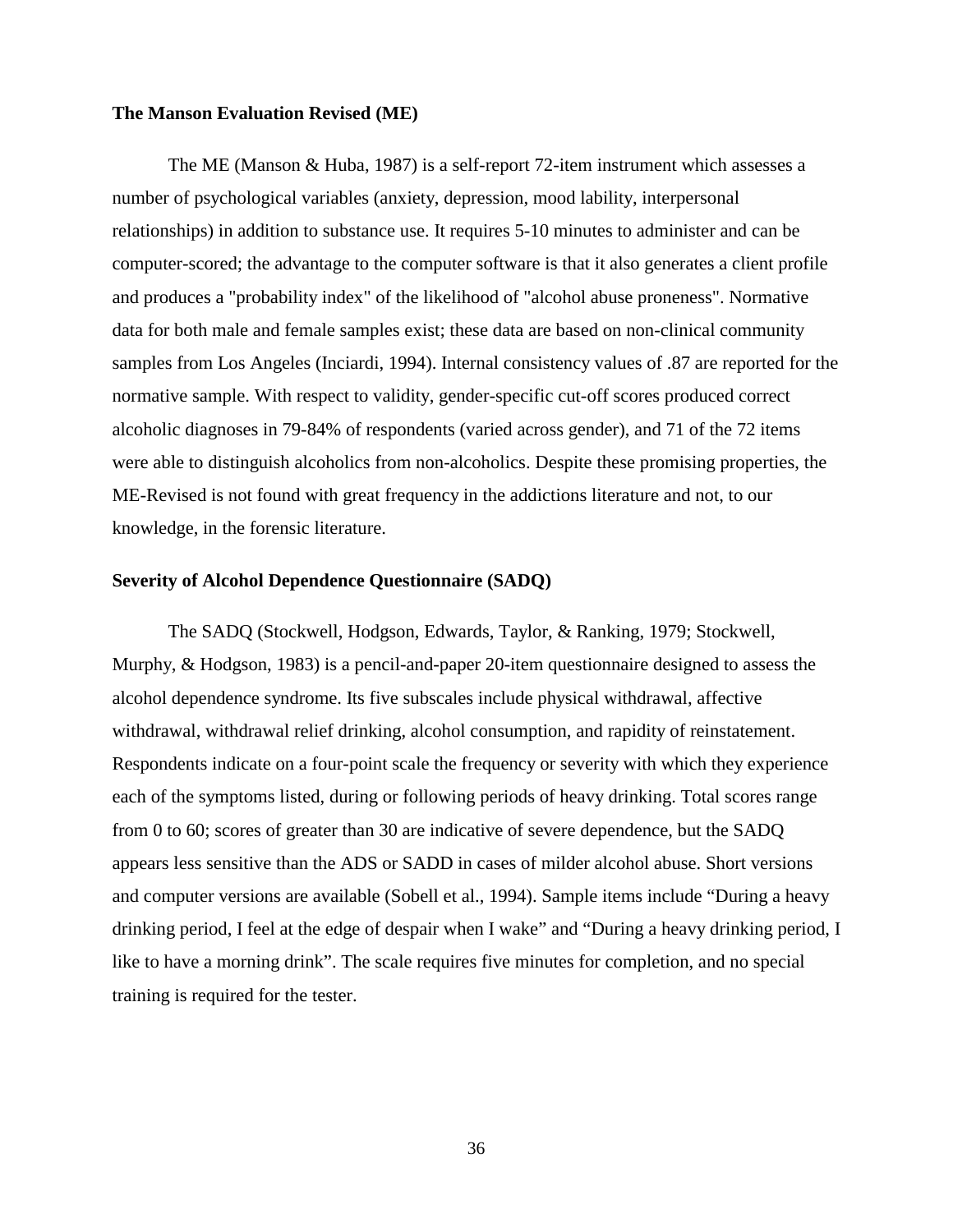The authors indicate as an advantage of the SADQ that it is relatively unaffected by the respondent's socioeconomic status, in that the items address possible symptoms characteristic of *all* drinkers. Psychometric work includes internal consistency, and content and predictive validity (Miller et al., 1995), as well as two-week test-retest reliability (.85) and concurrent validity; a correlation of .84 was found between scores on the SADQ and clinicians' ratings of dependence (Stockwell et al., 1983), and Stockwell et al. (1979) report that, when a cut-off score of 35 was used, the SADQ concurred with a clinician-rendered binary diagnosis in 82% of cases. In addition, the SADQ is related to self-rated craving and to the amount of alcohol consumed during a typical heavy drinking day (.81; Stockwell et al., 1983); and to clinical withdrawal symptoms (Miller et al., 1995). Factor analysis indicates that a single factor accounts for 53% of the variance. The original development and validation sample consisted of 104 male and female English in-patients and out-patients presenting for treatment for alcoholism. The authors began with 33 items and, through a series of factor analyses, the scale was reduced to 20 items. Each of the subscales was subjected to further factor analysis, for confirmation of single-factor solutions. The subscales are correlated fairly highly with one another, which is the result the authors expected given the theoretical cohesion of the alcohol dependence syndrome. Norms are available for individuals seeking inpatient, outpatient, and community-based treatment; the normative samples spanned a number of nations (Allen & Columbus, 1995). Allen and Columbus (1995) suggest the SADQ as useful in assessing potential candidates for controlled drinking goals, and in predicting likely severity of withdrawal symptoms once abstinence is begun. Because the SADQ uses as its referent "a heavy drinking period", it will not be sensitive to change following treatment, and is therefore useful only in an assessment context. In North America, the SADQ has largely been supplanted by the ADS, which is designed along the same lines.

### **Severity of Dependence Scale (SDS)**

The SDS (Gossop, Darke, Griffiths, Hando, Powis, Hall, & Strang,1995) is a self-report pencil-and-paper brief scale. It was actually developed as a broader version of the Opiate Severity of Dependence Questionnaire (OSDQ; Sutherland, Edwards, Taylor, Phillips, & Gossop, 1986), which itself was based on the SADQ (reviewed above). The SDS has as its particular focus the psychological aspect of dependence. The SDS consists of only five items; sample items include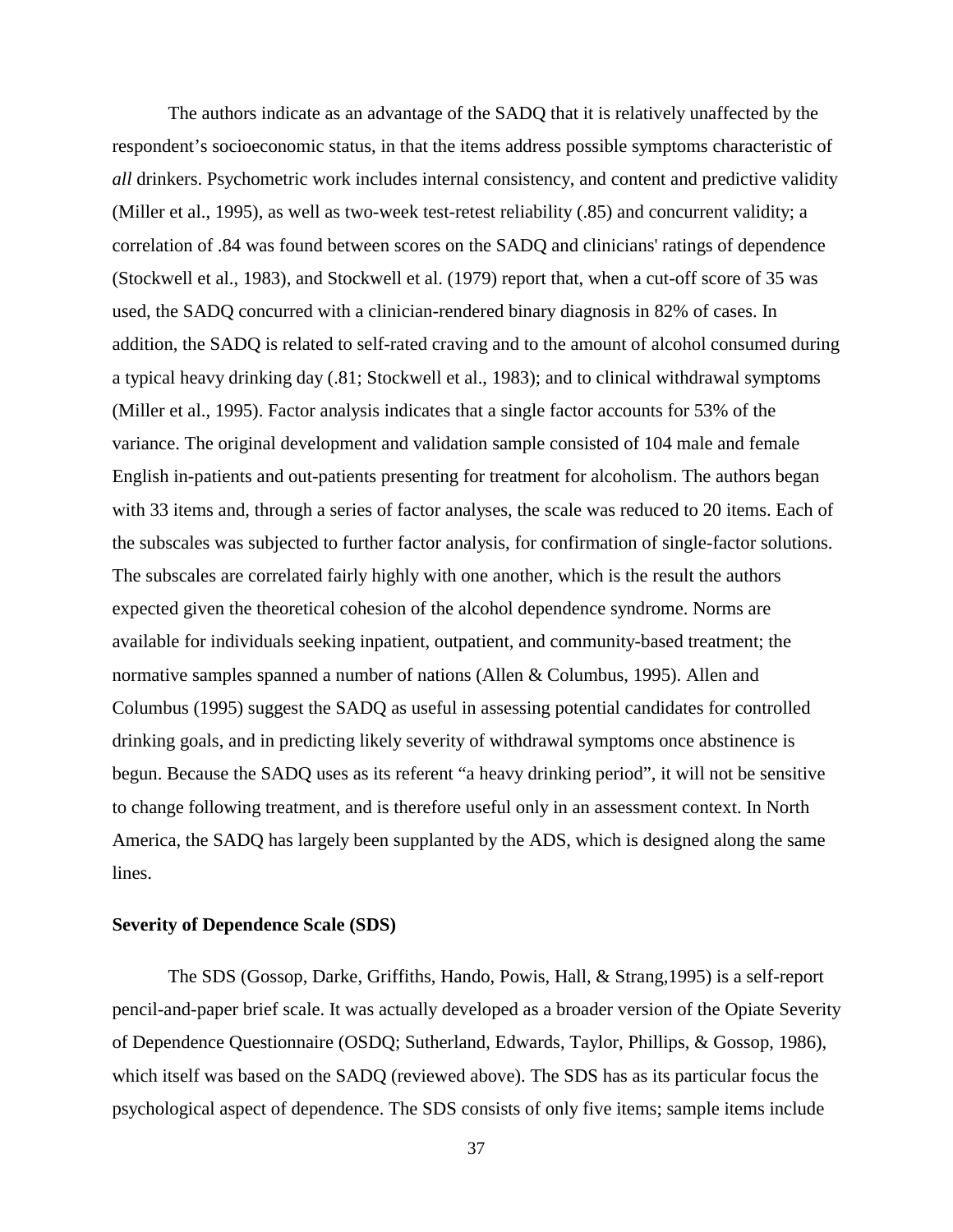"Did you think your use of [named drug] was out of control?" and "Did the prospect of missing a fix (or dose) or not chasing make you anxious or worried?". Respondents indicate their responses on a four-point scale of severity, with "during the past year" as temporal referent. Possible scores range from 0 to 15. The development and validation sample included five samples (1312 subjects in total) who were users of heroin, cocaine, and amphetamines. Factor analysis confirmed the SDS as strongly unidimensional. Cronbach's alpha ranged from .81 to .90 across the five samples. With respect to concurrent validity, SDS scores were related to duration of use (.24-.30), frequency of use (.42 - .46), and dose (.24 - .25) across all three types of major drugs of use. These respectable psychometric properties have been confirmed in other studies (Topp  $\&$ Mattick, 1997). Further receiver operating characteristic analyses have indicated that the SDS has diagnostic utility with respect to drug dependence on a par with some of the longer diagnostic schedules (Topp & Mattick, 1997).

#### **Alcohol Dependence Scale (ADS)**

The ADS is one of the most widely used measures of alcohol dependence symptoms. It was developed by Skinner and Horn (1984) from items extracted through factor analysis from the larger Alcohol Use Inventory (reviewed below); this cluster of items proved a consistent factor tapping into the Gross and Edwards (1976) alcohol dependence construct. The ADS is a selfadministered pencil-and-paper questionnaire (although it has a computer-administration format, and has been incorporated into computer-administered broader batteries) which uses the past 12 months as temporal referent (although this time frame has been modified when the ADS has been included in larger assessment packages, such as the CLAI, reviewed below). The ADS takes 5-10 minutes to complete, and requires little training to administer. The ADS consists of 25 items (pared down from the original 29 -- these two versions correlate .96- .99). Sample items include "Do you drink throughout the day" and "How much did you drink the last time you drank?". Items are scored on a 2-point, 3-point, or 4-point scale (0 through 3). Total scores range from 0 to 47. One can classify individuals into the following groups based on their score: no evidence of dependence (0); low (1-13); intermediate (14-20); substantial (22-30); and severe (31-47). Ross,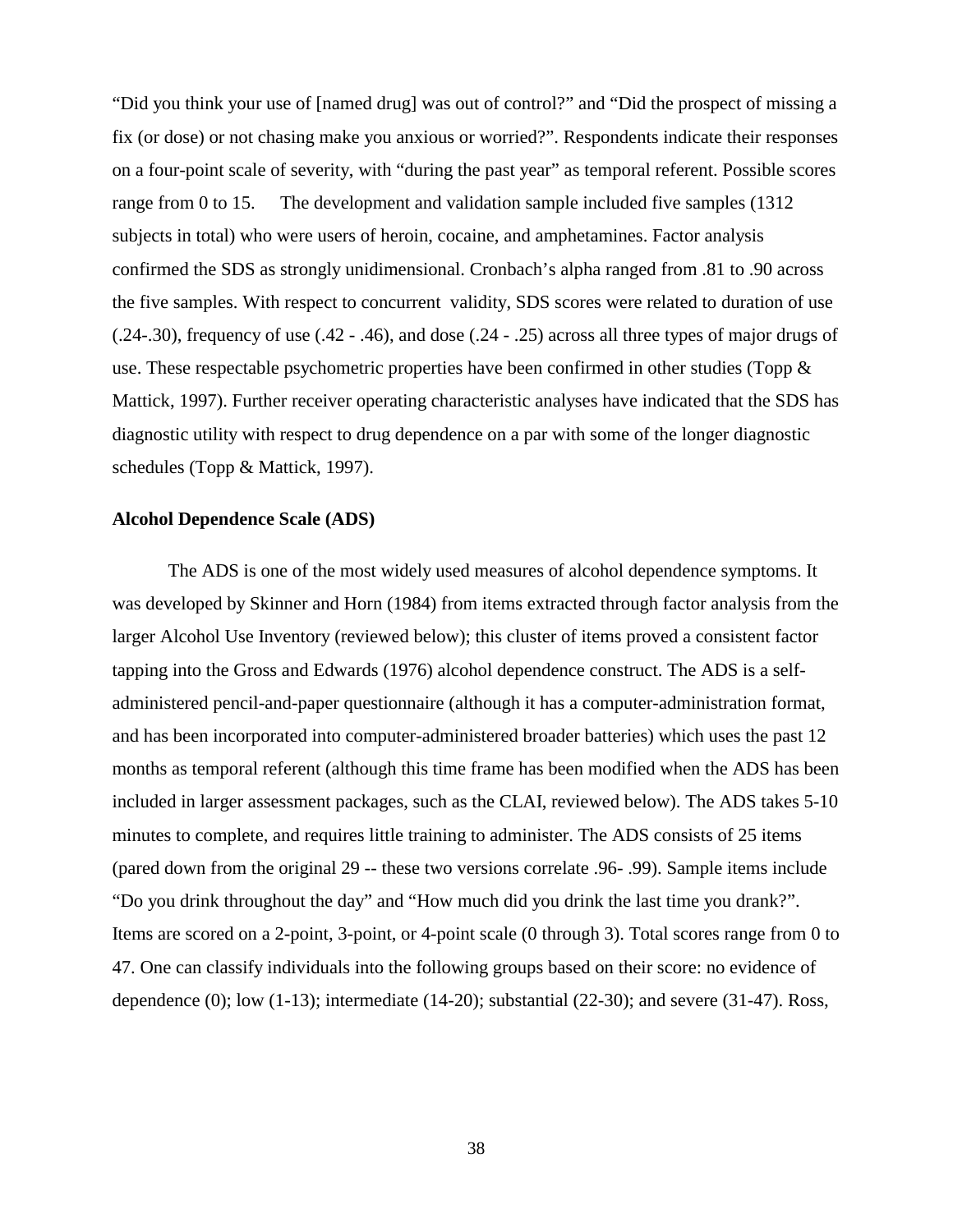Gavin, and Skinner (1990) indicate a cut-off score of between 8 and 9 to correspond with the DSM abuse/dependence diagnosis.

The ADS boasts excellent internal consistency (.85 - .92; .94 for incarcerated offenders), and good test-retest values (.92). ADS scores are correlated with degree of psychopathology and adverse consequences of drinking. With respect to discriminant validity, 88% of one sample tested were correctly classified (ARF, 1998). Factor analysis suggests a predominantly unidimensional group of items tapping into withdrawal symptoms, and two smaller factors assessing loss of control and obsessive-compulsive drinking (Addictions Research Foundation, 1998). ADS scores were found to correlate quite highly with the Michigan Alcoholism Screening Test (.69) and a number of subscales on the original Alcohol Use Inventory (Skinner & Allen, 1982), as well as with DSM symptom counts (.58 - .73). In addition, ADS scores correlate with number of psychological, medical, and legal problems, and subjective feelings of loss of control over alcohol. The relationship between ADS scores and treatment outcome has been inconsistent, but some have found it to be related to post-treatment relapse (Langenbucher, Sulesund, Chung, & Morgenstern, 1996). Some have criticized the ADS for its bias toward physiological dependence, as well as its significant correlations with a number of social desirability and denial measures; in fairness, however, few measures have been assessed with respect to this relationship, thus it is not clear that a social-desirability-free measure of substance abuse can be constructed at all. As far as we know, no formal, published data exist on the sensitivity of the ADS to change, although the items are constructed such that, given a specified time period, the ADS may pick up on behavioral and symptom changes. Data are available for male correctional populations (Hodgins & Lightfoot, 1989; Miller et al., 1995; Millson, Weekes, & Lightfoot, 1995; Sobell et al., 1994; Weekes, Moser, & Langevin, 1997).

### **Drug Abuse Screening Test (DAST)**

The DAST, developed in 1982 by Skinner, consisted originally of 28 items, but the 20 item version is in greatest use (correlation between the two versions is .99; Skinner, 1982); also, a brief 10-item screener exists. The DAST was modelled after the MAST items, but is geared toward non-alcohol drug abuse; it was developed for use in both clinical and research settings. Thus, the DAST purports to assess symptoms of the drug dependence syndrome, but includes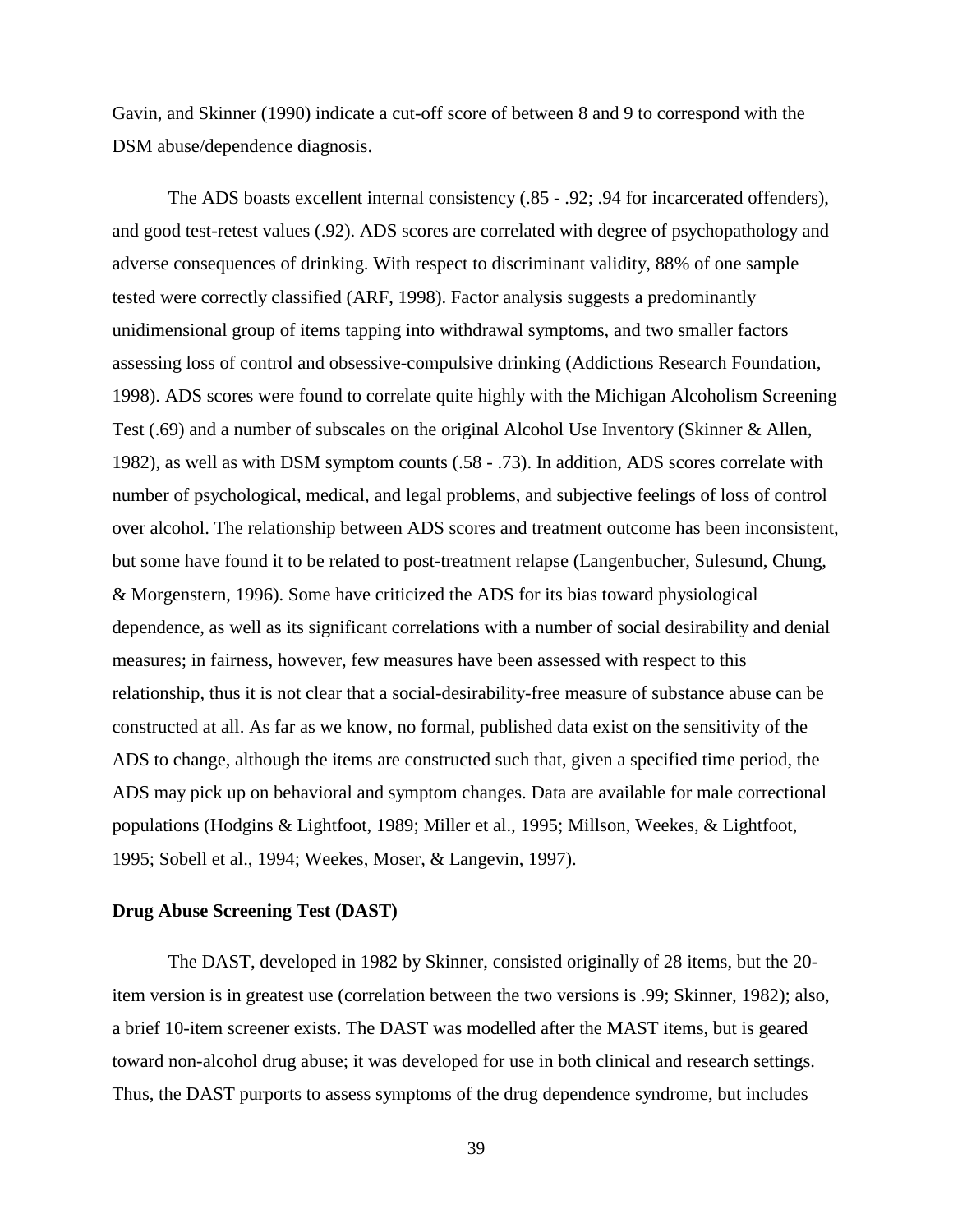some additional consequences not within that diagnosis. The content of the DAST includes questions regarding the frequency and type of use; withdrawal and dependence symptoms; physical and legal consequences; disruption to work, family, and social life; feelings of guilt; and prior treatment. Sample items include "Have you abused prescription drugs?" and "Does your spouse (or parents) ever complain about your involvement with drugs?". The DAST has as its temporal referent the past 12 months (although, like the MAST, this time-frame has been modified to suit particular settings, such as Correctional Services Canada, which uses the sixmonth period prior to incarceration as temporal referent). A sixth grade reading level is recommended for the DAST (Inciardi, 1994). Each positive item endorsement receives a score of one point, and a score of five points or greater indicates the need for further evaluation. Studies show that low scores are associated with alcohol-only abuse, mid-range scores characterize alcohol and drug-abusers, and higher scores tend to be indicative of abuse of drugs other than alcohol. The inventory can be administered by a clinician, completed in paper-and-pencil format, or completed on computer, and requires about 5 minutes to complete.

Specificity of 96% and a sensitivity of 79% have been reported (Kinney, 1991; Sobell et al., 1994), with an overall accuracy of 85% (Inciardi, 1994). The DAST boasts excellent internal consistency in most samples (.86- .95; Inciardi, 1994; Saltstone, Halliwell, & Hayslip, 1994; Skinner, 1982), with somewhat lower values associated with some narcotic user samples (.74). The DAST boasts good content and construct validity, and principal components analyses have produced both strong single dimensions as well as multi-dimensional breakdowns (Saltstone, Halliwell, & Hayslip, 1994), but the DAST is generally considered a unidimensional instrument by its author (Skinner, 1982). DAST scores correlate significantly with frequency of use of a wide variety of substances (.35-.55), with the number of drugs currently used (.29), with history of use (.35-.55) and with perceived problems of use (.30). DAST scores have also been found to be related to DSM substance abuse diagnoses (.74-.75) as well as number of DSM symptoms (.71). Notably, the DAST is *not* highly correlated with measures of alcohol dependence, such as the MAST  $(r = .41;$  Saltstone, Halliwell, & Hayslip, 1994) and the ADS, and is able to discriminate among alcohol-only populations, drug-only populations and alcohol-and-drug populations (Addictions Research Foundation, 1998). DAST scores are related to frequency of drug use (.19 - .55, dependent upon the drug, a number of domains of psychopathology (e.g., depression .31, social deviation .54, impulse expression .42, persecutory ideas .35), as well as a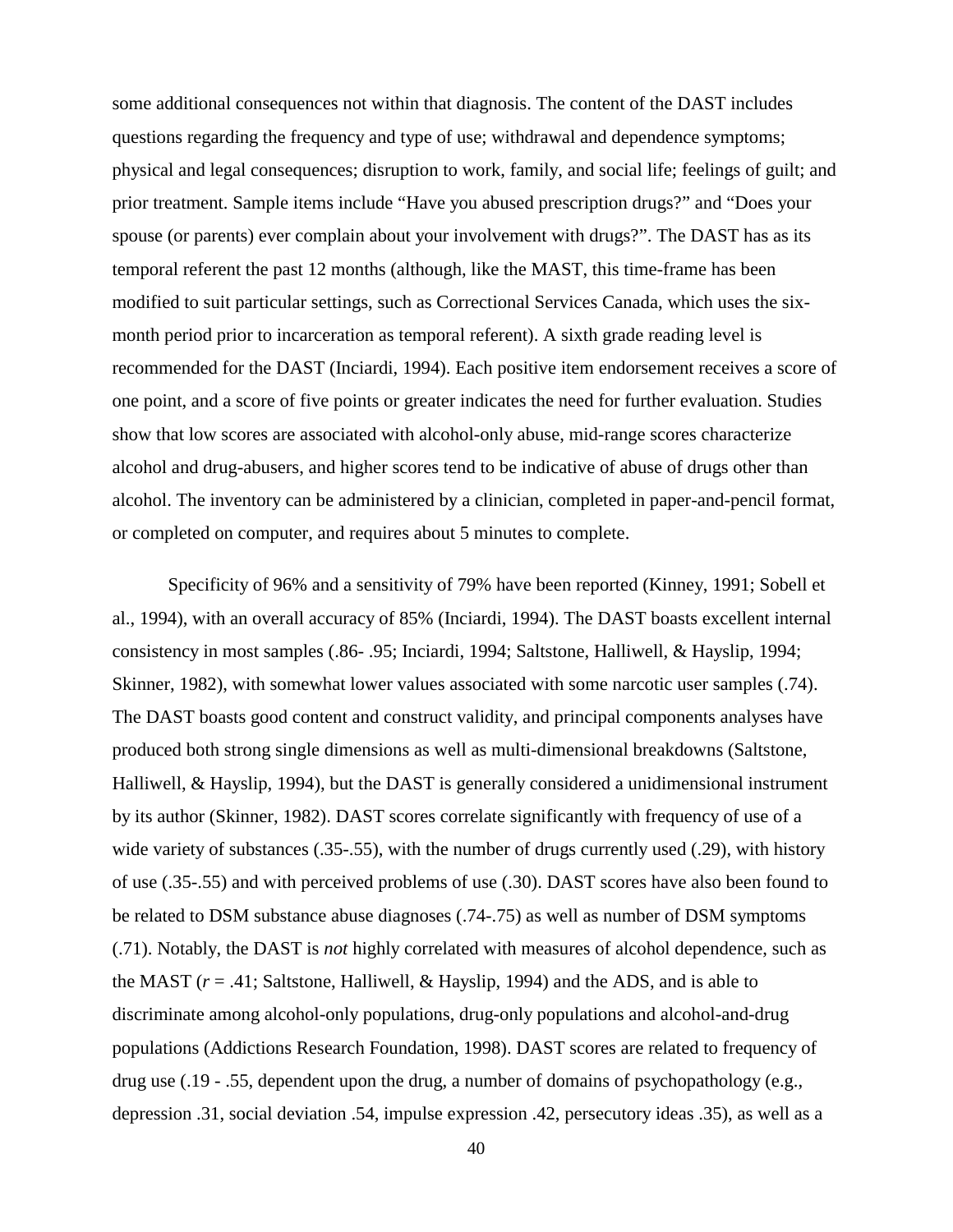number of demographic and background variables (e.g., social class -.31, social stability -.27, stressful life events .28)) (Skinner, 1982). Unlike the ADS, the DAST does not appear to be highly correlated with measures of response bias (moderate correlations with social desirability [- .31 - -.38]and denial [.13 - .28]). No studies report data specifically on the DAST's sensitivity to change, but the content of the items would appear to allow for measurement of change. The factor structure and overall unidimensional nature of the DAST has been validated in a number of populations, among them female offender populations (Saltstone, Halliwell, & Hayslip, 1994). Normative data are available for male and female substance abusing populations in Canada (Inciardi, 1994), and a database is amassing for Canadian correctional populations (Lightfoot & Boland, 1993; Millson, Weekes, & Lightfoot, 1995; Weekes, Moser, & Langevin, 1997) and in some American populations (see Singer, Bussey, Song, & Lunghofer, 1995, for a report on the use of a short DAST with female inmates).

# **Instruments Assessing Specific Treatment Target Variables Drinker Inventory of Consequences (DrInC)**

Developed by Miller, Tonigan, and Longabaugh (1994), the DrInC can be used to document 50 different problem areas for occurrence both over the lifetime as well as in the past three months. It is a self-administered pencil-and-paper inventory, and requires about 10 minutes to complete, with 5 minutes for scoring; minimal tester training is required. Its five subscales address, physical, social responsibility, intrapersonal, interpersonal, and impulse control consequences of drinking. Notably, these subscales were not confirmed through factor analysis on the normative sample data, but were nonetheless retained as they aided clinical interpretability. The DrInC instructs the respondent to indicate for each item "Has this ever happened to you?" (yes/no) and "During the past 3 months, how often has this happened to you" (respond on a 4-point scale); thus, one can establish the existence of problems over the lifetime, and the instrument can be sensitive to change. Sample items include "My family or friends have worried or complained about my drinking" and "Drinking has helped me to have a more positive outlook on life".

Items were generated out of the authors' clinical experience, and additional items added in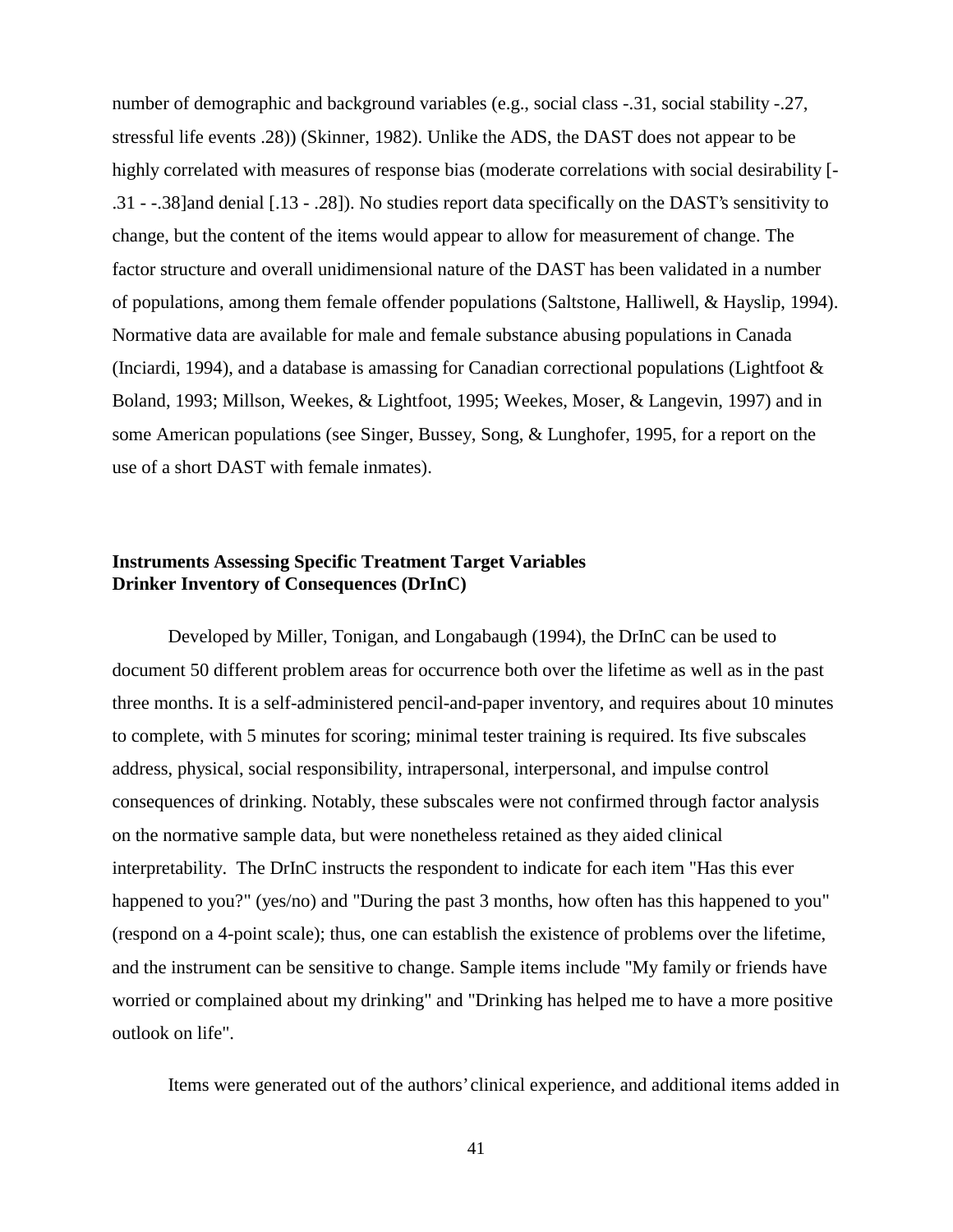consultation with colleagues in the field. Recent studies indicate adequate internal consistency (total score alphas ranged from .90 - .94; subscale alphas ranged from .60 - .86) and test-retest reliability (total scores .93; subscales ranged from .79-.96). Correlations between the DrInC and a number of criterion variables revealed moderate to high correlations. Criterion variables included subscales of the AUI, the Beck Depression Inventory, some ASI subscales, and Alcohol consumption (most correlations ranging from .30 to .60). The scale appears to tap into areas not assessed with measures of consumption and alcohol dependence, suggesting that "alcohol problems" are a separate domain in need of assessment (Miller et al., 1995). Allen and Columbus (1995) recommend the use of the DrInC for both treatment planning and evaluation of treatment outcomes. At this time, no computerized scoring or interpretation is available. The DrInC was normed on both male and female inpatients and outpatients presenting with alcohol problems across a number of U.S. states, and these sub-group norms are available for testers (Miller, Tonigan, & Longabaugh, 1994). A short form -- the Short Index of Problems (SIP) -- exists; psychometric properties are not as strong for this index, particularly with respect to internal consistency. Additionally, several parallel forms are available, and a companion Inventory of Drug Use Consequences (InDUC) is available; only minimal item modifications were required to reflect drug use consequences.

# **Alcohol Expectancy Questionnaire (AEQ)**

The AEQ, developed by Brown, Goldman, Inn, and Anderson (1980), is a pencil-andpaper (can be computer-administered but no computer scoring available) measure of the expectations of the positive consequences of drinking; Allen and Columbus (1995) state it to be the "most widely used alcohol expectancy measure in both research and clinical settings" (p. 214). It may be self- or clinician-administered in 20-30 minutes. It consists of 90 items to which the respondent indicates agreement or disagreement. Six factors have been extracted: Global positive changes; social and physical pleasure; sexual enhancement; increased social assertion; tension reduction/relaxation; increased arousal and aggression. Items were derived from the compilation of 120 verbatim statements of men and women with a broad range of drinking histories (non-drinkers through to long-term chronic alcoholics). Sample items include "Drinking gives me more confidence in myself" and "Alcohol helps me sleep better". The instrument does well at predicting both current and future drinking practices, thus is predictive of retention in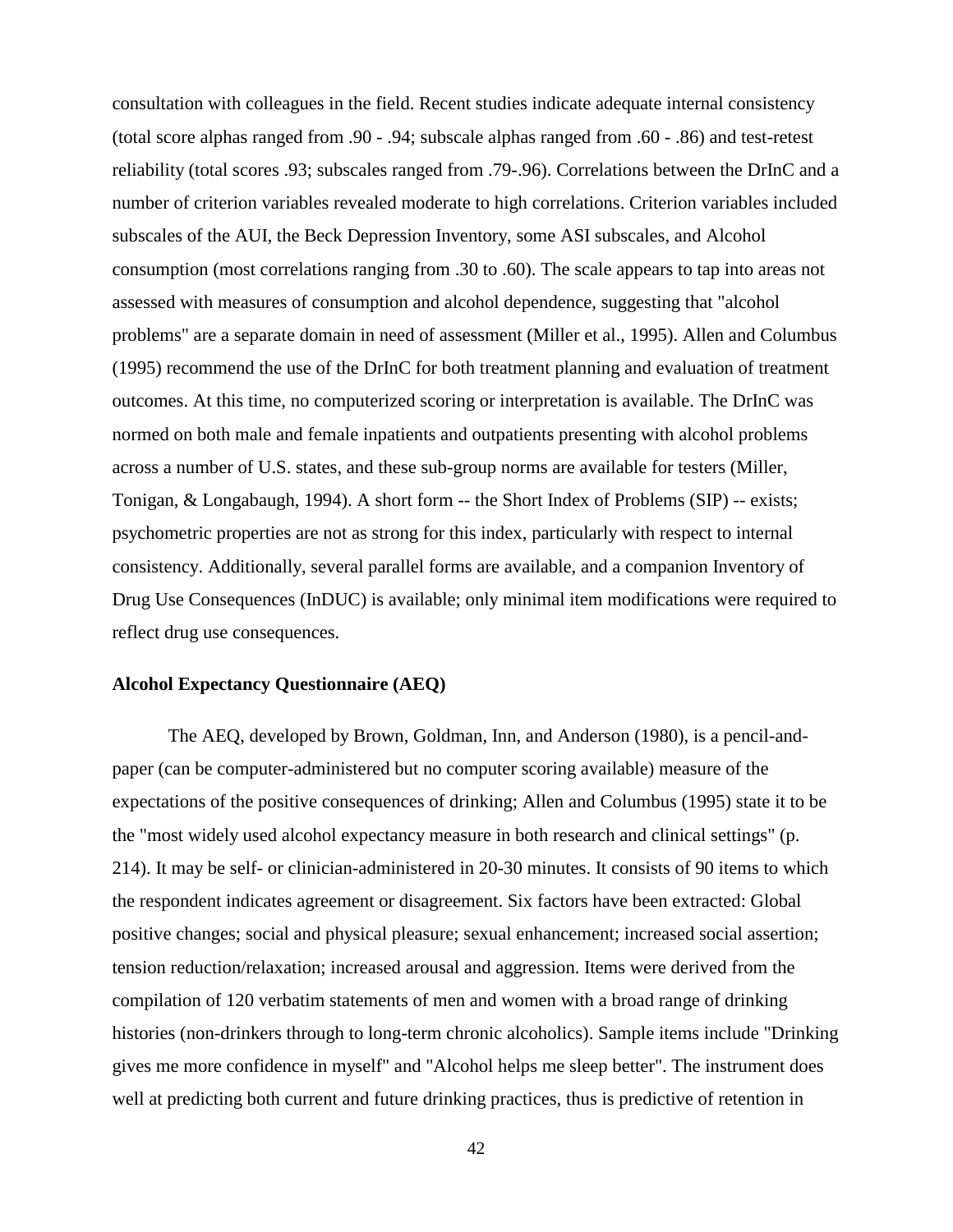treatment and post-treatment relapse. In this sense, the AEQ may be useful as a predictive measure just prior to parole release. In addition, it is highly correlated with other measures of alcohol problems, such as the MAST. Its psychometric properties are generally well-established internationally (Allen & Columbus, 1995). Modifications of this instrument include Rohsenow's (1983) 40-item *true/false* **Alcohol Effects Questionnaire**, which assess both positive and negative consequences of drinking, and the **Alcohol Beliefs Questionnaire** of Collins, Lapp, Emmons, and Isaac (1990) which contains 40 statements about alcohol use of which the respondent must indicate endorsement or non-endorsement (Miller et al., 1995; Sobell et al., 1994).

## **Negative Alcohol Expectancy Questionnaire (NAEQ)**

The NAEQ (McMahon & Jones, 1993) is a 60-item self-report questionnaire (can be administered as pencil-and-paper, by interview, or by computer) intended to measure the client's expectation of negative consequences if he or she were to "go for a drink now". Consequences include same-day, (proximal) and next-day and long-term (distal) consequences of continued drinking. Sample consequences include "I would get into a fight", "I would have a hangover" and "I would get into debt". Clients respond on a 5-point scale, indicating the likelihood that they would expect to encounter each consequence. Time required for administration runs 15-20 minutes, and no training is required for the tester. A 22-item version is available. Psychometric work has included test-retest reliability, split-half reliability, and internal consistency analyses, as well as predictive, concurrent, and construct validity. Norms are available, and the normative sample is representative of a broad continuum of drinkers (from abstainers to social drinkers to posttreatment relapsers to posttreatment abstainers) (Allen & Columbus, 1995).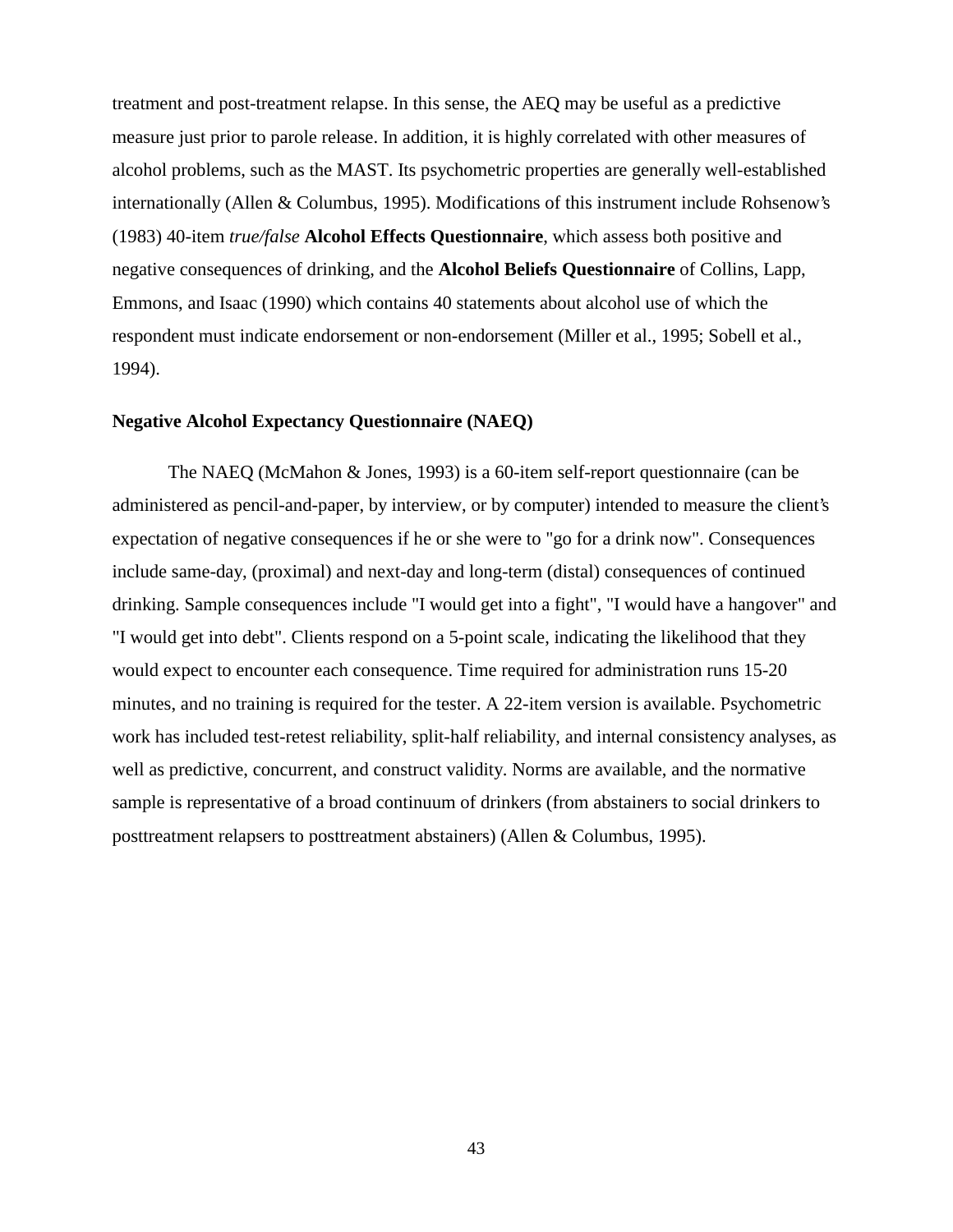One advantage to the NAEQ is its generation of both a quantitative summary assessment, and qualitative information which can serve to individualize treatment; the items have potential for sensitivity to change as treatment targets. One disadvantage to the NAEQ is its focus solely on negative expectancies; the need for targeting positive expectancies in the treatment of substance abuse is well-documented.

#### **Drinking Expectancy Questionnaire (DEQ)**

The DEQ (Young & Knight, 1989) is a 80-item pencil-and-paper measure of alcohol expectancies; its nine subscales tap into expectancies of assertion, affective change, sexual enhancement, social enhancement, relaxation, cognitive impairment, dependence, carelessness, and aggression. Sample items include "Drinking makes the future brighter" and "Drinking makes me feel like a failure". The DEQ requires about 30 minutes to complete, and 15 minutes to score; it can be both self-administered and self-scored, thus no training is required for use.

The DEQ items were generated from interviews with alcohol consumers, literature review of alcohol expectancy experimental work, and existing related measures. These items were piloted on relatively large college and community samples in New Zealand, and items were refined through factor analyses, and the subscales developed. Original psychometric development also included internal consistency analyses (alphas ranged from .73 to .94 for all subscales save the aggression subscale). Allen and Columbus (1995) report on validity work (content, predictive, concurrent, and construct) carried out since that time. The DEQ is recommended as an aid in treatment planning as well as a measure of treatment progress (Allen & Columbus, 1995). If alcohol expectancies are a treatment target, the DEQ would seem quite amenable to detecting change. In addition, as can be seen from the sample items noted above, the DEQ covers both positive and negative expectancies; other instruments reviewed in this section have been criticized for their exclusive focus on one or the other.

The DEQ is actually Part I of the two-part *Drinking Expectancy Profile*. Part II consists of the *Drinking Refusal Self-Efficacy Questionnaire (DRSEQ)*, a 31-item scale for assessing drinking-related self-efficacy. Respondents indicate on a 6-point scale their certainty that they could resist drinking in 31 situations. Its three subscales address social pressure, opportunistic drinking, and emotional relief. Sample DRSEQ situations include "When your friends are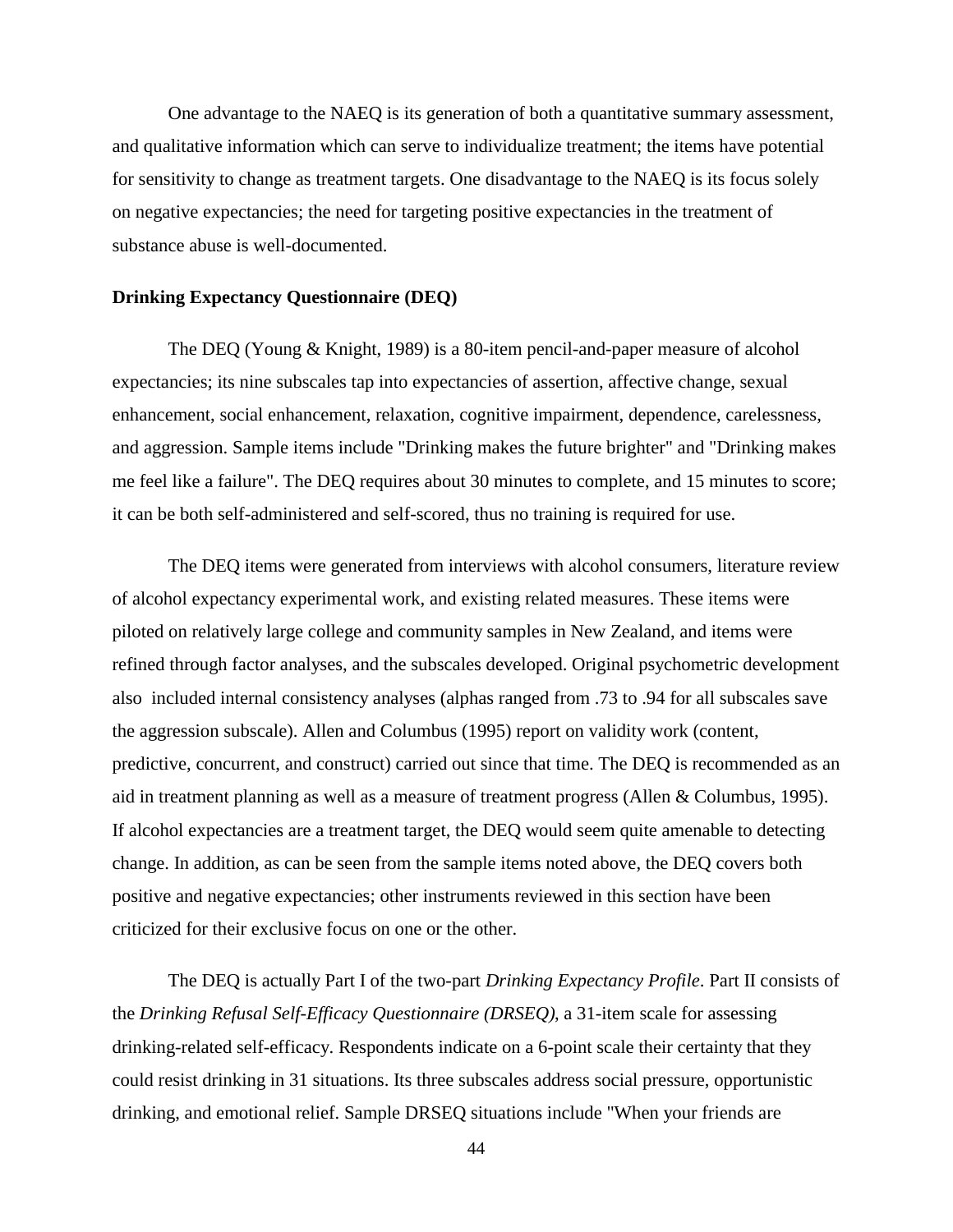drinking" and "When you feel frustrated". Like its companion DEQ, the DRSEQ is selfadministered and can be self-scored; normative samples and psychometric work are identical to that relating to the DEQ.

### **Measures of Drinking Restraint Scale**

The need for measuring tendencies toward drinking restraint is based on the belief that efforts at restraining drinking represent conflict over impulse control, and that this conflict can be an early sign of high risk for alcohol problems (Allen & Columbus, 1995). This theory arose in part out of work in the area of dietary restraint, and the tendency of dietary restraint to put individuals at risk for overeating or binge eating. Thus, measures of drinking restraint may serve to identify individuals at risk who would be otherwise missed by instruments assessing actual drinking consumption, related behaviours, and consequences experienced thus far. In this sense, measures of restraint may serve as screeners of a sort, but may also be useful in targeting particular variables in treatment.

We have elected to note four scales of drinking restraint. The **Restrained Drinking Scale** (RDS; Ruderman & McKirnan, 1984) is a 23-item pencil-and-paper questionnaire designed to assess preoccupation with control over drinking; it is based on the cognitive restraint construct of Marlatt and Gordon's abstinence violation model. It requires about 10 minutes administration time, and no special training is required for the administrator. Respondents indicate on a 9-point scale the degree to which each statement is true for them. Sample items include "How much effort does it take for you to keep your drinking under control?" and "Do you keep track of what you have had to drink as a conscious means of limiting your intake?". The authors report an alpha value of .81 for their original college sample, and they demonstrate the validity of the scale through its correlation with reported number of drinks in the past year (.36), in the past week (.44), and average number over the past three months (.45). Norms are available, but these norms are based only on college undergraduate males. The authors state very clearly that the RDS is *not*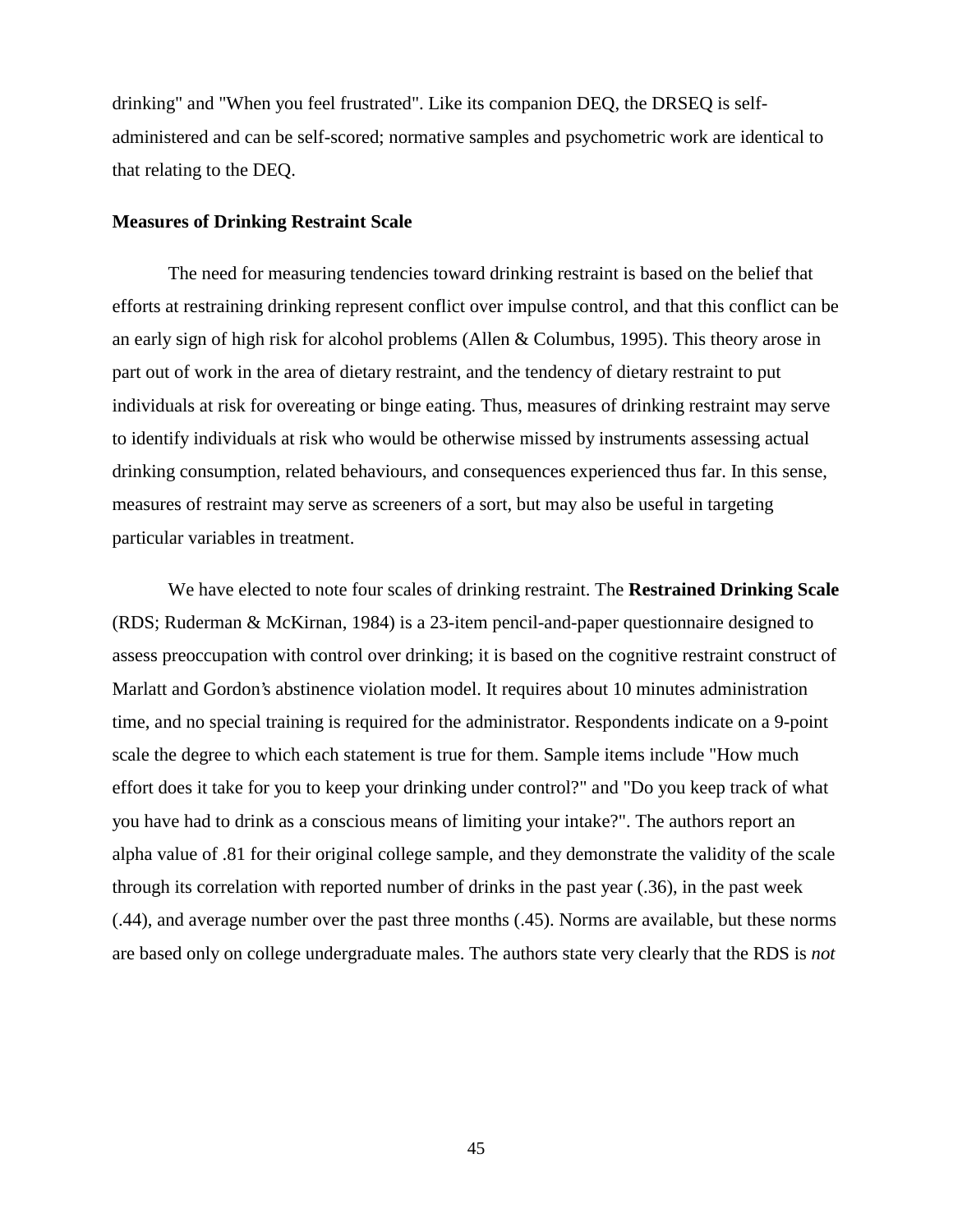a diagnostic instrument, rather, it is to be considered a tool for testing theory, and potentially for use in treatment process.

The **Drinking Restraint Scale** (Curry, Southwick, & Steele, 1987) is a 7-item penciland-paper measure (e.g., "Do you have feelings of guilt after drinking too much?" and "Do you feel that you give too much time and thought to drinking?") of restraint, requiring 5-10 minutes for administration. Factor analysis has confirmed its unidimensional nature, and psychometric work includes internal consistency and validity (content, predictive, concurrent, and construct). Gender-specific norms are available (Allen & Columbus, 1995).

The **Temptation and Restraint Inventory** (TRI; Collins & Lapp, 1992) is a 15-item pencil-and-paper measure derived from combining the RDS (reviewed above) with a number of new items intended to broaden the cognitive component of restraint. The TRI generates 5 subscales: Govern, Restrict, Emotion, Concern about Drinking, and Cognitive Preoccupation. The former three were derived from factor analytic work (on the RDS), while the latter two were developed conceptually for clinical and research purposes. Sample items include "Does seeing other people drink remind you of your efforts to control your alcohol consumption?" and "Do thoughts about drinking intrude into your daily activities?". About 10 minutes is required for administration, and no special training is necessary for the tester. Development of the scale used largely factor analytic criteria, and confirmed criterion validity (through moderate correlations with the SMAST and "typical" drinking). More recent psychometric work includes internal consistency and validity (predictive, concurrent, and construct), and general norms are available.

The **Impaired Control Scale** (ICS; Heather, Tebbutt, Mattick, & Zamir, 1993) is a 25 item pencil-and-paper inventory which assesses three domains: the degree to which an individual has attempted to exert control over drinking in the past month; the degree of success in controlling drinking over the past 6 months; and belief in ability to control drinking. Sample items include "During the last six months, I tried to limit the amount I drank" and "During the last six months, I started drinking even after deciding not to". Temporal referent is the past six months. This scale requires 5-10 minutes for administration, and some training is required for the tester (Allen & Columbus, 1995).

Items were originally drawn from a variety of existing instruments which contained some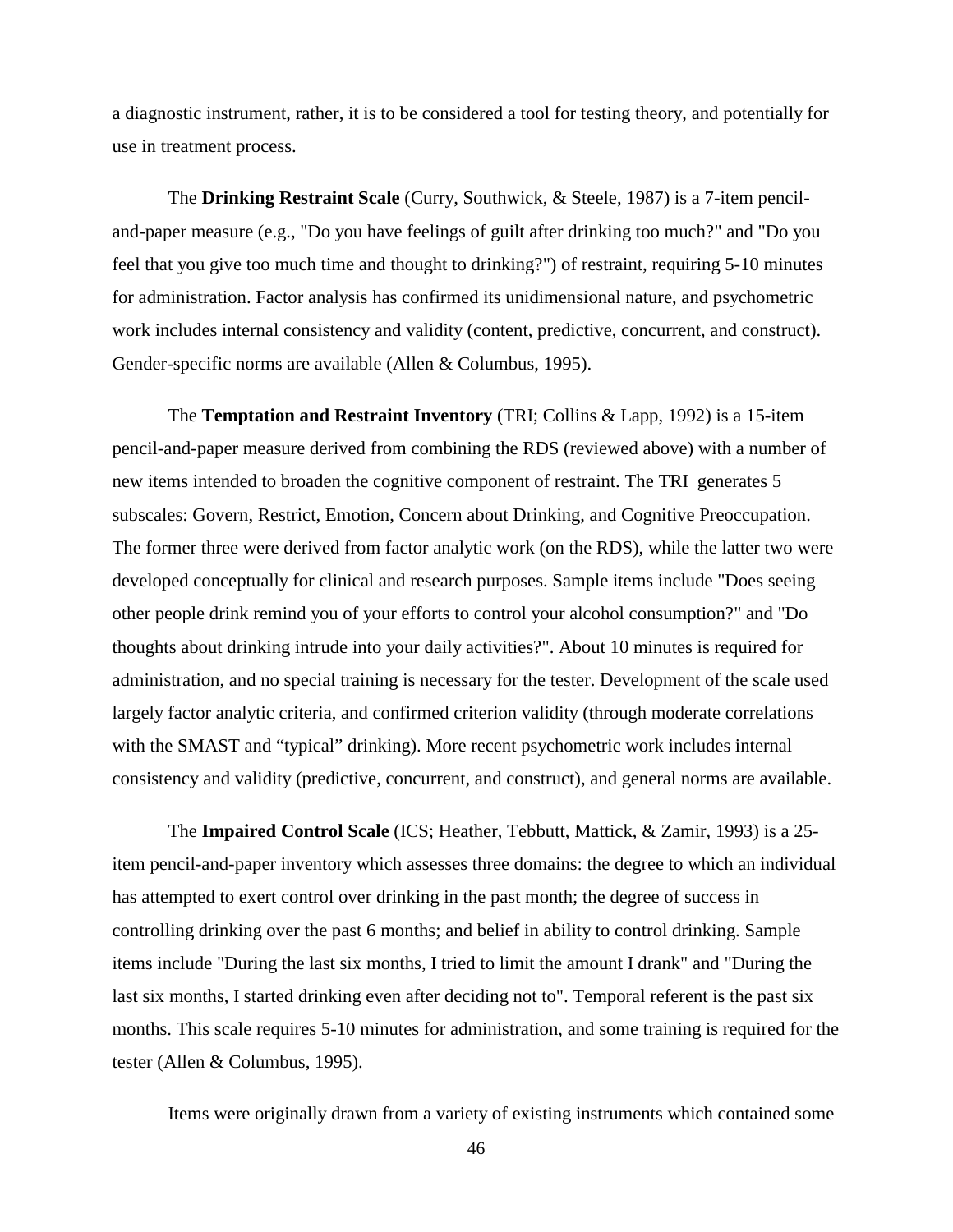items tapping into the "control" aspect of drinking. The scale underwent a number of pilot stages, including extensive item analysis and emphasis on the scale's discriminative ability, as both clinical and non-clinical samples were included in the original development and validation study. The scale was able to successfully discriminate the two samples. Psychometric work includes internal consistency (ranged from .84 - .95 across the three subscales and the original composite sample); test-retest reliability (.63 - .96 across subscales and samples), and validity. The ICS was moderately correlated with the SADQ, the SADD, and the MAST (.09 - .54), but also loaded independently from the SADD in a factor analysis, providing support for the distinctness of the construct measured by the ICS.

## **Alcohol Abstinence Self-Efficacy Scale (AASE)**

The AASE (DiClemente, Carbonari, Montgomery, & Hughes, 1994) is a 40-item penciland-paper scale for assessing the respondent's confidence in his or her ability to abstain from drinking in 20 common high-risk-relapse situations. The scale is modeled on Bandura's (1977) self-efficacy construct and its application to Marlatt and Gordon's (1985) relapse prevention model for addictions. For each situation, an efficacy and a temptation (i.e., cue strength) item have been generated. Each item is rated on a 5-point scale, with anchors *not at all* to *extremely*. The following four subscales can be computed: Negative affect cues (sample item "When I am feeling depressed"); social/positive cues (e.g., "When I see others drinking at a bar or at a party"); physical and other concerns (e.g., "When I have a headache"); and withdrawal/urges (e.g., "When I want to test my willpower over drinking"). Administration requires about 10 minutes, and the inventory can be quickly hand-scored by general staff (no computer version currently available). Some evidence for the internal consistency and construct validity of the AASE exist, and the AASE has been used in such large-scale programmes as Project MATCH (Project MATCH Research Group, 1997). The AASE was normed on outpatient substance abusers. The AASE is recommended for use in individualizing treatment plans, and in assessing possibilities for relapse and relapse-prevention (Allen & Columbus, 1995).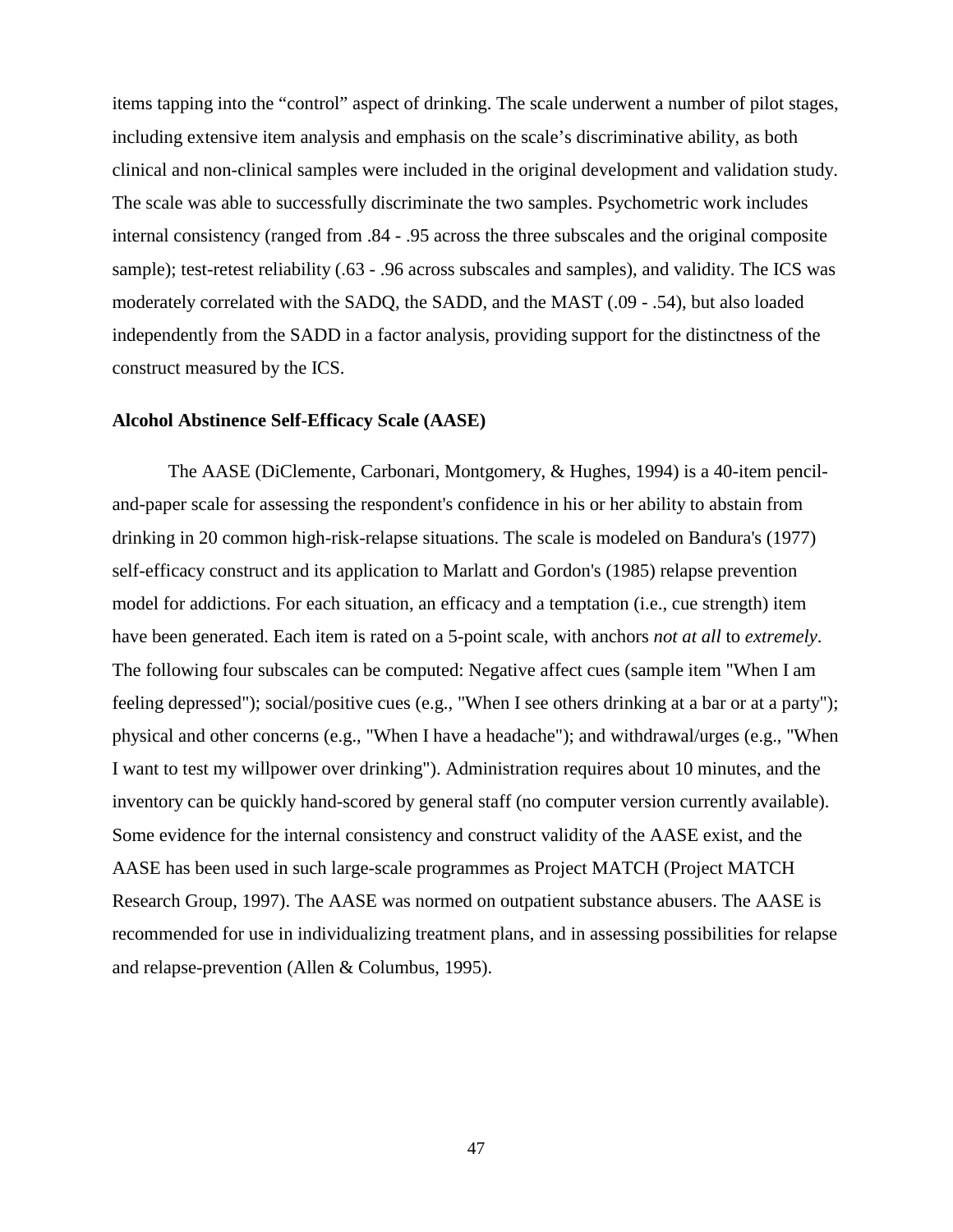The authors of the AASE compare their scale most closely to the SCQ, noting that the briefest version of the SCQ contains 40 items. Thus, they proposed to derive a 20-item modified version of the AASE. The "best" items were derived from extensive psychometric work on the AASE, which included factor analysis, structural equation modelling which confirmed a 4-factor model and a single second-order factor model fit, and a moderate correlation (-.65) between the temptation and efficacy scores. Internal consistency values for the AASE ranged from .82 to .92 for the self-efficacy subscales, and from .60 to .99 for the temptation subscales. Construct validity was confirmed by significant (albeit small) relationships between the AASE subscales and subscales of the Alcohol Use Inventory, and between the AASE and the Action subscale of the University of Rhode Island Change Assessment (URICA); independence from other of these scales was used to support the divergent validity of the AASE. Structural equation modelling supports a like structure of the AASE in both men and women.

#### **Inventory of Drinking Situations (IDS)**

Developed by Annis, Graham, and Davis (1987), this pencil-and-paper questionnaire (also available in computer-administered form) assesses reasons for drinking and potential reasons for behaviour change (Miller et al., 1995). The IDS consists of 100 items, and respondents rate each item on a 4-point scale (ranging from *never* to *almost always*) for the frequency with which they drank in the given situation over the past year. Sample situations include "When I wanted to celebrate with a friend" and "When I would have trouble sleeping". Eight situation domains are captured, thus a measure of drinking in response to each of the following domains is derived: unpleasant emotions, pleasant emotions, physical discomfort, testing personal control, urges and temptations, conflict with others, social pressure to drink, and pleasant times with others. Each domain is scored, and a client profile is generated; the intent is for the profile to be of use in the planning of specific treatment goals to target problem areas, and in the assessment of progress in each of these areas. Interestingly, the IDS seems able to sub-type two distinct types of drinkers: those who are likely to drink alone (more frequently women), and those more likely to drink in social situations (more frequently men); this distinction has been shown to be relevant in treatment matching, that is, the drink-alone sub-type benefits from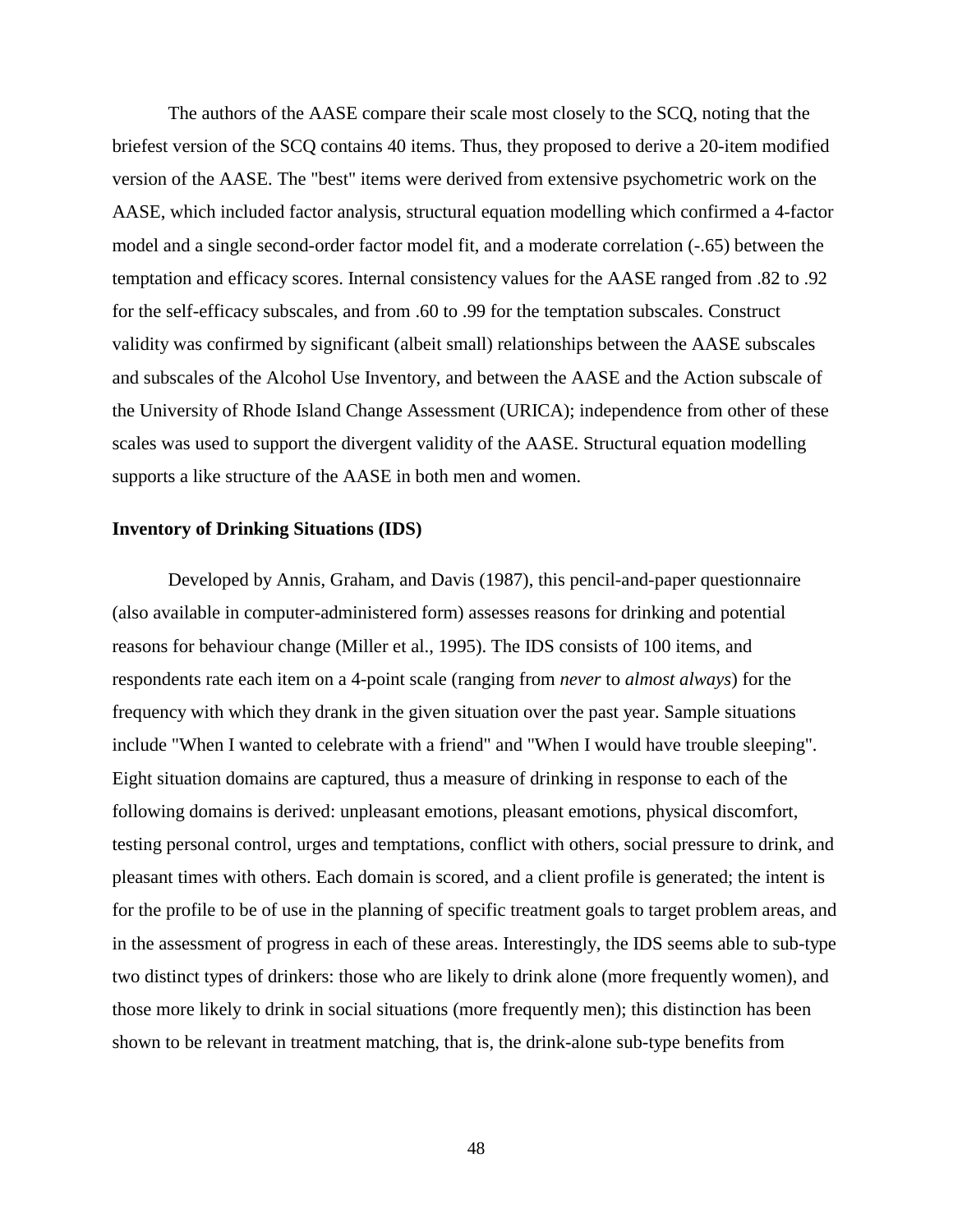different treatments than does the drink-socially sub-type (Addictions Research Foundation, 1998). The IDS takes 15-20 minutes to complete.

Internal consistency is high for each of the eight domain subscales (.87-.96), and itemtotal correlations are satisfactory (.39-.82), although factor analysis has suggested a three-factor solution (Negative Feelings, Positive Feelings, and Testing Personal Control). With respect to validity, IDS subscale scores have been shown to be related to total and typical consumption, frequency of drinking, drinking alone, duration of drinking problem, and social instability.

The IDS has as a strength its grounding in a well-established theoretical framework: the relapseprevention paradigm of Marlatt and Gordon (1985). The scale was developed through review of a variety of existing scales, and consultation with professionals and clients in the field. A shorter 42-item version exists, but is recommended only for research purposes rather than clinical use (Addictions Research Foundation, 1998). A 50-item Inventory of Drug Taking Situations (IDTS) provides a companion inventory (Annis & Graham, 1991). Computer versions are available. General normative data are available. The IDS has been incorporated into the OSAPP (Lightfoot, 1993) and CHOICES (Lightfoot & Boland, 1993) programmes provided by Correctional Services Canada, thus some data exist with respect to offender populations.

#### **Inventory of Drug-Taking Situations (IDTS)**

The IDTS (Annis & Graham, 1991) is a 50-item self-report questionnaire (available also in computerized form), and serves as a companion to the IDS. Like the IDS, it is based on Marlatt and Gordon's relapse-prevention model, and assesses the same eight domains as the IDS, reviewed above. However, the authors state that the items can be classified into two broader categories: Personal States and Situations Involving Other People. Sample items include "I used [insert drug] when I was in a place where I had used or bought these drugs before" and "I used \_\_\_\_\_\_\_\_\_\_ [insert drug] when I felt that I had let myself down". Factor analysis has confirmed the eight subscales, and a second-order analysis resolved in the three factors found in the IDS data. Administration time ranges widely (typically 15-45 minutes), as it is dependent upon the number of substances under assessment.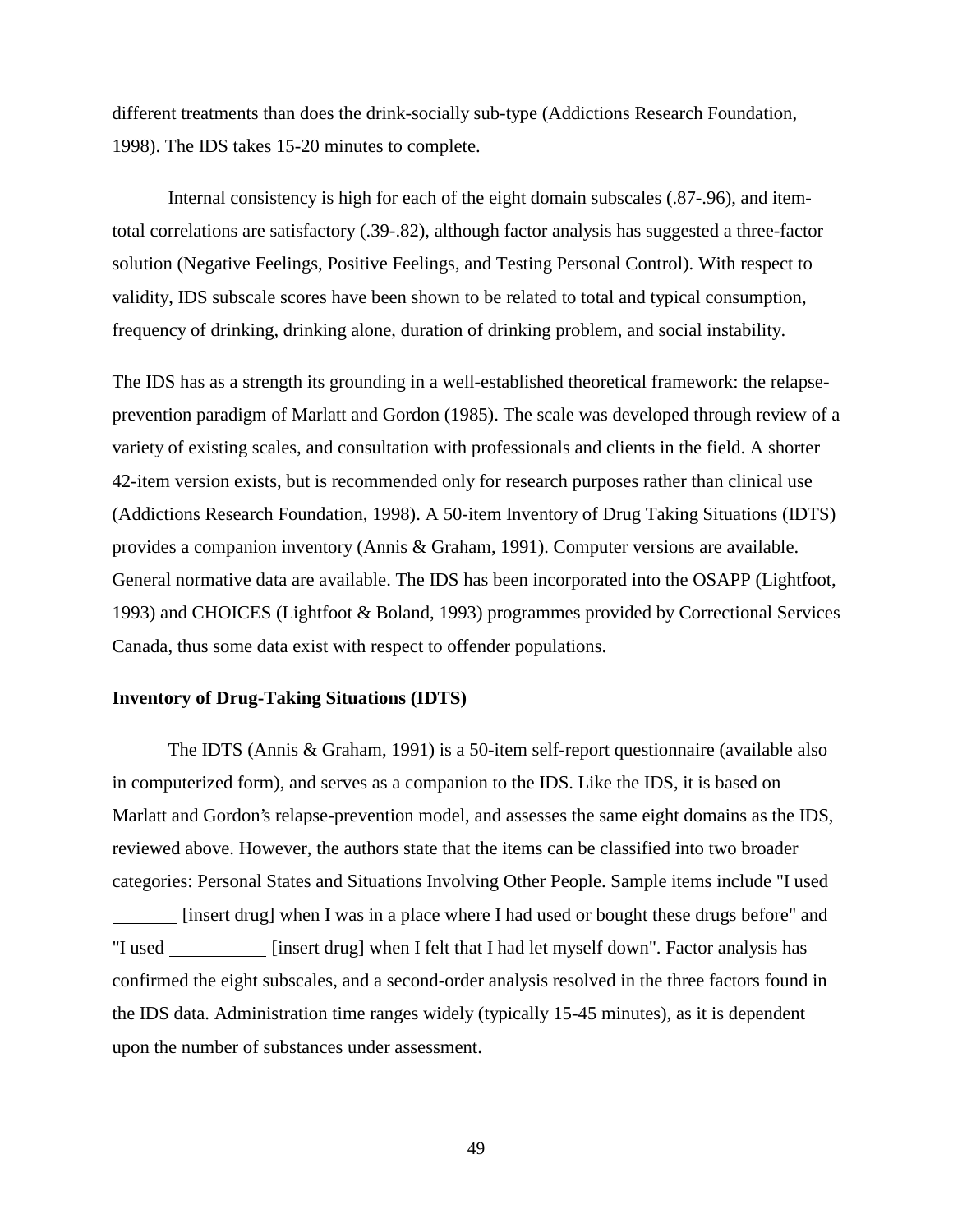Internal consistency values for each subscale range from .59 - .92, and most were over .80 for a sample of incarcerated offenders (Addictions Research Foundation, 1998). Validity varied across different substances but, in general, subscales were correlated with total use (.19-.68), frequency of use (.20-.44), typical use (.20-.38), DAST scores (.20-.51), and ADS scores (for alcohol use; .42-.68) (Addictions Research Foundation, 1998). Empirical data on the sensitivity of the IDTS to change has not be reported, but the content of the items would seem to be appropriate for change measurement. Official normative data is available for only a limited sample but, as noted above, some work has been done in prison populations, including samples of incarcerated adolescents (McKay, Murphy, McGuire, Rivinus, & Maisto, 1992); for the latter samples, the psychometric properties held up (alphas ranged from .83 to .95, with a single .68; the IDTS was moderately correlated with drug use frequency; and the IDTS discriminated amongst different drug groups). Again, the IDTS has been incorporated into the CHOICES and OSAPP programmes provided by Correctional Services of Canada.

## **Situational Confidence Questionnaire (SCQ)**

The SCQ (Annis & Graham, 1988) is a 39-item pencil-and-paper questionnaire which assesses situational self-efficacy; these items were drawn from the 100 items of the IDS (reviewed above), and therefore share its theoretical grounding in the relapse prevention model of Marlatt and Gordon. The 50-item Drug Taking Confidence Questionnaire (DTCQ) provides a companion scale to the SCQ. Both take between about 10 minutes to complete. Both of these scales, as well as the IDS and IDTS (described above) consist of eight subscales: Unpleasant emotions, physical discomfort, pleasant emotions, testing personal control, urges and temptations to drink, social problems at work, social tension, and positive social situations. These subscales can be grouped into three general classes: Negative affect, positive affect, and urges and testing. The respondent indicates the percent he or she feels confident of being able to resist the urge to drink heavily in a given situation; the respondent selects from the discrete percentage values of 0%, 20%, 40%, 60%, 80%, or 100%, thus items are scored on a six-point scale. Sample situations include "If other people treated me unfairly" and "If I met a friend and he/she suggested that we have a drink together". Average scores are computed for each subscale as well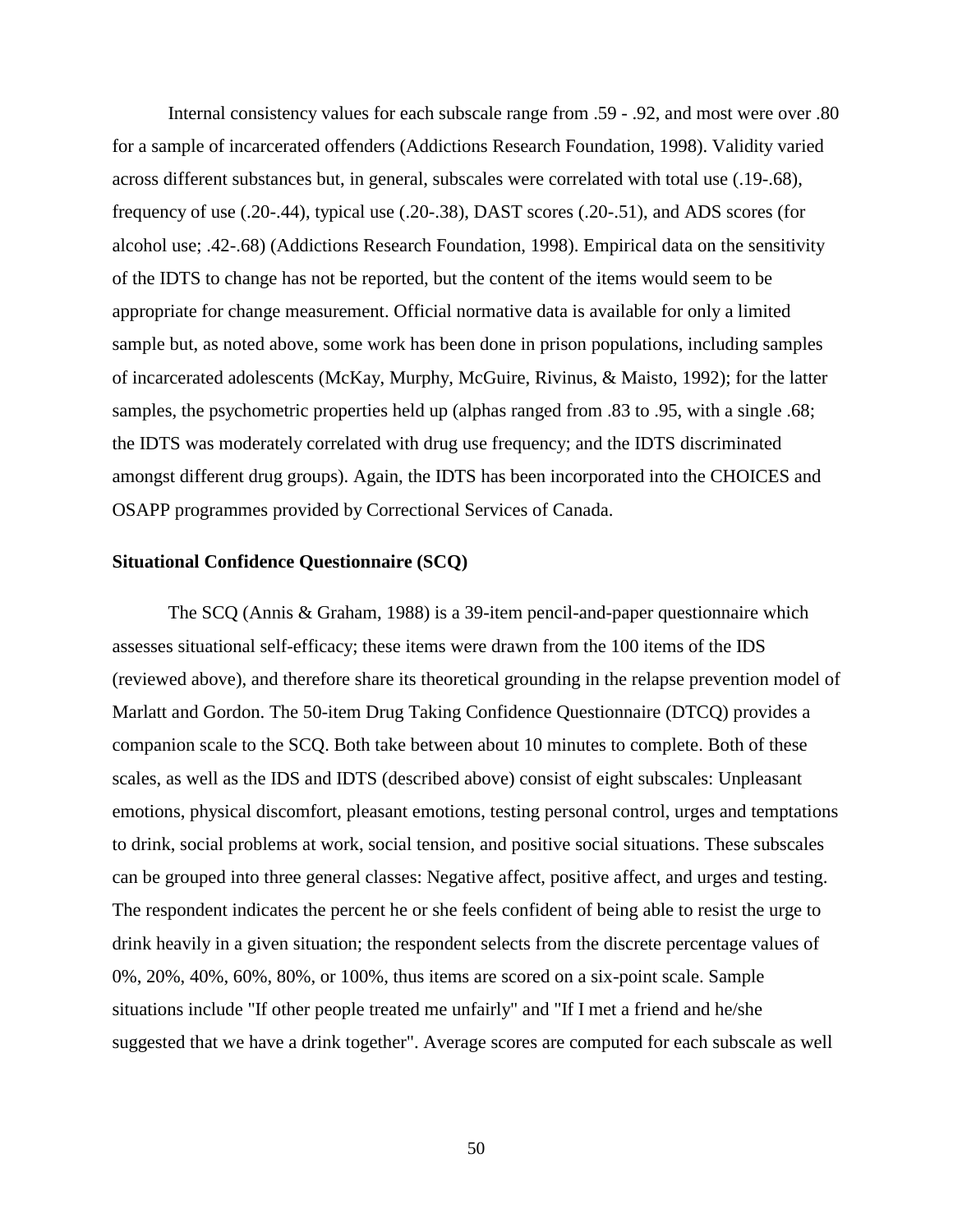as for the overall SCQ. Client profiles may be generated, and can be useful in planning particular treatment targets.

Internal consistency values range from .81 to .97 for each subscale, and .98 is reported for the entire SCQ. Factor analytic work has confirmed the eight subscales. SCQ scores have been related to consumption (typical and total), to the Hopelessness Scale (-.37), and to the Beck Depression Inventory (-.52). The SCQ is able to discriminate abstinent alcoholics from those just entering treatment, and has had some predictive validity of success in treatment, such that lower SCQ pre-treatment subscale scores predicted situations of relapse post-treatment. The SCQ seems sensitive to change post-treatment and at follow-up. The SCQ was not correlated with social desirability (ARF, 1998).

The DTCQ has similarly good psychometric properties; subscale and total alphas range from .79 to .98. DTCQ scores were found to be correlated with the ADS, the DAST, the SOCRATES, the Beck Depression Scale, the Hopelessness Scale, and the Symptom Checklist 90, indicating good criterion and construct validity. Factor analysis indicates a good fit with a three-factor solution: positive situations; negative situations; and temptation situations.

Normative data exist for male and female populations, and the SCQ is used in a number of languages (Spanish, Swahili, Russian and Norwegian) (Addictions Research Foundation, 1998). Computer versions are available (Sobell et al., 1994).

### **Coping Behaviours Inventory (CBI)**

The CBI (Litman, Stapleton, Oppenheim, & Peleg, 1983) is a 5-minute self-report penciland-paper measure of the client's use of coping strategies in response to the urge to drink. The respondent indicates on a four-point scale (from *Usually* to *Never*) the frequency with which he or she employs each of the 36 coping strategies listed (14 are cognitive and 22 behavioral); a lower score indicates more frequent use of the strategy. Items can be summed, or an average computed. Sample strategy items include "Recognizing that life is no bed of roses but drink is not the answer" and "Making up my mind that I'm going to stop playing games with myself".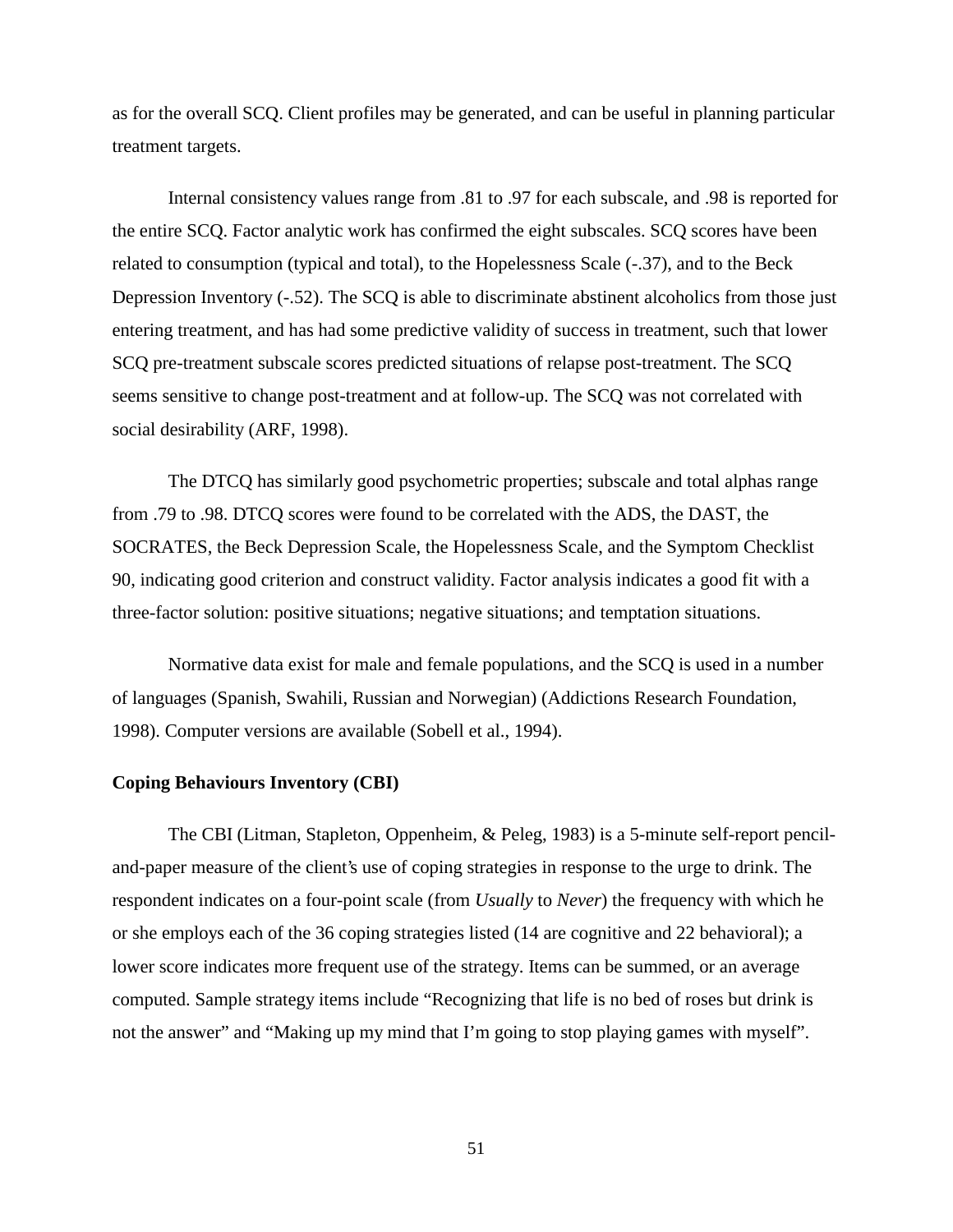Items were originally derived from extensive interviews with alcoholic patients about strategies they had used to avoid relapse; this original set underwent extensive psychometric refinement until the 36 items retained met particular psychometric criteria. The CBI can discriminate between relapsers and successful abstainers; abstainers typically use a greater number of coping strategies, and employ them with greater frequency. Factor analyses support four factors: Positive thinking, negative thinking, avoidance/distraction, and seeking social support. Higher scores on the CBI have been related to higher self-efficacy, lower temptation to drink, greater social stability and life satisfaction, and fewer physical and social complications. The CBI appears sensitive to change over treatment periods. Normative data are available largely for male samples.

### **Stages of Change Readiness and Treatment Eagerness Scale (SOCRATES)**

The most recent incarnation of the SOCRATES (Miller & Tonigan, 1996) consists of 19 items. Originally, the 40-item scale boasted five subscales based on Prochaska and DiClemente's Stages of Change model of addictive behaviours. The authors report on extensive pilot testing and refinement of the SOCRATES using a very large sample  $(N > 1700)$  from the Project MATCH database. The final product produces three subscales: Taking steps; recognition; and ambivalence. The instrument is intended to assess which stage the respondent is at. Sample items include "I have already changed my drinking, and I am looking for ways to keep from slipping back into my old pattern" and "Sometimes I wonder if I am in control of my drinking". Psychometric properties of the SOCRATES are excellent. Cronbach's alpha for the three scales ranged from .88 to .96, while test-retest reliabilities ranged from .83 to .99. The final three-factor solution seems stable. In our opinion, this instrument has great potential for use in treatment planning and the treatment process itself.

Some alternative readiness to change inventories are available, also based on the Prochaska and DiClemente model. The Readiness to Change Questionnaire (RTCQ; Heather, Gold, & Rollnick, 1991) is a 12-item pencil-and-paper test requiring only 2-3 minutes for completion. No administration training is required; individuals are assigned to Precontemplation, Contemplation, or Action stage of change. Sample items include "I don't think I drink too much", "I enjoy my drinking, but sometimes I drink too much", and "I am actually changing my drinking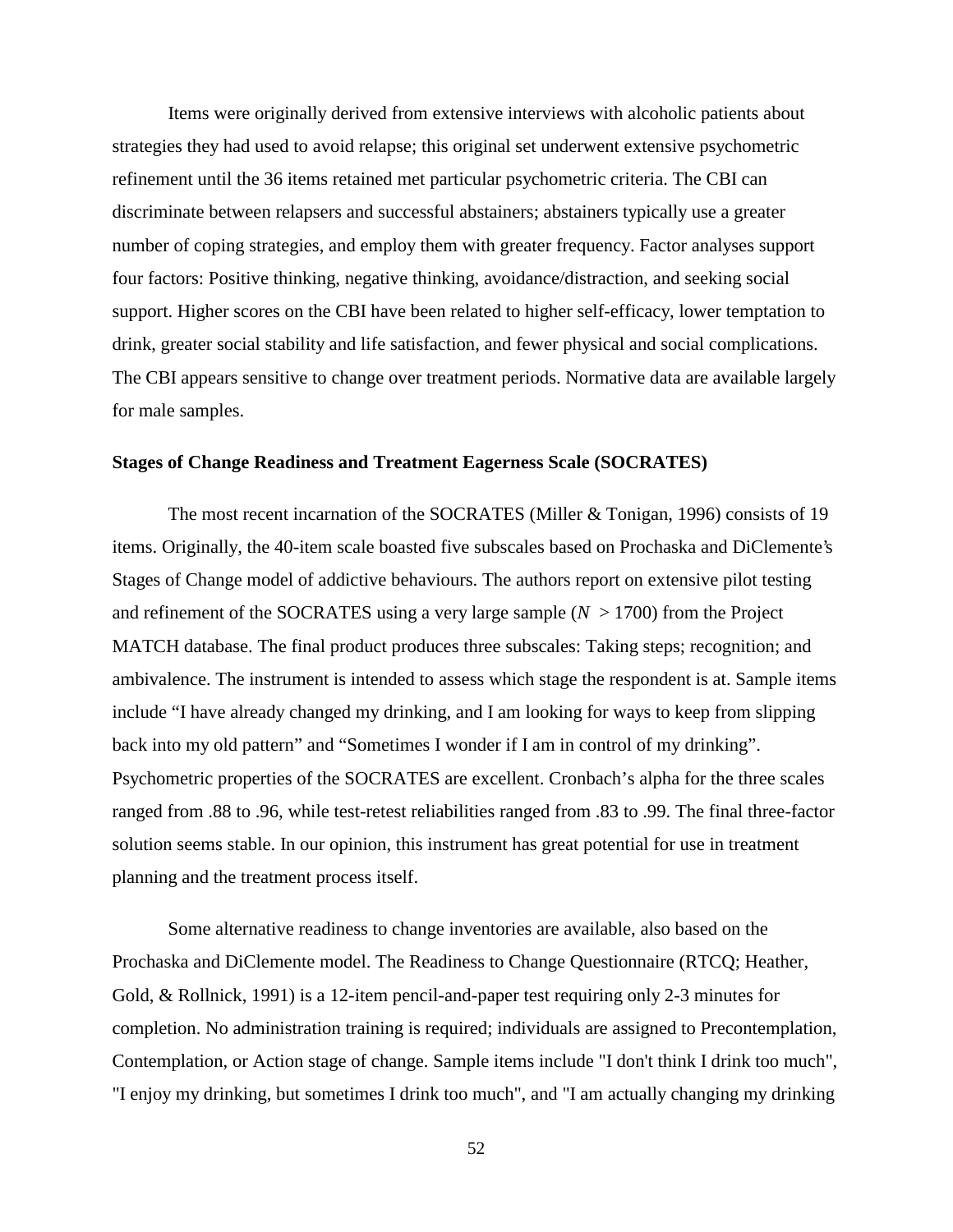habits right now". Psychometric work includes interrater reliability, internal consistency, and validity (content, predictive, concurrent, and construct). Norms are available and the normative sample consisted of problem drinkers in a general hospital population (Allen & Columbus, 1995).

The **Recovery Attitude and Treatment Evaluator Clinical Evaluator and Questionnaire** (RAATE; Mee-Lee, Hoffman, & Smith, 1992) is in fact two separate instruments: the CE is a 35-item structured clinical interview, while the QI is a 94-item true/false self-report questionnaire. The RAATE was developed as an aid in placing clients at the level of care appropriate to their particular readiness stage. Both portions consist of five scales: resistance to treatment; resistance to continuing care; severity of biomedical problems; severity of psychiatric/psychological problems; and social/environmental support. QI sample items include "I don't have an illness that requires frequent medical supervision" and "I have severe emotional problems that are related to my alcohol/drug use". The CE takes 20-30 minutes to administer, while the QI takes 30-to 45 minutes. Internal consistency for the QI ranges from .63 to .78, while test-retest (24-hour) ranges from .75 to .87 across scales. The CE's average interrater reliability ranged from .59 to .77, and Allen and Columbus (1995) report good convergent and divergent validity for both portions of the RAATE. Training is recommended for those administering the RAATE. Sensitivity with change would appear relevant to the treatment process, rather than post-treatment change and maintenance of change at follow-up (Allen & Columbus, 1995).

Change readiness inventories in general seem most appropriate at pre-treatment assessment, for assignment to interventions which meet the client at his or her stage of change. Other questionnaires measuring an individual's stage of change that are not reviewed here include the **University of Rhode Island Change Assessment** (URICA; McConnaughy, Prochaska, & DiClemente, 1983), and the **Alcohol and Drug Consequences Questionnaire** (ADCQ; Cunningham, Sobell, Gavin, Sobell, & Breslin, 1997). The latter is a very newly developed scale which shows very promising psychometric properties, particularly with respect to its ability to predict treatment success.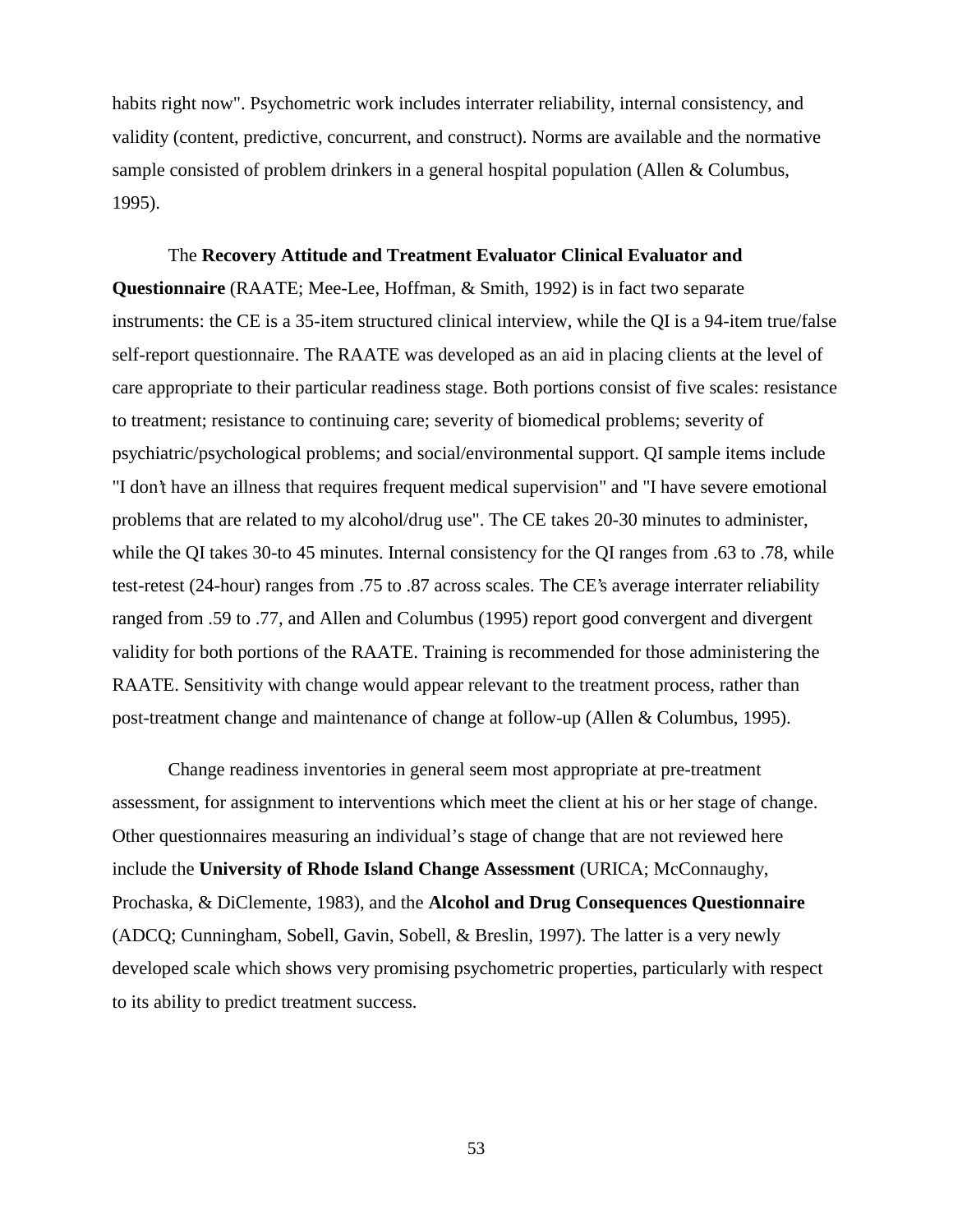# **Broad, Comprehensive Assessment Batteries Addiction Severity Index (ASI)**

The ASI, developed by McLellan, Luborsky, Woody, and O'Brien (1980), is possibly the most widely used standardized instrument in the field of substance abuse; it can be used to assess both alcohol and drug use. The ASI is based on the premise that an adequate evaluation of addictive behaviours must incorporate the context of the problem, with respect to both causal and consequent variables (Inciardi, 1994; McLellan et al., 1980). The current and fifth edition (McLellan, Kushner, Metzger, Peters, Smith, Grissom, Pettinati, & Argeriou, 1992) is available in nine languages. It is administered in the form of a structured interview lasting 40 - 60 minutes. It is recommended for both research and clinical purposes, with an emphasis on the development of treatment plans in the latter case. Multiple administrative assistance tools are available for the ASI (e.g., manuals, training videos, scoring guidelines), and a trained and experienced clinician or technician is required for competent administration. A general overall scale score is derived, as are six life problem area scores: Medical; employment/financial support; drug/alcohol use; legal/criminal justice involvement; family/social; psychological/psychiatric. In addition to the life problem area portion, a portion investigating personal and family background is included. Temporal referents are both recent and lifetime substance use. Each of the 161 items is rated on a 5-point scale; the respondent indicates to what extent the item in question is of concern, and to what extent he or she feels treatment is required. In addition to the client's self-report data, the interviewer rates her subjective assessment of the client's problem severity, the client's honesty about the problem, and client's understanding (on 10-point scales). A variety of composite, computer-generated scores can be produced to form client profiles; scoring of these composites by hand is not feasible.

The ASI boasts good test-retest reliability (average values between .83 and .89), good interrater reliability (cross-clinician severity ratings "virtually identical", with a reported average concordance of .89), and good concurrent validity in general, although these properties have been found to be less adequate in the severely mentally ill (Carey, Cocco, & Correia, 1997). The original factor analysis supported a six-factor solution, but this has not been consistently replicated (e.g., Rogalski, 1987). Various subscales of the ASI correlate with the Beck Depression Inventory (.27), the Symptom-Checklist-90 (.39-.47), and the Quantitative Inventory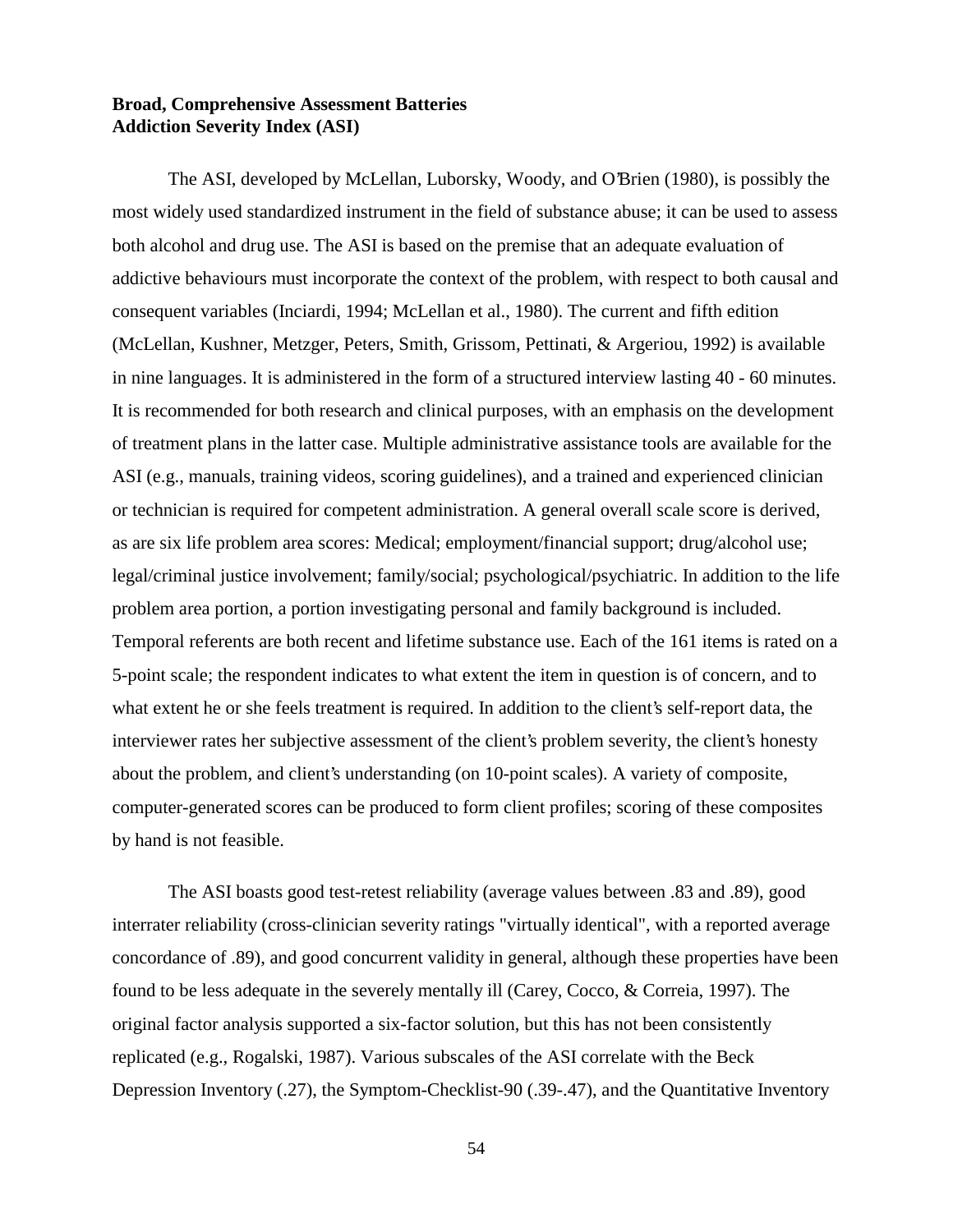of Alcohol Disorders (.76). In addition, each subscale was validated in the original sample by correlating it with three separate concurrent measures. For example, the "alcohol" subscale was related to number of overdoses, blackouts and seizures (.72); the medical scale was related to number of current medical symptoms (.69); and the legal scale was related to total number of convictions (.71). A computer version has recently become available (Miller et al., 1995; Sobell et al., 1994). An extensive manual and training videotapes accompany the protocol, thus a trained clinician or technician must administer the index.

Although a computer version seems feasible, the authors of the fifth edition are adamant that the protocol is *not* to be administered via computer, due to the importance of the subjective clinician ratings in establishing reliability and validity of the instrument (McLellan et al., 1992). This clearly presents a drawback for institutions in which a 60-minute interview, plus scoring time, carried out by (at minimum) a trained clinician, is not practical. The ASI has been criticized for its lack of attention to problems specific to female populations. One major strength, however, is its incorporation of information on client distress, client desire and motivation for treatment, and the potential for client denial of the problem. In addition, McLellan, Luborsky, and O'Brien (1986) report that the ASI was sensitive to change at six-month post-treatment follow-up of drug and alcohol treatment patients.

Normative data are available for a wide variety of samples, including samples of diverse racial backgrounds incarcerated samples , and there is some history of use with incarcerated populations (Allen & Columbus, 1995; Breteler et al., 1996); all normative data derive from clinical samples.

Both the original paper (McLellan et al., 1980) and the paper detailing the development of the fifth edition of the ASI (McLellan et al., 1992) indicate the careful consideration of practical and theoretical issues, and strong psychometric work, that has gone into the development of the index and subsequent versions. Its widespread use in both assessment and treatment outcome studies has led to the establishment of a strong data base of information in which one can place much confidence. From our examination of the actual interview schedule, we can recommend the use of this instrument in all aspects save that of practicality, given the onerous task of administration. One criticism raised against the ASI is its failure to recommend particular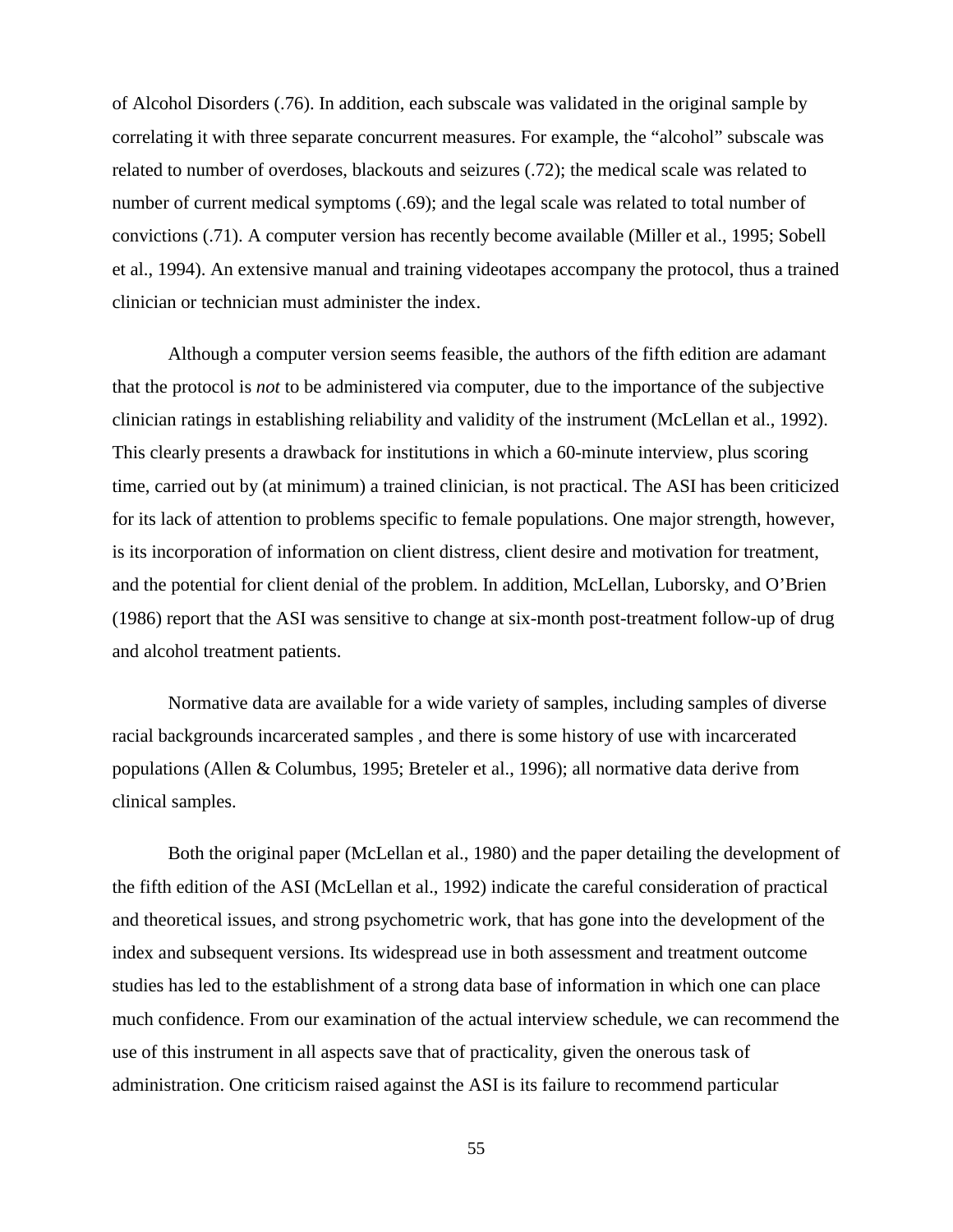treatment interventions (National Institute of Corrections, 1991) -- a criticism relevant to a number of batteries reviewed here.

#### **Drug Abuse Treatment for AIDS Risk Reduction (DATAR)**

The DATAR (Simpson, 1990) was originally developed to evaluate efforts at improving program retention rates and reducing relapse in intravenous drug users. However, it is also recommended as a pre-treatment assessment protocol, as well as a marker of treatment progress, and shares many features with the ASI, reviewed above. There are two parts to the DATAR. The Intake Form is a structured interview (thus requiring at minimum a trained and qualified technician) that covers sociodemographic, family, peer relation, health, psychological, criminal, and drug history variables; the interviewer rates, on a 10-point scale, the severity of problems in each of these six domains, severity of use of 15 potential substances, and also rates HIV-risk. Ratings of 4 or 5 are considered indicative of need for treatment attention. The interview takes 60-90 minutes to complete. The Self-Rating Form has the client rate each item on a 5-point scale; items address self-esteem, depression, anxiety, antisocial personality, risk-taking, decisionmaking, drug use, desire for help, and readiness/motivation for treatment. The author indicates requirement of an eighth grade reading level, which may contraindicate the instrument for some populations; this portion typically takes 10-15 minutes to complete.

Internal consistency values for the Self-Rating portion range from .62 to .91, while testretest reliability ranged from .54 to .88. The reliability of composite scores ranged from .63 to .88. The appropriate subscales correlate with the *Beck Depression Inventory* and portions of the *Symptom Checklist-90* (.61-.81), as well as subscales on the *Millon Clinical Multiaxial Inventory* (.50 - .60). Published norms were not available at the time of the last review of this inventory, although some sample means might be obtained. One very advantageous feature of the DATAR is that "an efficient and well-documented data management system has been developed that is being shared with other treatment research projects" -- such a system would be most useful in attempting to incorporate the battery into a large system such as Correctional Services.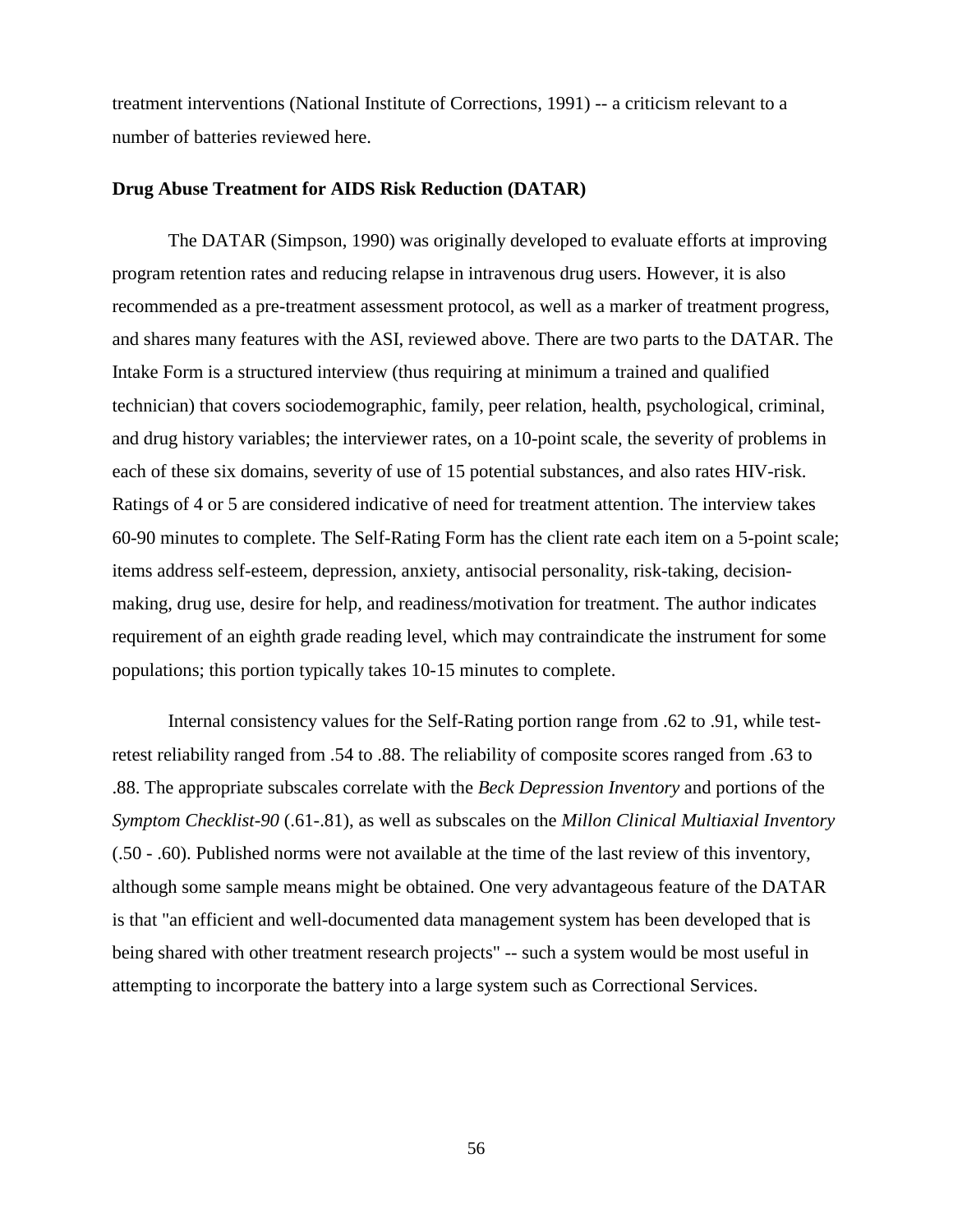### **Alcohol Use Inventory (AUI)**

The Alcohol Use Inventory (Horn, Wanberg, & Foster, 1974; 1987) may serve as a comprehensive measure of several domains critical to assessment of an alcohol problem. Its development is based on a theory of drinking that conceptualizes each alcoholic as a "distinct Gestalt", with unique patterns of perceived benefits from drinking, styles of drinking, perceived consequences of drinking, and thoughts on how to deal with the drinking problem (Allen & Columbus, 1995). It is a pencil-and-paper test (but can be computer-administered), requires under one hour to complete, and can be scored quite quickly and easily by non-clinical but trained staff or by computer; computer packages also offer interpretations. It consists of 228 items with 24 subscales developed through factor analyses on large sets of clinically-derived data. Item responses consist of *yes/no* for some items, and 3-5 multiple choice options for others. Seventeen of the scales are considered primary factors, among them motivations for drinking, drinking style, physical dependence, loss of control, marital difficulties, readiness for change. Six second-order factors have been extracted to produce more general scales, and a single overall severity score is also generated. Some sample questions include "Do you drink to change your mood (drink when bored, angry, flat)?" and "Usually how much time is there between your periods of drinking--time when you don't drink at all?"

This instrument appears to be of particular use in assessing suitability for particular treatment programmes (Miller et al., 1995), as the instrument generates considerable information about the uniqueness of each individual's alcohol problem. Some general norms are available, but norms for specific sub-groups are not. Psychometric work on test-retest reliability, internal consistency, and validity (content, predictive, concurrent, and construct) has been carried out.

#### **A Structured Addictions Assessment Interview for Selecting Treatment (ASIST)**

The ASIST was developed by the Addiction Research Foundation in 1984 and is intended to collect information directly relevant to treatment assignment. This structured interview schedule assesses patterns of alcohol and drug use and abuse; associated physical, psychological, family, and employment problems; previous treatment history; and treatment preferences of the client (Miller et al., 1995). It should be noted that the ASIST incorporates the ADS and the DAST, reviewed above. At one time the ASIST was widely used by Alcohol and Drug Referral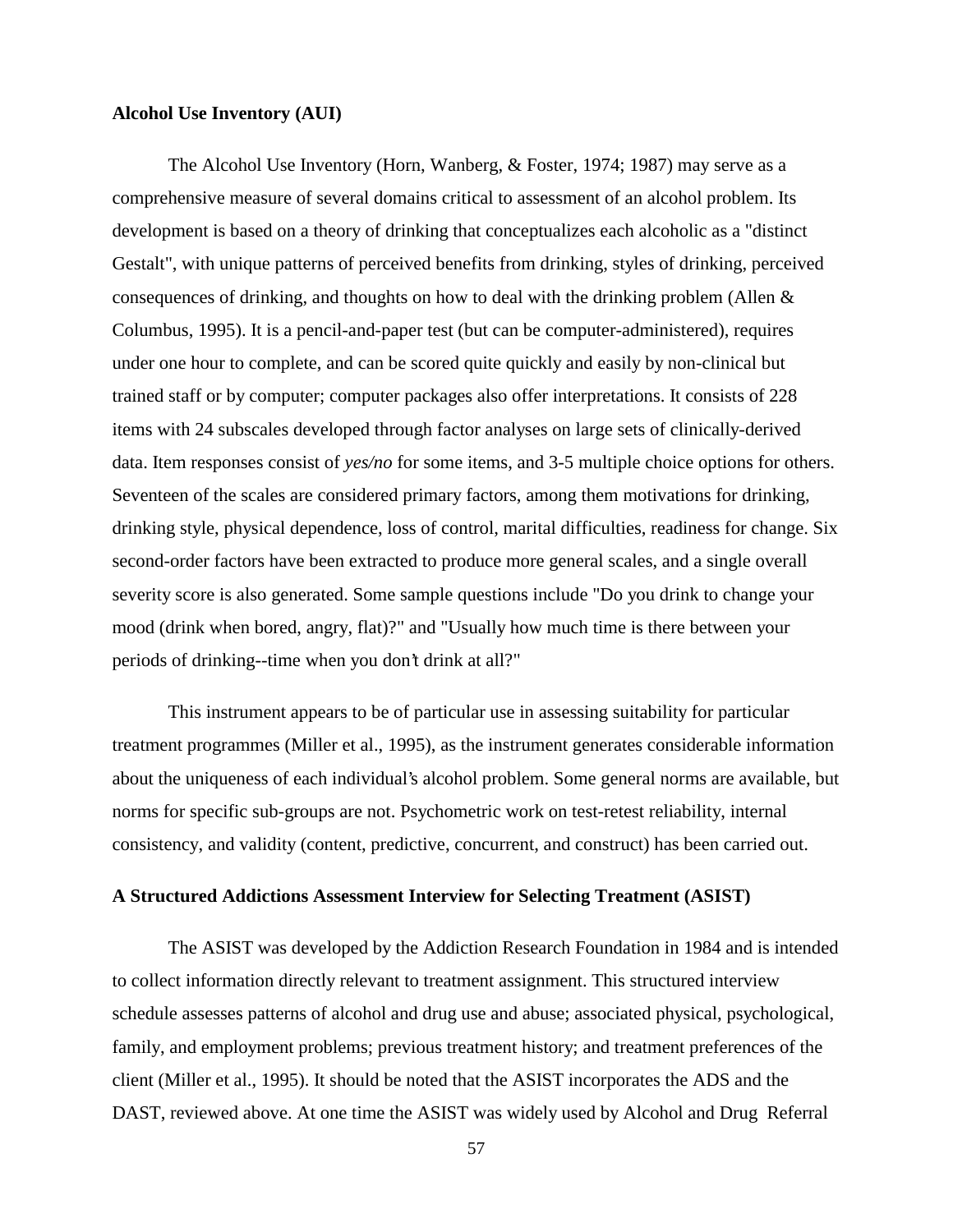Centres across Ontario. However, because of time (it is fairly long to administer) and other constraints its use has declined and Referral agency workers have switched to shorter versions that differ from area to area or switched to different formats, such as motivational interviewing (J. Pierce, Personal Communication, Kingston Alcohol and Drug Referral Centre).

The ASIST has served as the base for development of the ASIST-I: A Structured Addictions Assessment Interview for Selecting Treatment for Inmates. That is, this schedule was developed specifically for Canadian offender populations (Hodgins and Lightfoot, 1988; Lightfoot and Hodgins, 1989). In most ways the ASIST-I parallels the CLAI, except that it is administered as a structured interview with time allowed for the offender to complete self-report questionnaires (e.g. ADS, DAST, General Health Questionnaire). Because it is so similar to the CLAI, which is used far more widely with offenders, this review will concentrate on the latter in order to avoid redundancy. However, one advantage of the structured interview approach of the ASIST-I was that the interviewer could do some cross checking of self report information (e.g. ADS and DAST) with file information (e.g. impaired driving charges, assaultive when drinking, etc.). Another potential advantage is that it included some neuropsychological screening instruments (Trails and Digit Symbol subtest). As noted earlier, the ASIST-I yielded considerably higher prevalence of substance abuse problems compared to the CLAI, however, this was likely due to self-selection bias in the volunteer offenders who completed the ASIST-I.

### **Comprehensive Drinker Profile (CDP)**

Developed by Miller and Marlatt (1984), the CDP is a two-hour, 88-item structured interview; an additional 30 minutes is required for scoring (computer scoring is available for only a portion of the schedule). The schedule explores demographics, substance consumption, life problems, drinking settings, beverage preferences, medical history, use of other drugs, motivations for use, motivations for change, and self-efficacy. A sample question is "What are the main reasons why you drink? In other words, when you are actually drinking, what for you is the most positive or desirable effect of alcohol? What do you like best about alcohol?" (motivational domain). The CDP is recommended for use in treatment planning (Allen  $\&$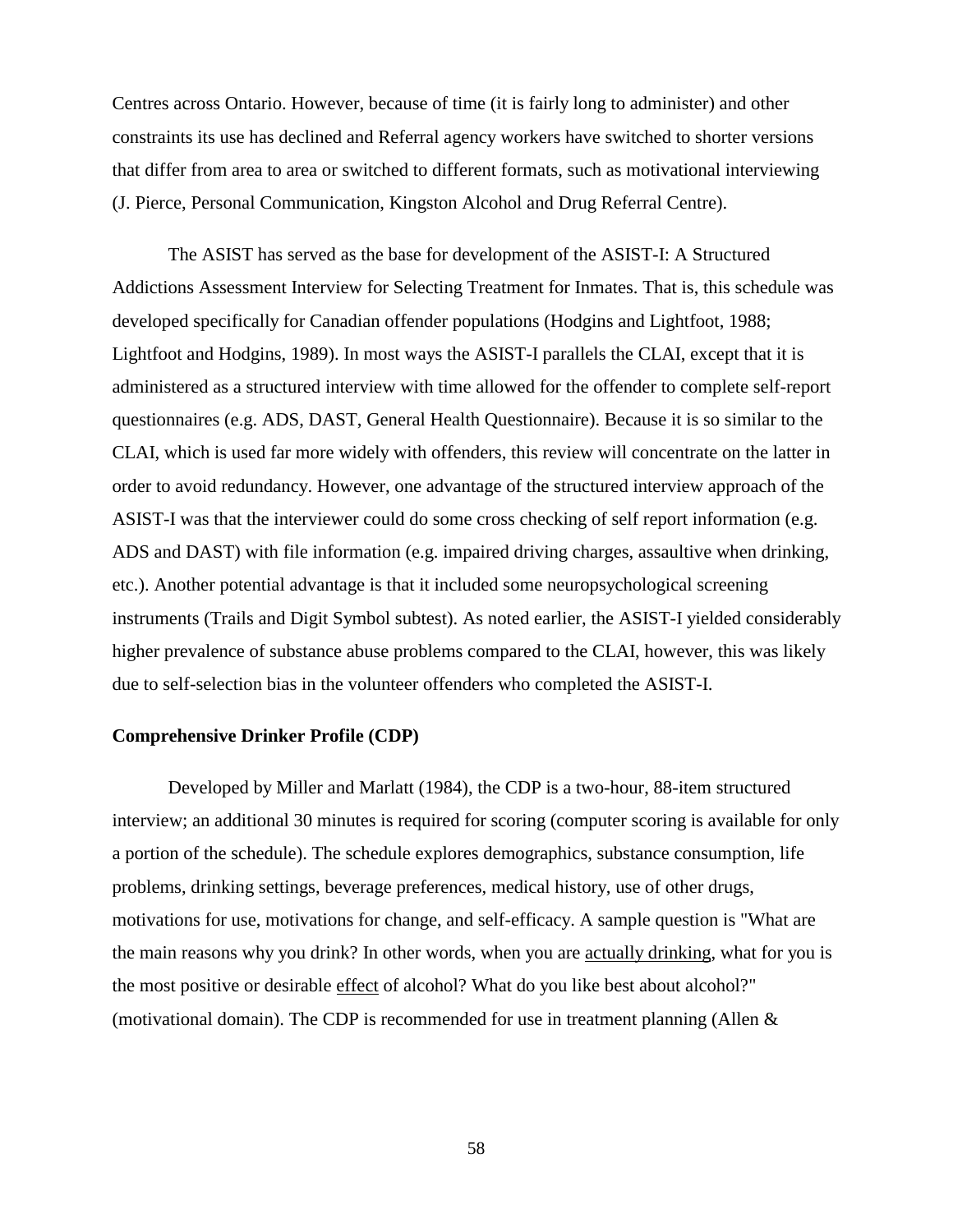Columbus, 1995). A shortened version and parallel forms are available, and schedules for the interviewing of significant others (observer ratings) are available (Miller et al., 1995).

Psychometric work on the CDP includes tests of inter-rater reliability, and validity (content, predictive, and concurrent). Gender specific norms are available

One advantage to this assessment tool is that it is part of a family of interview protocols which include treatment follow-up interview schedules (the *Followup Drinker Profile*), thus consistency may be maintained across the various stages of assessment.

### **Computerized Lifestyle Assessment Instrument (CLAI)**

The CLAI is a computer administered inventory with over 600 items that makes it one of the most comprehensive instruments currently available for assessing substance abuse in offenders (Robinson, Fabiano, Porporino, Millson, & Graves, 1992; Robinson, Porporino & Millson, 1991). The CLAI evolved from the Computerized Lifestyle Assessment (CLA) which was developed by Harvey Skinner of the Addiction Research Foundation for assessing nonoffender populations (Skinner, Allen, McIntosh & Palmer, 1985). The CLA will not be reviewed here in order to avoid redundancy, but in general, it is a very good instrument for assessing substance abuse.

The CLAI examines a variety of factors associated with substance abuse, including physical health; mental health; nutrition; functioning in family and social relationships; education/work; criminal behaviour patterns; substance abuse as assessed by the ADS, DAST, and other indicators, including its relationship to criminal activity; past substance abuse treatment; and readiness for future treatment. The CLAI is programmed to catch inconsistencies in offender reporting. Unlike the CLA, which uses the previous year as the target period for assessment, the CLAI utilizes the 6-month period prior to the offender's most recent conviction. The CLAI is utilized in federal prisons across Canada, can be administered in both English and French (Weekes, Vanderburg, & Millson, 1995), has been tested on an aboriginal sample of offenders (Vanderburg et al., 1994), and key components (ADS, DAST) have been tested on female offenders (Hodgins & Lightfoot, 1988). Several thousand offenders have now been assessed, offering a tremendous data base for research and clinical purposes (Weekes, Moore, &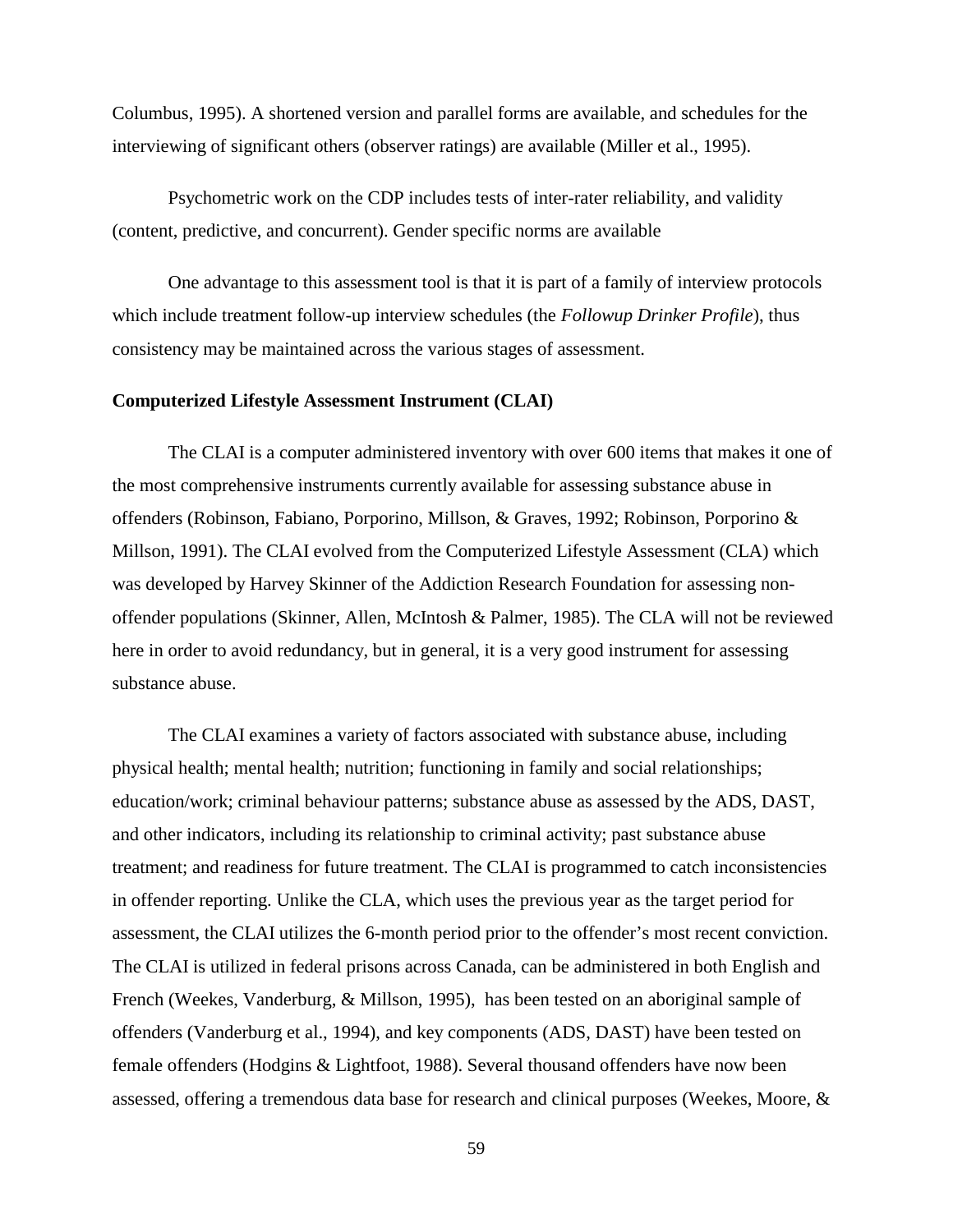Langevin, 1997). An interesting feature of the CLAI is that it provides a profile with graphic feedback to the offender. Considering the importance of feedback for treatment motivation, this is a valuable feature. A more thorough profile is provided to the offender's case management officer, which should serve as an excellent source of information in evaluating the offender's stress and in planning for the offender's treatment needs.

 A key feature of the CLAI is the use of the ADS and DAST to measure severity of substance abuse problems. As noted earlier in this review, the ADS and DAST have excellent psychometric properties in terms of reliability and validity with non-offender populations. Tests of offender populations also show that internal consistency remains high ( $DAST = .90$ ;  $ADS =$ .94; Robinson, Porporino, & Millson, 1991). This high reliability has been replicated in both French and English administrations (Weekes et al., 1995).

Weekes et al. (1995) also examined the factor structure of the CLAI in English and French populations of offenders. Although little detail is given about the particular factors that emerged, the authors report that the factor structure of the main factors are virtually indistinguishable in the anglophone and francophone CLAI samples.

Validity studies have demonstrated good agreement between CLAI determination of substance abuse problems and determination based on offender files (Robinson & Millson, 1991) and by interview, which included a second administration of the ADS and DAST (Beal, Weekes, Millson, & Eno, 1997). In addition to these validity checks, Weekes et al. (1997) were able to demonstrate that the relationship between substance abuse crimes increases strongly as the severity of substance abuse (judged by ADS and DAST) increases. A similar expected relationship was shown between severity of substance abuse as measured by these scales and the probability of being intoxicated at the time crimes were committed. These two findings add to the validity of the CLAI assessment of substance abuse.

Like its non-offender cousin, the CLA, the CLAI gives every indication of being a superior instrument for the assessment of substance abuse in offenders. In addition, it is well accepted and understood by offenders, and relatively cheap to administer compared to structured interview approaches. Finally, since all federal offenders now complete the CLAI on admission, it serves a multi-function purpose of screening, assessment and feedback, and treatment planning.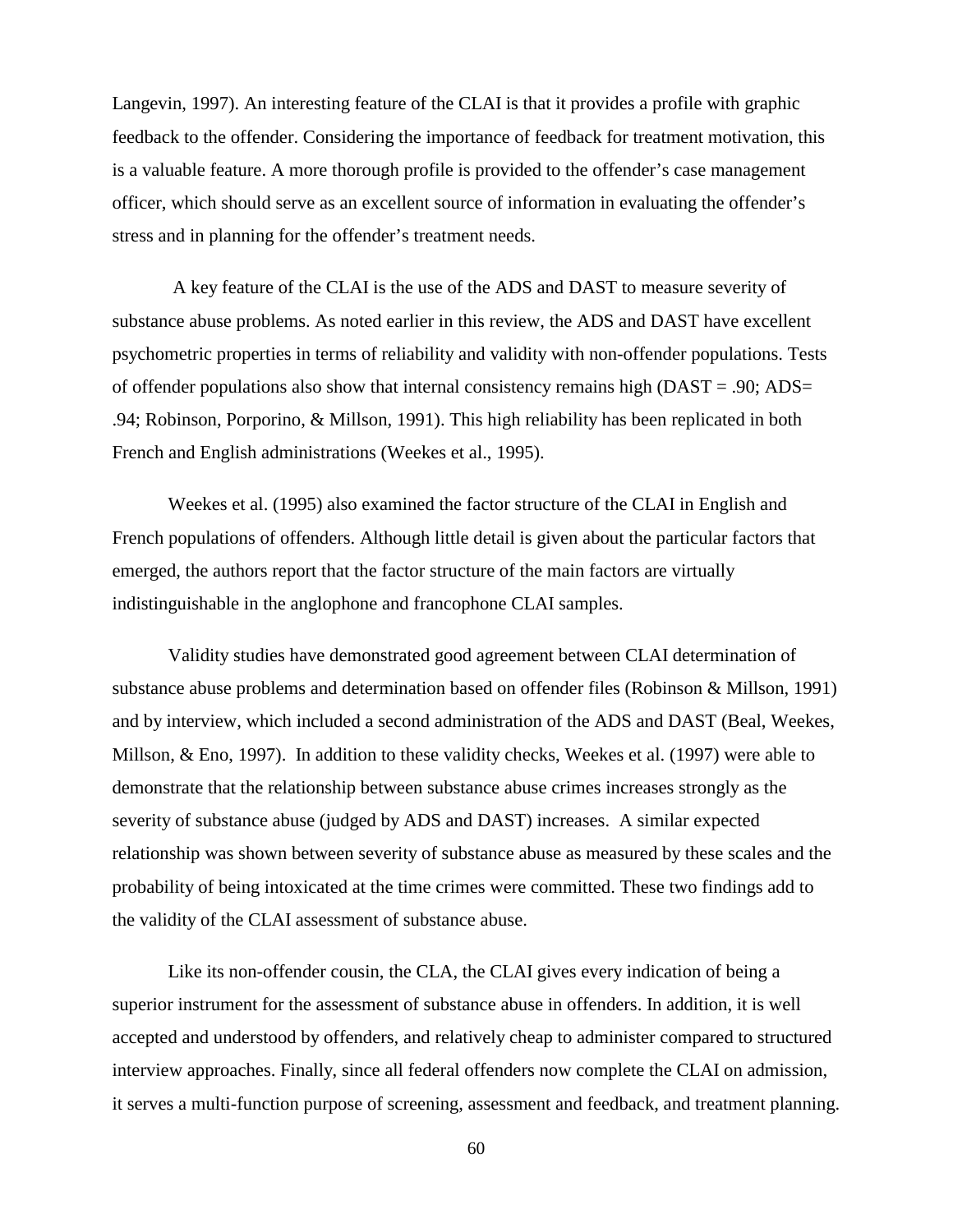## **Drug Use Screening Inventory (DUSI)**

The 159-item DUSI was developed by Tarter and Hegedus (1991) and assesses the severity of problems across the following ten domains: substance abuse; psychiatric disorder; behaviour problems; school adjustment; health status; work adjustment; peer relations; social competency; family adjustment; and leisure/recreation. Items are constructed to tap behaviours, attitudes, and affect. Consumption is also assessed, and preferred and problem drugs identified; a lie scale is also incorporated into the DUSI, thus making an effort to address the concern with social desirability and response bias raised by many in the assessment literature in general. "The past year" serves as the temporal referent for each item, except for the consumption grid which uses "each month" as the referent. Thus, the scale has potential for sensitivity to long-term changes. The scale can be administered as a pencil-and-paper test, by interview, or by computer, and requires 20 minutes to complete; a 5th grade reading level is required (Allen & Columbus, 1995). An absolute severity profile is generated, as well as a profile ranking the 10 domains in order of severity for the particular individual; and a single global index is also computed. Allen and Columbus (1995) suggest that the DUSI can be useful in identification, broad domain diagnosis, and treatment monitoring.

Psychometric work includes interrater reliability, split-half reliability, internal consistency, and content and construct validity. Some norms on limited populations are available.

#### **Chemical Dependency Assessment Profile (CDAP)**

The CDAP (Harrell, Honaker, & Davis, 1991) is a 235-item self-report instrument (also available in computer format) which assesses both alcohol and other substance problems. The test taps the following eleven domains: quantity/frequency of use; physiological symptoms; situational stressors; antisocial behaviours; interpersonal problems; affective dysfunction; attitudes toward treatment; degree of life impact; tension-reducing expectations; social facilitation expectations; and mood-enhancing expectations. Internal consistency values for the domains range from .60 to .88, while six-day and nine-day test-retest values range form .77 to .96. CDAP subscale correlations with the MAST and the AUI ranged from .33 to .79 (higher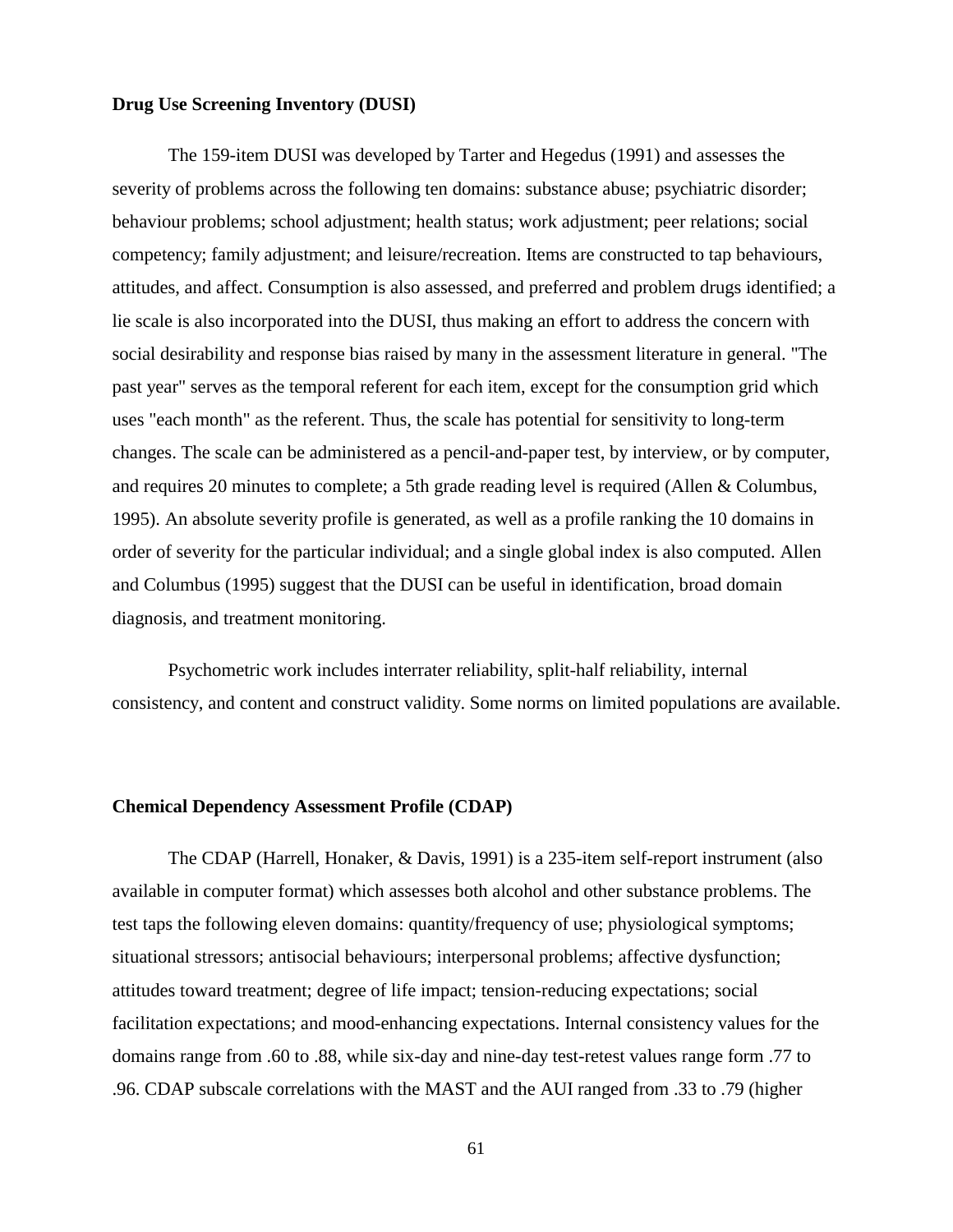correlations found for the Q/F and Life Impact dimensions). The normative sample is small (total  $N = 86$ ), and was overwhelmingly Caucasian but did include both male and female subjects, and the CDAP correctly discriminated an alcohol abuse group from a poly-drug abuse group at a rate of 100%. The computer format will also generate a summary report (Inciardi, 1994).

Because of the nature of its content, the CDAP can be useful in providing a very detailed assessment for the purpose of individualizing treatment, as well as for assessment of treatment outcome. Some items have the potential for sensitivity to change, particularly those tapping the expectation and substance use behaviour domains (e.g., "I can be more assertive when I drink" and "How many days per months do you miss work because of drinking?"). Other historically based items will be less sensitive to change (e.g., "Have you ever passed out from drinking?" and "How many times have you stopped drinking and then started back?"

#### **Individual Assessment Profile (IAP)**

The IAP (Flynn, Hubbard, Luckey, Forsyth, Smith, Philips, & Fountain, submitted) is a structured clinical interview intended to assess clients for treatment planning purposes, but also includes forms for treatment progress evaluation at various points in treatment. The IAP was developed from surveying a wide range of treatment programs with respect to the data collection strategies they used, and from consultation with "expert panels" as well as previously standardized instruments in the field. This battery shares a number of features with the ASI and the DATAR, both reviewed above. The interview covers the following areas: Demographic background; programme admission source/reason; living arrangements; smoking, alcohol, and drug use; illegal activities; sources of support/employment; medical health; and mental health. The client rates on a four-point scale his or her degree of concern about problems in each domain, and his or her assessment of need for treatment. In turn, the interviewer rates each problem with respect to her opinion of the client's need for treatment, as well as her assessment of possible distortion on the part of the client. The interview takes approximately 50 minutes. It is recommended that an experienced drug counsellor undergo one day of IAP training. Severity ratings are converted into a client profile which quantitatively summarizes the client's problem areas.

Internal consistency analysis indicate good cross-rater agreement (90%), while test-retest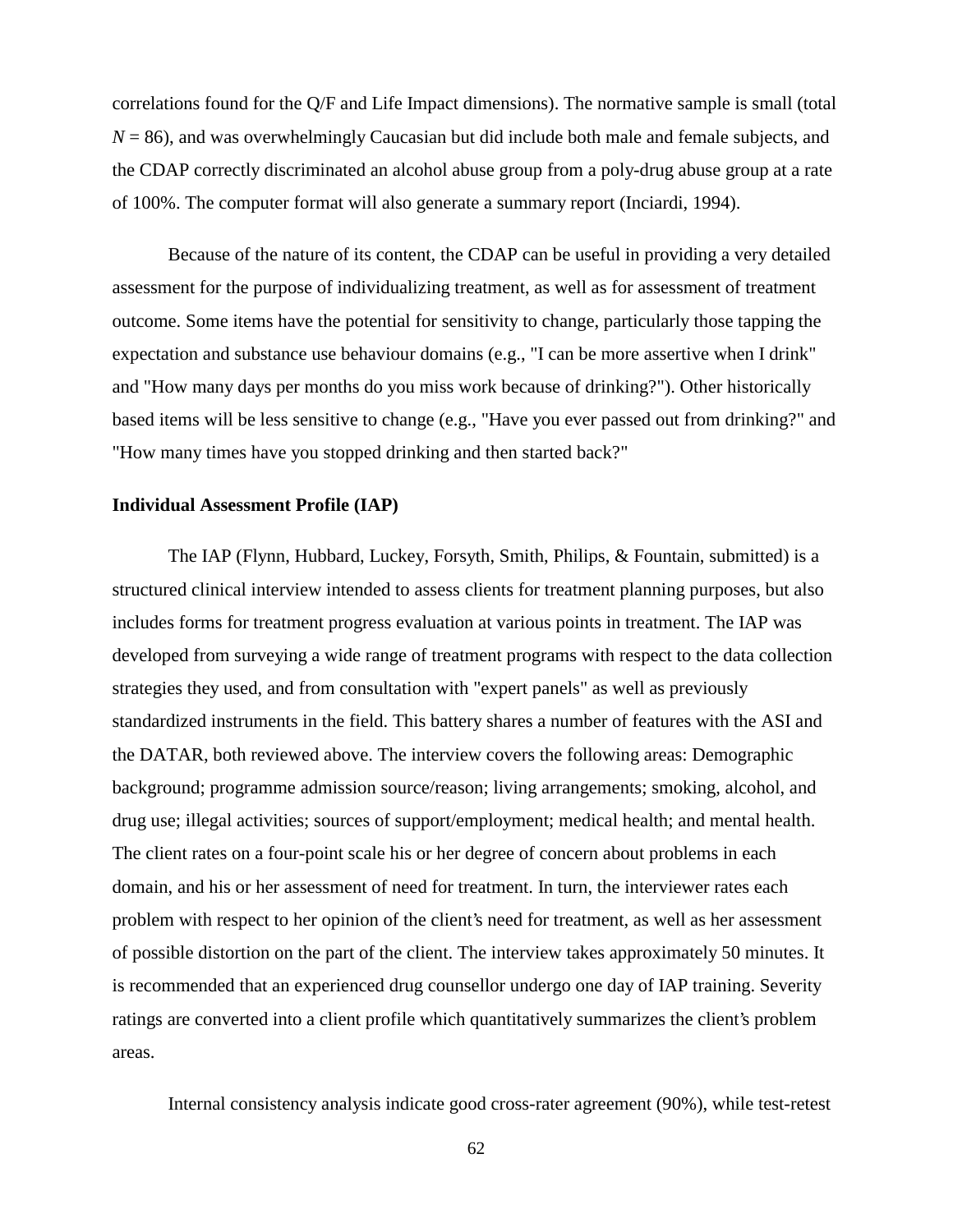reliability was poor (below .40) on a number of items. With respect to validity, self-report on the IAP and results of urinalysis and hair analysis produced fairly good concordance (88-98% for most substances, 62% for cocaine). As the IAP is a relatively new instrument, no official normative data are yet available, and a number of validity and reliability studies have yet to be published or submitted for publication.

A computerized administration format has been developed; this software is apparently quite flexible with respect to generating reports that fit a variety of required formats, thus might prove useful for institutions such as Correctional Services.

### **Substance Use Disorder Diagnosis Schedule (SUDDS)**

The SUDDS (Harrison & Hoffman, 1989) is a structured interview (can be administered by a clinician or by computer). It consists of 99 items which contribute to 9 subscales, 30-45 minutes administration time is required, and administration by a trained substance abuse professional is recommended in the case of the interview format.

Allen and Columbus (1995) review results that demonstrate the equivalence of the computer-administered and the clinician-administered protocol (diagnostic agreement 88% - 96%; kappa coefficients .71 - .86). Additionally, both formats concurred well with clinician diagnosis (82% - 90%). Further psychometric work includes split-half reliability, validity (content, predictive, concurrent, and construct), and factor analysis. No normative data are available (Allen & Columbus, 1995).

#### **Drug Offender Profiles: Evaluation/Referral Strategy (DOPERS)**

The DOPERS was designed by the Texas Adult Probation Commission (now the Community Justice Assistance Division) in order to examine the relationship between drug use and criminal behaviour of individual offenders; the ultimate purpose is to match the offender to an appropriate treatment (National Institute of Corrections, 1991). The DOPER is intended to assess: drug use, criminal behaviour, consequences of drug use, and treatment history; in addition, the probation officer's perception of the offender is included. The instrument attempts to tease out the place of drugs in the offender's criminal behaviour, that is, is he or she a drug user because of involvement in crime, or is the criminal activity drug-use driven? The National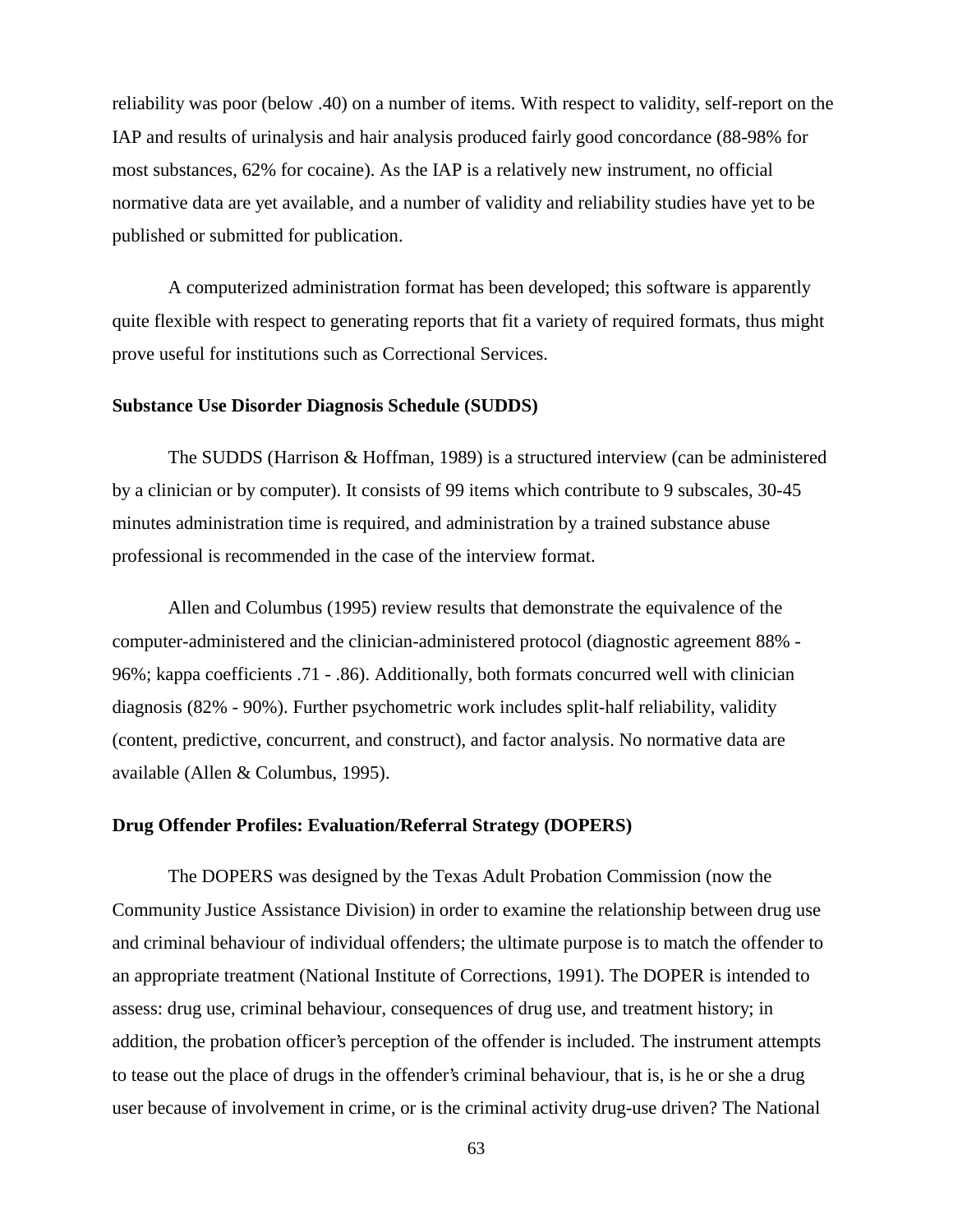Institute of Corrections (1991) notes the complexity of scoring as a disadvantage.

#### **(Drug) Offender Profile Index**

The (Drug) Offender Profile Index (OPI; Inciardi, 1993) was developed in conjunction with the National Association of State Alcohol and Drug Abuse Directors (NASADAD; National Institute of Corrections, 1991); it is described as appropriate in pretrial and post-institutional offender populations. The purpose of the instrument is to match the offender to the optimal type of drug treatment. However, Inciardi (1994) is quite clear that the OPI provides broad treatment recommendations, rather than individual treatment planning; that is, he recommends additional assessment for the tailoring of treatment to an individual. The OPI is based on the notion of "stakes of conformity"; by this is meant the belief that those with higher stakes in conforming to social norms are less likely to commit crimes than those with low stakes in conformity. Thus, the index taps into the offender's level of conformity stake in the following domains: Drug use severity; psychological and treatment history; family support; education and school involvement; work, home, and correctional history; and HIV risk behaviours. Inclusion of the latter domain is one of the strengths of the Index . A further major strength lies in the treatment recommendation which corresponds to the offender's numerical score on the OPI (Inciardi, 1994). A "panel of experts" selected domains and specific items for inclusion. The Index requires about 30 minutes for administration, and should be administered by a trained correctional or substance abuse professional; in addition, a one-day training is required for administration. Scoring is aided by a grading guide. At the time of the National Institute of Corrections report (1991), the NIC indicated that Index was undergoing rigorous psychometric evaluation; we were unable at this time to locate the results of these evaluations.

Interestingly, Inciardi (1994) denotes the OPI a "screening instrument". However, our examination of the instrument itself lead us to conclude that it provides a much more detailed picture of the offender than any usual screener. Thus, we have included it among the broad assessment batteries.

### **Drug Lifestyle Screening Interview (DLSI)**

The DLSI (Walters, 1994) is a structured interview developed for the purpose of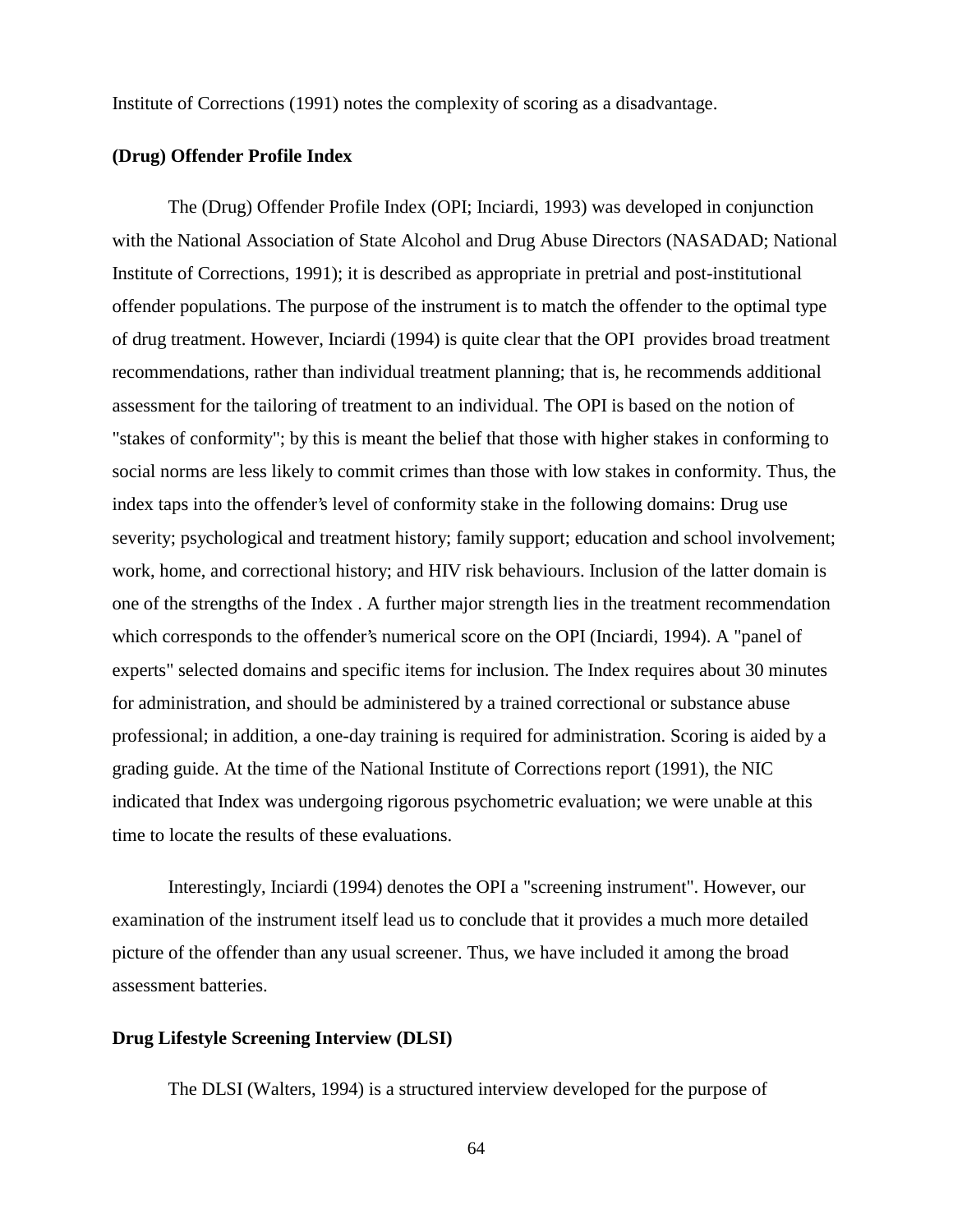assessing four particular lifestyle areas theorized by the author to be characteristic of behaviour patterns of those with drug abuse problems. These areas are: Irresponsibility; stress-coping imbalance; interpersonal triviality; and social rule breaking/bending. Twenty-three items contribute to the four subscales.

Inter-rater reliability for the individual items was quite variable (kappas ranged from .13 to 1.0), but was moderate to moderately high (.57 - .83) for the four subscales and the total index. The DLSI was tested on 120 correctional inmates enrolled in a drug treatment programme, and a number of items and indices were able to discriminate "high volume" from "low volume" substance abusers. With respect to classification into these two groups, the DLSI reached an overall hit rate of 77% (false positive rate of 16% and false negative rate of 7%). Walters (1994) views the DLSI to be "a reasonably reliable and potentially valid measure of lifestyle patterns of drug-seeing behavior", but we find some of the reliability values, at least at the item level, to be inadequate. Further, one would wish to investigate the potential for the DLSI to make finer distinctions than classification into "high" and "low" groups, given the recent movement toward a continuum conceptualization of substance abuse. However, the validation of the DLSI in a correctional sample is a strong point, and Walters (1995) found the DLSI to have a small predictive effect on alcohol and drug misuse at two-year follow-up (criminal background was a far more powerful predictor).

#### **Wisconsin Uniform Substance Abuse Screening Battery**

The Wisconsin Uniform Substance Abuse Screening Battery (National Institute of Corrections, 1991) incorporates the ADS, the Offender Drug Use History (ODUH), the Client Management Classification interview, and the Megargee offender typology of the MMPI. Inciardi (1994) notes that the Wisconsin Battery has as a major advantage its ability to provide very specific treatment recommendations. Vigdal and Stadler (1992) describe the battery as a "marriage of dimensional and categorical measurement approach that utilizes both substance use and abuse and other client features to rapidly identify offender with similar behavior needs and profiles" (p. 129). The ultimate purpose of the battery is to provide treatment matching of a sort.

The ADS has been reviewed in some detail, above. The ODUH incorporates a substance abuse treatment history and usage for ten different drug classes; scores are converted into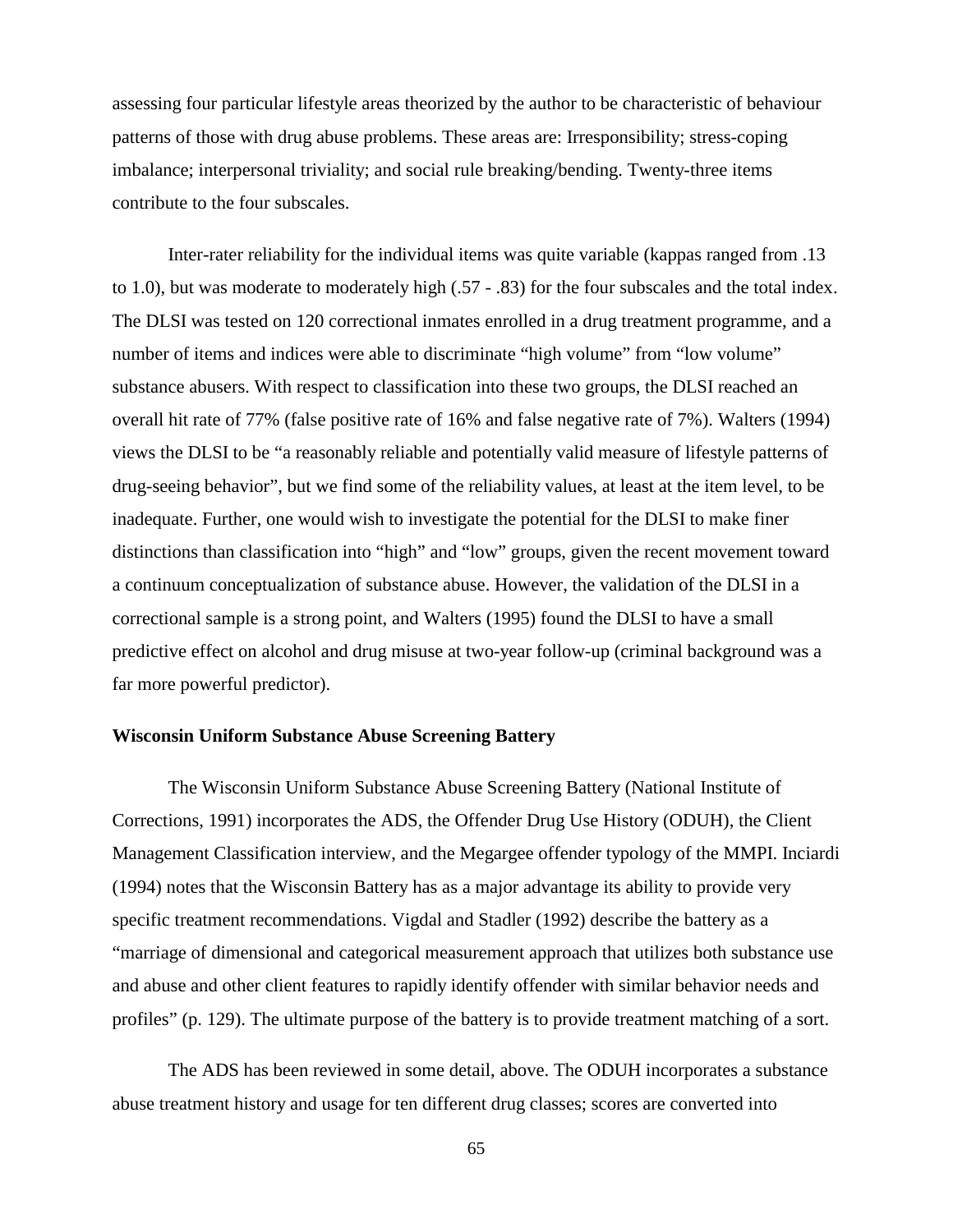categorical levels of involvement in drugs, and three levels are possible. The Client Management Classification Interview is a semi-structured schedule that produces a categorization of the offender into one of five levels of need for supervision/treatment. The Megaree is a self-report measure of major dimensions of psychopathology.

#### **Laboratory Assessment**

Cooney et al. (1995) classify laboratory assessments, with respect to alcohol abuse, into three categories. The first includes breathalyser, blood alcohol and drug readings, saliva testing, and urine testing. These authors note that this category is used more frequently in Emergency Rooms for screening and to corroborate self-report. The tests are accurate with respect to very recent consumption, but clearly cannot assess patterns of use over stretches of time unless employed repeatedly. The second category consists of those measures used to assess organ toxicity, thus more chronic alcohol problems. Plasma gamma glutamyl transferase (CGT) and mean corpuscular volume (MCV) have been shown to have variable sensitivity (20-60%) and somewhat better specificity, but a high rate of false-positives. The third category of laboratory alcohol assessment includes measures of "non-specific alcohol-related changes". These include measurement of plasma carbohydrate deficient transferrin (CDT), and measurement of the ratio of plasma mitochondria aspartate aminotransferase (m-AspAT) to the total AspAT. Sensitivities appear higher for these two tests, ranging from .76 to .90.

Sobell et al. (1994) review a number of biochemical measures, dividing them into measures of recent use versus long-term use. Recent use assessment procedures include breath alcohol tests, the alcohol dipstick, urine tests, saliva tests, and the alcohol sweat patch. Chronic use tests include liver function tests, and hair analysis.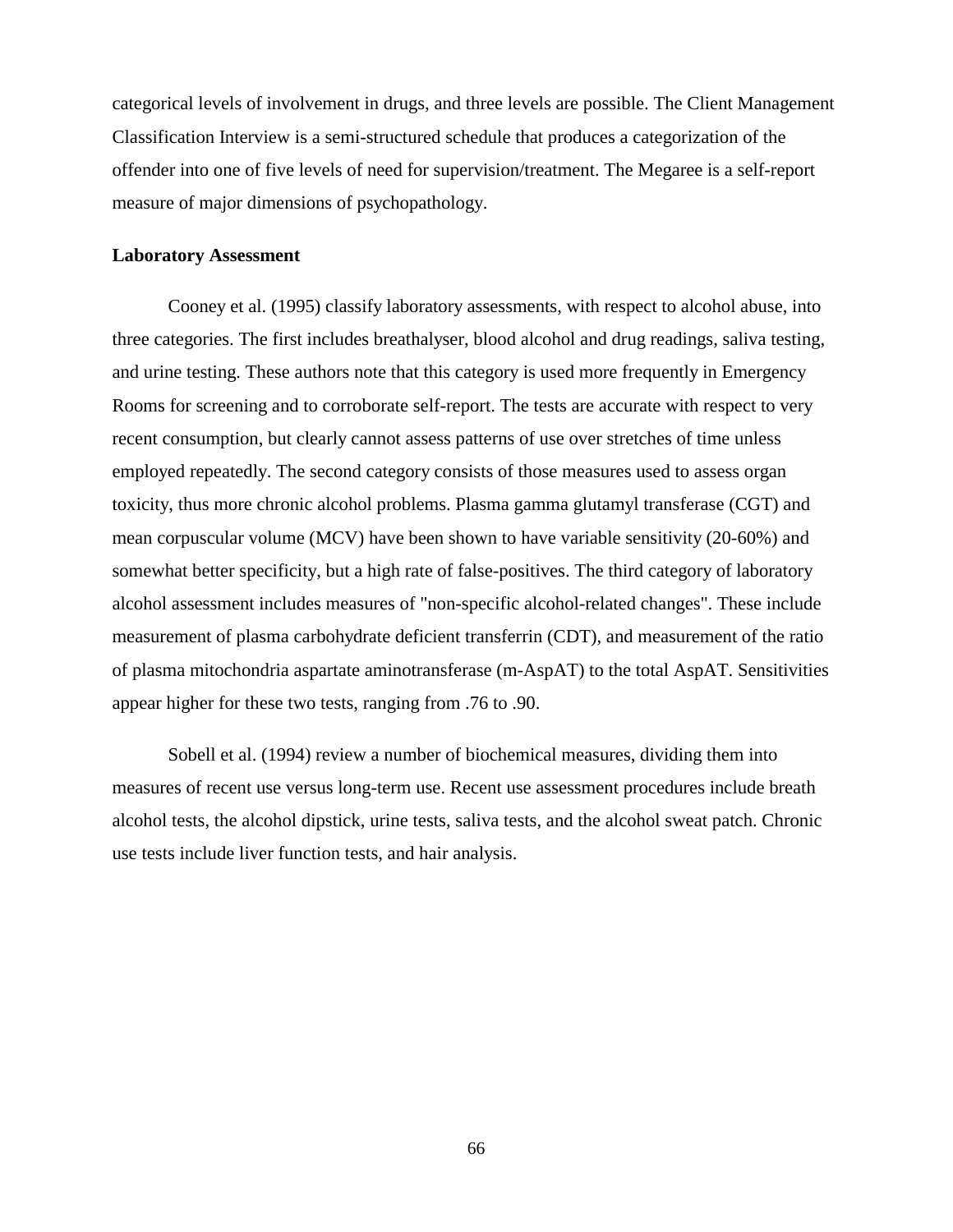Laboratory tests are of fairly limited use in an assessment geared toward treatment planning, particularly in incarcerated populations. The 'recent use' procedures are not likely to pick up drug use by the time of the assessment period, and biological markers do not provide any measure of the kinds of variables that might be used to select from treatment options, such as cognitive functioning, knowledge, attitudes, severity and patterns of substance use, and the effects of substance use on multiple areas of life functioning. In addition, many tests have fairly low sensitivity (Addictions Research Foundation, 1998). Skinner et al. (1986) have noted that some self-report tests such as the ASI are better at identifying alcohol problems than are biological markers. Some have recommended the use of laboratory tests in monitoring treatment progress when abstinence is the goal, particularly in cases where the validity of self-report progress might be suspect.

Recently, guidelines for use of biochemical markers in substance abuse research have been published (Allen, Fertig, Litten, Sillanaukee, & Anton, 1997).

#### **Case Needs Identification and Analysis: Substance Abuse Domain**

The primary purpose of this section is to assess the substance abuse domain of the "Case Needs Identification and Analysis" instrument. An important aim of this instrument is to allow case managers to systematically classify offender needs with respect to substance abuse such that the needs can be appropriately addressed.

The Case Needs Identification and Analysis instrument (Motiuk & Pisapio, 1991) was derived from the more extensive Community Risk/Needs Management Scale (Motiuk, 1989; Motiuk & Porporino, 1989). The latter was developed from earlier work with young offenders that utilized a similar forced-field analysis of needs (Lerner, Arling & Baird, 1986). While the Community Risk/Needs Management Scale assessed offender's needs along 12 dimensions or domains, the "Case Needs Identification and Analysis" instrument collapsed these into seven primary domains: employment, marital/family, associates/social interaction, substance abuse, community functioning, personal/emotional orientation, and attitude. These need domains are assessed through the use of various indicators. A longer version of the "Case Needs Identification and Analysis" instrument (Part A in the Offender Intake Assessment) was developed for offender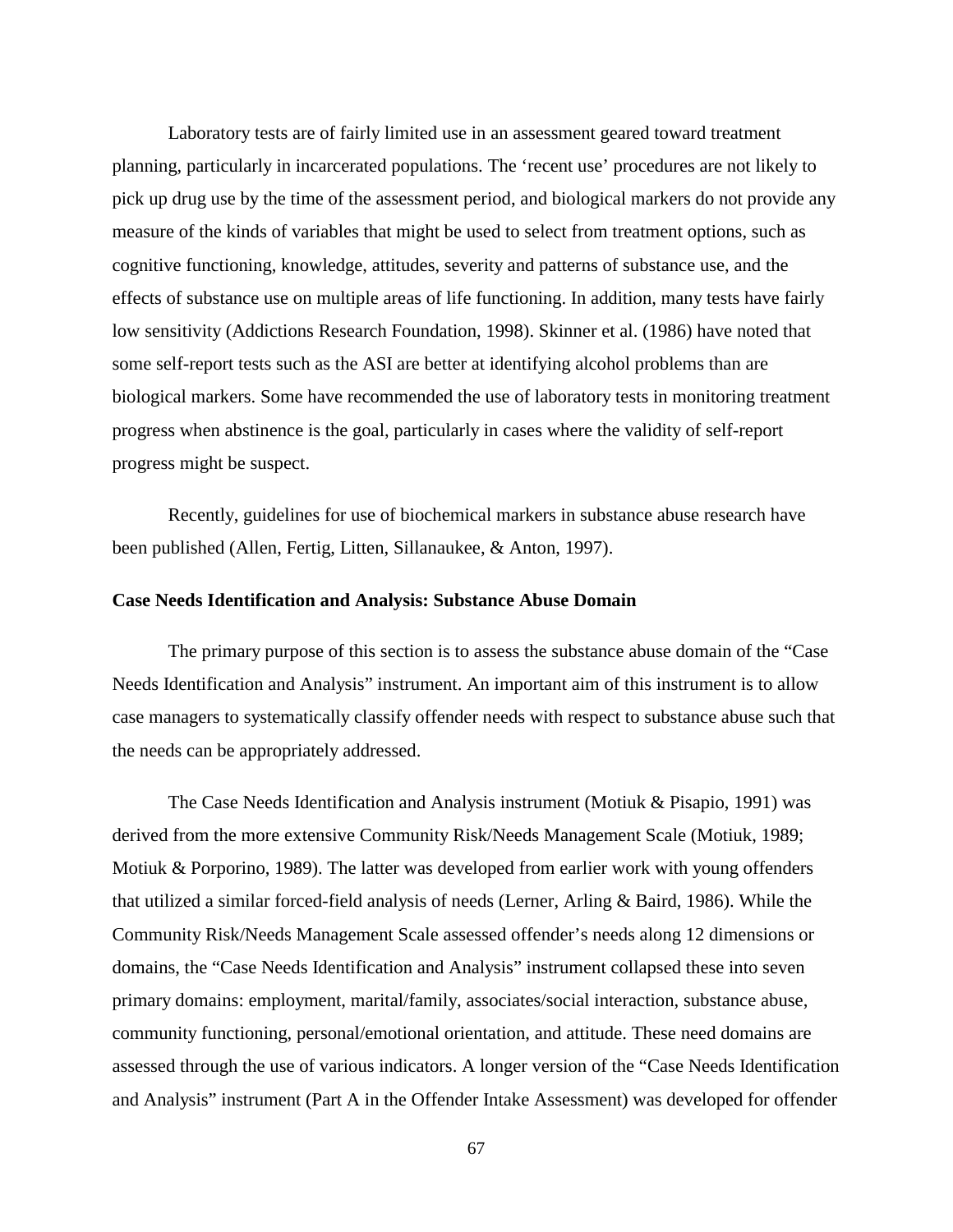needs assessment upon admission to federal custody. In this version of the scale, offenders' substance abuse needs are evaluated by 13 indicators of alcohol problems and 13 indicators of drug problems (see Appendix A). In addition, three indicators query the offender's history of substance abuse assessment and intervention. Based on an assessment of these indicators the assessor assigns a rating to the offender with respect to the substance abuse domain that indicates either 'no need for improvement', 'some need for improvement', or 'considerable need for improvement'.

Because of the need to gather case-specific information to ensure better management of federally sentenced offenders while under conditional release, a streamlined, community-based version was developed and tested (Motiuk & Brown, 1993). Only two indicator questions are asked in the community version; one for alcohol and one for drugs (see Appendix B). However, each one of these indicators collapses the five interference questions addressed separately in the admissions version- 'Does the offender's history suggest that drinking (drugs) may interfere with at least one domain: marital, employment, legal, physical, financial?'. The assessor must determine if the answer is yes, no, or unknown and whether the issue has been addressed. The assessor is also required to rate the need for improvement, the need for intervention and the offender's level of motivation. Both of these instruments can be administered with paper and pencil but computerized versions appear feasible.

*Admissions Version***.** The first five indicators are subsumed under 'pattern' of alcohol (drug) use. One assumes that a variety of information, including offender's self report, is used to assess the indicator-'Abuses alcohol?', but nowhere is this information specified. This subjectivity is not reduced by the 'help message' associated with this item-'offender drinks to excess'- because 'excess' is also not operationalized . This item assumes extra importance as an indicator because if it is answered in the negative other items in the alcohol domain are bypassed. This process may save some time, but since all the other alcohol indicators are evidence *for* an alcohol problem a safer procedure might be to put this item last in the alcohol domain. In effect, 'Abuses alcohol?' would be operationalized by assessing these more concrete, specific items. Since this protocol is completed as part of the Offender Intake Process, it is likely concurrent with completion of the CLAI. If this is the case, a secondary strategy might be simply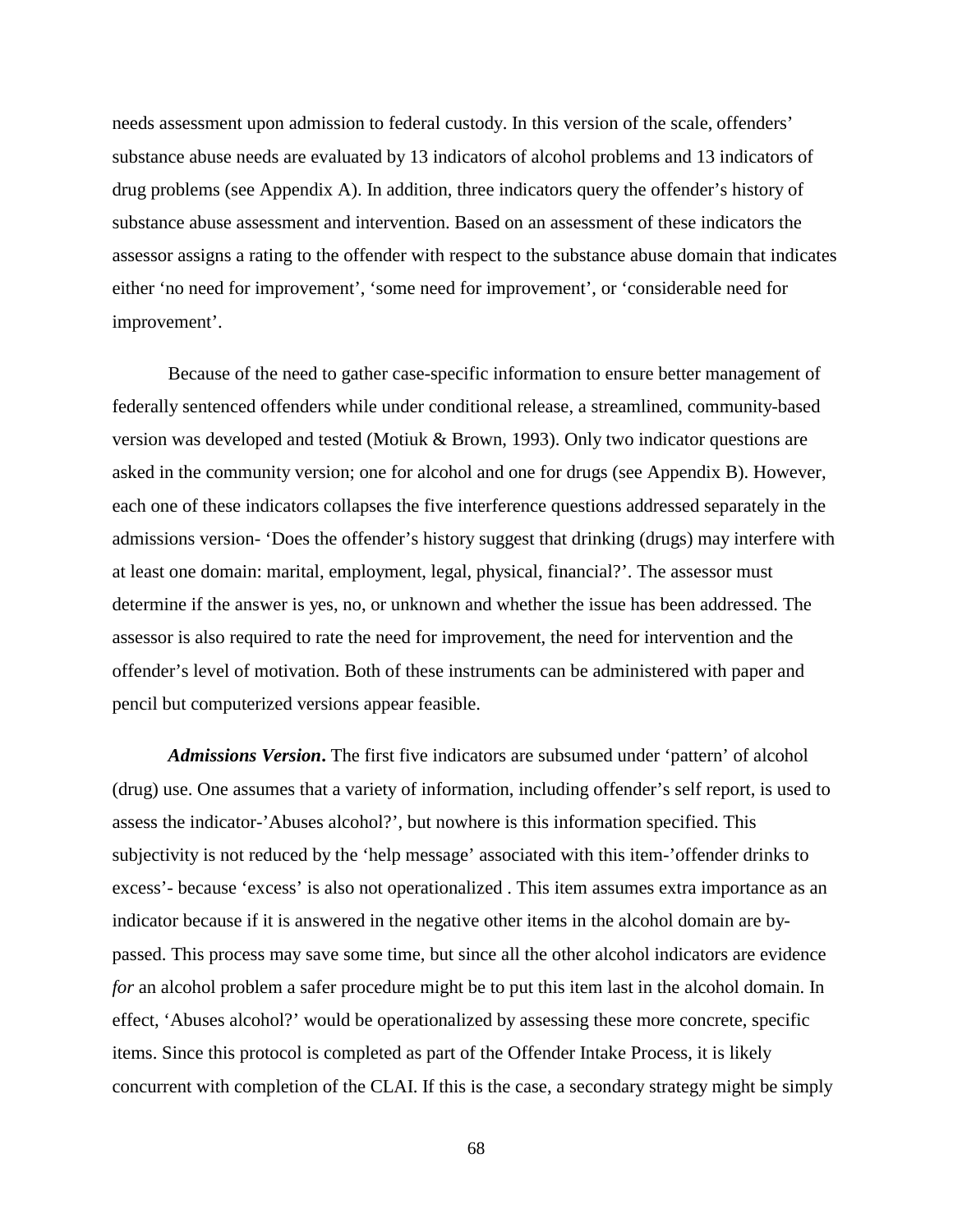to substitute the results from the ADS as an operational definition of 'Abuses alcohol?'(or DAST in the case of 'Abuses drugs?'). Since the ADS and DAST provide severity norms, their inclusion would also be a distinct aid in the assessor's rating of 'need for improvement'. At the very least, results from the CLAI could be used to supplement case managers judgement as to the presence and severity of substance abuse problems. The use of multiple sources of judgement would also address concerns about the possibility that an offender is faking responses or engaging in impression management (Lightfoot, 1995).

A positive answer to 'Began drinking at an early age?' is often associated with alcohol problems and is probably determined by the offender's self-report. One wonders if this historical information adds anything to the assessment once the offender has been determined to abuse alcohol on the basis of the first indicator. It should also be kept in mind that certain cultural groups (e.g. Jewish) are introduced to alcohol very early but have a very low rate of alcohol problems. Finally, if this protocol is used with women, it should be kept in mind that they often initiate drinking and drinking problems later than do men, but that problem development is often more rapid.

The indicator 'Drinks on a regular basis?' is aimed, as the 'help message' states, at determining if 'drinking is a part of the offender's lifestyle'. In this case, the help message itself might be better substituted as it is more functionally related to the desired information. No other help messages are provided for the assessor in evaluating other indicators of alcohol abuse.

'Has a history of drinking binges?' is a valuable indicator because binge drinking is particularly associated with negative consequences. Again, however, no definition of binge is provided. A common definition of binge drinking is 5 or more drinks (4 for women) at one sitting or occasion (Wechsler et al., 1994). However, drinking binges can also mean drinking continuously for two or more days in a row. This might be clarified for the assessor. In this respect the CLAI offers excellent guidelines.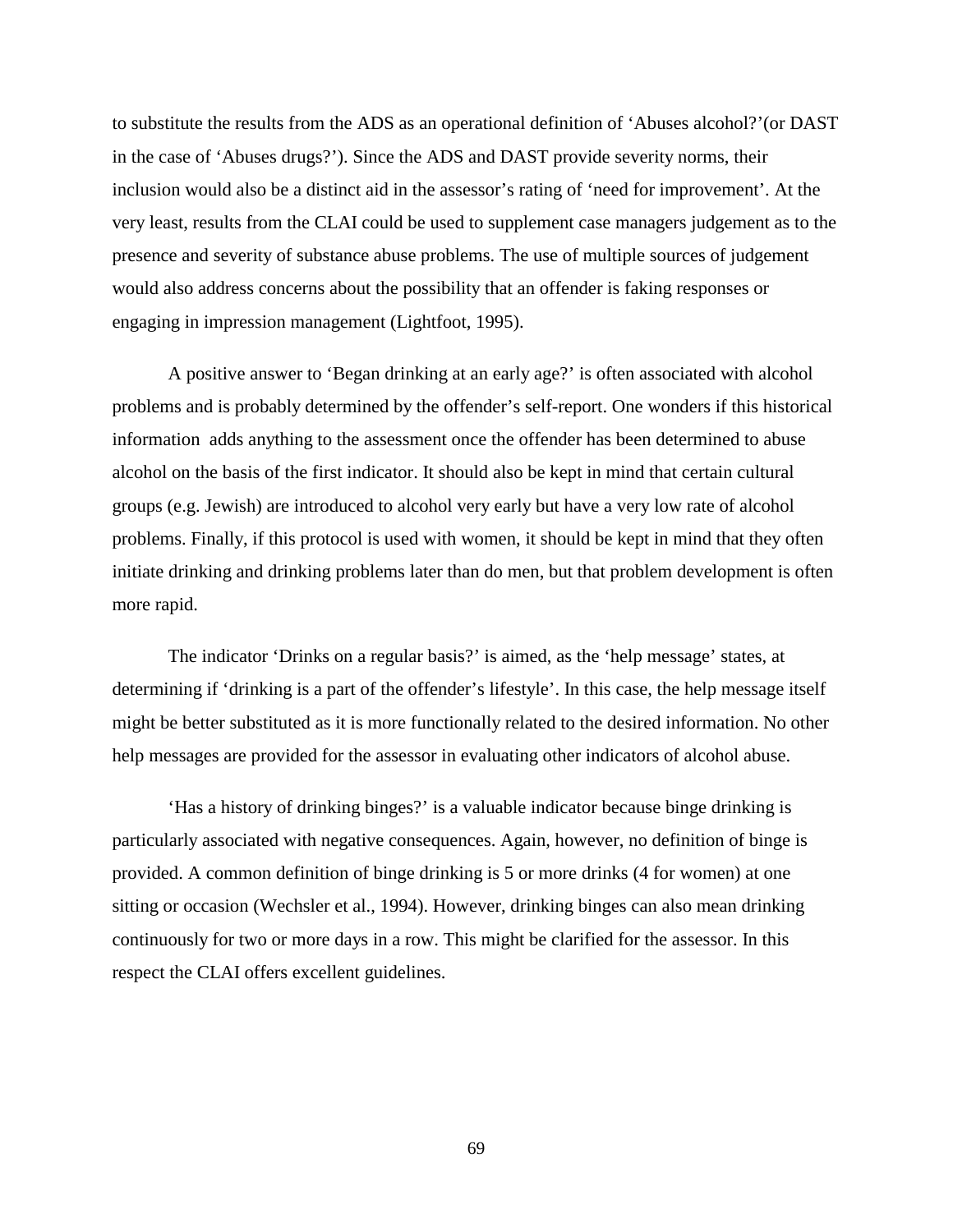'Has combined the use of alcohol and drugs?' is an indication, in part, of the person's general involvement with substances. Without an indication of the frequency (e.g. rarely, occasionally, regularly, etc., this item does not provide much information. Nevertheless, there is some data to suggest that offenders who regularly use both alcohol and drugs concurrently are more likely to have been arrested for violent crimes than those who use only alcohol or only drugs (Miller and Welte, 1986).

From the material available to us it is not clear why some indicators of excessive drinking patterns were excluded (e.g. Drinks in the morning?, Drinks alone?). We presume it was for practical purposes, such as not wishing the protocol to be too time consuming.

The next three indicators query if the offender 'Drinks to excess during leisure time?', 'in social situations?', and 'to relieve stress'(identical indicators are used with drugs).These types of situational determinants of excessive drinking are commonly included in alcohol questionnaires (e.g. Inventory of Drinking Situations) and are useful for targets in treatment and relapse prevention. The question arises as to whether these three indicators are useful at intake assessment, especially as the determination of the presence of an alcohol problem is made independently of these indicators. If offenders later enter programs such as CHOICES or OSAPP, situational determinants will be assessed again and much more thoroughly.

The final set of five 'interference' indicators assess the consequences of drinking (same for drugs) for the offender in area of employment, marital/family relations, social relations, law violations, and health. Such indicators are widely incorporated into screening and other types of assessment instruments for alcohol abuse (e.g. The MAST) and are consistent with the World Health Organization definition of alcohol abuse in terms of negative consequences. These consequences also serve as important motivators for change when used as feedback in the fashion suggested by Miller et al., (1995). However, it is not clear why some interference indicators were excluded. For example, interference with mental and emotional health is not included, nor is interference with financial or money matters. Even if anxiety, depression and other indicators of poor emotional health are not criminogenic factors *per se* (Andrews, 1995),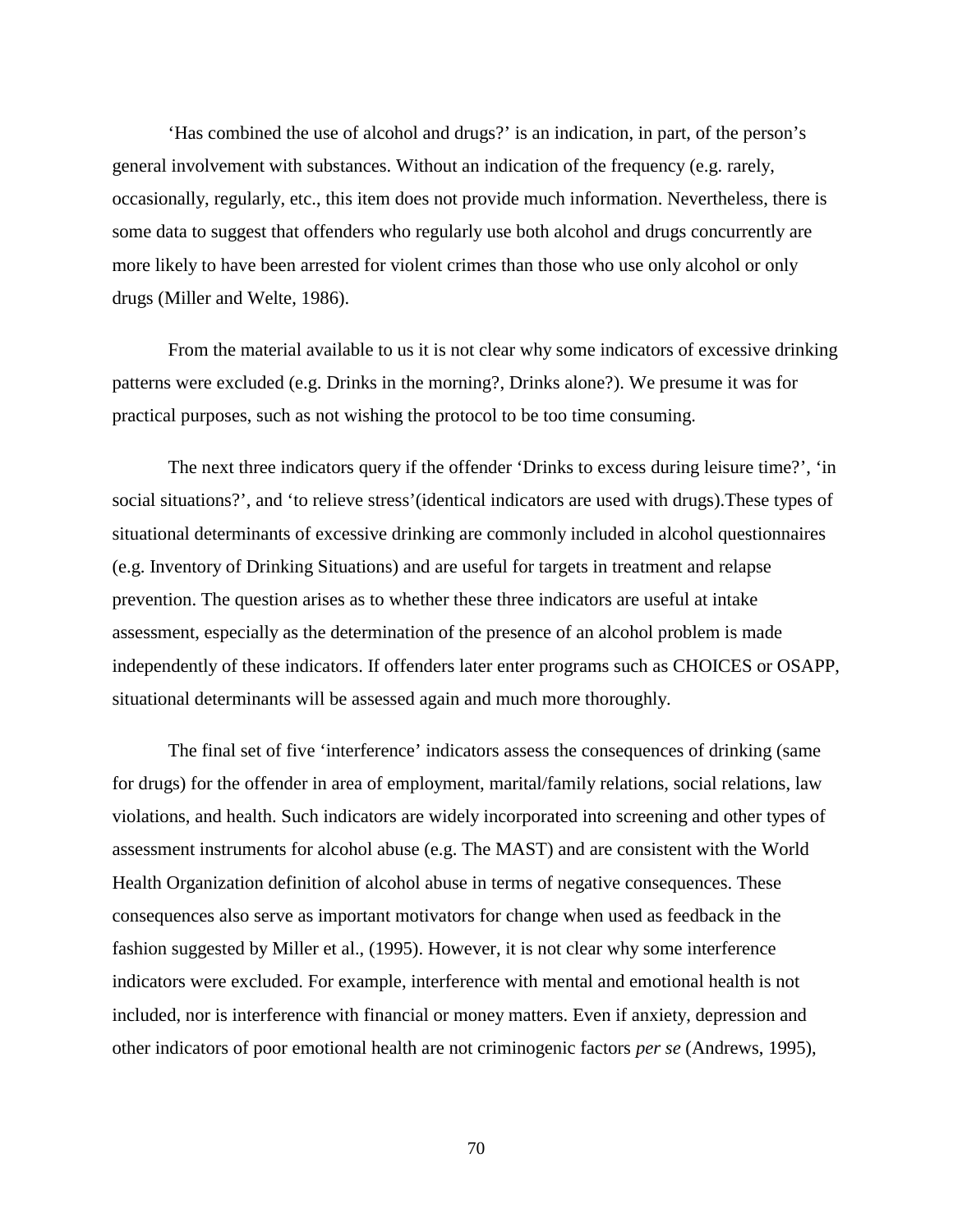they often exist in a reciprocal relationship with substance abuse (e.g. self-medication). Financial management problems are a criminogenic factor supported by research (Andrews, 1995).

The final three indicators of the substance abuse domain tap into the offender's history of assessment and intervention for substance abuse. Prior substance abuse assessments and treatments are an indicator of substance abuse problems. Apart from this, permissible access to previous assessments can enrich understanding of the offender's substance abuse problem, including its development since last assessment. Similarly, knowledge about failures and successes of past treatment approaches can be valuable in suggesting new interventions.

Because the indicators for drugs directly parallel the indicators utilized in the alcohol domain, our comments above apply equally to the drug domain. Thus, to avoid redundancy we will not discuss the drug indicators further. In the material available to us, no reliability, validity or outcome data could be found testing the admissions version of the 'Case Needs Identification and Analysis' instrument. It is our understanding that it is currently being tested.

 *Community Version.* The indicators used in the community-based version are broad "catch-all" questions. 'Does the offender's history suggest that drinking may interfere with at least one domain: marital, employment, legal, physical, financial?' The identical question is asked about drugs. The assessor must determine if the answer is yes, no, or unknown.

In general, these questions are consistent with the definition of substance abuse held by the World Health Organization. That is, alcohol or drug abuse exists when use of the substance causes or contributes to problems in one or more areas of life. As noted above, it is not clear from the material we have why other consequences were not included. Again, mental and emotional health is not considered. Interestingly, social relationships other than marital/family were included in the admission version but not in this community version. On the other hand, interference with financial functioning is included in the community version but not in the admissions version. Since the idea of the community-based needs assessment is to assess dynamic needs that are amendable to change, the rational for these inconsistencies is not clear to us.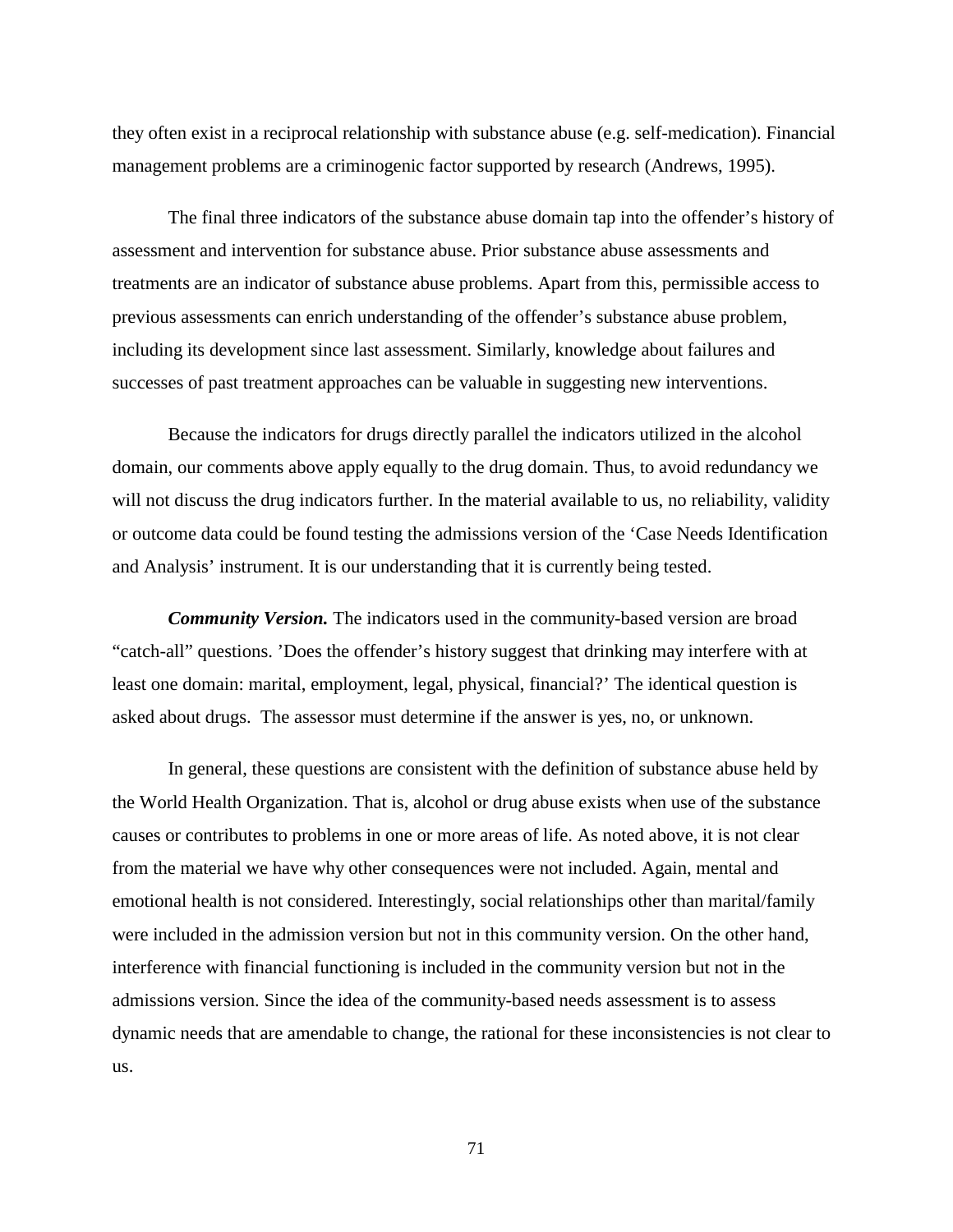The basis of the assessor's judgement of "yes, no, or unknown" is not clear, but one presumes that assessors are given some training in determining responses. For example, selfreports from offenders about substance use show good agreement with psychometrically sound assessment instruments such as the ADS and DAST (Weeks, Moser & Langevin, 1997) and by the time a community-based assessment of needs is carried out, the ADS and DAST results from the CLAI would be available to at least supplement other sources of judgement about the presence and severity of substance abuse problems.

Regardless of the bases of judgement, the outcome of the community-based needs assessment might still be quite valuable if it proves a valid indication of problems. In this respect, research by Motiuk and Brown (1993) is supportive. These investigators found that the two indicators were able to identify 53.1% of a sample of 573 released male offenders as having substance abuse problems, and 48% of a sample of 31 female offenders. While these percentages are somewhat below the approximately two-thirds identification rate provided by the ADS and DAST as part of the CLAI and supported by other studies (Weeks, Moser & Langevin, 1997), it is still substantial. Perhaps the lower figures represent the possibility that some offenders no longer see themselves as having substance abuse problems at the time they are released. Alternatively, the community instrument may be identifying only offenders with moderate to severe substance abuse problems. These possibilities can be tested by comparison to more thorough instruments like the ADS and DAST and to data on the same offenders collected at admission. Adding to the validity of the community version is the finding that the substance abuse indicators were predictive of suspensions at four month follow-up, although only the drug use question predicted suspensions at six months. Also encouraging was the finding that substance use identification increased with the level of conditional release: 40.6% for males in full parole, 51% for those on day parole, and 66% for those on mandatory supervision.

One would not expect these two indicators to be as good as more comprehensive and psychometrically sound questionnaires, such as the ADS and DAST, in identifying substance abuse problems. However, they appear to be as useful as many brief screening devices for identifying the presence of substance abuse problems. One useful way of further testing the validity of the indicators as identifiers of substance abuse problems would be to compare the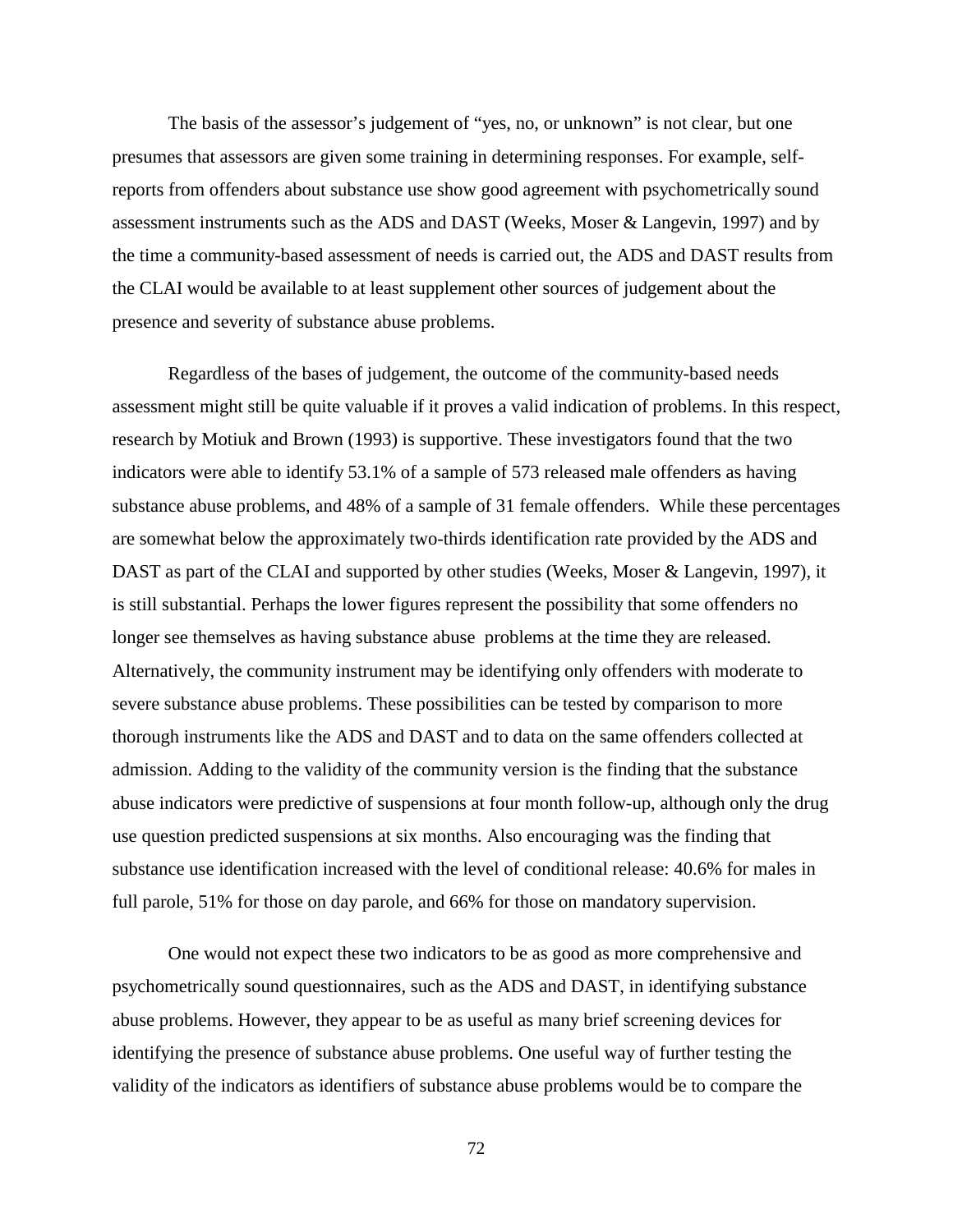results of indicators with data on the same offenders assessed by the ADS and DAST or even by another instrument (e.g. CAGE) designed specifically for screening purposes. This could be done for the admission indicators and the community-based indicators. The relative success of these indicators is likely due to the broadness of the question addressed (i.e. Does the offender's history suggest that drinking or drugs may interfere with at least one domain: marital, employment, legal, physical, financial?). There is a certain redundancy built in to such questions as well. For example, in the longer version the assessor attempts to determine if the offender: Abuses alcohol?, Began drinking at an early age?, Drinks on a regular basis?, Has a history of binge-drinking?, Has combined the use of alcohol and drugs?, Drinks to excess during leisure time, in social situations and to relieve stress?. If these indicators are present, chances are that there will be interference with at least one domain. This hypothesis can be developed and tested by determining the extent of agreement between the needs assessment carried out at admission with that carried out at release. It is possible that the longer admission version adds nothing to the accuracy of identification over the shorter community version. Finally, while single item indicators limit psychometric exploration, it would be possible to assess inter-rater reliability of the community-based (and admissions based) instrument by having the same case material assigned to different case managers for evaluation and calculating an agreement index. Given that one of the purposes of these scales is to encourage systematic handling of information by case managers, this form of reliability would seem to be important.

Motiuk and Brown (1993) suggest that "Case Needs Identification and Analysis" "can also provide a useful means to monitor changes in the offender's behaviour, attitudes, and circumstances which are clearly related to release outcome" (p. 54). This reviewer has some problems with this suggestion as the wording of questions is historical (i.e. Does the offender's history, etc). If it is to be used to monitor changes it might be best to orient the wording to "Does the offender's history *since release*". In other words, one would have to change the wording to suit the time period being assessed.

 In part, this difficulty is surmounted by the subsequent question -'If yes, has issue been addressed?'. However, the authors specifically note that because a need has been addressed does not mean it has been resolved or no longer requires intervention. Similarly, the associated section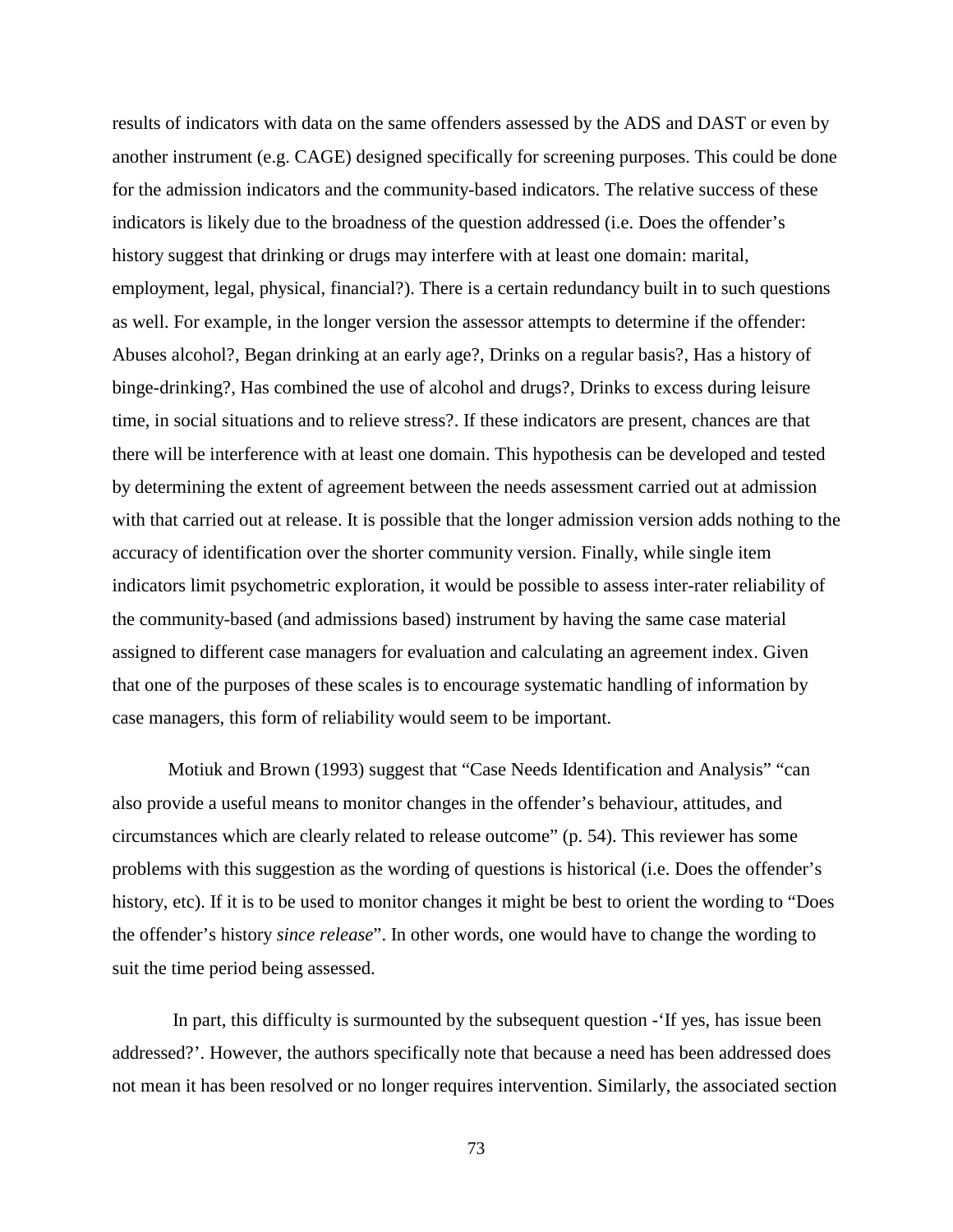on observation /impression of need for improvement does not lend itself to current monitoring of the substance abuse domain because it adds history as a criterion for judging improvement. For example, "No immediate need for improvement" is judged according to the criterion of "no history or indication of current difficulties." The other categories are similar. To be useful as a monitor of change, the wording would have to reflect the time period. For example, "No history *since release* or indication of current difficulties." Finally, in managing a substance abuse problem, clinicians would generally find it useful to know how the substance abuse problem was successfully or unsuccessfully addressed in the past as these considerations might influence recommendations for future treatment or maintenance.

Motiuk and Brown (1993) did not report whether offenders who had their substance abuse problems addressed did better in terms of reduced suspensions than those who did not, but the interesting data should be available for analysis. Similarly, they did not report outcome in terms of rated need for improvement. One would expect that rated need for improvement would be related to severity of substance abuse problem, which would in turn be related to outcome.

The substance abuse domain also assesses "need for intervention" in terms of intensive inpatient treatment; outpatient treatment; maintenance and follow-up; health counselling regarding HIV and Hepatitis; drug education; and a space is also given for providing open ended comments concerning intervention. Apart from the health counselling, which appears to be a very good idea, this section crosses level of intervention (inpatient, outpatient, maintenance, drug education) with assessed need (low, medium, high). In effect, this is an attempt at matching. Normally, treatment matching is based on a very thorough assessment. In this case however, the substance abuse indicators yield only a dichotomous yes/no answer to the presence or absence of substance abuse. One assumes then, that the ratings for 'need for intervention' are primarily based on rating of 'need for improvement'. For example, an offender given a "high" rating for intensive inpatient treatment would likely have been rated as "considerable need for improvement." Such a system should be validated by comparison with a more thorough assessment provided by the CLAI or one of the more comprehensive instruments mentioned earlier that were designed for this purpose. This is important, as in this reviewer's experience there appears to be a bias among parole and classification officers towards recommending more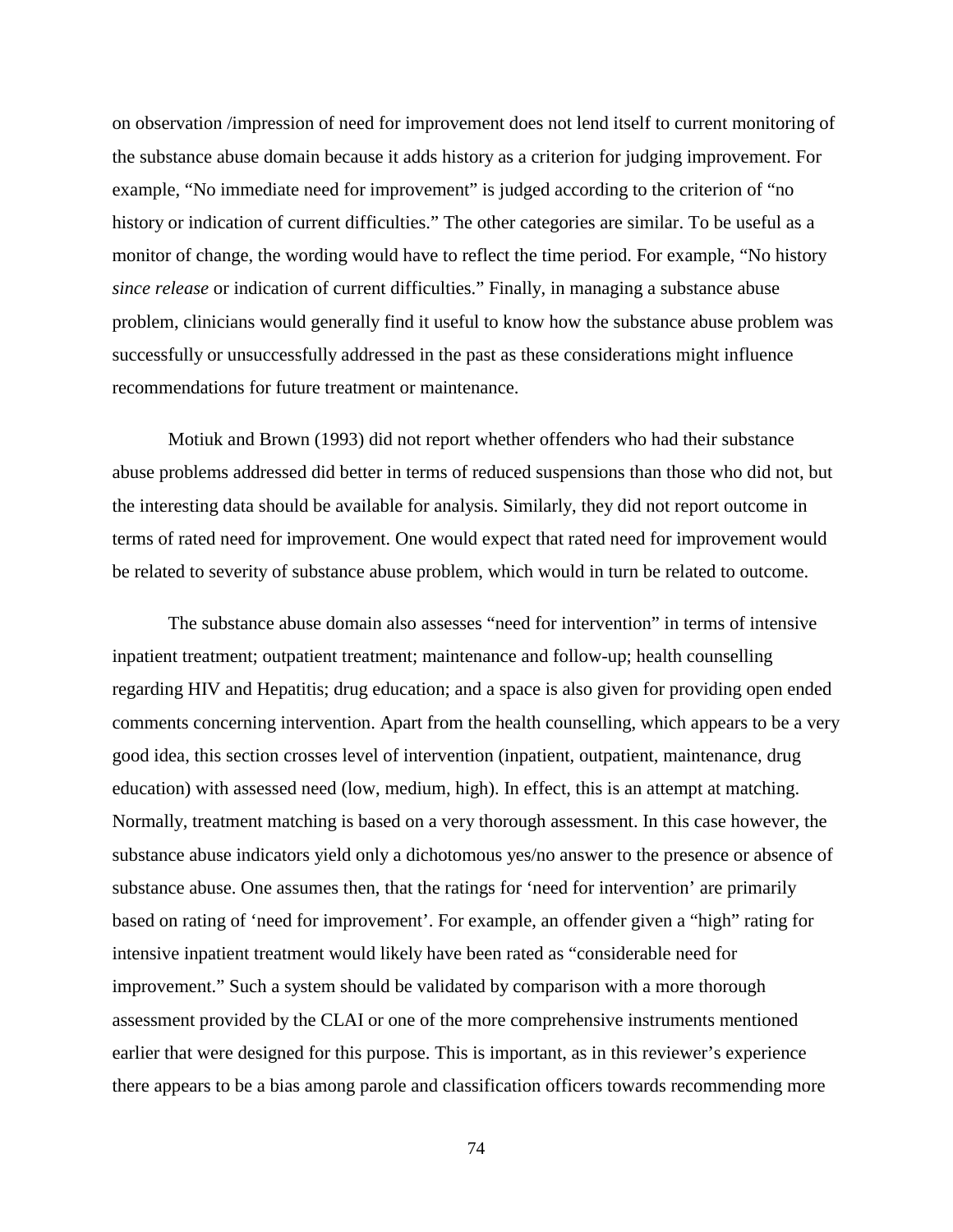intensive treatments than are necessary. In addition, constraints (e.g. which treatments are available) often determine the level of intervention suggested. Finally, self-help organizations, such as NA and AA are not included in the list of interventions presented.

The substance abuse domain also assesses "level of motivation for intervention" in terms of low, medium, and high. This is likely to be useful as an indicator of attitude towards a substance abuse problem, but it should be assessed for any predictive value it might have on the outcome of interventions. Many empirically supported substance abuse treatments now treat motivation as a dynamic quality that reflects the particular stage of change the substance abuser is currently experiencing (Prochaska, Di Clemente, & Norcross, 1992). Built into a good treatment is a strong early provision for increasing motivation (Miller & Rollnick, 1991).

Finally, the substance abuse domain of the community-based 'Case Needs Identification and Analysis' asks "Is there any special N.P.B. condition which could be used to effect the above intervention(s)?" One assumes that the standard answer is a condition to maintain abstinence from alcohol and drugs. An alternative that might be considered is a condition to take part in treatment and to attend maintenance sessions. This would allow some flexibility in terms of treatment goals. For example, an offender in community treatment whose main problem is heroin may not be in serious trouble should he drink alcohol. Revoking parole in this case would not be in the best interest of keeping him in treatment.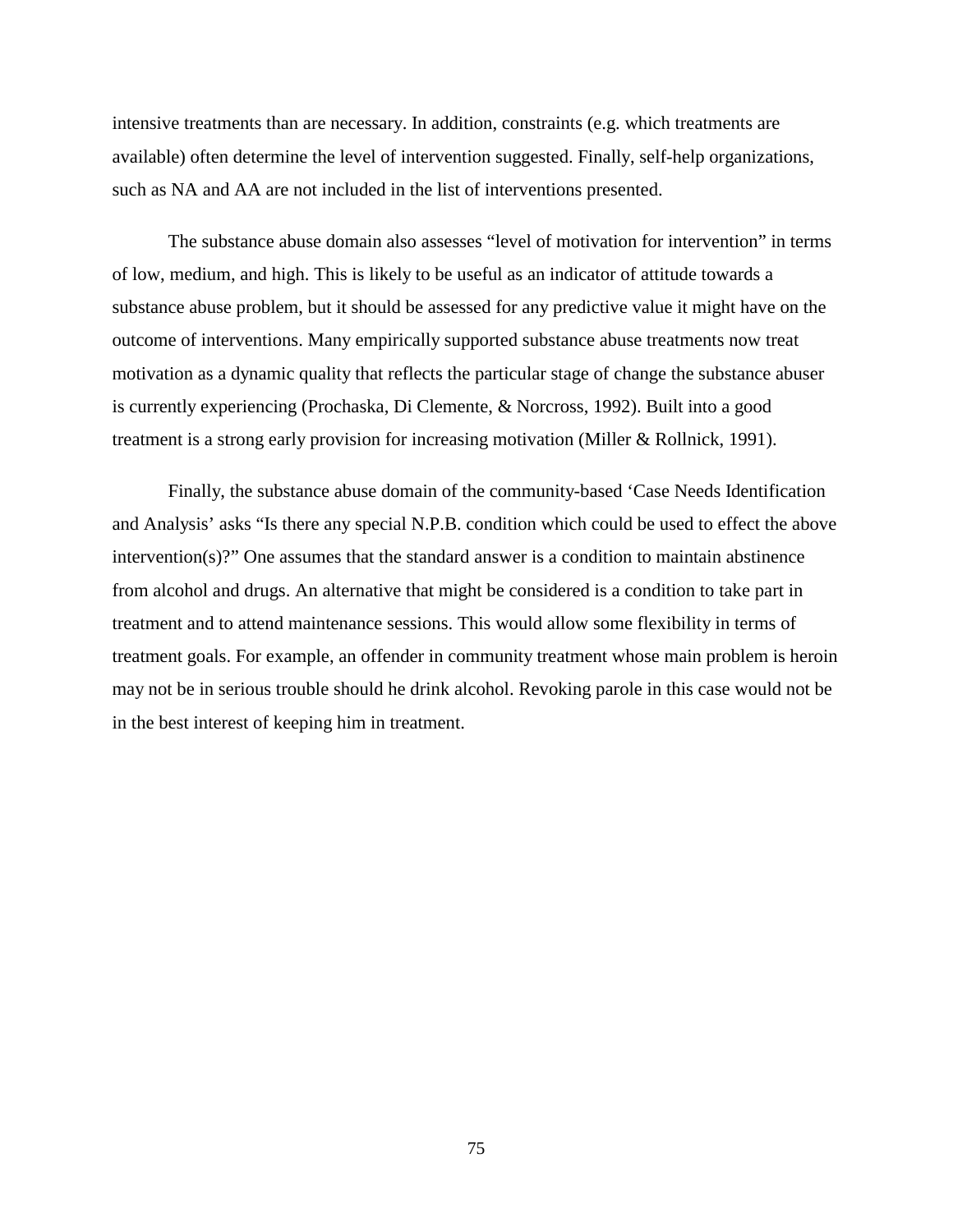#### **PART III: CONCLUSIONS AND RECOMMENDATIONS**

About two thirds of offenders evidence some degree of substance abuse problems. This high prevalence, along with other sources of data, indicate a strong association between substance abuse and various types of crime. At this point, the particular nature of this association is not clear. However, there is support for the assertion that effective treatment of substance abuse reduces crime.

Since incarcerated substance abusers constitute a heterogeneous group that vary on many dimensions, assessment is needed to identify their particular needs, to match them to appropriate treatments, and to manage risks when they are released. In addition, there is a need to create a data base for research and other purposes.

Assessment instruments for substance abuse can be roughly grouped into screening instruments, where the major function is to determine the presence or absence of a problem; more in-depth instruments that elaborate on the problem (e.g. allowing an estimate of the severity of the problem); specific instruments that are useful for establishing targets for treatment and relapse prevention, as well as assessing pre-post changes; and comprehensive batteries that assess not only patterns and severity of substance abuse, but functioning in many other domains. These broad assessment instruments can serve many purposes including the determination of multiple needs, determining appropriate treatments, and building a data base for research and other purposes. The CLAI would fit into this category.

Our review established that there are a number of brief and reasonable accurate screening instruments available, including the AUDIT, CAGE, ACI and MAST. However, the function of screening instruments is to identify those who should have a more thorough assessment. Since all admissions to federal prisons are assessed by the CLAI, the use of a screening instrument would be redundant.

Our review also identified several very good measures for assessing the severity of substance abuse problems, including the LDH, SADD, SADQ, ADS and DAST. Our analysis showed that the ADS and DAST, currently used by CSC as part of the CLAI, are as good or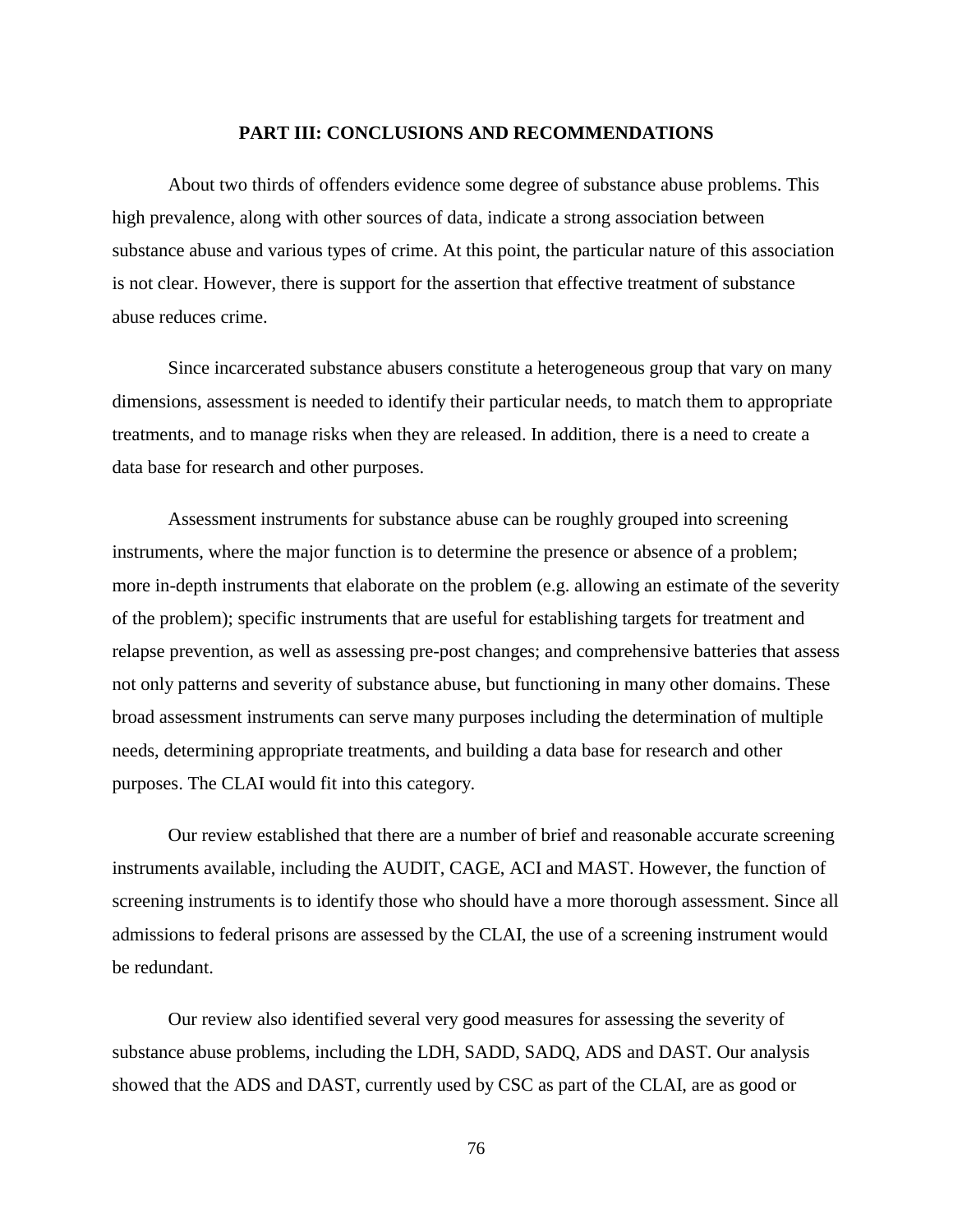better in terms of reliability and validity and other factors, as any comparable instruments available. Thus, we do not recommend any changes.

Our review of comprehensive assessment batteries also determined some excellent candidates, including the ASI, the AUI, CDAP, and the CLAI. At least one of these batteries, the ASI, is very widely used and is in its fifth edition. All batteries have generally good psychometric properties. In terms of number of items, the CLAI is possibly the most comprehensive and we could find no compelling reason to suggest the use of any other comprehensive battery in its place.

In effect, the CLAI serves multiple functions of screening, in depth assessment of substance abuse (including assessment by ADS and DAST), as well as assessment of many other domains (e.g. health, social, etc.). It can be used for treatment planning, and it has already resulted in a tremendous data base of information on federal offenders. In addition, the computerized format is state-of-the-art and well accepted by the offenders. The immediate provision of feedback to offenders and extensive feedback to case management officers also is a distinct asset.

One of the few gaps in coverage by the CLAI is a screen for neurological difficulties. The ASIST-1 had incorporated the TRAILS and Digit Symbol subtest for this purpose, but CSC might consider the use of some recent computerized neuropsychological instruments that would fit the format of the CLAI, such as Wisconsin Card Sort. Substance abusers, especially those with severe alcohol problems, commonly have neurological deficits (Miller & Saucedo, 1983) that can interfere with treatment response. Identifying these deficits may be important in determining the best type of treatment to meet their needs. Further support for brief neurological screening comes from the literature on Fetal Alcohol Syndrome (Boland, 1998; CSC Research Report). Individuals with either full or partial Fetal Alcohol Syndrome have permanent neurological damage and are at greatly increased risk for coming in contact with the criminal justice system. Aboriginals are over represented among those who have this syndrome. Identifying individuals for more thorough screening would be important as they are highly unlikely to respond to the format and pace of treatments currently offered by CSC.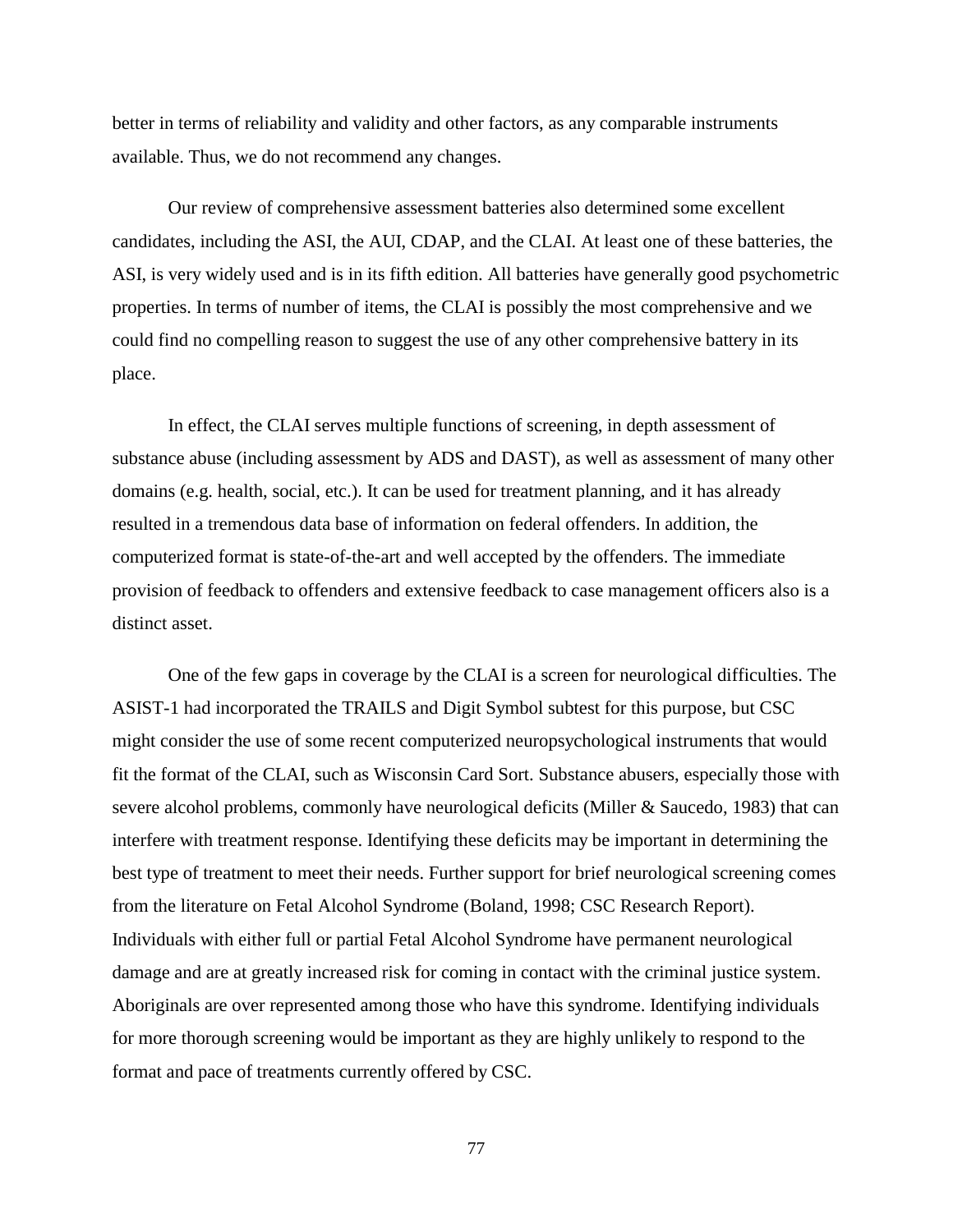Our review of instruments assessing specific treatment targets suggests a number that might be incorporated into CSC substance abuse programs. Some of these, such as the IDS and IDTS, which assess situations where alcohol or drug use are most likely to be problematic, and the SCQ and DTCQ, which assess self-efficacy related to those situations, are already incorporated into CSC programs such as the CHOICES and OSAPP programs. However, other interesting scales with good psychometrics are available. For example, the NAEQ measures offenders' expectations of negative consequences if she or he were to "go for a drink now". Such scales, that isolate drinking expectancies (e.g. DEQ), are also useful for determining targets in cognitive-behavioural programs as well as allowing assessment of pre-post changes in those areas. The DEQ also has a useful companion scale (DRSEQ) that measures self-efficacy in various expectancy situations. Similarly, the AASE, which has excellent psychometric properties, also has considerable promise as a short (20 item) assessment of self-efficacy at maintaining abstinence in high-risk situations. Accommodation to drug abuse situations should be relatively easy. Finally, the TRI which targets urges and cravings to use substances could be used with training in urge control and pre-post evaluation of its effects. Although programs like CHOICES spend time on urge control, no formal measure is associated with the training.

Many substance abuse treatment programs are now incorporating some versions of Prochaska and Di Clemente's Stages of Change model in order to better address treatment readiness and motivational issues. The SOCRATES and RTCQ appear to be good bets in this regard and might be incorporated into pre-treatment assessment as well as pre-post evaluations.

Our analysis of the substance abuse domains of the "Case Needs Identification and Analysis" instrument, admissions version, noted that there was a high degree of subjectivity in assessing the primary indicator "Abuses alcohol (drugs)?" as well as with the other indicators in this section.

Our recommendation suggests that CSC adopt one of the following alternatives: 1) Operationalize what a positive response to this indicator would constitute; 2) Place the "Abuses alcohol (drugs)?" at the end of the other indicators and use these as an operational definition; 3)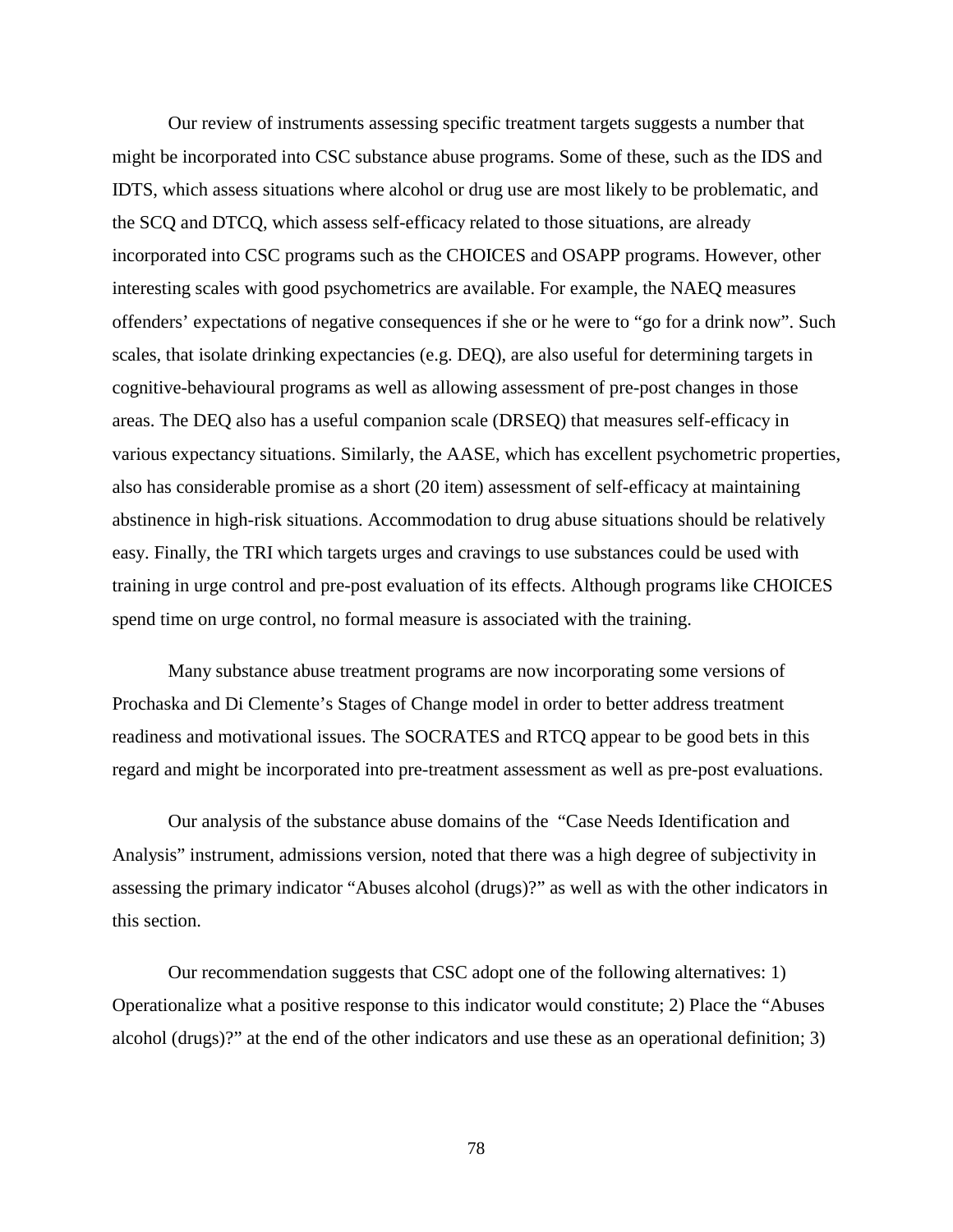Substitute, or supplement with, the ADS and DAST and other information from the CLAI to determine if the offender "Abuses alcohol (drugs)?".

The reviewer would also like to raise the question of apparent overlap with the CLAI, in the substance abuse area and several other domains. Since both the "Case Needs Identification and Analysis" instrument and the CLAI are completed on admission, it is not clear to this reviewer why the substantial information that is made available to the case manager from the CLAI cannot substitute for some of the domains of the "Case Needs Identification and Analysis" instrument that overlap (e.g. substance abuse). While it is true that the two instruments may serve somewhat different functions, the double assessment at admission seems redundant. For example, it appears to this reviewer that the CLAI information is more thorough and valuable in determining substance abuse needs and treatment options than the more limited and subjective "Case Needs Identification and Analysis" instrument. The reviewer acknowledges that he is much more familiar with the CLAI and has had limited exposure to the Case Needs instrument and may be misreading its function.

Based on materials provided, the reviewer could find no evidence for psychometric evaluation of the admissions version. While this is likely to be in progress, it is recommended that substance abuse identification on this instrument be compared with results from the same offenders on the CLAI.

The community version of this instrument has a clear function and the need for a brief, simple instrument makes practical sense. As well, substance abuse is determined in terms of interference with functioning in important life areas, although what constitutes interference is not defined. The review noted some inconsistencies, in that interference with social functioning other than marital/family is not included, nor is interference with mental and emotional health. This can be easily remedied, if desired. The reviewer notes that the single indicator question used has a built in redundancy that makes it likely to reflect the more numerous indicators used in the admissions version. If this measure is used as a general monitor of progress after release, the reviewer recommends a change in wording to reflect the period being monitored.

Motiuk and Brown (1993) present encouraging data on identification of substance abuse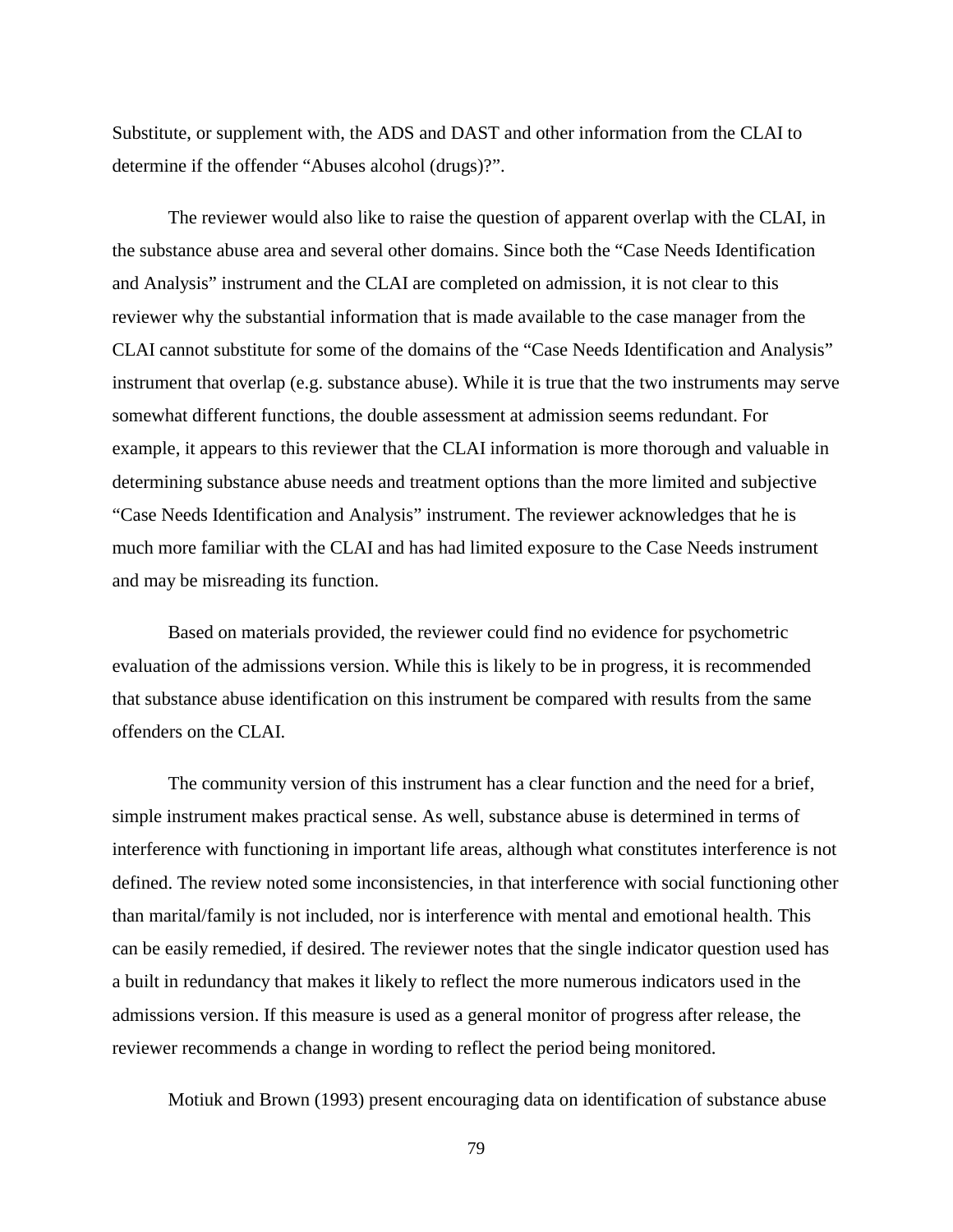with the community version. A further validity study comparing identification rates with the ADS and DAST is recommended. In addition, since the criteria on which case managers base their judgements are not specified, a study exploring inter-rater reliability would also be appropriate. This seems particularly relevant if one of the aims of this scale is to have case managers systematically classify offender needs. Finally, a study on the same offenders comparing judgements made at admissions with those made at release would be useful.

These are the main conclusions from our review. The reader should note that other minor conclusions and suggested improvements are mentioned in the body of the text.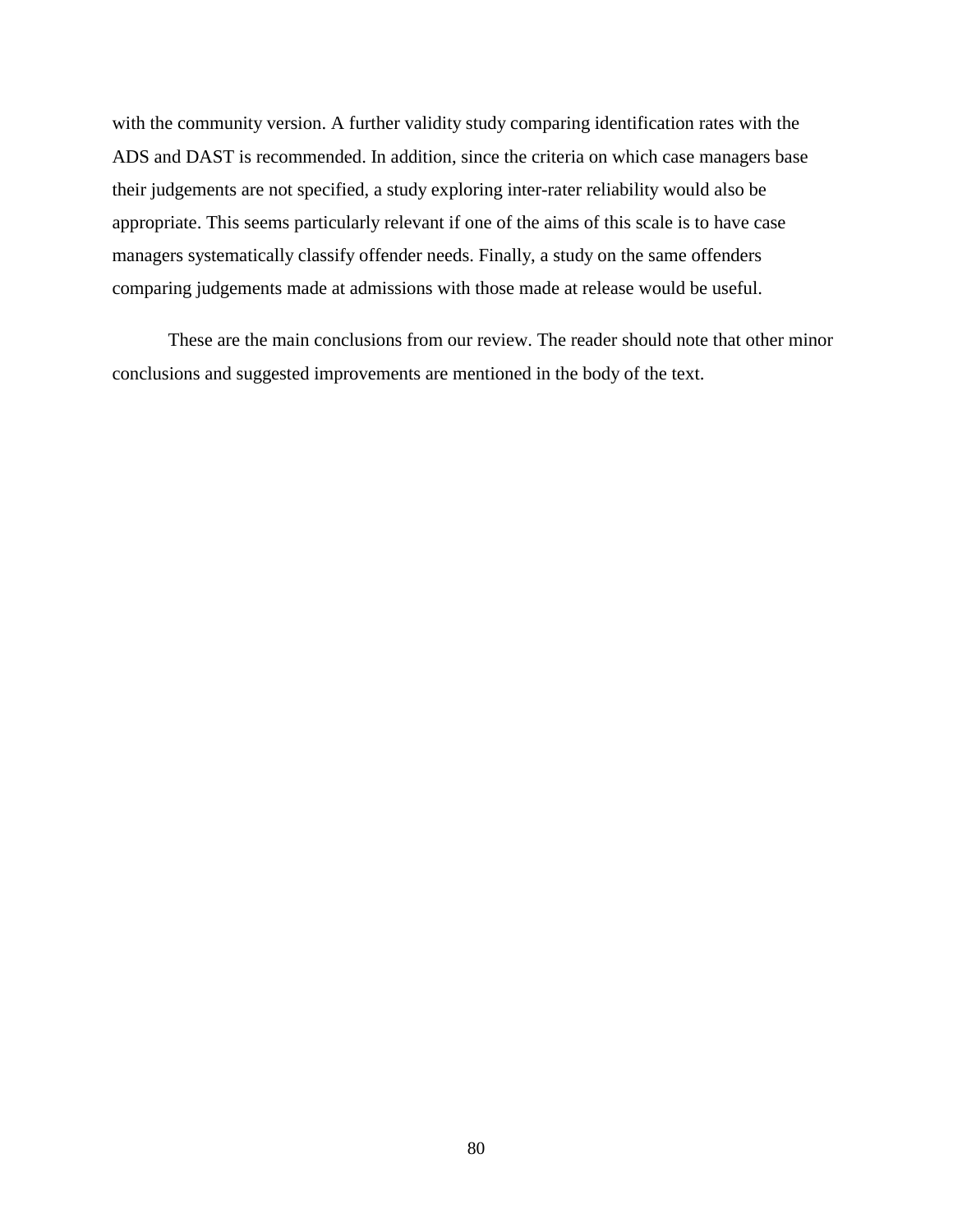#### **REFERENCES**

- Addictions Research Foundation. (1984). *A structured addictions assessment interview for selecting treatment*. Toronto, Ontario: Author.
- Addiction Research Foundation. (1995). A*lcohol and Drug Treatment in Ontario: A Guidebook for Helping Professionals*. Toronto: Author.
- Addiction Research Foundation. (1998). *Assessment Handbook: A Handbook on Procedures for Addictions Assessment*. Toronto: Author.
- Allen, J. P., & Columbus, M. (Eds.). (1995). *Assessing alcohol problems: A guide for clinicians and researchers*. Bethesda, MD: NIAAA.
- Allen, J. P., Fertig, J. B., Litten, R. Z., Sillanaukee, P., & Anton, R. F. (1997). Proposed recommendations for research or biochemical markers for problematic drinking. *Alcohol Clinical and Experimental Research, 21,* 244-247.
- Allen, J. P., & Kadden, R. M. (1995). Matching clients to alcohol treatments. In R. K. Hester & W. R. Miller (Eds.), *Handbook of alcoholism treatment approaches: Effective alternatives* (pp. 278-291). Boston: Allyn & Bacon.
- Andrews, D. A. (1995). The psychology of criminal conduct and effective correctional treatment. In J. McGuire (Ed.), *What works: Reducing reoffending* (pp. 35-62). New York: Wiley.
- Anglin, M. D. (1992). Alcohol and criminality. In E. M. Pattison & E. Kaufman (Eds.). *Encyclopedic handbook of alcoholism* (pp. 383-394). New York: Gardner Press.
- Annis, H. M., & Graham, J. M. (1988). *The Situational Confidence Questionnaire User's Guide*. Toronto: Addiction Research Foundation.
- Annis, H. M., & Graham, J. M. (1991). *Inventory of Drug-Taking Situations (IDTSII): User's Guide (Draft).* Toronto: ARF.
- Annis, H. M., Graham, J. M., & Davis, C. S. (1987). *Inventory of Drinking Situations (IDS): User's Guide*. Toronto: ARF.
- Babor, T. F, dela Fuente, J. R., Saunders, J., & Grant, M. (1992). *The Alcohol Use Disorders Identification Test: Guidelines for use in primary health care*. Geneva: World Health Organization.
- Bandura, A. (1977). Self-efficacy: Towards a unifying theory of behavioral change. *Psychological Review, 84*, 191-215.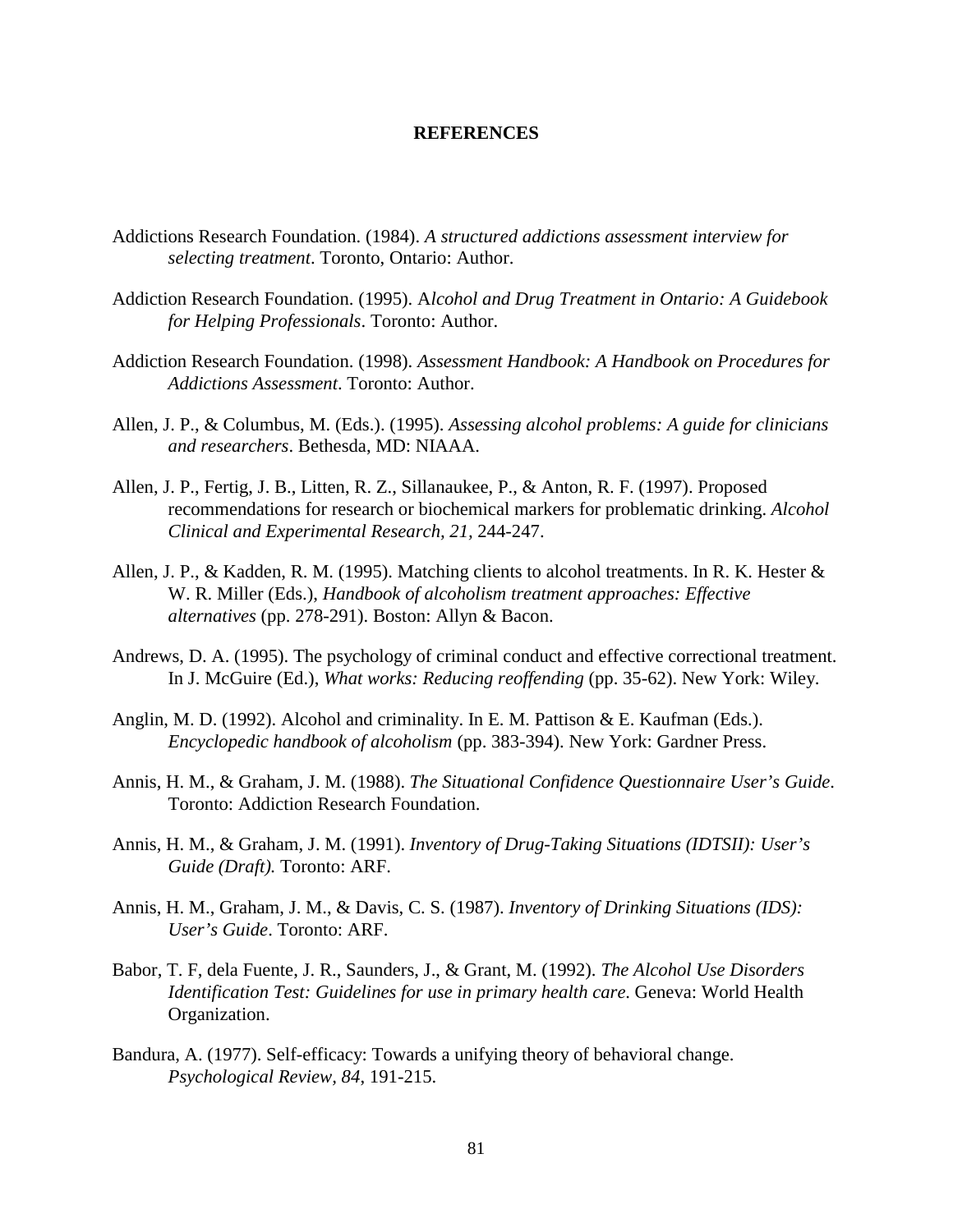- Beal, C., Weekes, J. R., Millson, W. A., & Eno, J. (1997). *Computerized vs. personal interviews for the identification of offender substance abuse problems*. Paper presented at the meeting of the Canadian Psychological Association, Toronto, Ontario.
- Blow, F., Young, J., Hill, E., Singer, K., & Beresford, T. (1991). *Predictive value of brief alcoholism screening tests in a sample of hospitalized adults*. Fifth annual NIMH international research conference proceedings. Washington, DC: U.S. Government Printing Office.
- Bohm, P. E., & Sharma, N. (May, 1987). *Native addiction training project: Introduction and overview*. Toronto: Addiction Research Foundation.
- Bradford, J. M., Greenberg, D. M., & Montayne, G. C. (1992). Substance abuse and

criminal behavior. *Psychiatric clinics of North America, 15*, 605-622.

- Breteler, M. H. M., Van Den Hurk, A. A., Schippers, G. M., & Meerkerk, G. J. (1996). Enrollment in a drug-free detention program: The prediction of successful behavior changes of drug-using inmates. *Addictive Behaviors, 21*, 665-669.
- Brown, S. A., Goldman, M. S., Inn,A., & Anderson, L. R. (1980). Expectations of reinforcement from alcohol: Their domain and relation to drinking patterns. *Journal of consulting and Clinical Psychology, 48,* 419-426.
- Canale, M. D. (1996). *The hidden majority: A guidebook on alcohol and other drug issues for counsellors who work with women*. Toronto: Addiction Research Foundation.
- Carey, K. B., Cocco, K. M., Correia, C. J. (1997). Reliability and validity of the Addiction Severity Index among outpatients with severe mental illness. *Psychological Assessment, 9*, 422-428.
- Cherpitel, C. J. (1997). Comparison of screening instruments for alcohol problems between Black and White emergency room patients from two regions of the country. *Alcoholism: Clinical and Experimental Research, 21*, 1391-1397.
- Collins, J. (1982). *Drinking and crime: Perspective on the relationship between alcohol consumption and criminal behaviour*. New York: Tavistock.
- Collins, R. L., & Lapp, W. M. (1992). The Temptation and Restraint Inventory for measuring drinking restraint. *British Journal of Addiction, 87,* 625-633.
- Collins, R. L., Lapp,W. M., Emmons, K. M.,& Isaac, L. M. (1990). Endorsement and strength of alcohol expectancies. *Journal of Studies on Alcohol, 51,* 336-342.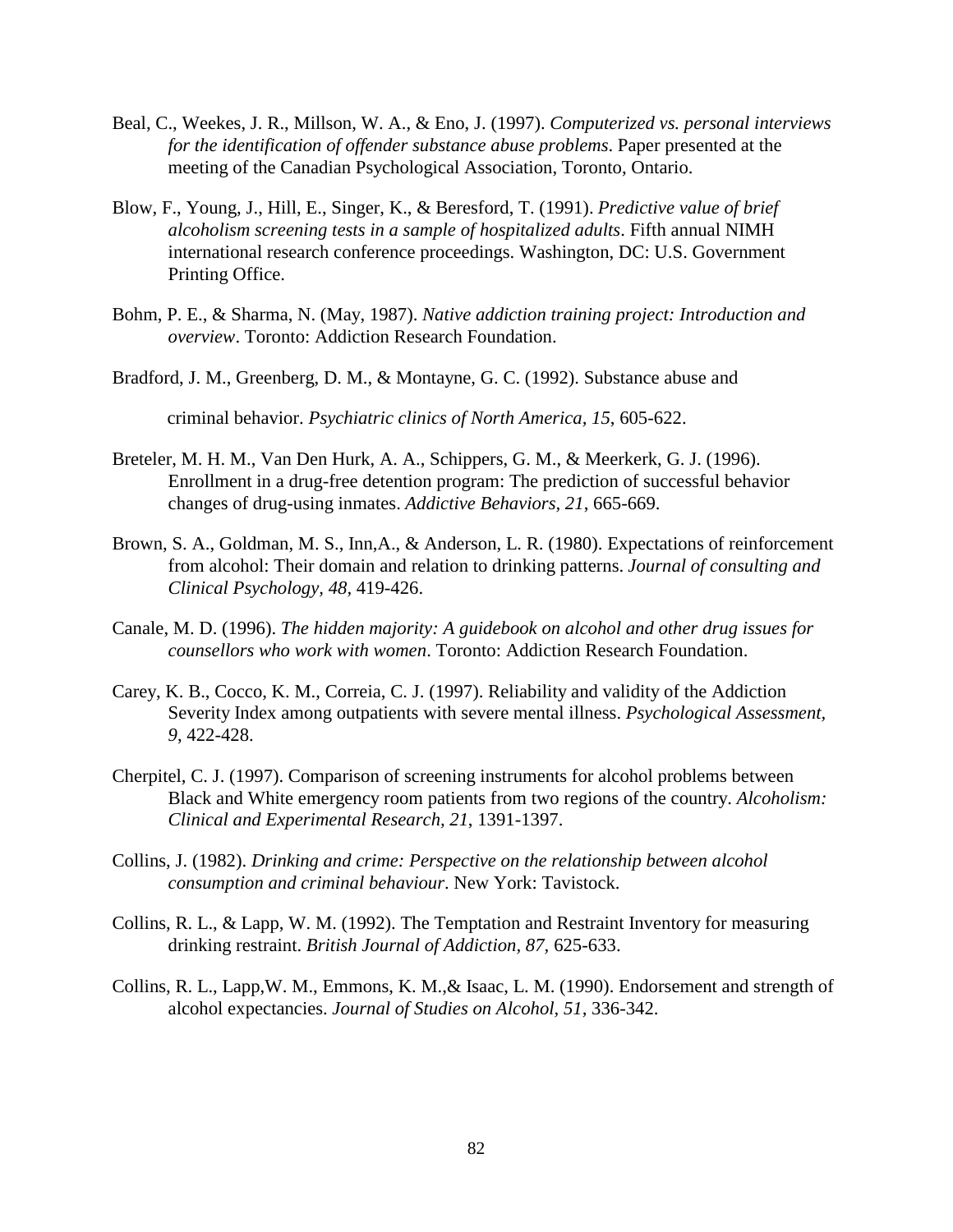- Cooney, N. L., Zweben, A., & Fleming, M. F. (1995). Screening for alcohol problems and at-risk drinking in health-care settings. In R. K. Hester & W. R. Miller (Eds.), *Handbook of alcoholism treatment approaches: Effective alternatives (2nd ed.)* (pp. 45-60). Boston: Allyn and Bacon.
- Cunningham, J. A., Sobell, L. C., Gavin, D. R., & Sobell, M. B. (1997). Assessing motivation for change: Preliminary development and evaluation of a scale measuring the costs and benefits of changing alcohol and drug use. *Psychology of Addictive Behaviors, 11*, 107- 114.
- Curry, S., Southwick, L., & Steele, C. M. (1987). Restrained drinking: Risk factor for problems with alcohol. *Addictive Behaviors, 12,* 73-77.
- DiClemente, C. C., Carbonari, J. P., Montgomery, R. P. G., & Hughes, S. O. (1994). The Alcohol Abstinence Self-Efficacy Scale. *Journal of Studies on Alcohol, 55,* 141-148.
- Edwards, G., & Gross, M. M. (1976). Alcohol dependence: Provisional description of a clinical syndrome. *British Medical Journal, 1,* 1058-1061.
- Erdman, H., Klein, M. H., & Greist, J. H. (1983). The reliability of a computer interview for drug use/abuse information. *Behavior Research Methods and Instrumentation, 15*, 66-68.
- Ewing, H. (1992). Care of women and children in the perinatal period. In M. F. Fleming (Ed.), *Addiction disorders: A practical guide to treatment* (232-248). Chicago: Yearbook Medical Publishers.
- Ewing, J., & Rouse, B. A. (1970). *Identifying the hidden alcoholic*. Presented at 29th International Congress on Alcohol and Drug Dependence, Sydney, NSW, Australia.
- Feuerlein, W., Ringer, C., Kofner, H., & Antons, K. (1977). Diagnosis of alcoholism. The Munich Alcoholism Test (MALT). *Mtlnchn Med Wschr, 119,* 1275-1282.
- Field, G. (1989). A study of the effects of intensive treatment on reducing the criminal recidivism of addictive offenders. *Federal Probations, 53*, 51-56.
- Fleming, M., & Barry, K. (1991). A three-sample test of a masked alcohol screening questionnaire. *Alcohol and Alcoholism, 26,* 81-91.
- Flynn, P.M., Hubbard, R. L., Luckey, J. W., Forsyth, B. H., Smith, J. K., Philips, C. D., & Fountain, D. L. (submitted, 1997). Individual Assessment Profile. Submitted for the *Journal of Substance Abuse Treatment*.
- French, M. T., Zarkin, G. A., Hubbard, R. L., & Rachal, J. V. (1993). The effects of time in drug abuse treatment and employment on posttreatment drug use and criminal activity. *American Journal of Drug & Alcohol Abuse, 19*, 19-33.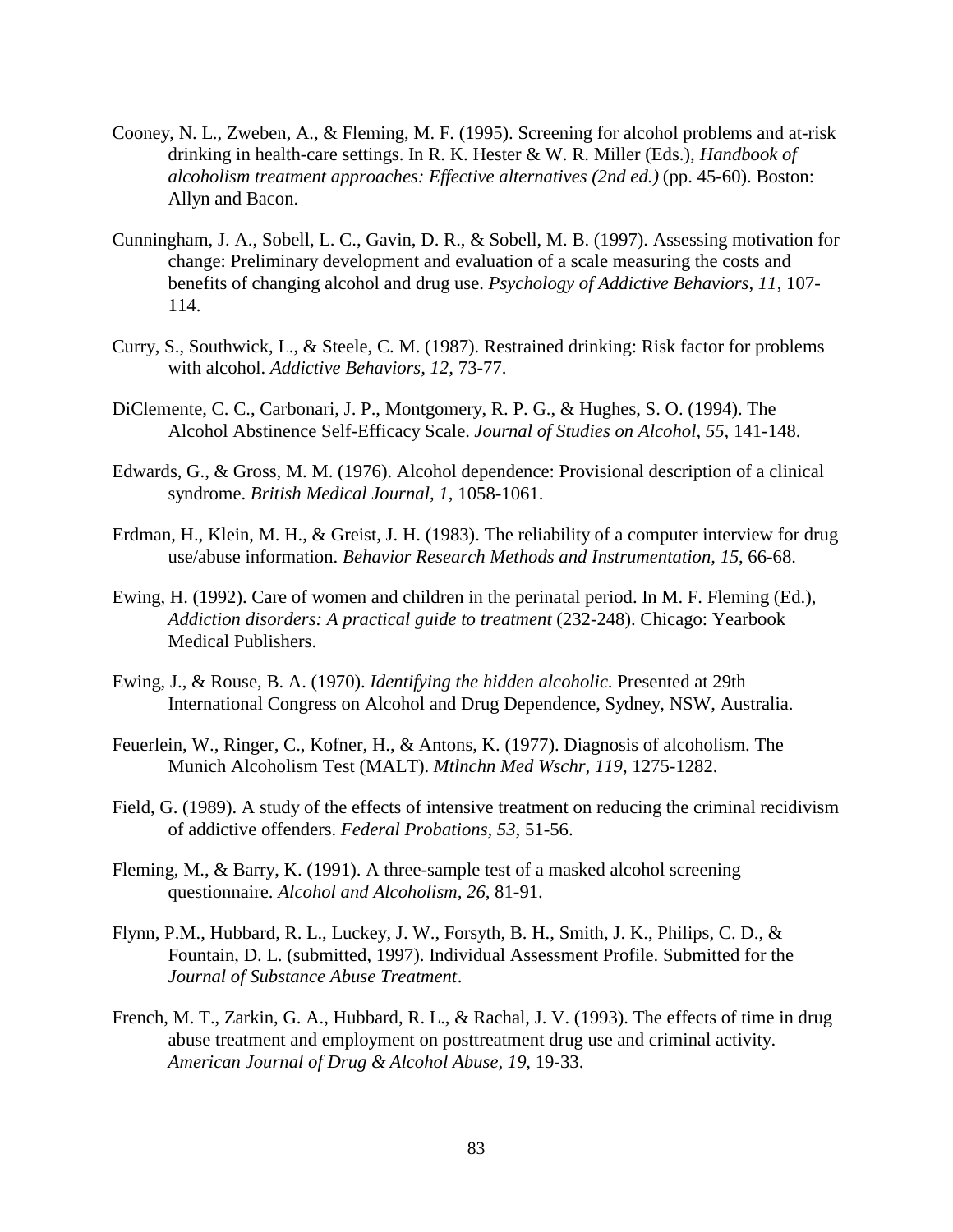- Goldstein, P. (1985). The drug/violence nexus: A tripartite conceptual framework. *Journal of Drug Issues, 15*, 493-501.
- Gossop, Darke, Griffiths, Hando, Powis, Hall, & Strang (1995). The Severity of Dependence Scale (SDS): Psychometric properties of the SDS in English and Australian samples of heroin, cocaine and amphetamine users. *Addiction, 90,* 607-614.
- Grant, B. F. (1996). DSM-IV, DSM-III-R, and ICD-10 alcohol and drug abuse/harmful use and dependence, United States, 1992: A nosological comparison. *Alcsm Clin. Exp. Res., 20*, 1481-1488.
- Grant, B. F., & Hasin, D. S. (1992). *The Alcohol use Disorder and Associated Disabilities Interview Schedule.* Rockville, MD: National Institute on Alcohol Abuse and Alcoholism
- Greene, B. T. (1981). An examination of the relationship between crime and substance use in a drug/alcohol treatment population. *International Journal of the Addictions, 16*, 627-645.
- Hammersley, R., Forsyth, A., Morrison, V., & Davies, J. B. (1989). The relationship between crime and opioid use. *British Journal of Addiction, 84,* 1029-1043.
- Harrell, A. V., Honaker, L. M., & Davis, E. (1991). Cognitive and behavioral dimensions of dysfunction in alcohol and polydrug abusers. *Journal of Substance Abuse, 3,* 415-426.
- Harrison, L., & Gfroerer, J. (1992). The intersection of drug use and criminal behavior: Results from the National Household Survey on Drug Abuse. Special Issue: Drugs and Crime. *Crime and Delinquency, 38*, 422-443.
- Harrison, P. A., & Hoffman, N. G. (1989). *SUDDS: Substance Use Disorder Diagnosis Schedule manual*. Ramsey Clinic, St. Paul, MN.
- Heather, N., Gold, R., & Rollnick, S. (1991). *Readiness to Change Questionnaire: User's manual*. Technical Report 15. Kensington, Australia: National Drug and Alcohol Research Centre, University of New South Wales.
- Heather, N., Tebbott, J. S., Mattick, R. P., & Zamir, R. (1993). Development of a scale for measuring impaired control over alcohol consumption: A preliminary report. *Journal of Studies on Alcohol, 54,* 700-709.
- Heather, N., Stallard, A., & Tebbutt, J. (1991). Importance of substance cues in relapse among heroin users: Comparison of two methods of investigation. *Addictive behaviors, 16,* 41- 49.
- Hester, R. K., & Miller, W. R. (1995). *Handbook of alcoholism treatment approaches: Effective Alternatives*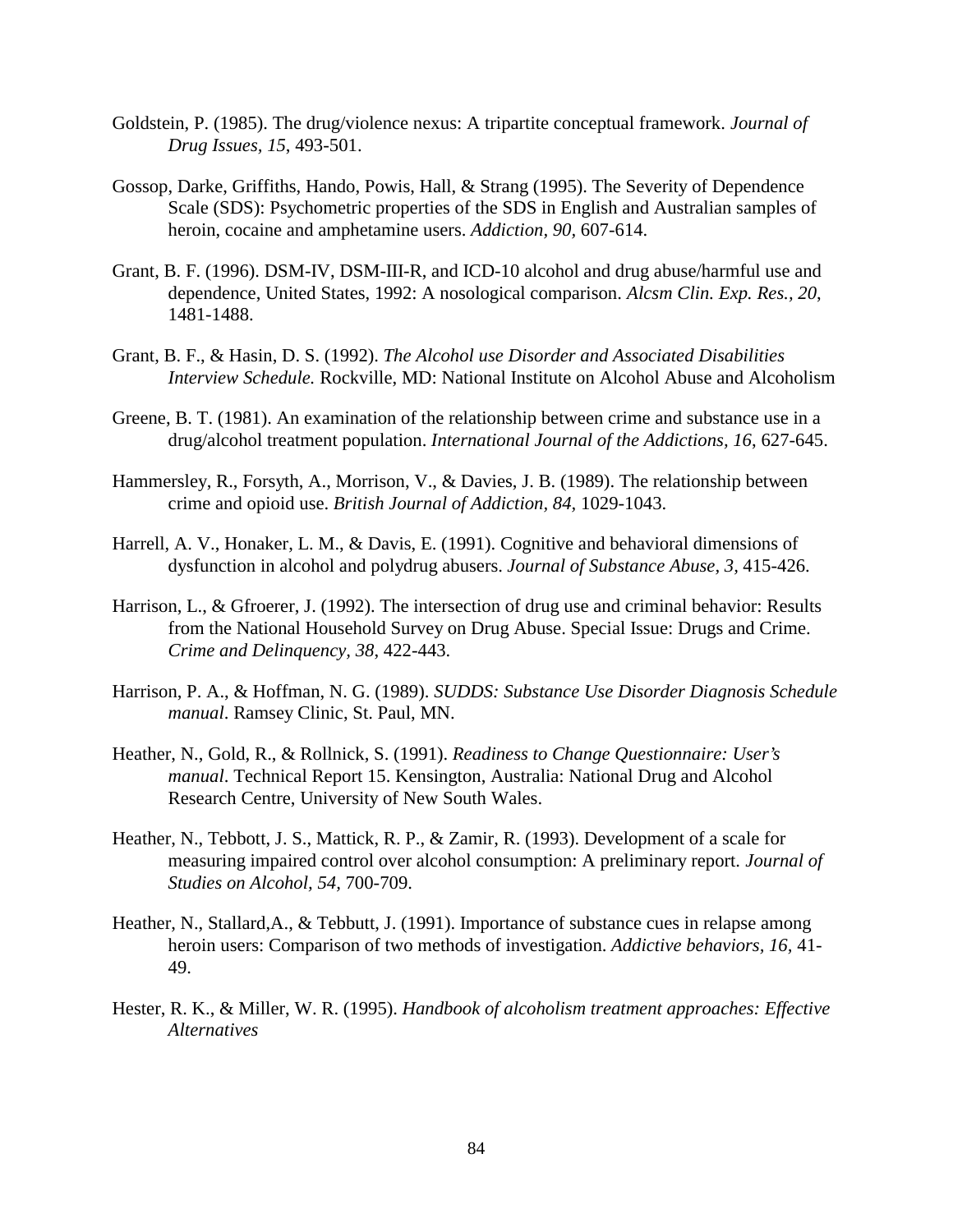- Hodgins, D. C., & Lightfoot, L. O. (1988). Types of male alcohol and drug-abusing incarcerated offenders. *British Journal of Addiction, 83*, 1201-1213.
- Hodgins, D.C., & Lightfoot, L. O. (1989). The use of the Alcohol Dependence Scale with incarcerated male offenders. *International Journal of Offender Therapy and Comparative Criminology, 33*, 59-67.
- Horn, J. L., Wanberg, K. W., & Foster, F. M. (1974). *The Alcohol Use Inventory*. Denver, Colorado: Center for Alcohol Abuse Reserach and Evaluation.
- Horn, J. L., Wanberg, K. W., & Foster, F. M. (1987). *Guide to the Alcohol Use Inventory,* National Computer Systems, Minneapolis, MN.
- Hubbard, R. L., Bray, R. M., Craddock, M. S., Cavanaugh, E. R., Schlenger, W. E., & Rachal, J. V. (1986). Issues in the assessment of multiple drug use among drug treatment clients. In *Research Monograph Series No. 68* (DHHS Publication No. AOM 86-1453). Rockville, Maryland: National Institute on Drug Abuse.
- Inciardi, J. A. (Ed.) (1993). *Drug treatment and criminal justice*. Newbury Park, CA: Sage Publications.
- Inciardi, J. A. (1995). The therapeutic community: An effective model for corrections-based drug abuse treatment. In K. C. Haas & G. P. Alpert (Eds.), *The dilemma of punishment* (pp. 406-417). Prospect Heights, Illinois: Waveland Press.
- Inciardi, J. A. (1994). *Screening and assessment for alcohol and other drug abuse among adults in the criminal justice system*. Rockville, MD: Center for Substance Abuse Treatment.
- Institute of Medicine. (1990). *Broadening the base of treatment for alcohol problems*. Report of a study by a Committee of the Institute of Medicine, Division of Mental Health and behavioral Medicine. Washington, DC: National Academy Press.
- Kinney, J. (1991). *Clinical manual of substance abuse (2nd ed.)*. St. Louis: Mosby-Year Book.
- Kitchens, J. M. (1994). Does this patient have an alcohol problem? *Journal of the American Medical Association, 272*, 1782-1787.
- Lerner, K., Arling, G., & Baird, C. (1986). *Client management classification strategies for case supervision*. National Council on Crime and Delinquency.
- Lightfoot, L. O. (1993). *A substance abuse pre-release program for offenders: Treatment manual*. Ottawa: Education and Personal Resources, Correctional Services Canada.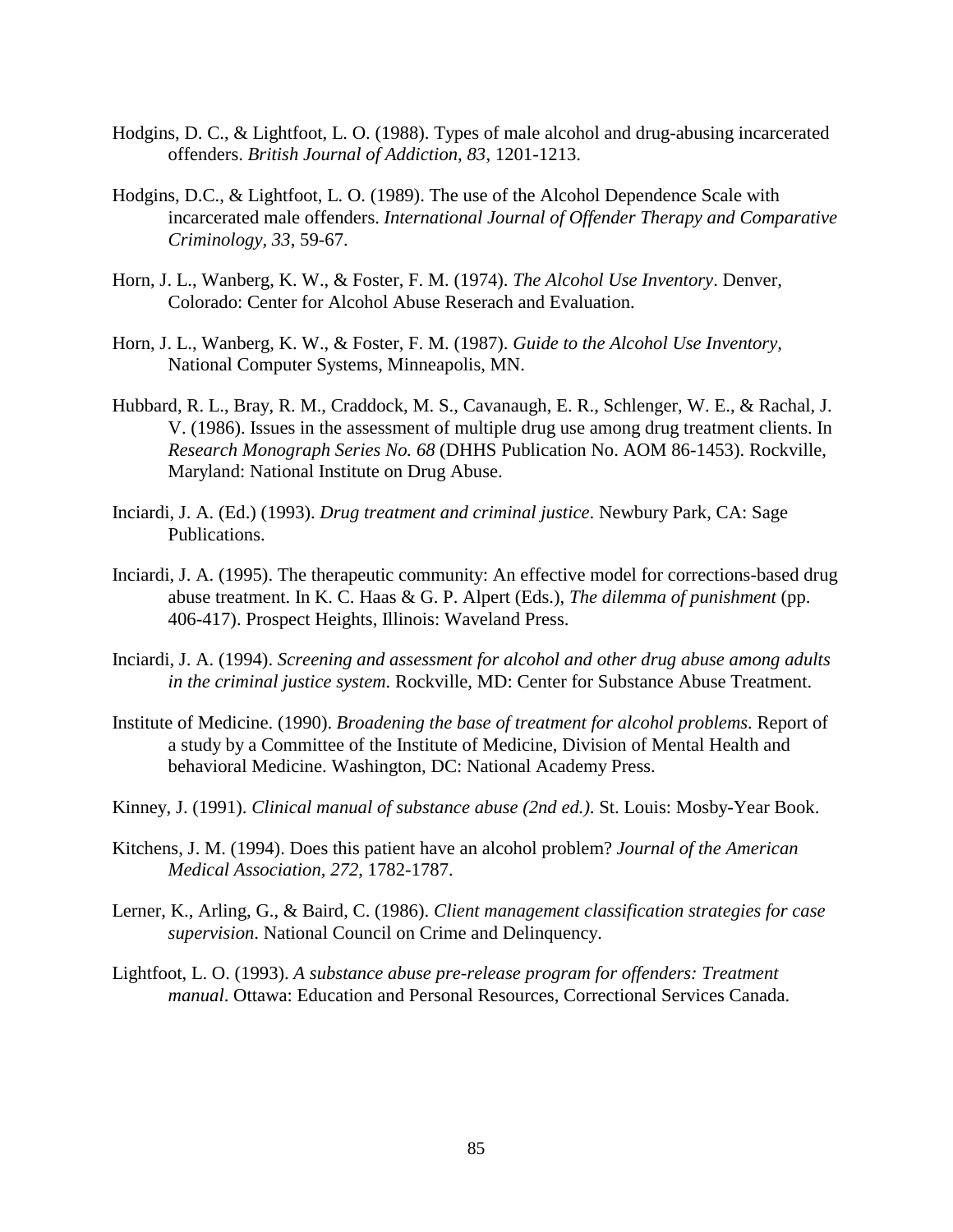- Lightfoot, L. O. (1995). Assessment and treatment of substance abuse in offenders: Practice guidelines for correctional psychologists. In T. A. Leis, L. L. Motiuk, & J. R. P. Ogloff (Eds.), *Forensic psychology: Policy and practice in corrections*. Ottawa, Ontario: Correctional Service Canada.
- Lightfoot, L. O., & Boland, F. (1993). *Choices: A community correctional brief treatment relapse prevention and maintenance program*. Kingston, Ontario: Correctional Service of Canada.
- Lightfoot, L. O., & Hodgins, D. (1988). A survey of alcohol and drug problems in incarcerated offenders. *International Journal of the Addictions, 23*, 687-706.
- Lightfoot, L. O., & Lambert, L. (1991). S*ubstance abuse treatment needs of federally sentenced women.* Technical Report No. 1 and 2. Kingston, Ontario: Correctional Service of Canada.
- Litman, G. K., Stapleton, J., Oppenheim, A. N., & Peleg, M. (1983). An instrument for measuring coping behaviours in hospitalized alcoholics: Implications for relapse prevention treatment. *British Journal of Addiction, 78,* 269-276.
- Magruder-Habib, K., Harris, K. G., & Fraker, G. G. (1982). Validation of the Veterans Alcoholism Screening Test. *Journal of Studies on Alcohol, 43,* 910-926.
- Manson, M. P., & Huba, G. J., (1987). *The Manson Evaluation Manual*. Los Angeles, CA: Western Psychological Services.
- Marlatt, G. A., & Gordon, J. R. (1985). *Relapse prevention*. New York: Guilford.
- McConnaughy, E. A., Prochaska, J. O., & DiClemente, c. C. (1983). Stage of change in psychotherapy: Measurement and sample profiles. *Psychotherapy: Theory, Research, and Practice, 20*, 369-375.
- McLellan, A. T., Kushner, H., Metzger, D., & Peters, R. (1992). The fifth edition of the Addiction Severity Index. *Journal of Substance Abuse Treatment, 9,* 199-213.
- McLellan, A. T., Luborsky, L., O'Brien, C. P., Barr, H. L., & Evans, F. (1986). Alcohol and drug abuse treatment in three different populations: Is there improvement and is it predictable?. *American Journal of Drug & Alcohol Abuse, 12*, 101-120.
- McLellan, A. T., Luborsky, L., Woody, G. E., & O'Brien, C. P. (1980). An improved diagnostic instrument for substance aubse patients: The Addiction Severity Index. *Journal of Nervous and Mental Diseases, 168,* 26-33.
- McMahon, J., & Jones, B. T. (1993). The Negative Alcohol Expectancy Questionnaire. *Journal of Association of Nurses in Substanece Abuse, 12*, 17.

McMurran, M, & Hollin, C. R. (1989). The Short Alcohol Dependence Data (SADD)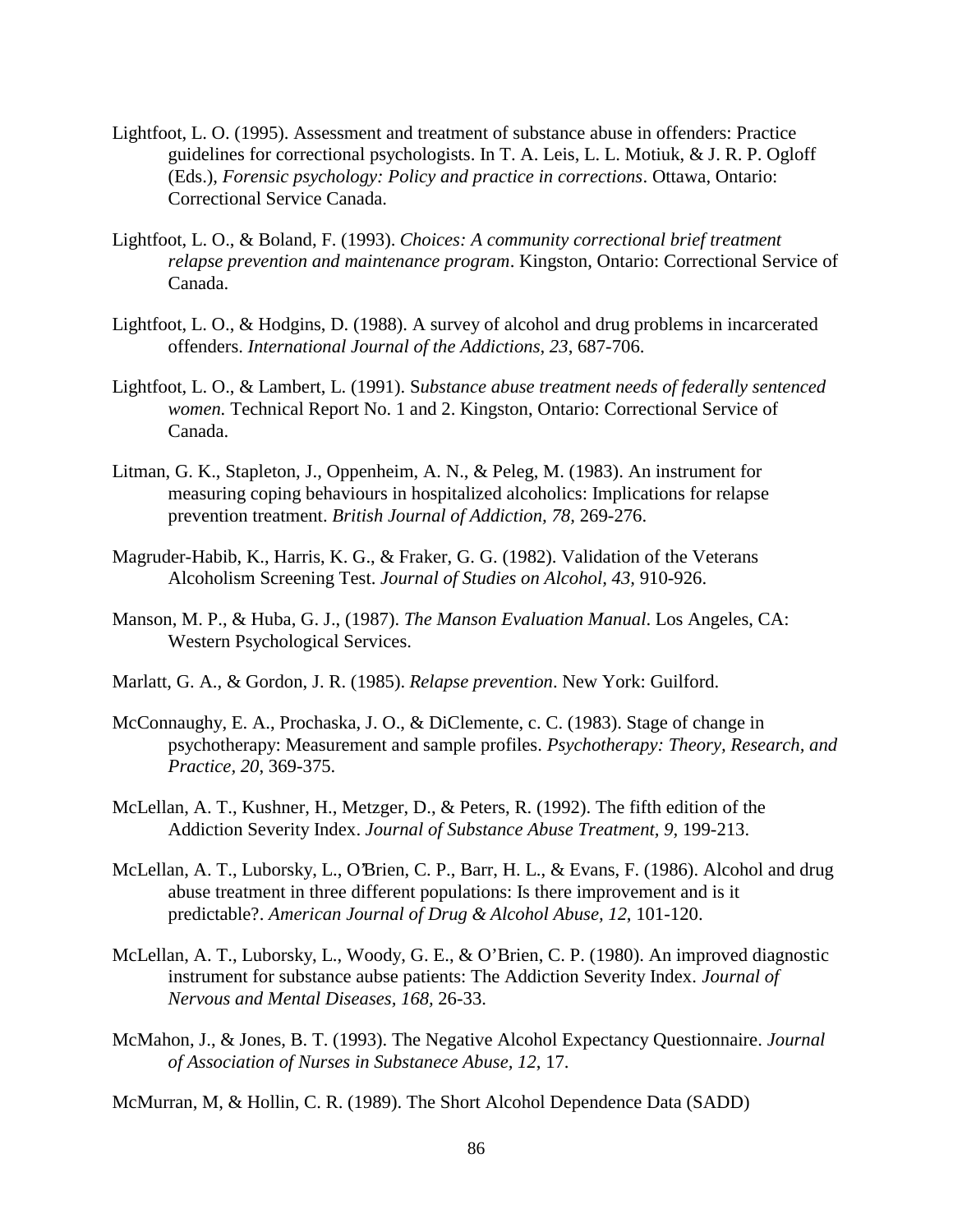questionnaire: Norms and reliability data for male young offenders. *British Journal of Addiction, 84*, 315-318.

- McMurran, M., Hollin, C. R., & Bowen, A. (1990). Consistency of alcohol self-report measures in a male young offender population. *British Journal of Addiction, 85*, 205-208.
- Mee-Lee, D., Hoffman, N. G., & Smith, M. B. (1992). *The Recovery Attitude And Treatment Evaluator Manual*. St. Paul, Minnesota: New Standards, Inc.
- Miller, B., & Welte, J. (1986). Comparisons of incarcerated offenders according to use of alcohol and/or drugs prior to offense. *Criminal Justice and Behavior, 13,* 366-392.
- Miller, G. A. (1985). *The Substance Abuse Subtle Screening Inventory (SASSI): Manual*. Bloomington, IN: Spencer Evening World.
- Miller, W. R. (1986). Matching individuals with interventions In R. K. Hester and W. R. Miller (Eds.). *Handbook of alcoholism treatment approaches* (pp. 261-271). New York: Pergamon.
- Miller, W. R., & Hester, R. K. (1986). Inpatient alcoholism treatment. *American Psychologist, 41*, 794-805.
- Miller, W. R., & Marlatt, G. A. (1984). *Manual for the comprehensive Drinker Profile*. Odessa, FL: Psychological Assessment Resources.
- Miller, W. R., & Rollnick, S. (Eds.) (1991). *Motivational interviewing: Preparing people to change addictive behavior*. New York: Guilford Press.
- Miller, W. R., & Saucedo, C. F. (1983). Assessment of neuropsychological impairment and brain damage in problem drinkers. In C. J. Golden, J. A. Moses, Jr., J. A. Coffman, W. R. Miller, & F. D. Strider (Eds.), *Clinical neuropsychology: Interface with neurologic and psychiatric disorders* (pp. 141-195). New York: Grune & Stratton.
- Miller, W. R.,Tonigan, J. S., & Longabaugh, R. (1994). *DrInC: An instrument for assessing adverse consequences of alcohol abuse. Test Manual*. Rockville, MD: National Institute on Alcohol Abuse and Alcoholism.
- Miller, W. R., & Tonigan, J. S. (1996). Assessing drinkers' motivation for change: The Stages of Change Readiness and Treatment Eagerness Scale (SOCRATES). *Psychology of Addictive Behaviors, 10,* 81-89.
- Miller, W. R., Westerberg, V. S., & Waldron, H. B. (1995). Evaluating alcohol problems in adults and adolescents. In R. K. Hester & W. R. Miller (Eds.), *Handbook of alcoholism treatment approaches: Effective alternatives (2nd ed.)* (pp. 61-88)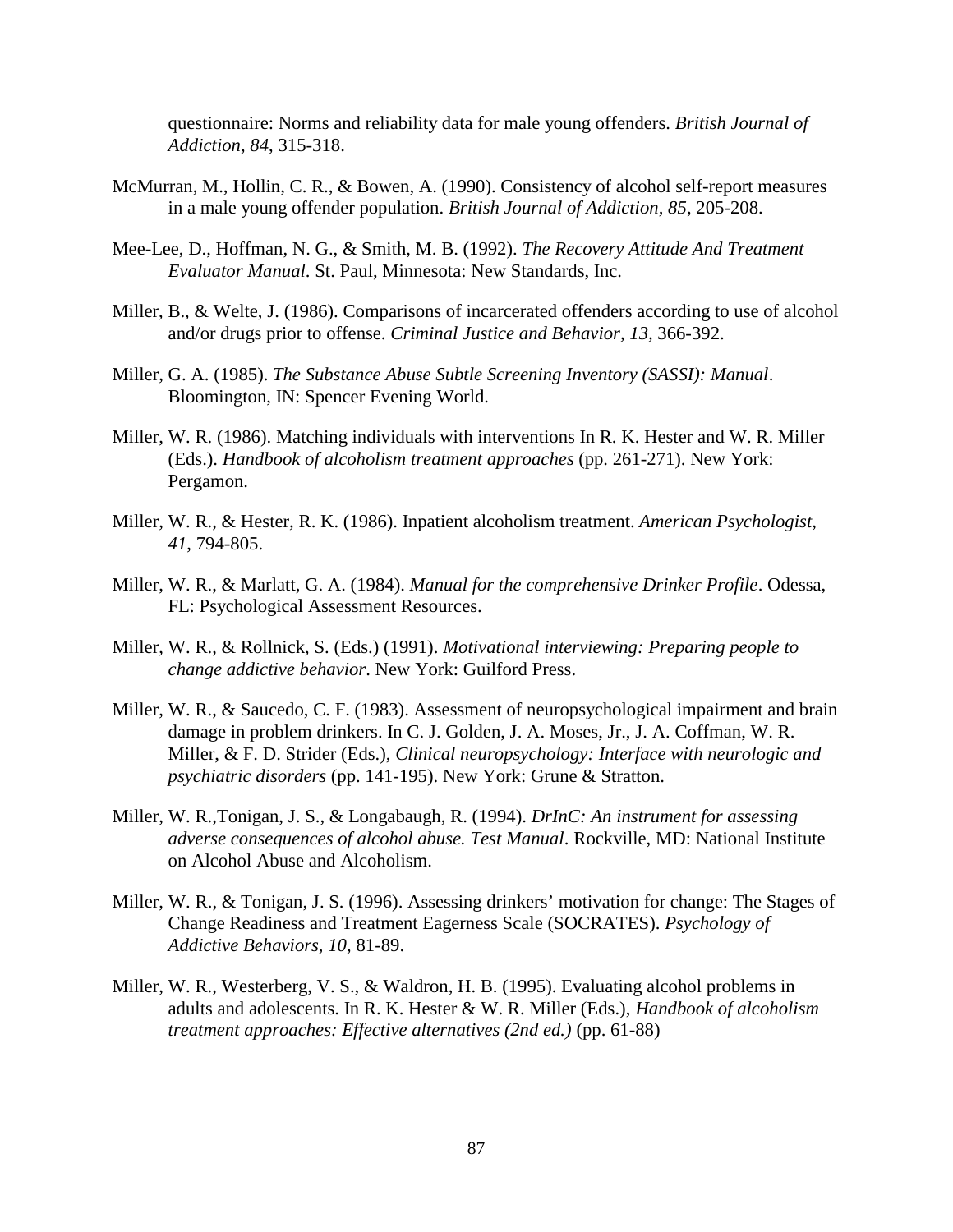- Millson, W. A., Weekes, J. R., & Lightfoot, L. O. (August, 1995). *The effectiveness of the Offender Substance Abuse Pre-Release Program: Analysis of intermediate and postrelease outcomes*. Ottawa, Ontario, Canada: Correctional Research and Development, Correctional Service Canada.
- Moriuk, L. L. (1989). *Identifying and assessing needs of offenders under community supervision: The conditional release supervision standards project*. Paper presented at the First Annual corrections Research Forum, Ottawa.
- Motiuk, L. L., & Brown, S. L. (November, 1993). *Research report: The validity of offender needs identification and analysis in community corrections*. Ottawa, Ontario, Canada: Research and Statistics Branch, Correctional Service Canada.
- Motiuk, L. L., & Porporino, F. J. (1989). *Offender risk/needs assessment: A studyof conditional releases*. R-01. Ottawa: Correctional Service Canada.
- National Institute of Corrections. (1991). *Intervening with substance-abusing offenders: A framework for action*. Washington, D.D.: US Department of Justice.
- Nurco, D. N., Hanlon, T. E., & Kinlock, T. W. (1991). Recent research on the relationship between illicit drug use and crime. *Behavioral Sciences and the Law, 9*, 221-242.
- Ogborne, A. C. (1991). *Ontario drug abuse treatment outcome study: Client profile*. London, Ontario: ARF.
- Parsons, K. J., Wallbrwon, F. H., & Myers, R. W. (1994). Michigan Alcoholism Screening Test: Evidence supporting general as well as specific factors. *Educational and Psychological Measurement, 54*, 530-536.
- Polich, J. M., Armor, D. J., & Braiker, H. B. (1981). *The course of alcoholism: Four years after treatment*. New York: John Wiley & Sons.
- Prochaska, J. O., DiClemente, C. C., & Norcross, J. C. (1992). In search of how people change: Applications to the addictive behaviors. *American Psychologist, 47,* 1102-1114.
- Project MATCH Research Group. (1997). Matching alcoholism treatments to client heterogeneity: Project MATCH posttreatment drinking outcomes. *Journal of Studies on Alcohol, 58*, 7-29.
- Raistrick, D., Dunbar, G., & Davidson, R. (1983). Development of a questionnaire to measure alcohol dependence. *British Journal of Addiction, 78,* 89-95.
- Ridley, T. D., & Kordinak, S. T. (1988). Reliability and validity of the Quantitative Inventory of Alcohol disorders (QIAD) and the veracity of self-report of alcoholics. *American Journal of Drug and Alcohol Abuse, 14,* 263-292.
- Risser, D., Bonsch, A., & Schneider, B. (1995). Does drug abuse lead to criminal behavior? An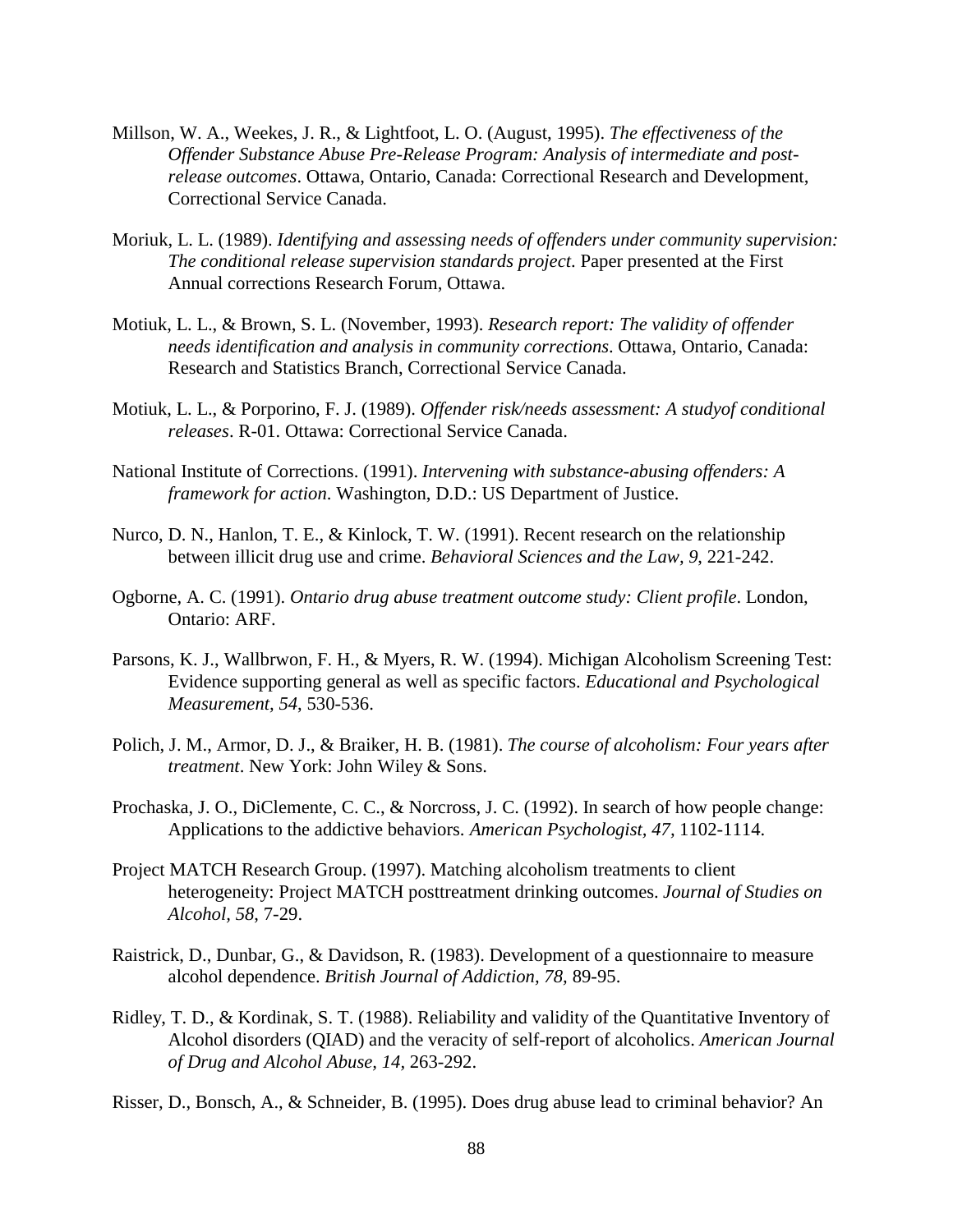analysis based on criminal registers of 117 drug-related deaths, examined in 1992 at the Institute of Forensic Medicine in Vienna, Austria. *Journal of Forensic Sciences, 40*, 378- 381.

- Robbins, L., Cottler, L., & Keating, S. (1989). *The NIMH diagnostic interview schedule. Version III, reviseed (DIS-III-R)*. Rockville, MD: National Institute on Mental Health.
- Robinson, D., Fabiano, E., Porporino, F. P., Millson, W. A., & Graves, G. (1993). *A guide to the use of the Computerized Lifestyle Assessment Instrument for substance abuse (2nd ed.)*. Ottawa, Ontario, Canada: Research and Statistics Branch, Correctional Service Canada.
- Robinson, D., & Millson, W. A. (1991). *Comparison of computerized interview and file information in the identification of offender substance abuse problems*. Unpublished manuscript, Correctional Service of Canada.
- Robinson, D., Porporino, F., & Millson, B. (1991). *Patterns of alcohol and drug use among federal offenders as assessed by the Computerized Lifestyle Screening Instrument Report No. 1*. Ottawa, Ontario, Canada: Communications Branch, Correctional Service of Canada.
- Rogalski, C. J. (1987). Factor structure of the Addiction Severity Index in an inpatient detoxification sample. *International Journal of the Addictions, 22*, 981-992.
- Rohsenow, D. J. (1983). Drinking habits and expectancies about alcohol's effect for self versus others. *Journal of Consulting and Clinical Psychology, 51,* 752-756.
- Rollnick, S., Heather, N., Gold, R., & Hall, W. (1992). Development of a short Readiness to Change Questionnaire for use in brief, opportunistic interventions among excessive drinkers. *British Journal of Addiction, 87,* 743-754.
- Ross, H. E., Gavin, D. R., & Skinner, H. A. (1990). Diagnostic validity of the MAST and the Alcohol Dependence Scale in the assessment of DSM-III alcohol disorders. *Journal of Studies on Alcohol, 51*, 506-513.
- Ruderman, A. J., & McKirnan, D. J. (1984). The development of a restrained drinking scale: A test of the abstinence violation effect among alcohol users. *Addictive Behaviors, 9,* 365- 371.
- Russell, M. (1994). New assessment tools for drinking in pregnancy: T-ACE, TWEAK, and others. *Alcohol Health and Research World.*
- Saltstone, R., Halliwell, S., & Hayslip, M. A. (1994). A multivariate evaluation of the Michigan Alcoholism Screening Test and the Drug Abuse Screening Test in a female offender population. *Addictive Behaviors, 19*, 455-462.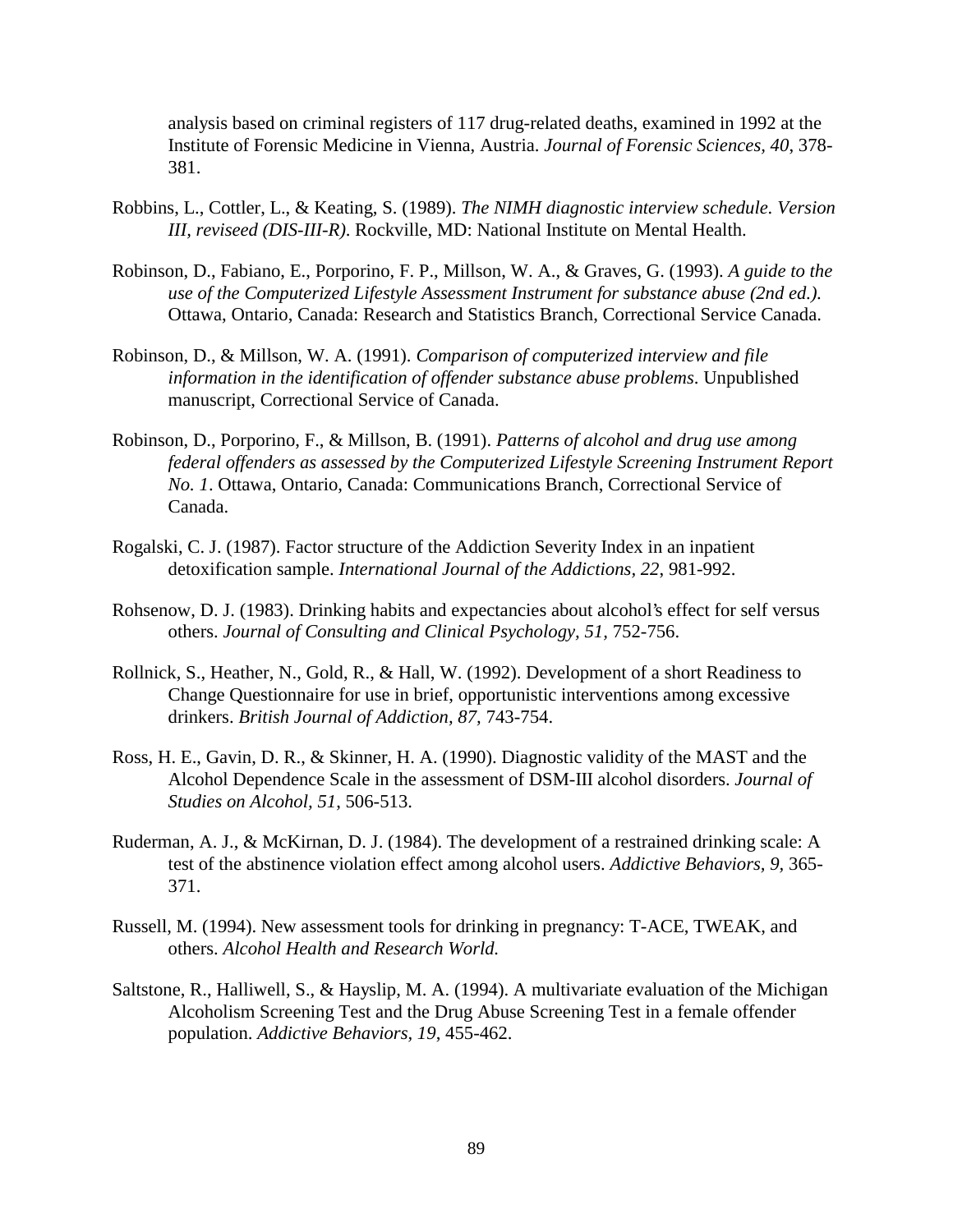- Selzer, M. L. (1971). The Michigan Alcoholism Screening Test: The quest for a new diagnostic instrument. *American Journal of Psychiatry, 127*, 1653-1658.
- Simpson, D. D. (1990). *Drug Abuse Treatment for AIDS-Risk Reduction (DATAR): Forms Manul*. Fort Worth, Texas: Institute of Behavioral Research, Texas Christian University.
- Skinner, H. A. (1979). *Lifetime drinking history (Manual)*. Toronto: Addiction Research Foundation.
- Skinner, H. A. (1982). The Drug Abuse Screening Test. *Addictive Behaviors, 7,* 363-371.
- Skinner, H. A., & Allen, B. A. (1982). Alcohol dependence syndrome: Measurement and validation. *Journal of Abnormal Psychology, 91*, 199-209.
- Skinner, H. A., Allen, B., McIntosh, M. C ., & Palmer, W. H. (1985). Lifestyle assessment: Applying microcomputer family practice. *British Medical Journal, 290,* 212-216.
- Skinner, H. A., Holt, S., Sheu, W. J., & Israel, Y. (1986). Clinical versus laboratory detection of alcohol abuse: The Alcohol Clinical Index. *British Medical Journal, 292,* 1703-1708.
- Skinner, H. A., Holt, S., Sheu, W. J., Roy, J. & Israel, Y. (1984). Identification of alcohol abuse using laboratory tests and a history of trauma. *Annals of Internal Medicine, 101,* 847-851.
- Skinner, H. A., & Horn, J. L. (1984). *Alcohol Dependence Scale (ADS): User's Guide*. Toronto: Addiction Research Foundation.
- Smith, S., & Newman, J. P. (1990). Alcohol and drug abuse-dependence disorders in psychopathic and nonpsychopathic criminal offenders. *Journal of Abnormal Psychology, 99*, 430-439.
- Sobell, L. C., Maisto, S. A., Sobell, M. B., & Cooper, A. M. (1979). Reliability of alcohol abusers' self-reports of drinking behavior. *Behavioral Research and Therapy, 17,* 157- 160.
- Sobell, L. C., Toneatto, T., & Sobell, M. B. (1994). Behavioral assessment and treatment planning for alcohol, tobacco, and other drug problems: Current status with an emphasis on clinical applications. *Behavior Therapy, 25*, 533-80.
- Sokol, R. J., Martier, S. S., & Ager, J. W. (1989). The T-ACE Questions: Practical prenatal detection of risk drinking. *American Journal of Obstetrics and Gynaecology, 60,* 863- 870.
- Speckart, G., & Anglin, M. D. (1986). Narcotics use and crime: An overview of recent research advances. *Contemporary Drug Problems, 13,* 741-769.

Spitzer, R., & Williams, J. (1987). *Structured Clinical Interview for DSM-III-R*. Biometrics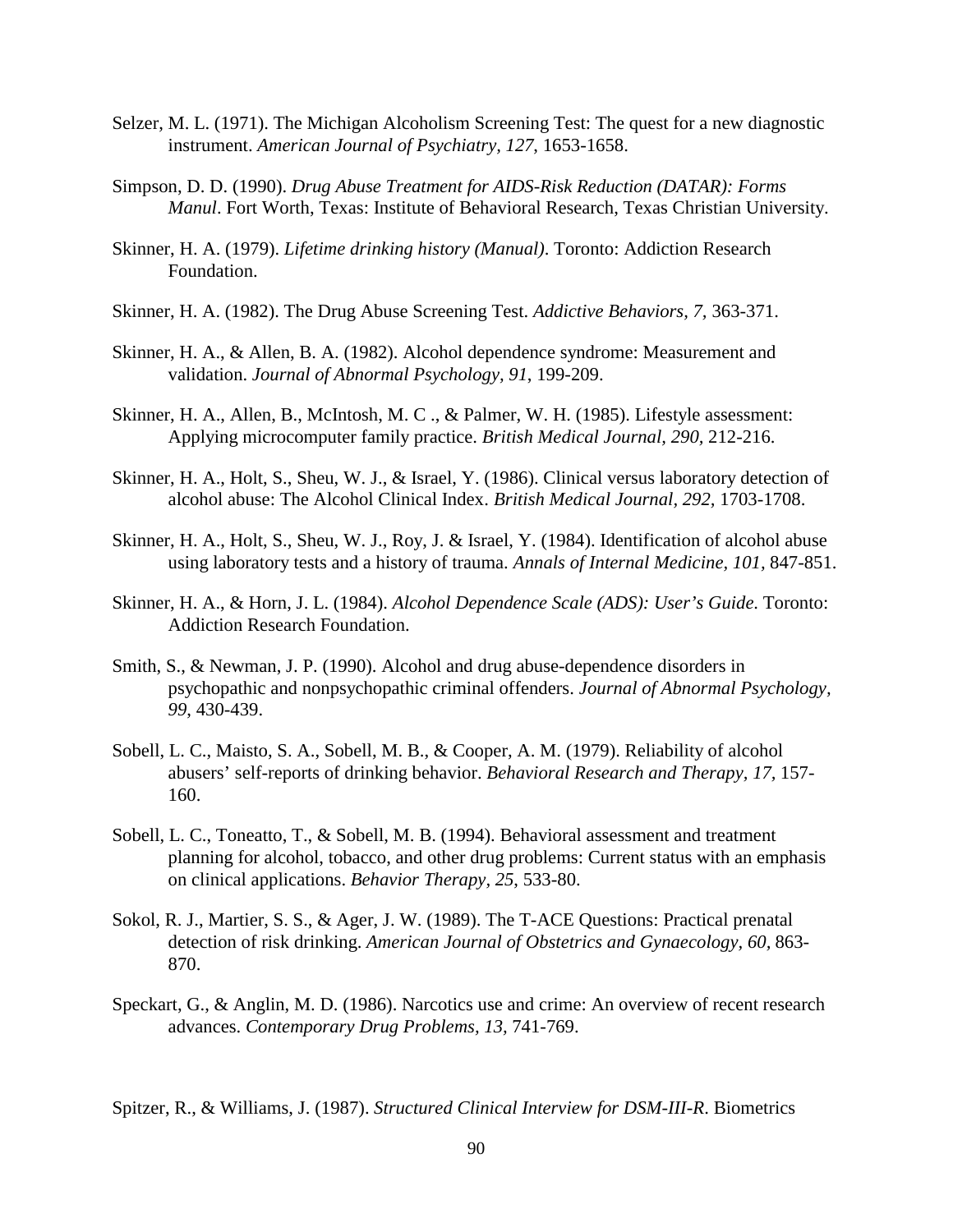Research Department. New York: New York State Psychiatric Institute.

- Stockwell,T. R., Hodgson, R. J., Edwards,G., Taylor, C., & Rankin, H. (1979). The development of a questionnaire to measure severity of alcohol dependence. *British Journal of Addiction, 74,* 79-87.
- Stockwell, T. R., Murphy, D., & Hodgson, R. J. (1983). The Severity of Alcohol Dependence Questionnaire: Its use, reliability, and validity. *British Journal of Addiction, 78,* 145-155.
- Sutherland, G., Edwards, G., Taylor, C., Phillips, G., Gossop, M., & Brady, R. (1986). The measurement of opiate dependence. *British Journal of Addiction, 81*, 1483-1489.
- Swenson, W. M., & Morse, R. M. (1975). The use of a self-administered alcoholism screening test (SAAST) in a medical center. *Mayo Clinic Proc, 50,* 204-208.
- Swett, C. Jr. (1984). Use of the Michigan Alcoholism Screening test in a prison hospital. *American Journal of Drug & Alcohol Abuse, 10*, 563-569.
- Tarter, R. E., & Hegedus, A. M. (1991). Drug Use Screening Inventory: Its applications in the evaluation and treatment of alcohol and other drug abuse. *Alcohol and Health Research World, 15,* 65-75.
- Vanderburg, S. A., Weekes, J. R., & Millson, W. A. (1994). *Assessment of substance abuse problems in Native offenders: The Computerized Lifestyle Assessment Instrument*. Ottawa: Correctional Service Canada.
- Vigdal, G. L., & Stadler, D. W. (1992). Comprehensive system development in corrections for drug-abusing offenders: The Wisconsin Department of Corrections. *NIDA Research Monograph, 188*, 126-141.
- Vigdal, G. L., Stadler, D. W., Goodrich, D. D., & Sutton, D. J. (1980). Skills training a program for problem drinking offenders: A one year followup evaluation. *Journal of Offender Counselling and Rehabilitation, 5,* 61-73.
- Walfish, S., & Blount, W. R. (1989). Alcohol and crime: Issues and directions for future research. Special Issue: Alcohol and the criminal justice system. *Criminal Justice and Behavior, 16,* 370-386.
- Walters, G. D. (1994). Discriminating between high and low volume substance abusers by means of the Drug Lifestyle Screening Interview. *American Journal of Drug & Alcohol Abuse, 20*, 19-33.
- Walters, G. D. (1995). Predictive validity of the Drug Lifestyle Screening Interview: A two-year follow-up. *American Journal of Drug & Alcohol Abuse, 21*, 187-194.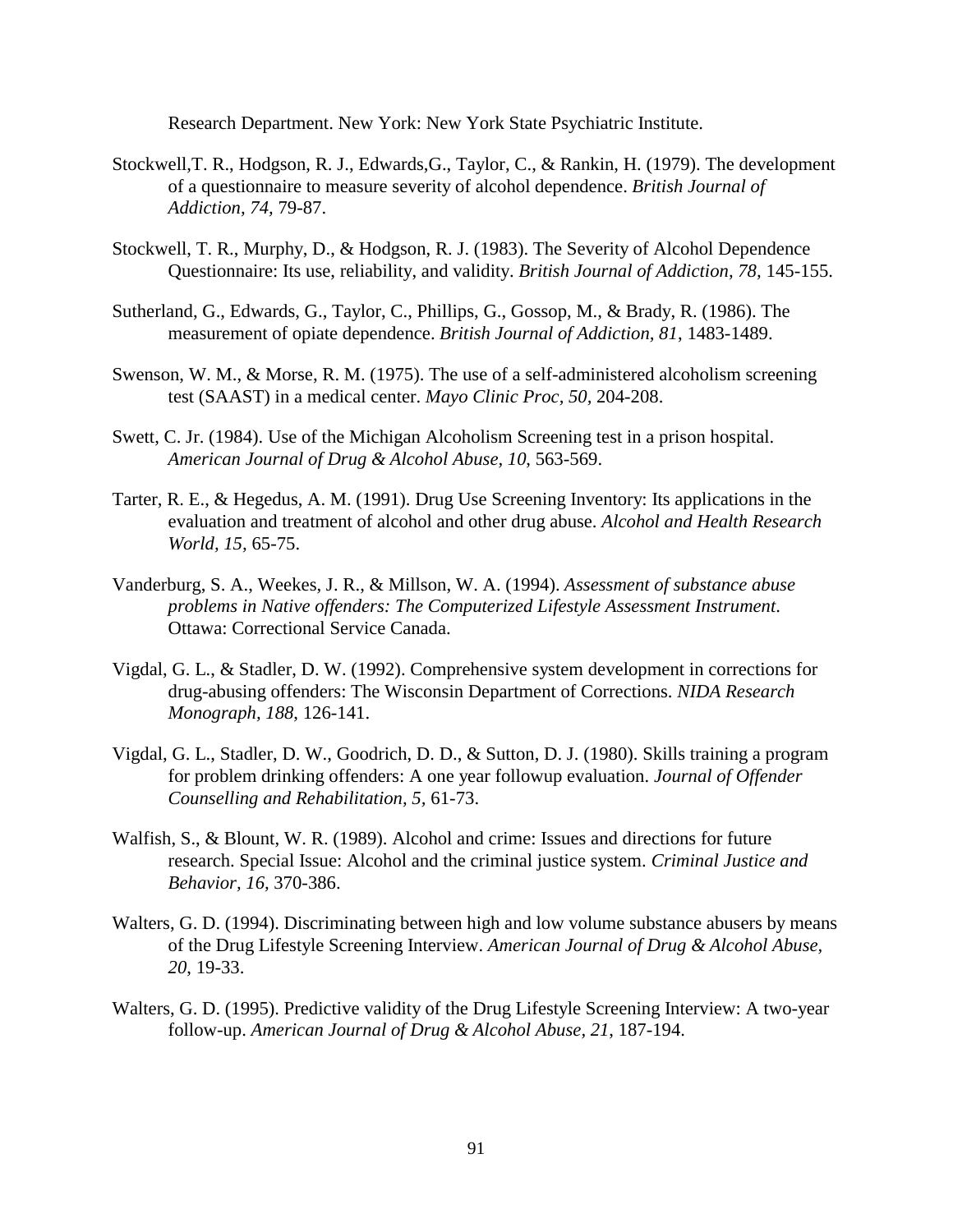- Wechsler, H., Davenport, A., Bowdall, G., Moejkens, B., & Castello, S. (1994). Health and behavioral consequences of binge drinking in college: A national survey of students at 140 campuses. *Journal of American Medical Association, 272,* 1672-1677.
- Weekes, J. R., Fabiano, E., Porporino, F. J., Robinson, D., & Millson, W. A. (1993). *Assessment of substance abuse in offenders: The Computerized Lifestyle Assessment Inventory*. Paper presented at the annual meeting of the Canadian Psychological Association, Montreal, Quebec.
- Weekes, J. R., Millson, W. A., Eno, J., & Graves, g. (1993). *Creating an informed eclecticism: Effective substance abuse programming for offenders*. Paper presented at the meeting of the Canadian Criminal Justice Association, Quebec City, Quebec.
- Weekes, J. R., Moser, A. E., & Langevin, C. M. (1997). *Assessing substance abuse offenders for treatment*. Workshop presented at the meeting of the International Community Corrections Association, Cleveland, Ohio.
- Weekes, J. R., Morison, S. J., Millson, W. A., & Fettig, D. M. (1995). A comparison of Native, Metis, and Caucasian offender profiles on the MCMI. *Canadian Journal of Behavioural Science, 27*, 187-198.
- Weekes, J. R., Vanderburg, S. A., & Millson, W. A. (1995). *A comparison of the French and English versions of the Computerized Lifestyle Assessment Instrument*. Ottawa, Ontario: Correctional Service Canada.
- Wexler, H. K., Falkin, G. P., & Lipton, D. S. (1990). Outcome evaluation of a prison therapeutic community for substance abuse treatment. *Criminal Justice and Behavior, 17*, 71-92.
- Wilkinson, D. A., Leigh, G. M., Cordingley, J., Martin, G. W., & Lei, H. (1987). Dimensions of multiple drug use and typology of drug users. *British Journal of Addiction, 82,* 259-273.
- Wish, E. D. (1988). Identifying drug abusing criminals. *National Institute on Drug Abuse Research - Monograph Series, 86*, 139-159.
- Young, R. M., & Knight, R. G. (1989). The Drinking Expectancy Questionnaire: A revised measure of alcohol related beliefs. *Journal of Psychopathology and Behavioral Assessment, 11,* 99-112.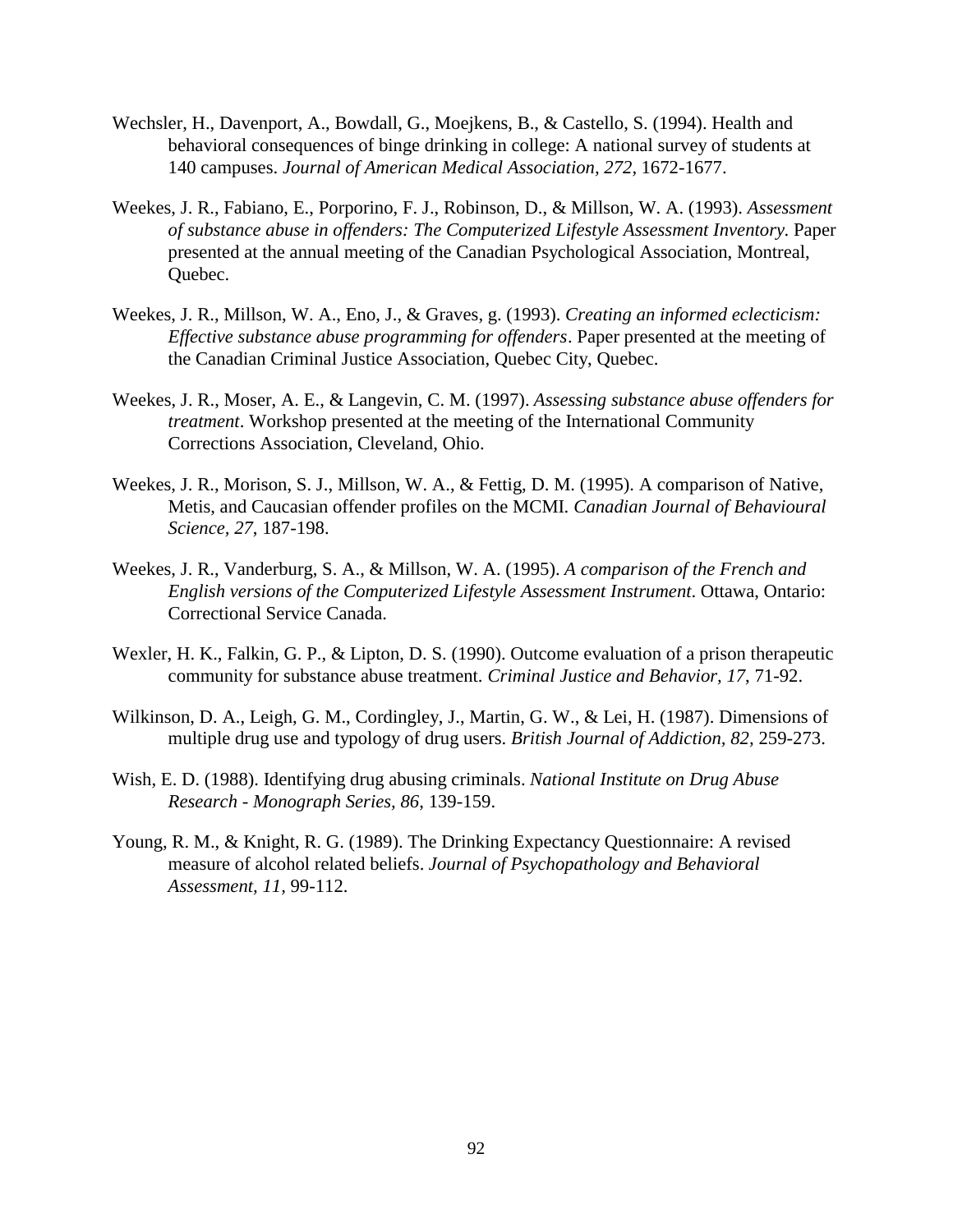# **APPENDIX A**

# Case Needs Identification and Analysis

# Substance Abuse Domain

| <b>Principal Component</b> | <b>Sub Component</b> | Indicators                                                                                                                                                                                                                  |
|----------------------------|----------------------|-----------------------------------------------------------------------------------------------------------------------------------------------------------------------------------------------------------------------------|
| <b>Alcohol Abuse</b>       | Pattern              | Abuses alcohol?<br>Began drinking at an early age?<br>Drinks on a regular basis?<br>Has a history of drinking binges?<br>Has combined alcohol and drugs?                                                                    |
|                            | <b>Situations</b>    | Drinks to excess during leisure time?<br>Drinks to excess in social situations?<br>Drinks to relieve stress?                                                                                                                |
|                            | Interference         | Drinking interferes with employment?<br>Drinking interferes with marital/family<br>relations?<br>Drinking interferes with social relations?<br>Drinking has resulted in law violations?<br>Drinking interferes with health? |
| Drug Abuse                 | Pattern              | Abuses drugs (solvents, prescription drugs)<br>$etc.$ )?<br>Began using drugs at an early age?<br>Uses drugs on a regular basis?<br>Has gone on drug-taking sprees?<br>Has combined the use of different drugs?             |
|                            | <b>Situations</b>    | Uses drugs during leisure time?<br>Uses drugs in social situations?<br>Uses drugs to relieve stress?                                                                                                                        |
|                            | Interference         | Drug use interferes with employment?<br>Drug use interferes with marital/family<br>relations?<br>Drug use interferes with social relations?                                                                                 |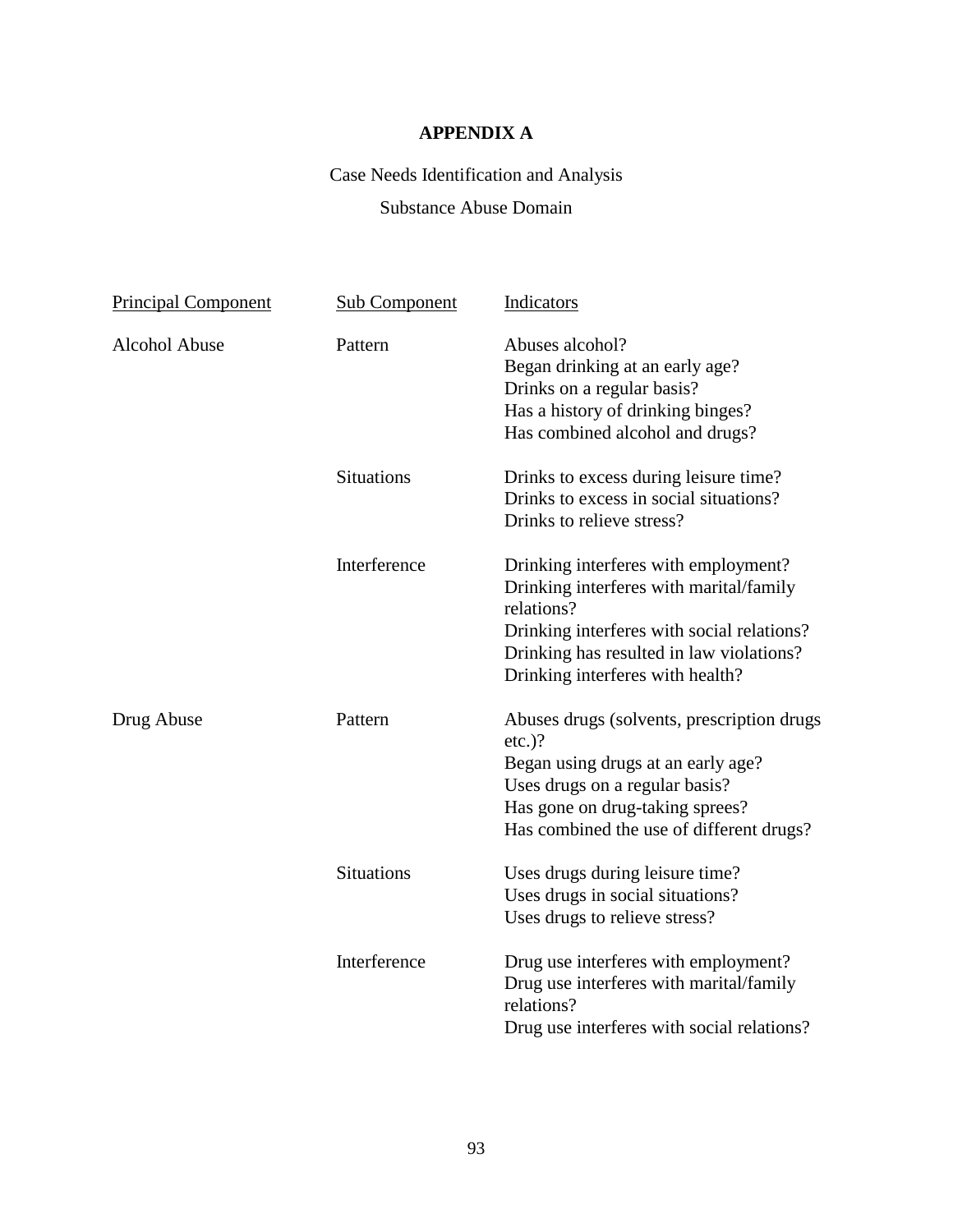| <b>Principal Component</b> | <b>Sub Component</b>                                                         | Indicators                                                                                                                                                                                                            |
|----------------------------|------------------------------------------------------------------------------|-----------------------------------------------------------------------------------------------------------------------------------------------------------------------------------------------------------------------|
| Interventions              | <b>History</b>                                                               | Drug use has resulted in law violations?<br>Drug use interferes with health?<br>Prior substance abuse assessment(s)?<br>Has participated in substance abuse<br>treatment?<br>Has completed substance abuse treatment? |
| <b>Help Messages</b>       | Offender drinks to excess.                                                   | Abuses alcohol?                                                                                                                                                                                                       |
|                            | Drinking is part of the<br>Offender's lifestyle.                             | Drinks on a regular basis?                                                                                                                                                                                            |
|                            | Uses prescription drugs in<br>excess of directions or uses<br>illegal drugs. | Abuses drugs?                                                                                                                                                                                                         |
|                            | Using drugs is part of the<br>Offender's lifestyle.                          | Uses drugs on a regular basis?                                                                                                                                                                                        |

Taken from Annex R - Major amendments included in Version - Vol. 1 No. 1 of the Case Management Manual.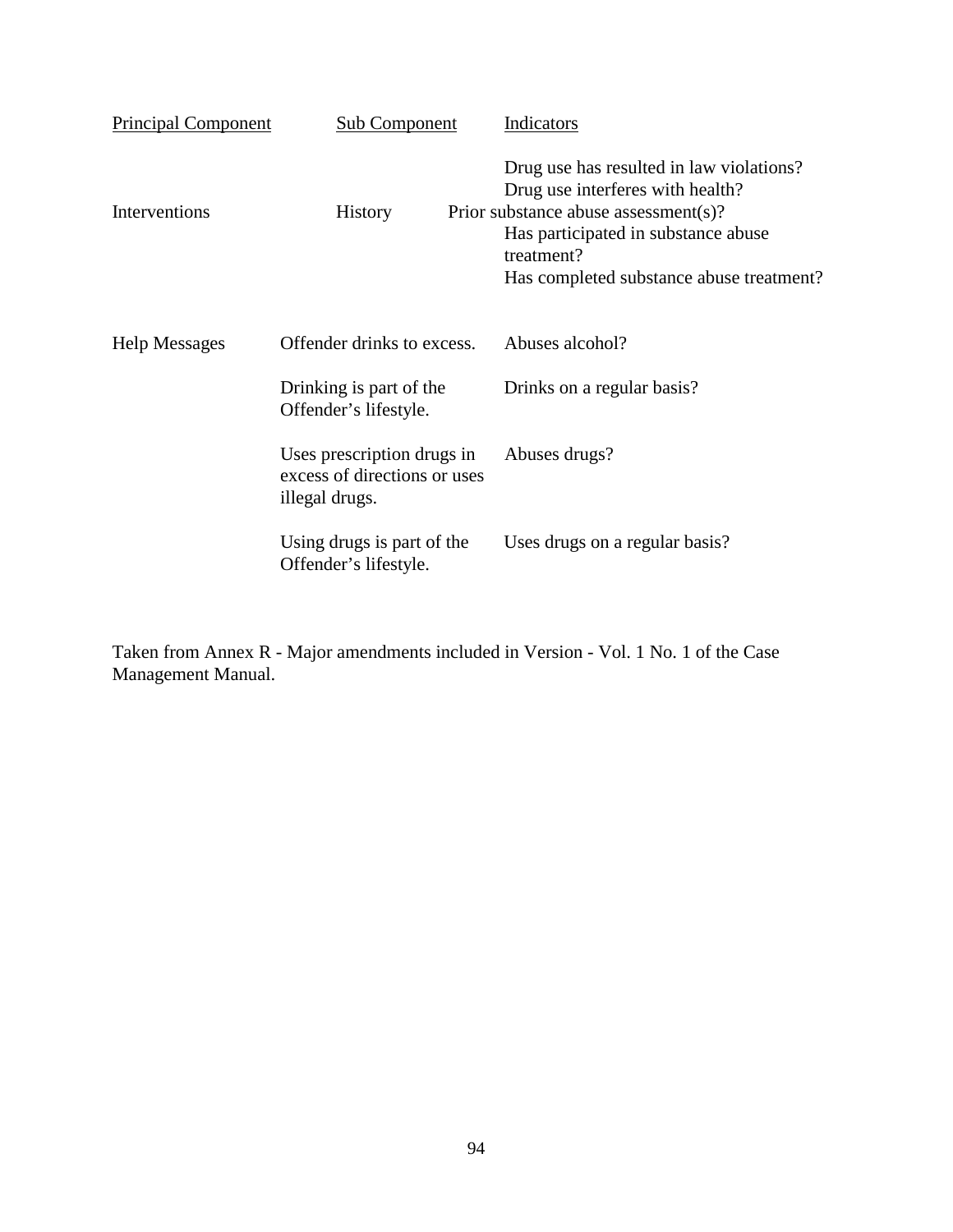# **APPENDIX B**

# **CASE NEEDS IDENTIFICATION** DOMAIN: **SUBSTANCE ABUSE AND ANALYSIS**

| <b>INDICATORS</b> |                                                                                                                                                                                | IF YES, HAS ISSUE BEEN<br><b>ADDRESSED?*</b> |  |  |
|-------------------|--------------------------------------------------------------------------------------------------------------------------------------------------------------------------------|----------------------------------------------|--|--|
|                   | Does the offender's history<br>suggest that drinking may<br>interfere with at least one domain:<br>marital, employment, legal,<br>physical, financial?<br>Yes ? No ? Unknown ? | Yes ? No ? Unknown ?                         |  |  |
|                   | Does the offender's history<br>suggest that drug use may<br>interfere with at least one domain:<br>marital, employment, legal,<br>physical, financial?<br>Yes? No ? Unknown?   | Yes ? No ? Unknown ?                         |  |  |

# **SUBSTANCE ABUSE NEED IDENTIFICATION AND ANALYSIS**

\*NOTE: Because the need has been addressed in the institutions or in the community may not mean the offender no longer requires intervention.

# **SUBSTANCE ABUSE NEED OBSERVATION/IMPRESSIONS:**

| Factor seen as an<br>asset to community<br>adjustment | No immediate need<br>for improvement                   | Some need for<br>improvement                                               | Considerable need<br>for improvement                                                                    |  |
|-------------------------------------------------------|--------------------------------------------------------|----------------------------------------------------------------------------|---------------------------------------------------------------------------------------------------------|--|
|                                                       | No history or<br>indication of current<br>difficulties | History or<br>indication of use<br>causing moderate<br>adjustment problems | ? History that<br>indicates frequent<br>uncontrolled usage<br>causing serious<br>adjustment<br>problems |  |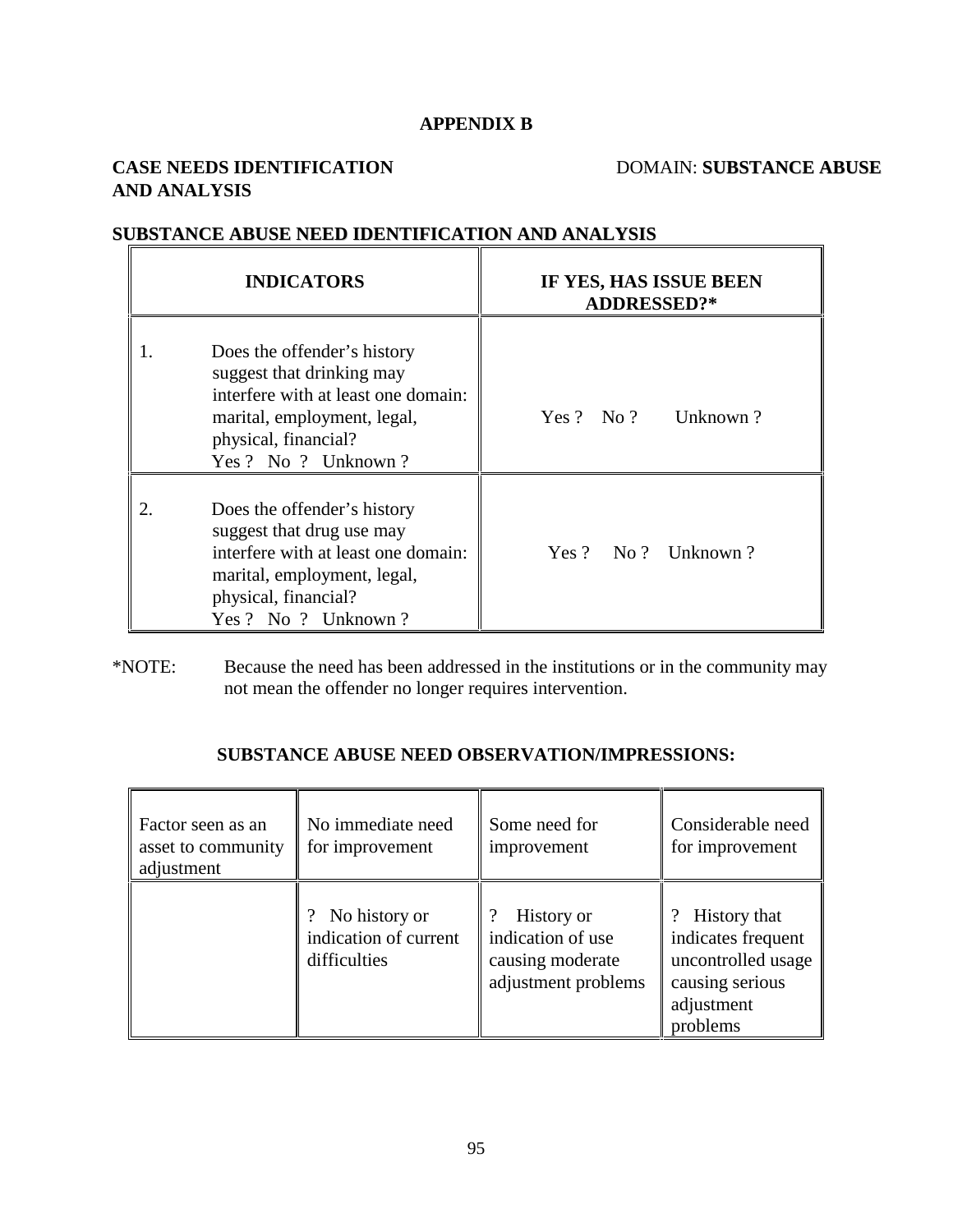# **CASE NEEDS IDENTIFICATION** DOMAIN: **SUBSTANCE** ABUSE **AND ANALYSIS**

Page 2

### **NEED FOR INTERVENTION**

(If no need, skip this section and go on to next domain)

|                                                        | <b>Unable</b><br>to<br><b>Assess</b> | Low | <b>Mediuim</b> | High |
|--------------------------------------------------------|--------------------------------------|-----|----------------|------|
| Intensive inpatient<br>treatment                       | ?                                    | ?   | 9              | 9    |
| <b>Outpatient treatment</b>                            | ?                                    | ?   | 9              | 9    |
| <b>Maintenance and follow-up</b>                       | ?                                    | ?   | 9              | 9    |
| Health counseling re HIV,<br>hepatitis, drug education | $\boldsymbol{?}$                     | ?   | ?<br>٠         | 9    |

\_\_\_\_\_\_\_\_\_\_\_\_\_\_\_\_\_\_\_\_\_\_\_\_\_\_\_\_\_\_\_\_\_\_\_\_\_\_\_\_\_\_\_\_\_\_\_\_\_\_\_\_\_\_\_\_\_\_\_\_\_\_\_\_\_\_\_\_

\_\_\_\_\_\_\_\_\_\_\_\_\_\_\_\_\_\_\_\_\_\_\_\_\_\_\_\_\_\_\_\_\_\_\_\_\_\_\_\_\_\_\_\_\_\_\_\_\_\_\_\_\_\_\_\_\_\_\_\_\_\_\_\_\_\_\_\_\_\_

Other/Comments:

# **LEVEL OF MOTIVATION FOR INTERVENTION**

- ? Low (unwilling to involve self)
- ? Medium (willing if required by case manager)

? High (self-motivated)